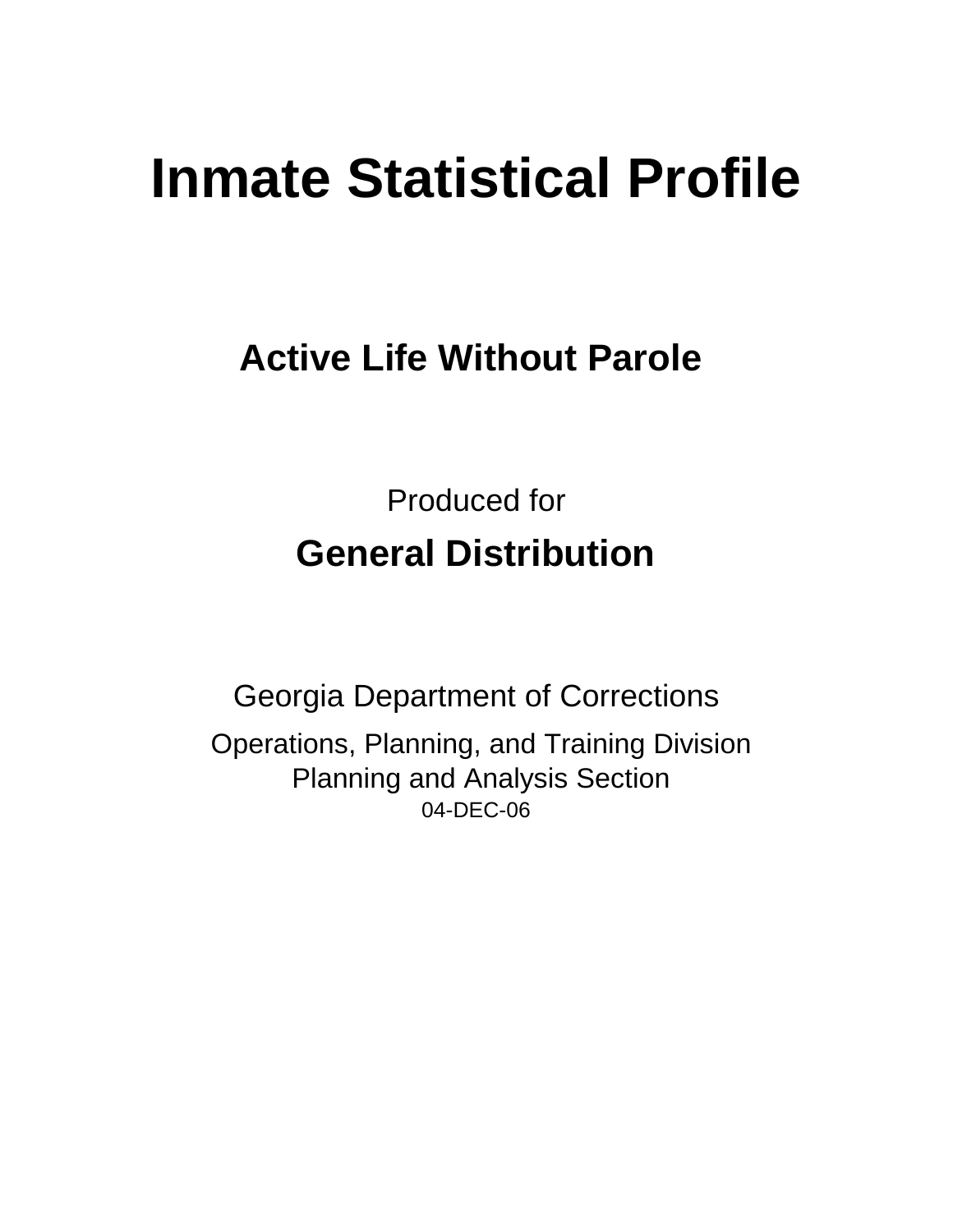**Contents** 

**Active Life Without Parole** 

Produced for **General Distribution**

## Table of Contents

| <b>Demographic information</b>                                       |
|----------------------------------------------------------------------|
| 5 Current age, broken out in ten year age groups                     |
| 6 Race group                                                         |
| 7 Hispanic Origin                                                    |
| 8 Marital status, self-reported at entry to prison                   |
| 9 Number of children, self-reported at entry to prison               |
| 10 Religious affiliation, self-reported at entry to prison           |
| 11 Home county - self-reported at entry to prison                    |
| 14 Socioeconomic class, self-reported at entry to prison             |
| 15 Environment to age 16, self-reported at entry to prison           |
| 16 Guardian status to age 16, self-reported at entry to prison       |
| 17 Employment status before prison, self-reported at entry to prison |
| 18 Age at admission                                                  |
| 20 Age at release                                                    |
| 21 Height, measured at entry to prison                               |
| 22 Weight, measured at entry to prison                               |
| <b>Correctional information</b>                                      |
| 23 Type of admission to prison                                       |
| 24 Current / last security status                                    |
| 25 Current / last institution type                                   |
| 26 Institution type - transitional centers                           |
| 27 Institution type - mental hospitals                               |
| 28 Institution type - county prisons                                 |
| 29 Institution type - state prisons                                  |
| 30 Institution type - private prisons                                |
| 31 Institution type - prison annexes                                 |
| 32 Institution type - inmate boot camp                               |
| 33 Number of disciplinary reports                                    |
| 34 Number of transfers                                               |
| 35 Number of escapes                                                 |
| 36 Probable future release type                                      |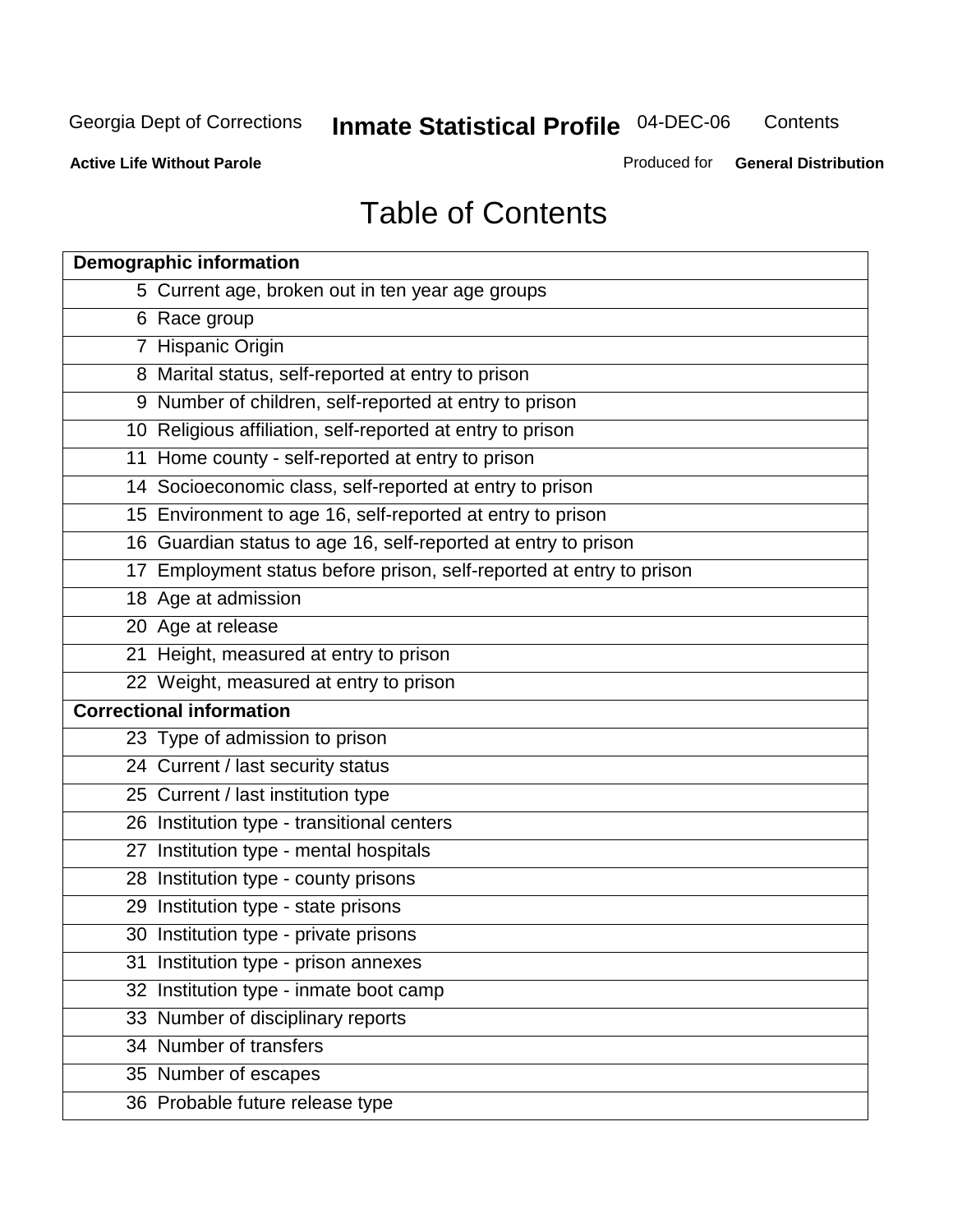**Contents** 

**Active Life Without Parole** 

Produced for **General Distribution**

## Table of Contents

| <b>Correctional information</b>                                  |
|------------------------------------------------------------------|
| 37 Actual release type                                           |
| 38 Time served in current (or last) institution                  |
| <b>Educational, psychological and physical information</b>       |
| 39 Highest grade level attained                                  |
| 40 Culture fair IQ scores                                        |
| 41 Wide Range Achievement Test (WRAT) reading score              |
| 42 Wide Range Achievement Test (WRAT) math score                 |
| 43 Wide Range Achievement Test (WRAT) spelling score             |
| 44 Scope of substance abuse - summary                            |
| 45 Scope of substance abuse - detail                             |
| 46 Current / last mental health treatment level                  |
| 47 PULHESDWIT medical scale - 'P' overall condition ('P'hysical) |
| 48 PULHESDWIT medical scale - 'U' upper body                     |
| 49 PULHESDWIT medical scale - 'L' lower body                     |
| 50 PULHESDWIT medical scale - 'H' hearing                        |
| 51 PULHESDWIT medical scale - 'E' vision                         |
| 52 PULHESDWIT medical scale -'S' psychiatric                     |
| 53 PULHESDWIT medical scale - 'D' dental                         |
| 54 PULHESDWIT medical scale - 'W' work ability                   |
| 55 PULHESDWIT medical scale - 'I' impairment                     |
| 56 PULHESDWIT medical scale - 'T' transportability               |
| 57 Criminality in family, self-reported                          |
| 58 Alcoholism in family, self-reported                           |
| 59 Drug abuse in family, self-reported                           |
| 60 Subjected to frequent beatings, self-reported                 |
| Father absent during inmate's childhood<br>61                    |
| 62 Mother absent during inmate's childhood                       |
| 63 Inmate diagnosed as manipulative                              |
| 64 Inmate diagnosed as assaultive                                |
| <b>Crimes and criminal history information</b>                   |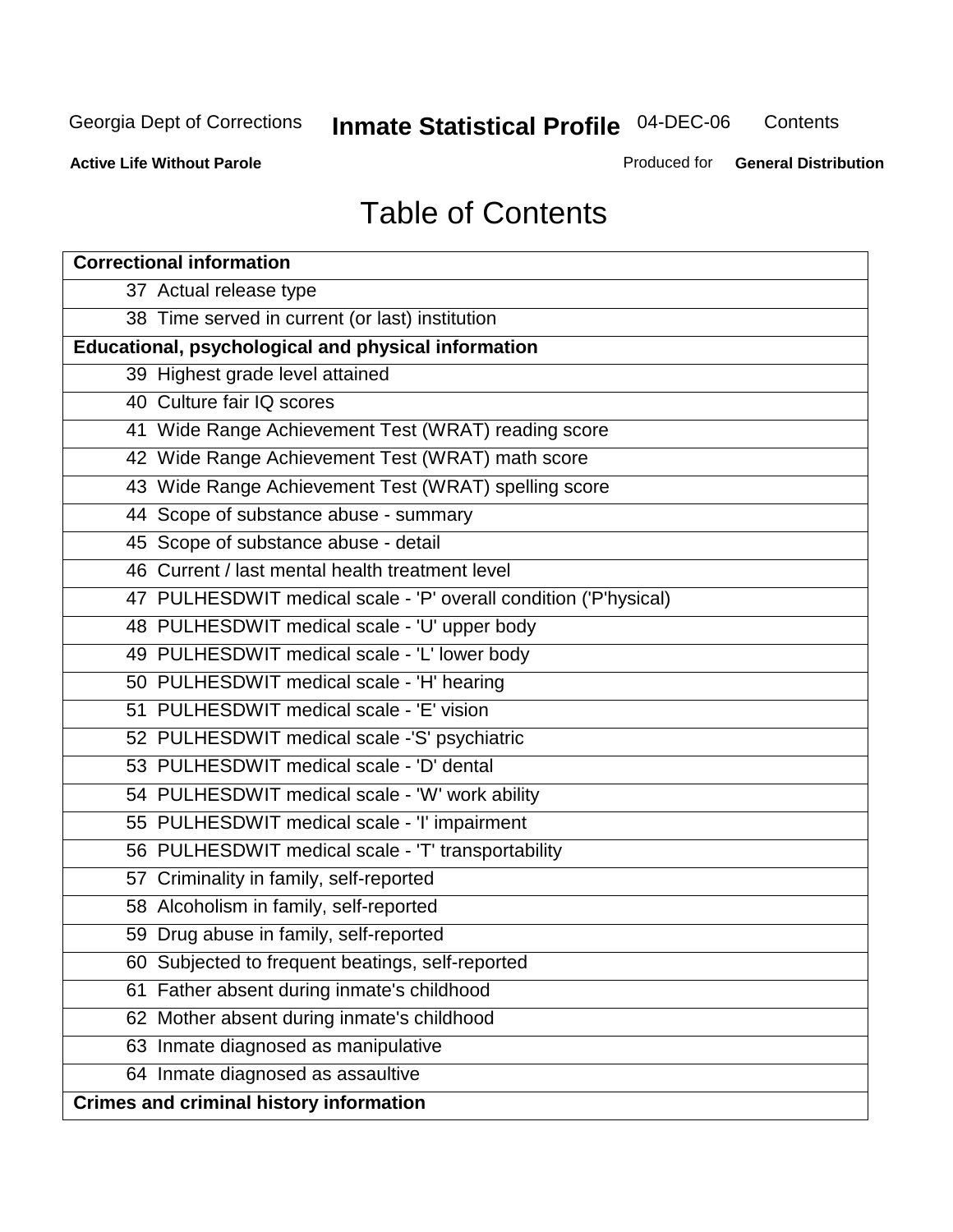**Contents** 

**Active Life Without Parole** 

Produced for **General Distribution**

## Table of Contents

| <b>Crimes and criminal history information</b>                 |
|----------------------------------------------------------------|
| 65 Number of prior Georgia incarcerations                      |
| 66 Prison sentence in years                                    |
| 67 Primary offense, broken out into felonies vs misdemeanors   |
| 68 Primary offense, broken out into six broad crime categories |
| 69 Primary offense, detailed offense code                      |
| 70 County of conviction of primary offense                     |
| 73 Circuit of conviction of primary offense                    |
| 75 Years served (jail + prison) in this incarceration          |
| <b>Medical information</b>                                     |
|                                                                |
| 76 Results of most recent HIV test                             |
| 77 Results of most recent tuberculosis test                    |
| 78 Results of most recent syphilis test                        |
| 79 Results of most recent Hepatitis-C test                     |
| 80 Results of most recent pregnancy test                       |
| 81 Results of most recent diabetes test                        |
| 82 Results of most recent hypertension test                    |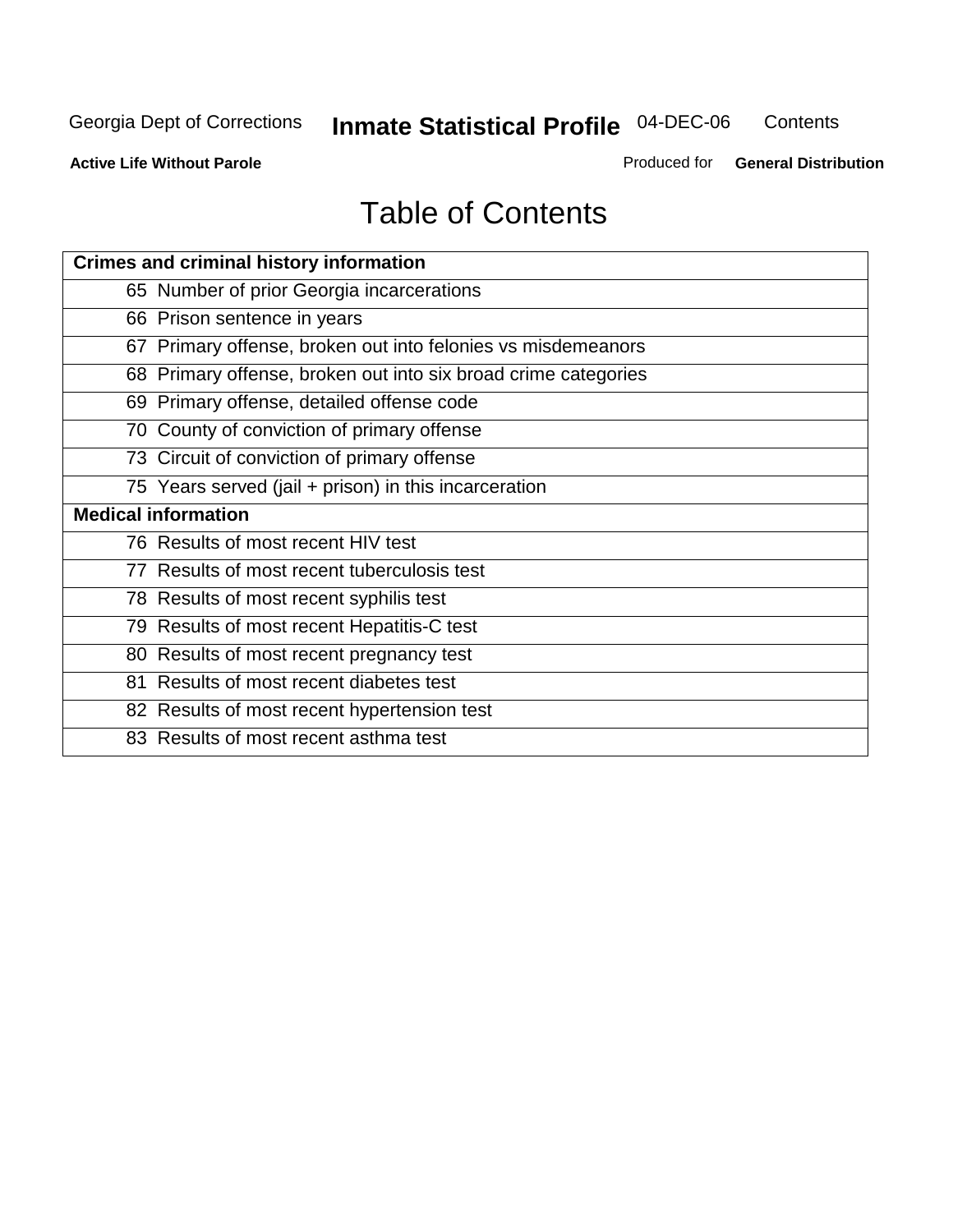#### **Active Life Without Parole**

#### Produced for **General Distribution**

#### Current age, broken out in ten-year age groups

|                       |              | <b>Male</b> |         |              | <b>Female</b> |       |                 | <b>Total</b> |
|-----------------------|--------------|-------------|---------|--------------|---------------|-------|-----------------|--------------|
| <b>Current Age</b>    | <b>Count</b> | Col %       | Row %   | <b>Count</b> | Col %         | Row % | <b>Total</b>    | Col %        |
| <b>Teens</b>          |              | 0.23%       | 100.00% |              |               |       |                 | 0.23%        |
| <b>Twenties</b>       | 70           | 16.17%      | 98.59%  |              | 16.67%        | 1.41% | 71 I            | 16.17%       |
| <b>Thirties</b>       | 161          | 37.18%      | 98.77%  | 2            | 33.33%        | 1.23% |                 | 163 37.13%   |
| <b>Forties</b>        | 131          | 30.25%      | 98.50%  | 2            | 33.33%        | 1.50% | 133             | 30.30%       |
| <b>Fifties</b>        | 54           | 12.47%      | 98.18%  |              | 16.67%        | 1.82% | 551             | 12.53%       |
| <b>Sixties</b>        | 12           | 2.77%       | 100.00% |              |               |       | 12 <sup>2</sup> | 2.73%        |
| Seventy +             | 4            | 0.92%       | 100.00% |              |               |       | 4               | 0.91%        |
| <b>Total Reported</b> | 433          | 100%        | 98.63%  | 6            | 100%          | 1.37% | 439             | 100%         |

| i Alba<br>المتسابقين<br>τeα<br>w |     |             |
|----------------------------------|-----|-------------|
| T <sub>of</sub><br><b>CHAM</b>   | 100 | "^^<br>-137 |

| <b>Mean</b><br>(average) | 40.70     | 40.17                | 40.69  |
|--------------------------|-----------|----------------------|--------|
| Median (middle)          | 39        |                      | 39     |
| Mode<br>(most frequent)  | ^-<br>ا پ | $\ddot{\phantom{0}}$ | ^<br>ູ |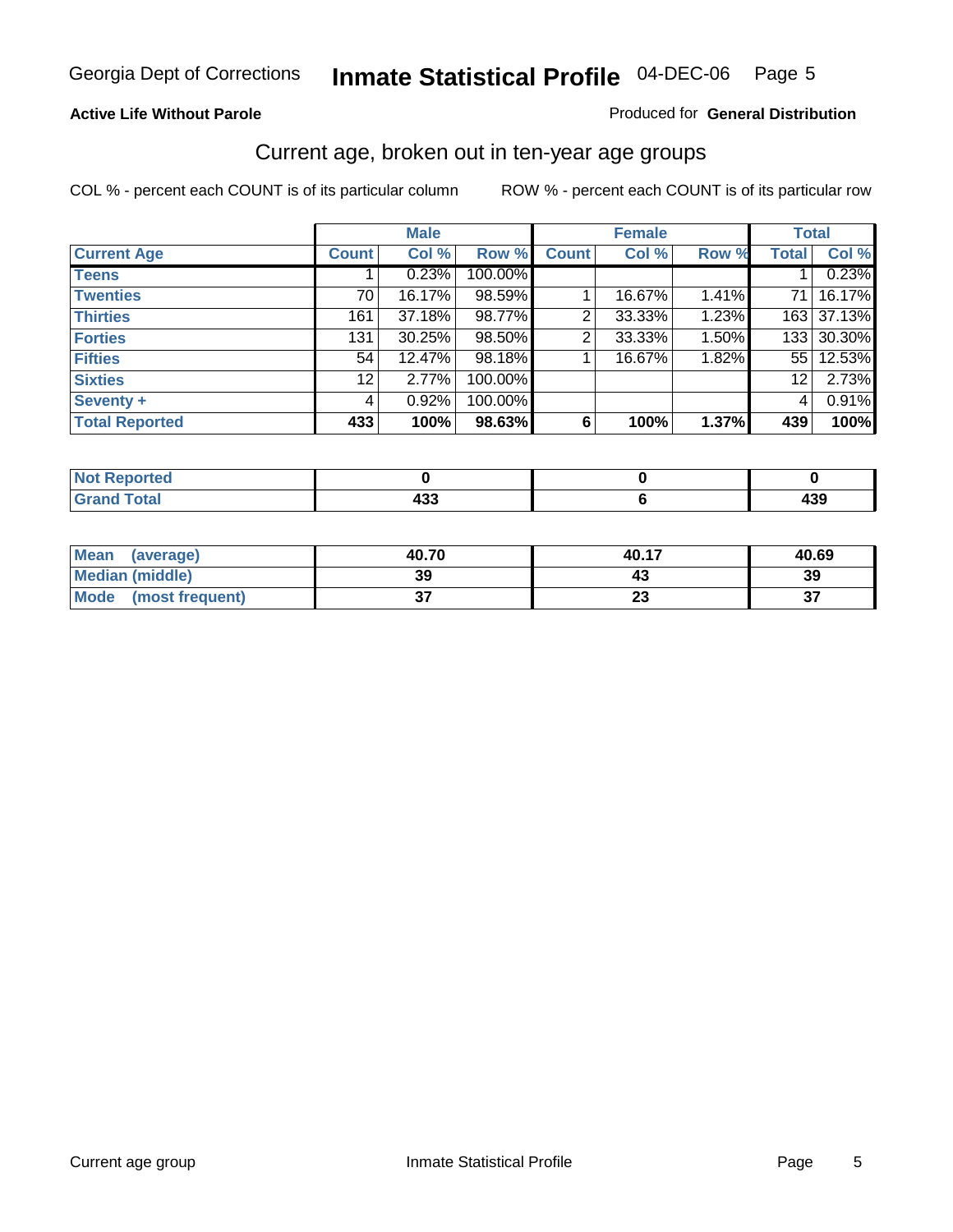**Active Life Without Parole** 

Produced for **General Distribution**

#### Race group

|                       |              | <b>Male</b> |                    |   | <b>Female</b> |       |       | <b>Total</b> |
|-----------------------|--------------|-------------|--------------------|---|---------------|-------|-------|--------------|
| <b>Race Group</b>     | <b>Count</b> | Col %       | <b>Row % Count</b> |   | Col %         | Row % | Total | Col %        |
| <b>White</b>          | 112          | 25.87%      | 96.55%             | 4 | 66.67%        | 3.45% | 116   | 26.42%       |
| <b>Black</b>          | 321          | 74.13%      | 99.38%             |   | 33.33%        | .62%  | 323   | 73.58%       |
| <b>Total Reported</b> | 433          | 100%        | 98.63%             |   | 100%          | 1.37% | 439   | 100%         |

| eported                   |                    |           |
|---------------------------|--------------------|-----------|
| $int^{\bullet}$<br>ı ulal | 499<br>400<br>$ -$ | "^<br>493 |

| $^1$ Mo. | Rlack | White | 3lack |
|----------|-------|-------|-------|
| .        |       |       |       |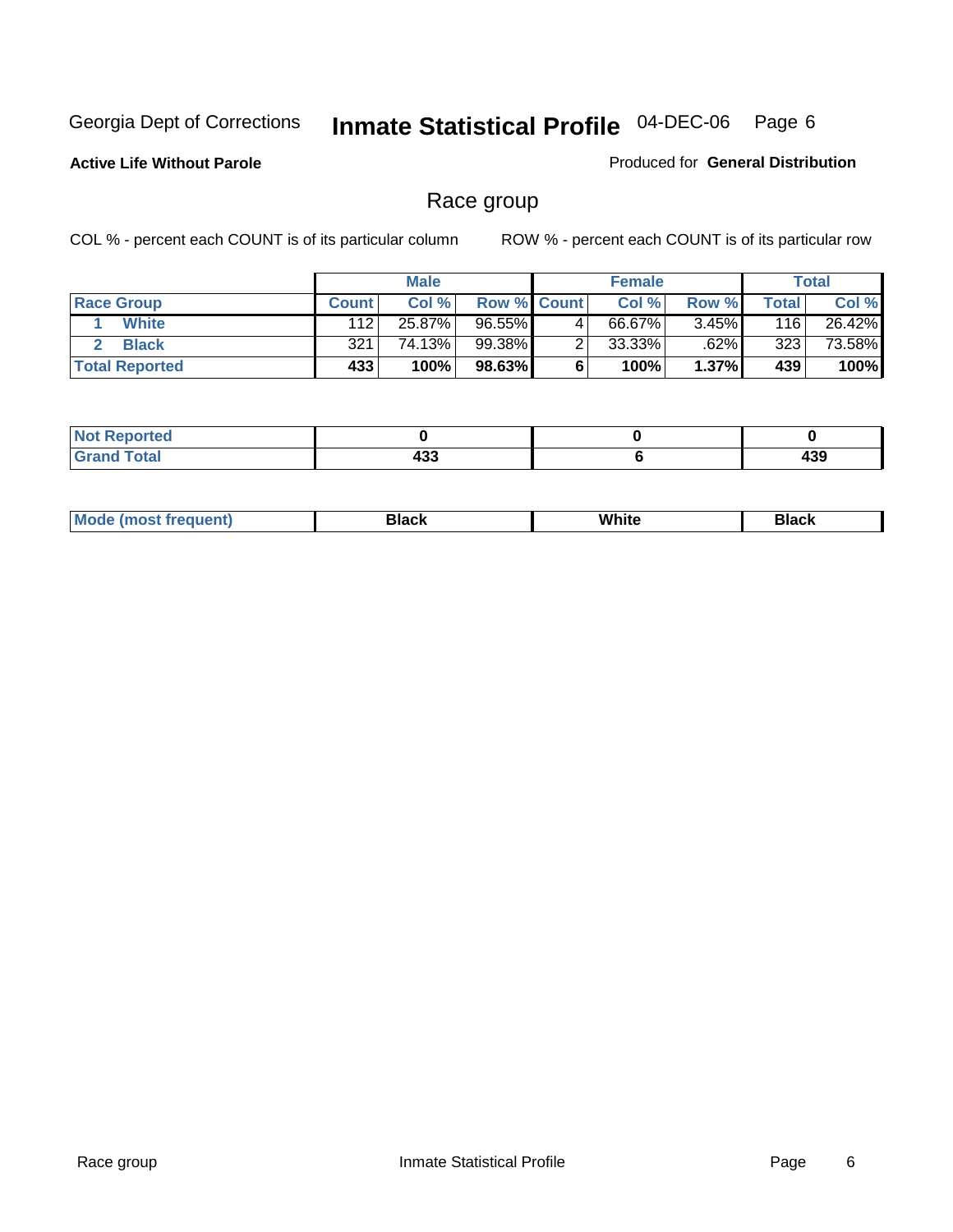**Active Life Without Parole** 

Produced for **General Distribution**

#### Hispanic Origin

COL % - percent each COUNT is of its particular column ROW % - percent each COUNT is of its particular row

|                        |              | <b>Male</b> |                    |   | <b>Female</b> |          |       | <b>Total</b> |
|------------------------|--------------|-------------|--------------------|---|---------------|----------|-------|--------------|
| <b>Hispanic Origin</b> | <b>Count</b> | Col%        | <b>Row % Count</b> |   | Col %         | Row %    | Total | Col %        |
| <b>Hispanic</b>        |              | 1.85%       | 100.00%            |   |               |          |       | $.82\%$      |
| <b>Non Hispanic</b>    | 425          | 98.15%      | 98.61%             | 6 | 100.00%       | $1.39\%$ | 431   | 98.18%       |
| <b>Total Reported</b>  | 433'         | 100%        | 98.63%             |   | 100%          | 1.37%    | 439   | 100%         |

**An inmate is counted as Hispanic if** 

**(a) he self-reported as Hispanic during the diagnostic process, or** 

**(b) his primary language is Spanish, or** 

**(c) he claimed birth or citizenship in Spain or a Latin American country, or** 

**(d) he had a common Spanish surname such as Lopez or Garcia**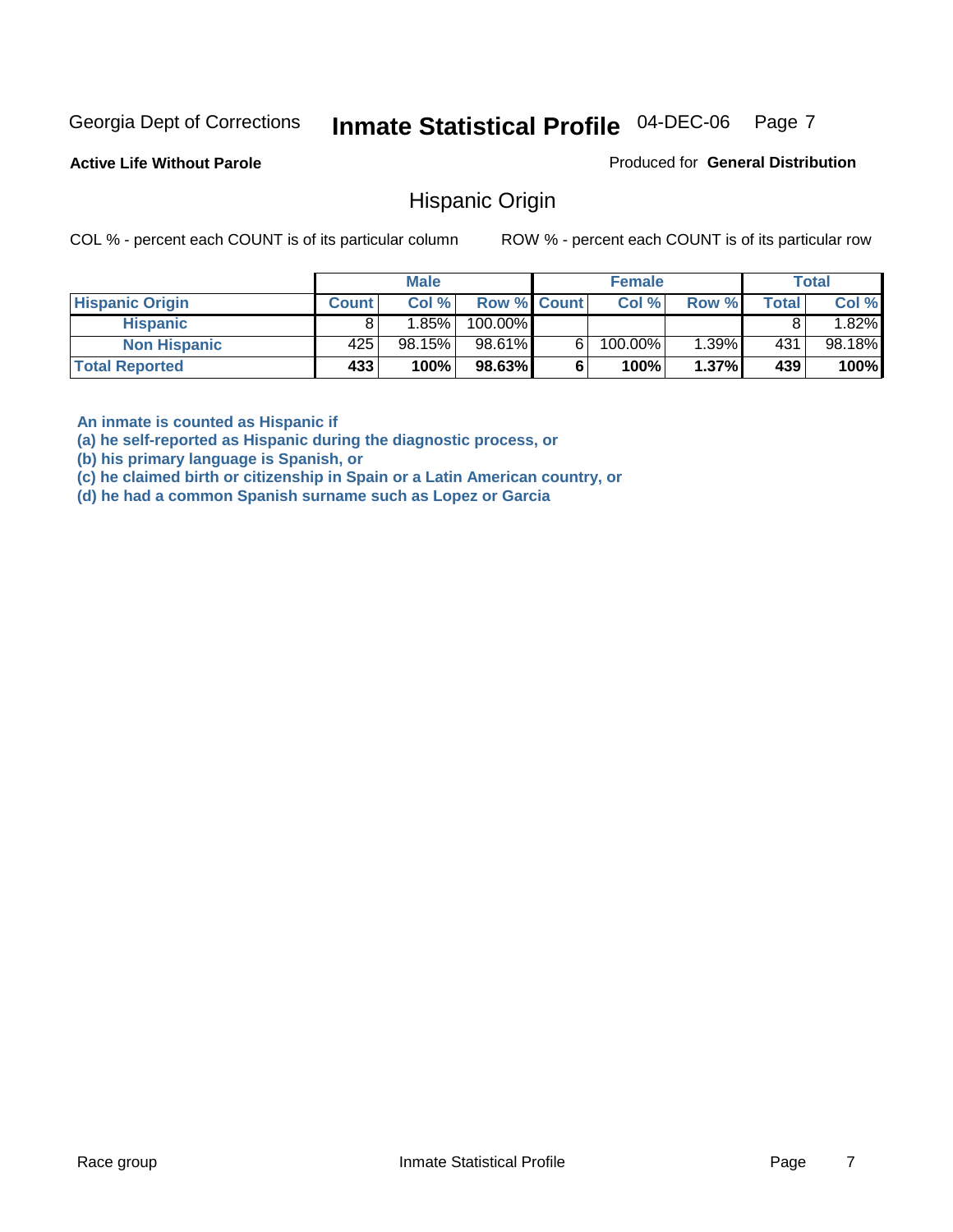#### **Active Life Without Parole**

#### Produced for **General Distribution**

#### Marital status, self-reported at entry to prison

|                        | <b>Male</b>  |        |         | <b>Female</b> |        |       | <b>Total</b> |        |
|------------------------|--------------|--------|---------|---------------|--------|-------|--------------|--------|
| <b>Marital Status</b>  | <b>Count</b> | Col %  | Row %   | <b>Count</b>  | Col %  | Row % | <b>Total</b> | Col %  |
| <b>Single</b>          | 243          | 57.04% | 98.38%  | 4             | 66.67% | 1.62% | 247          | 57.18% |
| <b>Married</b><br>2    | 56           | 13.15% | 100.00% |               |        |       | 56           | 12.96% |
| <b>Separated</b><br>3  | 18           | 4.23%  | 100.00% |               |        |       | 18           | 4.17%  |
| <b>Divorced</b><br>4   | 55           | 12.91% | 98.21%  |               | 16.67% | 1.79% | 56           | 12.96% |
| <b>Widowed</b><br>5    | 15           | 3.52%  | 93.75%  |               | 16.67% | 6.25% | 16           | 3.70%  |
| <b>Common Law</b><br>6 | 39           | 9.15%  | 100.00% |               |        |       | 39           | 9.03%  |
| <b>Total Reported</b>  | 426          | 100%   | 98.61%  | 6             | 100%   | 1.39% | 432          | 100%   |

| المنتصب المتعاد<br>пео    |     |        |
|---------------------------|-----|--------|
| $f = f$<br>C <sub>r</sub> | 100 | <br>᠇ᡂ |

| <b>Mode (most frequent)</b><br>Sinale<br>≒ınale |
|-------------------------------------------------|
|-------------------------------------------------|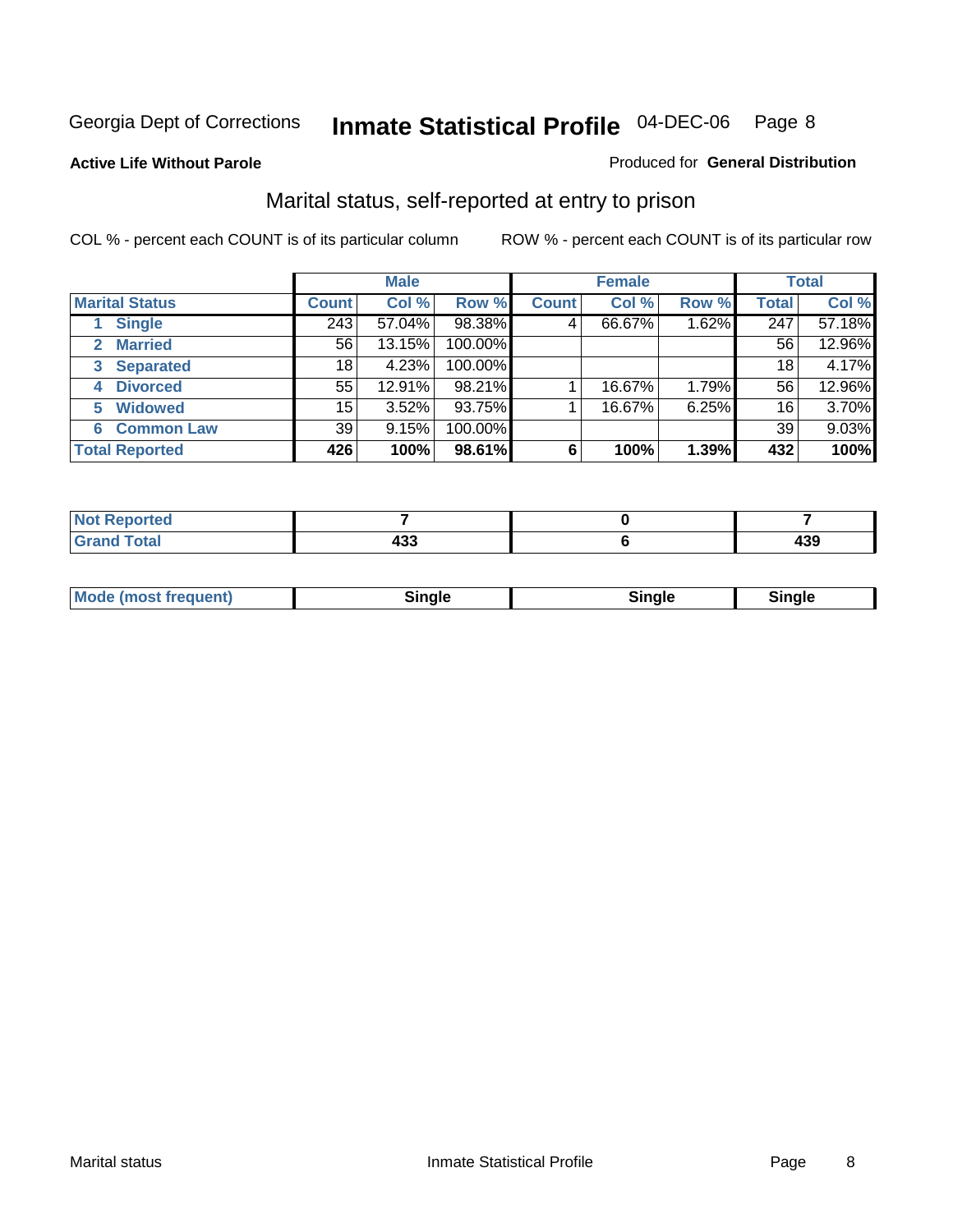#### **Active Life Without Parole**

#### Produced for **General Distribution**

## Number of children, self reported at entry to prison

|                           |              | <b>Male</b> |         |              | <b>Female</b> |       | <b>Total</b> |        |
|---------------------------|--------------|-------------|---------|--------------|---------------|-------|--------------|--------|
| <b>Number of Children</b> | <b>Count</b> | Col %       | Row %   | <b>Count</b> | Col %         | Row % | <b>Total</b> | Col %  |
| $\bf{0}$                  | 157          | 36.43%      | 99.37%  |              | 16.67%        | 0.63% | 158          | 36.16% |
|                           | 111          | 25.75%      | 96.52%  | 4            | 66.67%        | 3.48% | 115          | 26.32% |
| $\overline{2}$            | 74           | 17.17%      | 98.67%  |              | 16.67%        | 1.33% | 75 l         | 17.16% |
| 3                         | 48           | 11.14%      | 100.00% |              |               |       | 48           | 10.98% |
| 4                         | 20           | 4.64%       | 100.00% |              |               |       | 20           | 4.58%  |
| 5                         | 12.          | 2.78%       | 100.00% |              |               |       | 12           | 2.75%  |
| 6                         | 2            | 0.46%       | 100.00% |              |               |       | 2            | 0.46%  |
|                           |              | 0.23%       | 100.00% |              |               |       |              | 0.23%  |
| 8                         |              | 0.23%       | 100.00% |              |               |       |              | 0.23%  |
| 9                         | 2            | 0.46%       | 100.00% |              |               |       | 2            | 0.46%  |
| Over 10                   | 3            | 0.70%       | 100.00% |              |               |       | 3            | 0.69%  |
| <b>Total Reported</b>     | 431          | 100%        | 98.63%  | 6            | 100%          | 1.37% | 437          | 100.0% |

| n eo                   |            |     |
|------------------------|------------|-----|
| <b>c</b> ota<br>$\sim$ | ,,,<br>400 | 439 |

| <b>Mean</b><br>(average) | 45. ا | 1.44 |
|--------------------------|-------|------|
| <b>Median (middle)</b>   |       |      |
| Mode (most frequent)     |       |      |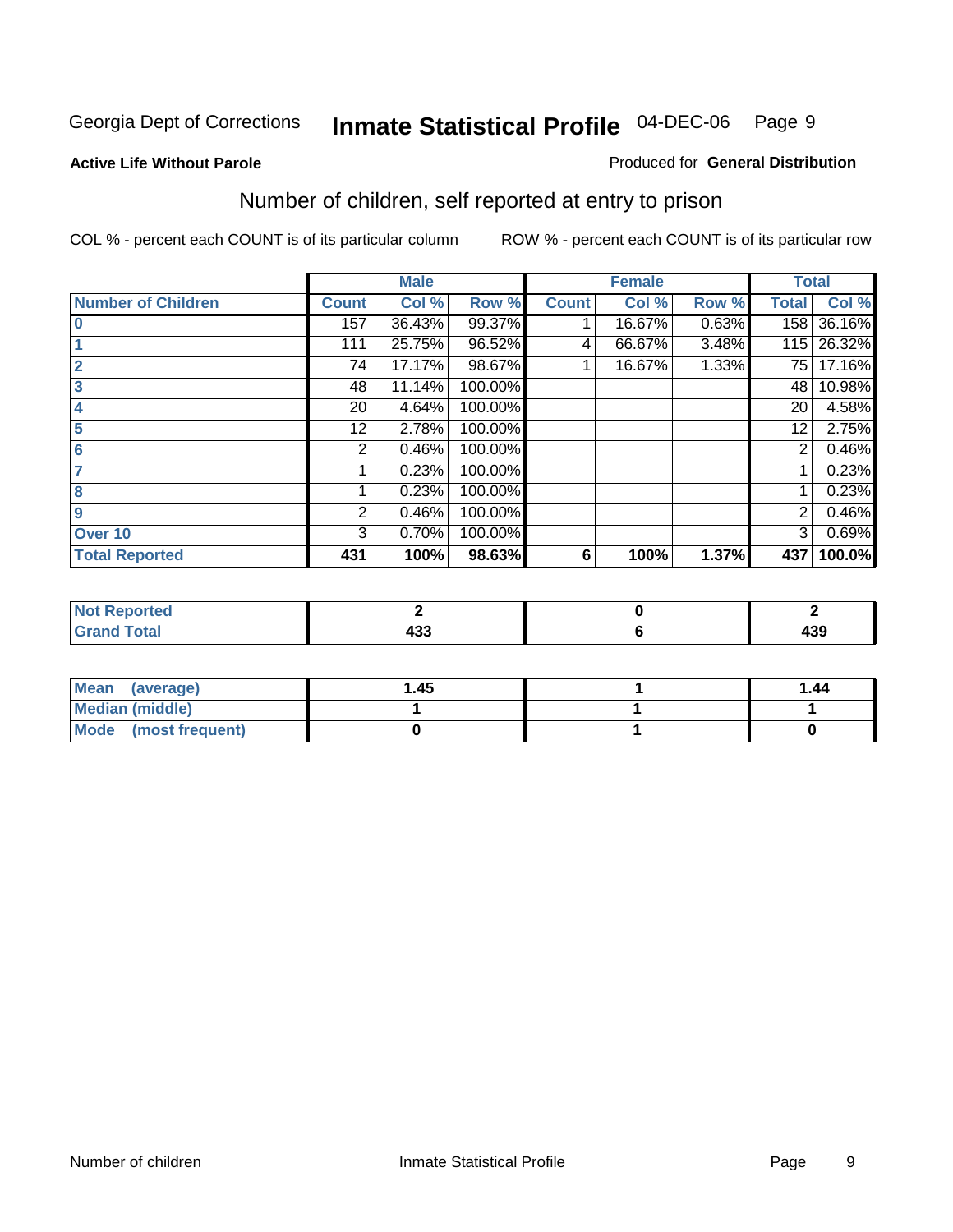#### **Active Life Without Parole**

#### Produced for **General Distribution**

## Religious affiliation, self-reported at entry to prison

|              |                              |                 | <b>Male</b> |         |              | <b>Female</b> |        |              | <b>Total</b> |
|--------------|------------------------------|-----------------|-------------|---------|--------------|---------------|--------|--------------|--------------|
|              | <b>Religious Affiliation</b> | <b>Count</b>    | Col %       | Row %   | <b>Count</b> | Col %         | Row %  | <b>Total</b> | Col %        |
|              | <b>Islam</b>                 | 30 <sup>2</sup> | 8.00%       | 100.00% |              |               |        | 30           | 7.87%        |
| $\mathbf{2}$ | <b>Catholic</b>              | 11              | 2.93%       | 100.00% |              |               |        | 11           | 2.89%        |
| 3            | <b>Baptist</b>               | 168             | 44.80%      | 98.25%  | 3            | 50.00%        | 1.75%  | 171          | 44.88%       |
| 4            | <b>Methodist</b>             | 5               | 1.33%       | 100.00% |              |               |        | 5            | 1.31%        |
| 7            | <b>Chc Of God</b>            |                 | .27%        | 100.00% |              |               |        |              | .26%         |
| 8            | <b>Holiness</b>              | 9               | 2.40%       | 90.00%  |              | 16.67%        | 10.00% | 10           | 2.62%        |
| 9            | <b>Jewish</b>                |                 | .27%        | 100.00% |              |               |        |              | .26%         |
| 16           | <b>Seven D Ad</b>            | 4               | 1.07%       | 100.00% |              |               |        | 4            | 1.05%        |
| 17           | <b>Jehovah Wt</b>            | 6               | 1.60%       | 100.00% |              |               |        | 6            | 1.57%        |
| 18           | <b>Latr Day S</b>            |                 | .27%        | 100.00% |              |               |        |              | .26%         |
| 20           | <b>Other Prot</b>            | 52              | 13.87%      | 96.30%  | 2            | 33.33%        | 3.70%  | 54           | 14.17%       |
| 96           | <b>None</b>                  | 87              | 23.20%      | 100.00% |              |               |        | 87           | 22.83%       |
|              | <b>Total Reported</b>        | 375             | 100%        | 98.43%  | 6            | 100%          | 1.57%  | 381          | 100%         |

| <b>rted</b> | --<br>Ju    | ູບດ        |
|-------------|-------------|------------|
| <b>otal</b> | ,,,<br>້າບພ | 400<br>495 |

| ' Mo<br>went | <b>}aptist</b> | Baptist<br>$ -$ | <b>Baptist</b> |
|--------------|----------------|-----------------|----------------|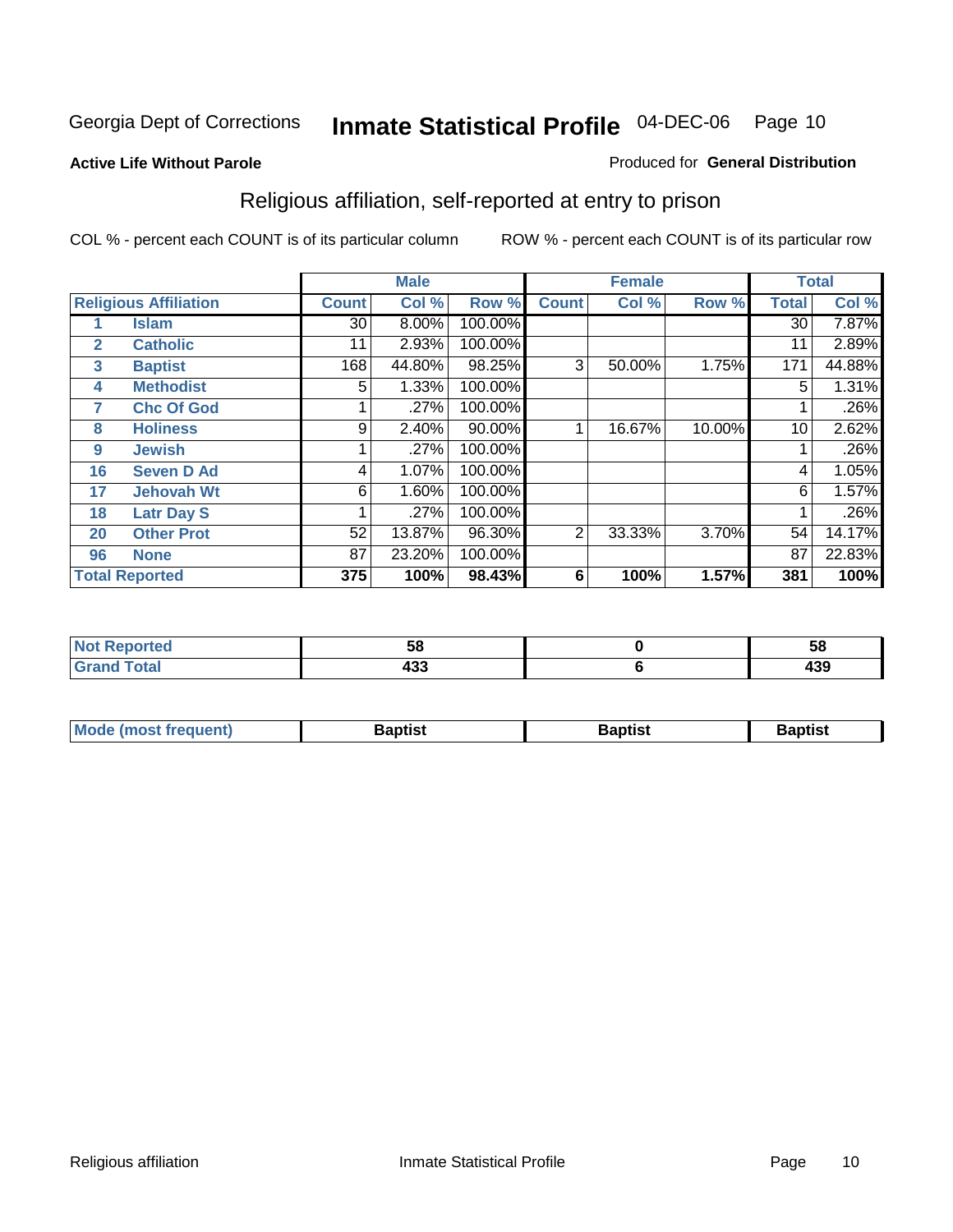#### **Active Life Without Parole**

#### Produced for **General Distribution**

#### Home county, self-reported at entry to prison

|                 |                    |                         | <b>Male</b> |         |              | <b>Female</b> |        | <b>Total</b>    |        |
|-----------------|--------------------|-------------------------|-------------|---------|--------------|---------------|--------|-----------------|--------|
|                 | <b>Home County</b> | <b>Count</b>            | Col %       | Row %   | <b>Count</b> | Col %         | Row %  | <b>Total</b>    | CoI%   |
| $\overline{1}$  | <b>Appling</b>     | $\overline{2}$          | .49%        | 100.00% |              |               |        | $\overline{2}$  | .48%   |
| $\overline{2}$  | <b>Atkinson</b>    | 1                       | .24%        | 100.00% |              |               |        | 1               | .24%   |
| 5               | <b>Baldwin</b>     | 4                       | .98%        | 100.00% |              |               |        | 4               | .96%   |
| 7               | <b>Barrow</b>      | $\overline{3}$          | .73%        | 100.00% |              |               |        | $\overline{3}$  | .72%   |
| 8               | <b>Bartow</b>      | $\overline{3}$          | .73%        | 100.00% |              |               |        | $\overline{3}$  | .72%   |
| 9               | <b>Ben Hill</b>    | 3                       | .73%        | 100.00% |              |               |        | $\overline{3}$  | .72%   |
| 11              | <b>Bibb</b>        | $\overline{9}$          | 2.20%       | 100.00% |              |               |        | 9               | 2.17%  |
| 12              | <b>Bleckley</b>    | $\overline{3}$          | .73%        | 100.00% |              |               |        | $\overline{3}$  | .72%   |
| 14              | <b>Brooks</b>      | 1                       | .24%        | 100.00% |              |               |        | 1               | .24%   |
| 16              | <b>Bulloch</b>     | 1                       | .24%        | 100.00% |              |               |        | 1               | .24%   |
| 17              | <b>Burke</b>       | $\overline{3}$          | .73%        | 100.00% |              |               |        | $\overline{3}$  | .72%   |
| 18              | <b>Butts</b>       | 1                       | .24%        | 100.00% |              |               |        | 1               | .24%   |
| 20              | <b>Camden</b>      | 4                       | .98%        | 100.00% |              |               |        | 4               | .96%   |
| 22              | <b>Carroll</b>     | $\overline{2}$          | .49%        | 100.00% |              |               |        | $\overline{2}$  | .48%   |
| 25              | <b>Chatham</b>     | $\overline{19}$         | 4.65%       | 100.00% |              |               |        | $\overline{19}$ | 4.58%  |
| 28              | <b>Cherokee</b>    | 2                       | .49%        | 100.00% |              |               |        | $\overline{2}$  | .48%   |
| 29              | <b>Clarke</b>      | 10                      | 2.44%       | 100.00% |              |               |        | $\overline{10}$ | 2.41%  |
| 31              | <b>Clayton</b>     | 11                      | 2.69%       | 91.67%  | 1            | 16.67%        | 8.33%  | $\overline{12}$ | 2.89%  |
| 33              | <b>Cobb</b>        | 14                      | 3.42%       | 100.00% |              |               |        | 14              | 3.37%  |
| 34              | <b>Coffee</b>      | $\overline{\mathbf{c}}$ | .49%        | 100.00% |              |               |        | $\overline{2}$  | .48%   |
| 35              | <b>Colquitt</b>    | $\overline{\mathbf{c}}$ | .49%        | 100.00% |              |               |        | $\overline{2}$  | .48%   |
| 36              | <b>Columbia</b>    | $\overline{2}$          | .49%        | 100.00% |              |               |        | $\overline{2}$  | .48%   |
| 37              | <b>Cook</b>        | $\overline{\mathbf{c}}$ | .49%        | 100.00% |              |               |        | $\overline{2}$  | .48%   |
| 38              | <b>Coweta</b>      | 1                       | .24%        | 100.00% |              |               |        | 1               | .24%   |
| 40              | <b>Crisp</b>       | 1                       | .24%        | 100.00% |              |               |        | 1               | .24%   |
| 43              | <b>Decatur</b>     | 1                       | .24%        | 100.00% |              |               |        | 1               | .24%   |
| 44              | <b>Dekalb</b>      | $\overline{29}$         | 7.09%       | 100.00% |              |               |        | $\overline{29}$ | 6.99%  |
| 46              | <b>Dooly</b>       | 1                       | .24%        | 100.00% |              |               |        | 1               | .24%   |
| 47              | <b>Dougherty</b>   | 14                      | 3.42%       | 100.00% |              |               |        | $\overline{14}$ | 3.37%  |
| 48              | <b>Douglas</b>     | $\overline{6}$          | 1.47%       | 85.71%  | $\mathbf{1}$ | 16.67%        | 14.29% | $\overline{7}$  | 1.69%  |
| $\overline{51}$ | <b>Effingham</b>   | 1                       | .24%        | 100.00% |              |               |        | 1               | .24%   |
| 52              | <b>Elbert</b>      | $\overline{\mathbf{c}}$ | .49%        | 100.00% |              |               |        | $\overline{c}$  | .48%   |
| 56              | <b>Fayette</b>     | $\overline{3}$          | .73%        | 100.00% |              |               |        | $\overline{3}$  | .72%   |
| 57              | <b>Floyd</b>       | 4                       | .98%        | 100.00% |              |               |        | 4               | .96%   |
| 59              | <b>Franklin</b>    | $\overline{2}$          | .49%        | 100.00% |              |               |        | $\overline{2}$  | .48%   |
| 60              | <b>Fulton</b>      | 49                      | 11.98%      | 100.00% |              |               |        | 49              | 11.81% |
| 61              | <b>Gilmer</b>      | 1                       | .24%        | 100.00% |              |               |        | 1               | .24%   |
| 63              | <b>Glynn</b>       | $\overline{7}$          | 1.71%       | 100.00% |              |               |        | $\overline{7}$  | 1.69%  |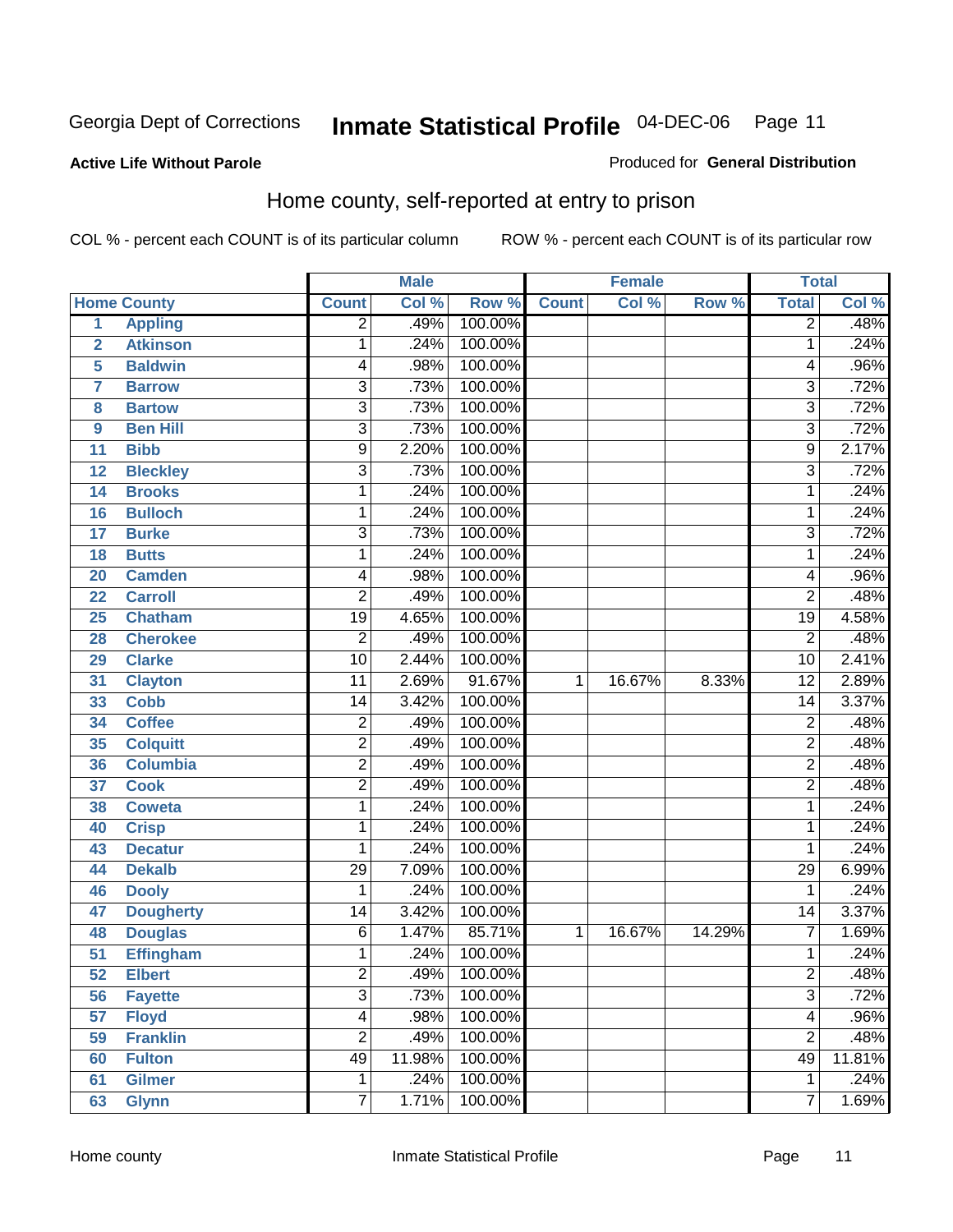#### **Active Life Without Parole**

#### Produced for **General Distribution**

#### Home county, self-reported at entry to prison

|     |                    |                 | <b>Male</b> |         |              | <b>Female</b> |        | <b>Total</b>    |       |
|-----|--------------------|-----------------|-------------|---------|--------------|---------------|--------|-----------------|-------|
|     | <b>Home County</b> | <b>Count</b>    | Col %       | Row %   | <b>Count</b> | Col %         | Row %  | <b>Total</b>    | Col % |
| 65  | <b>Grady</b>       | 1               | .24%        | 100.00% |              |               |        | 1               | .24%  |
| 66  | <b>Greene</b>      | 1               | .24%        | 100.00% |              |               |        | 1               | .24%  |
| 67  | <b>Gwinnett</b>    | 8               | 1.96%       | 100.00% |              |               |        | 8               | 1.93% |
| 68  | <b>Habersham</b>   | 1               | .24%        | 100.00% |              |               |        | 1               | .24%  |
| 69  | <b>Hall</b>        | 7               | 1.71%       | 100.00% |              |               |        | 7               | 1.69% |
| 70  | <b>Hancock</b>     | $\overline{2}$  | .49%        | 100.00% |              |               |        | $\overline{2}$  | .48%  |
| 72  | <b>Harris</b>      | 1               | .24%        | 100.00% |              |               |        | 1               | .24%  |
| 73  | <b>Hart</b>        | $\overline{2}$  | .49%        | 100.00% |              |               |        | $\overline{2}$  | .48%  |
| 75  | <b>Henry</b>       | 3               | .73%        | 100.00% |              |               |        | $\overline{3}$  | .72%  |
| 76  | <b>Houston</b>     | 6               | 1.47%       | 100.00% |              |               |        | 6               | 1.45% |
| 78  | <b>Jackson</b>     | 3               | .73%        | 100.00% |              |               |        | $\overline{3}$  | .72%  |
| 80  | <b>Jeff Davis</b>  | $\mathbf{1}$    | .24%        | 100.00% |              |               |        | 1               | .24%  |
| 82  | <b>Jenkins</b>     | 2               | .49%        | 100.00% |              |               |        | $\overline{c}$  | .48%  |
| 87  | <b>Laurens</b>     | $\overline{2}$  | .49%        | 100.00% |              |               |        | $\overline{2}$  | .48%  |
| 89  | <b>Liberty</b>     | 4               | .98%        | 100.00% |              |               |        | 4               | .96%  |
| 90  | <b>Lincoln</b>     | 1               | .24%        | 100.00% |              |               |        | 1               | .24%  |
| 91  | Long               | 1               | .24%        | 100.00% |              |               |        | 1               | .24%  |
| 92  | <b>Lowndes</b>     | $\overline{3}$  | .73%        | 100.00% |              |               |        | $\overline{3}$  | .72%  |
| 96  | <b>Marion</b>      | 1               | .24%        | 100.00% |              |               |        | 1               | .24%  |
| 97  | <b>Mcduffie</b>    | 1               | .24%        | 100.00% |              |               |        | 1               | .24%  |
| 98  | <b>Mcintosh</b>    | 2               | .49%        | 100.00% |              |               |        | $\overline{c}$  | .48%  |
| 100 | <b>Miller</b>      | 1               | .24%        | 100.00% |              |               |        | 1               | .24%  |
| 101 | <b>Mitchell</b>    | 1               | .24%        | 100.00% |              |               |        | 1               | .24%  |
| 102 | <b>Monroe</b>      | 1               | .24%        | 100.00% |              |               |        | 1               | .24%  |
| 104 | <b>Morgan</b>      | 1               | .24%        | 100.00% |              |               |        | 1               | .24%  |
| 106 | <b>Muscogee</b>    | $\overline{11}$ | 2.69%       | 100.00% |              |               |        | $\overline{11}$ | 2.65% |
| 107 | <b>Newton</b>      | 1               | .24%        | 50.00%  | 1            | 16.67%        | 50.00% | $\overline{2}$  | .48%  |
| 109 | <b>Oglethorpe</b>  | $\overline{2}$  | .49%        | 100.00% |              |               |        | $\overline{2}$  | .48%  |
| 110 | <b>Paulding</b>    | 1               | .24%        | 100.00% |              |               |        | 1               | .24%  |
| 113 | <b>Pierce</b>      | 1               | .24%        | 100.00% |              |               |        | 1               | .24%  |
| 114 | <b>Pike</b>        | 2               | .49%        | 66.67%  | 1            | 16.67%        | 33.33% | $\overline{3}$  | .72%  |
| 115 | <b>Polk</b>        | 1               | .24%        | 100.00% |              |               |        | 1               | .24%  |
| 117 | <b>Putnam</b>      | $\overline{2}$  | .49%        | 100.00% |              |               |        | $\overline{2}$  | .48%  |
| 119 | <b>Rabun</b>       | $\mathbf{1}$    | .24%        | 100.00% |              |               |        | 1               | .24%  |
| 120 | <b>Randolph</b>    | $\overline{2}$  | .49%        | 100.00% |              |               |        | $\overline{2}$  | .48%  |
| 121 | <b>Richmond</b>    | $\overline{16}$ | 3.91%       | 94.12%  | 1            | 16.67%        | 5.88%  | $\overline{17}$ | 4.10% |
| 122 | <b>Rockdale</b>    | 1               | .24%        | 100.00% |              |               |        | 1               | .24%  |
| 125 | <b>Seminole</b>    | 1               | .24%        | 100.00% |              |               |        | 1               | .24%  |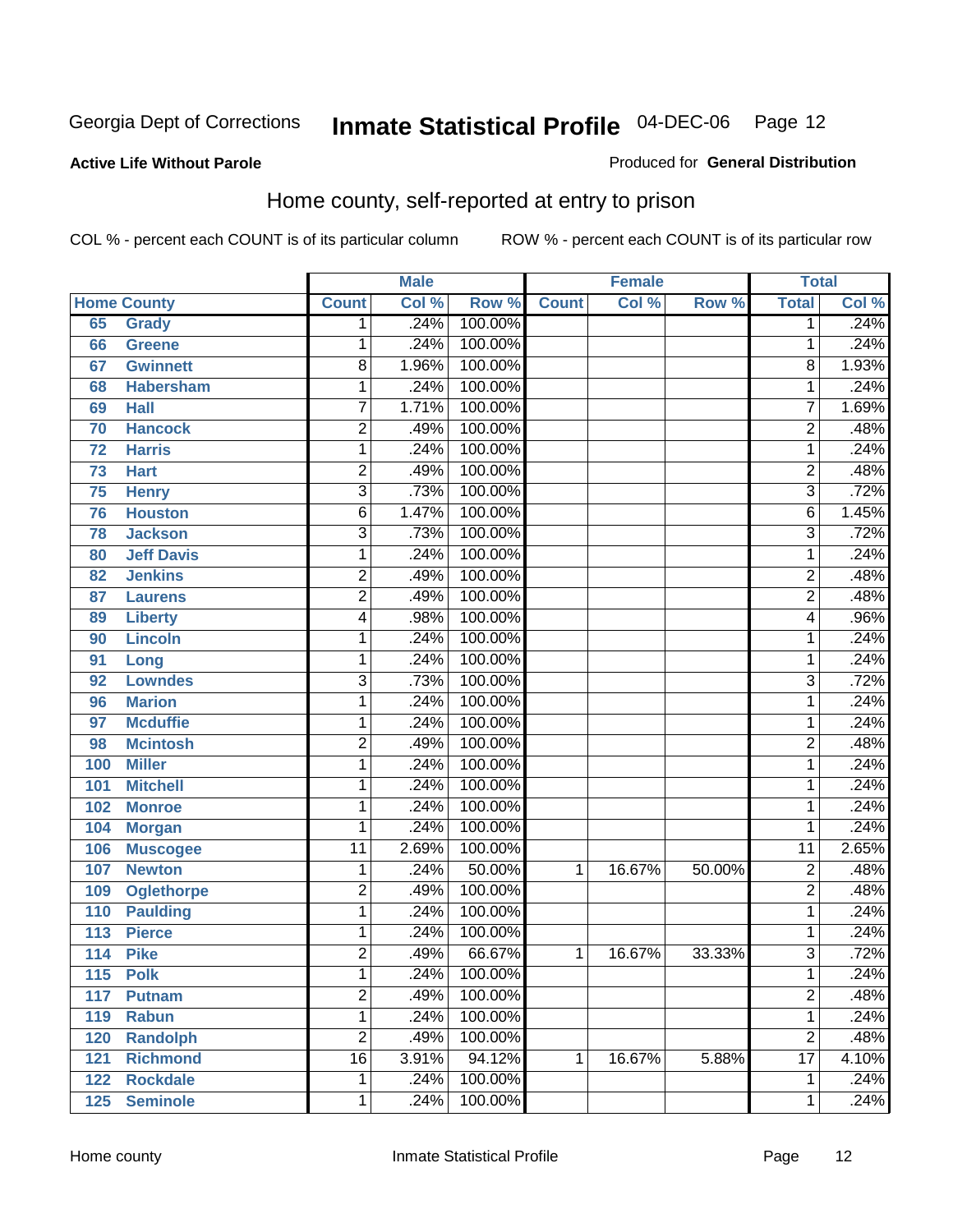#### **Active Life Without Parole**

#### Produced for **General Distribution**

#### Home county, self-reported at entry to prison

|                          |                         | <b>Male</b> |         | <b>Female</b>   |        |        | <b>Total</b> |        |
|--------------------------|-------------------------|-------------|---------|-----------------|--------|--------|--------------|--------|
| <b>Home County</b>       | <b>Count</b>            | Col %       | Row %   | <b>Count</b>    | Col %  | Row %  | <b>Total</b> | Col %  |
| <b>Spalding</b><br>126   | 5                       | 1.22%       | 100.00% |                 |        |        | 5            | 1.20%  |
| <b>Stephens</b><br>127   | 2                       | .49%        | 100.00% |                 |        |        | 2            | .48%   |
| <b>Sumter</b><br>129     | 1                       | .24%        | 100.00% |                 |        |        |              | .24%   |
| 132<br><b>Tattnall</b>   | 1                       | .24%        | 100.00% |                 |        |        |              | .24%   |
| 136<br><b>Thomas</b>     | 3                       | .73%        | 100.00% |                 |        |        | 3            | .72%   |
| <b>Tift</b><br>137       | 3                       | .73%        | 100.00% |                 |        |        | 3            | .72%   |
| <b>Toombs</b><br>138     | 3                       | .73%        | 100.00% |                 |        |        | 3            | .72%   |
| <b>Troup</b><br>141      |                         | .24%        | 100.00% |                 |        |        |              | .24%   |
| <b>Union</b><br>144      | 1                       | .24%        | 100.00% |                 |        |        |              | .24%   |
| 145<br><b>Upson</b>      | 1                       | .24%        | 100.00% |                 |        |        |              | .24%   |
| <b>Walker</b><br>146     | $\overline{2}$          | .49%        | 66.67%  | 1               | 16.67% | 33.33% | 3            | .72%   |
| 147<br><b>Walton</b>     | 3                       | .73%        | 100.00% |                 |        |        | 3            | .72%   |
| <b>Ware</b><br>148       | 6                       | 1.47%       | 100.00% |                 |        |        | 6            | 1.45%  |
| <b>Washington</b><br>150 | $\overline{3}$          | .73%        | 100.00% |                 |        |        | 3            | .72%   |
| <b>Wayne</b><br>151      | 3                       | .73%        | 100.00% |                 |        |        | 3            | .72%   |
| <b>Whitfield</b><br>155  | $\overline{\mathbf{c}}$ | .49%        | 100.00% |                 |        |        | 2            | .48%   |
| <b>Wilkinson</b><br>158  | 1                       | .24%        | 100.00% |                 |        |        |              | .24%   |
| <b>Unknown</b><br>160    | 43                      | 10.51%      | 100.00% |                 |        |        | 43           | 10.36% |
| <b>Total Rported</b>     | 409                     | 100%        | 98.55%  | $6\phantom{1}6$ | 100%   | 1.45%  | 415          | 100%   |

| <b>Not</b><br><b>eported</b> |        |     |
|------------------------------|--------|-----|
| <b>otal</b><br>Grar<br>_     | <br>__ | 700 |

| <b>Mode</b><br>$\cdots$ | TOT. | $ -$ | uiton |
|-------------------------|------|------|-------|
|                         |      |      |       |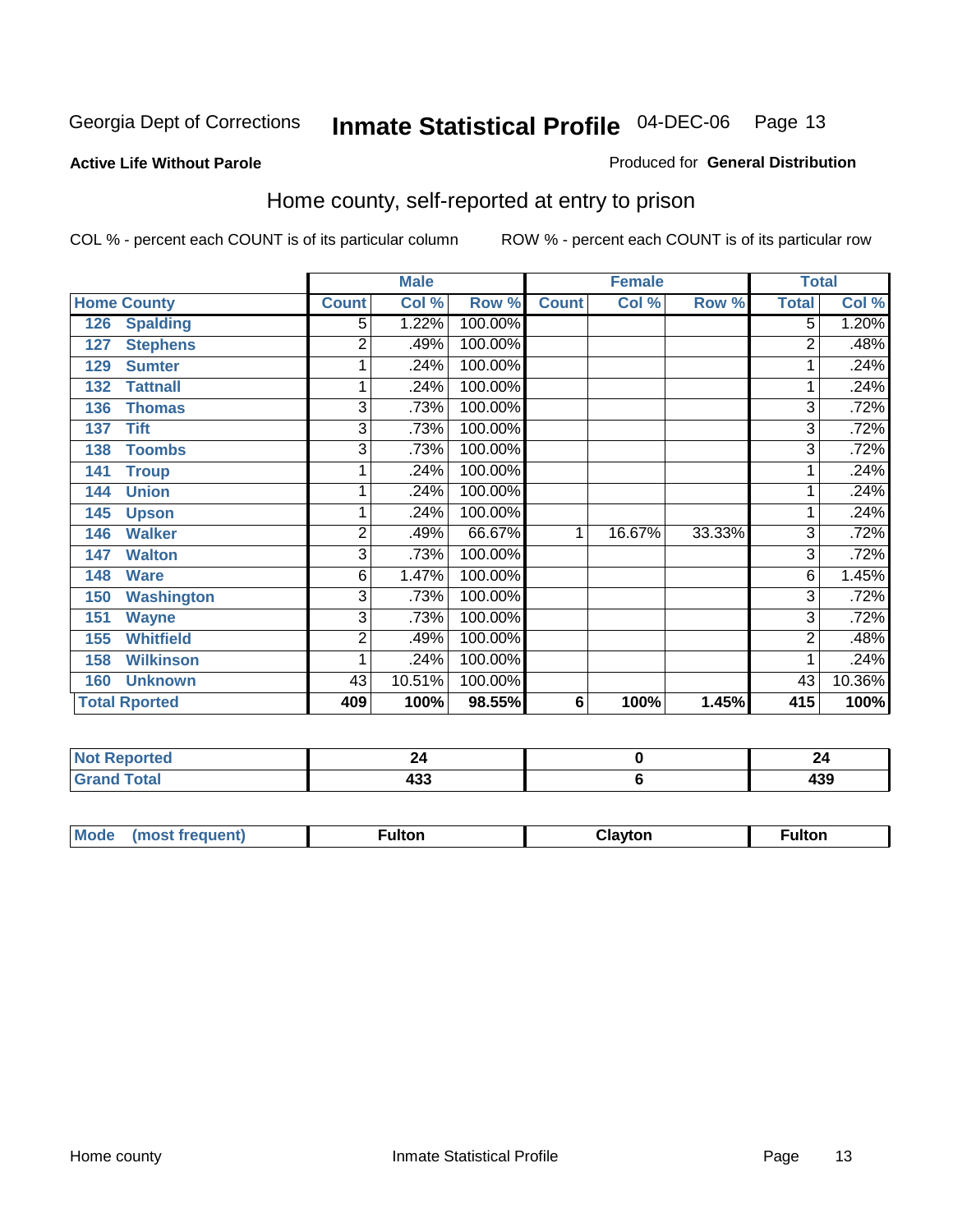#### **Active Life Without Parole**

#### Produced for **General Distribution**

#### Socioeconomic class, self-reported at entry to prison

|                            | <b>Male</b>  |        |         | <b>Female</b> |           |       | <b>Total</b>     |        |
|----------------------------|--------------|--------|---------|---------------|-----------|-------|------------------|--------|
| <b>Socioeconomic Class</b> | <b>Count</b> | Col %  | Row %   | <b>Count</b>  | Col %     | Row % | Total            | Col %  |
| <b>Welfare</b>             | 26           | 6.28%  | 100.00% |               |           |       | 26               | 6.21%  |
| <b>Occ Employ</b>          | 18           | 4.35%  | 100.00% |               |           |       | 18               | 4.30%  |
| <b>Minimum Std</b>         | 227          | 54.83% | 99.56%  |               | $20.00\%$ | .44%  | 228              | 54.42% |
| <b>Middle</b>              | 143          | 34.54% | 97.28%I |               | 80.00%    | 2.72% | 147 <sub>1</sub> | 35.08% |
| <b>Total Reported</b>      | 414          | 100%   | 98.81%  |               | 100%      | 1.19% | 419              | 100%   |

| <b>rtea</b>                                      | . .      |     |
|--------------------------------------------------|----------|-----|
| $f \wedge f \wedge f$<br>. Gre<br>υιαι<br>$\sim$ | .<br>400 | 439 |

| .<br>___ |
|----------|
|----------|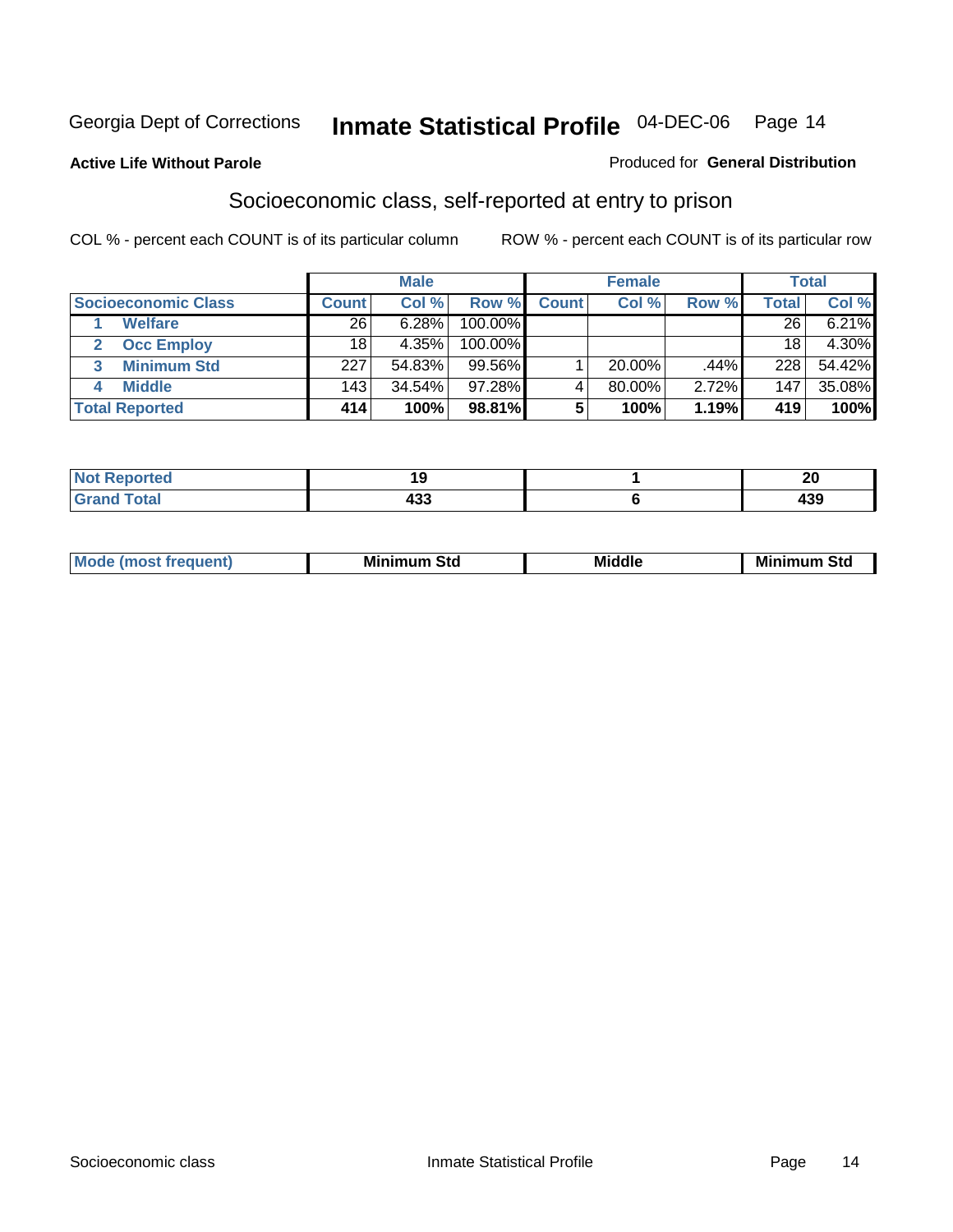Produced for **General Distribution**

#### **Active Life Without Parole**

#### Environment to age 16, self-reported at entry to prison

|                              |              | <b>Male</b> |         |              | <b>Female</b> |        |       | <b>Total</b> |
|------------------------------|--------------|-------------|---------|--------------|---------------|--------|-------|--------------|
| <b>Environment to age 16</b> | <b>Count</b> | Col %       | Row %   | <b>Count</b> | Col %         | Row %  | Total | Col %        |
| <b>Rural/Farm</b>            | 8            | .90%        | 100.00% |              |               |        |       | 1.88%        |
| <b>Rural/Nfarm</b><br>2      | 20           | 4.76%       | 86.96%  | 3            | 50.00%        | 13.04% | 23    | 5.40%        |
| S.M.S.A<br>3                 | 169          | 40.24%      | 100.00% |              |               |        | 169   | 39.67%       |
| <b>Urban</b>                 | 90           | 21.43%      | 97.83%  |              | 33.33%        | 2.17%  | 92    | 21.60%       |
| <b>Small Town</b><br>5.      | 133          | 31.67%      | 99.25%  |              | 16.67%        | .75%   | 134   | 31.46%       |
| <b>Total Reported</b>        | 420          | 100%        | 98.59%  | 6            | 100%          | 1.41%  | 426   | 100%         |

| Reported<br>. Not<br>. <b>.</b> . |            | . . |
|-----------------------------------|------------|-----|
| <b>Grand Total</b>                | ,,,<br>499 | 439 |

| Mo<br>м s<br>M<br>---<br>.<br>□……<br>rarr |  |  |
|-------------------------------------------|--|--|
|                                           |  |  |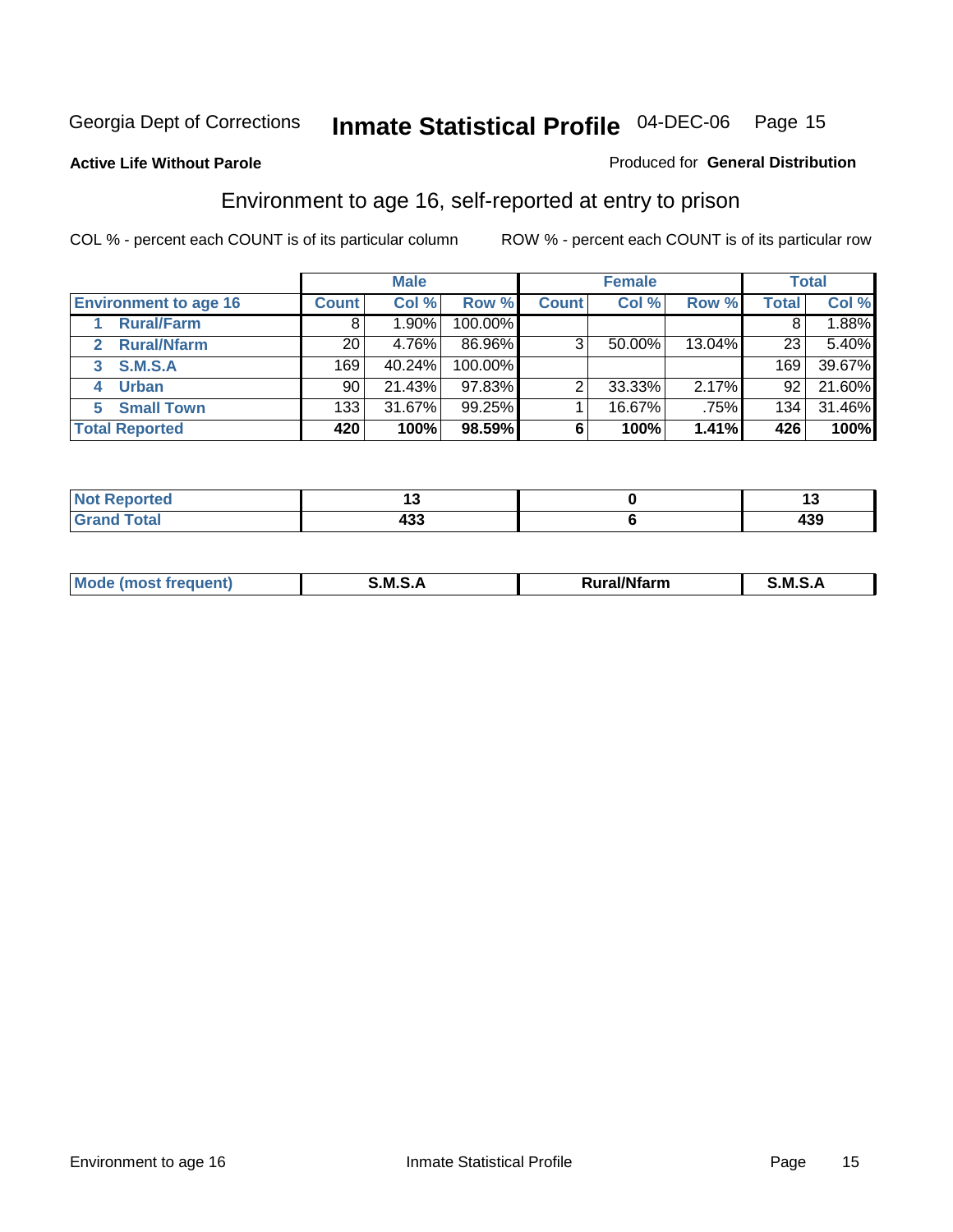#### **Active Life Without Parole**

#### Produced for **General Distribution**

#### Guardian status to age 16, self-reported at entry to prison

|                                  |              | <b>Male</b> |         |              | <b>Female</b> |       |              | <b>Total</b> |
|----------------------------------|--------------|-------------|---------|--------------|---------------|-------|--------------|--------------|
| <b>Guardian Status To Age 16</b> | <b>Count</b> | Col %       | Row %   | <b>Count</b> | Col %         | Row % | <b>Total</b> | Col %        |
| 2 Father Only                    | 8            | 2.06%       | 100.00% |              |               |       | 8            | 2.03%        |
| 3 Ftr Mtr Hd                     | 32           | 8.23%       | 100.00% |              |               |       | 32           | 8.10%        |
| <b>4 Mother Only</b>             | 155          | 39.85%      | 99.36%  |              | 16.67%        | .64%  | 156          | 39.49%       |
| 5 Mtr Ftr Hd                     | 133          | 34.19%      | 97.08%  | 4            | 66.67%        | 2.92% | 137          | 34.68%       |
| <b>6 Oth Female</b>              | 13           | 3.34%       | 100.00% |              |               |       | 13           | 3.29%        |
| <b>7 Oth Male</b>                | 3            | .77%        | 100.00% |              |               |       | 3            | .76%         |
| 8 Step-Parnts                    | 11           | 2.83%       | 100.00% |              |               |       | 11           | 2.78%        |
| 9 Foster Home                    | 8            | 2.06%       | 100.00% |              |               |       | 8            | 2.03%        |
| <b>10 Grand Prnts</b>            | 26           | 6.68%       | 96.30%  |              | 16.67%        | 3.70% | 27           | 6.84%        |
| <b>Total Reported</b>            | 389          | 100%        | 98.48%  | 6            | 100%          | 1.52% | 395          | 100%         |

|       | 4            |
|-------|--------------|
| - - - | - - -<br>433 |

| <b>Mou</b> | Mother<br>Onlv | Hd<br>Mtr<br>E4w | M<br>Only<br>. |
|------------|----------------|------------------|----------------|
|            |                |                  |                |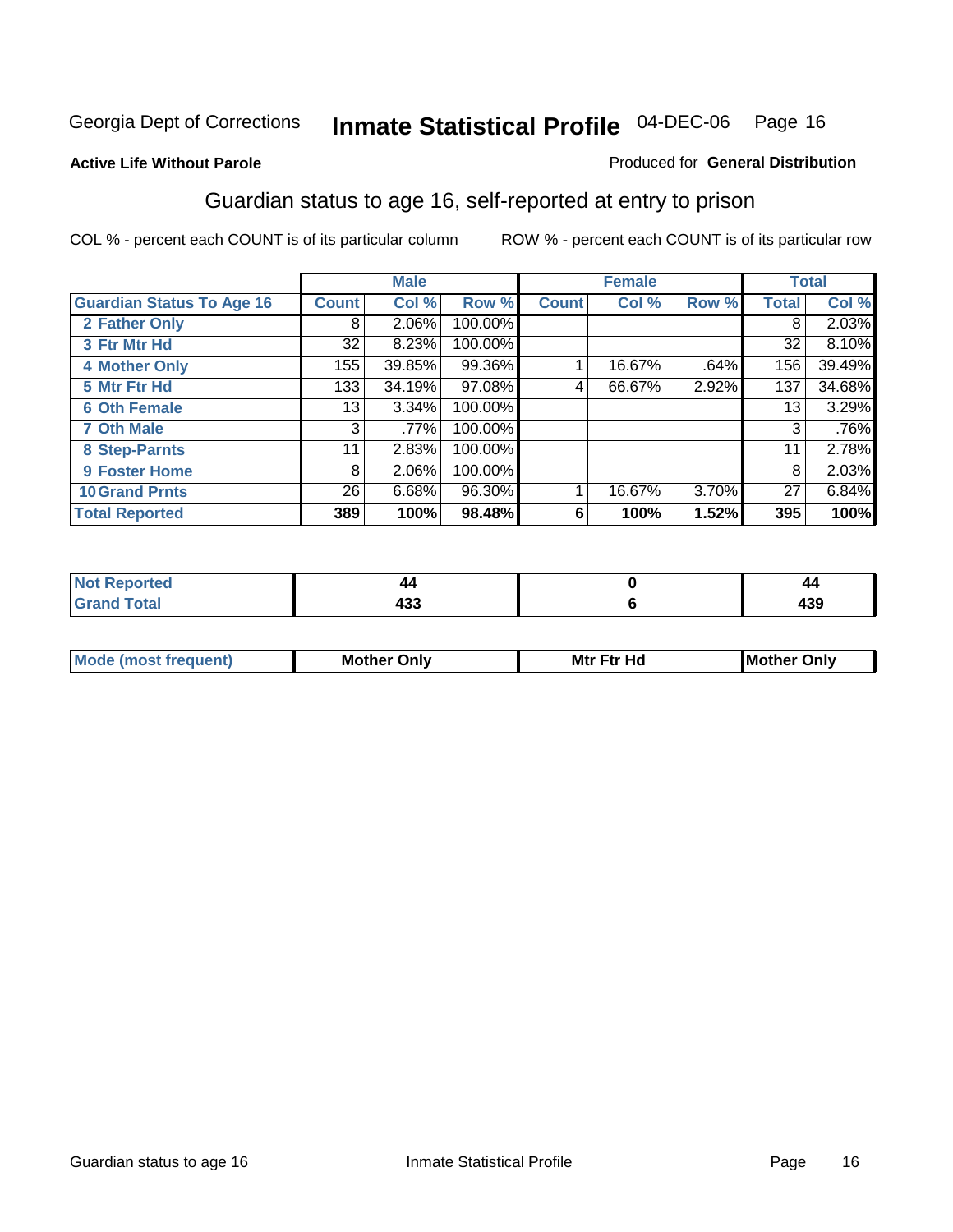#### **Active Life Without Parole**

#### Produced for **General Distribution**

#### Employment status before prison, self-reported at entry to prison

|                          |                       |              | <b>Male</b> |         |              | <b>Female</b> |          |              | <b>Total</b> |
|--------------------------|-----------------------|--------------|-------------|---------|--------------|---------------|----------|--------------|--------------|
| <b>Employment Status</b> |                       | <b>Count</b> | Col %       | Row %   | <b>Count</b> | Col %         | Row %    | <b>Total</b> | Col %        |
|                          | <b>Full Time</b>      | 218          | 56.62%      | 98.20%  |              | 80.00%        | $1.80\%$ | 222          | 56.92%       |
| $\mathbf{2}$             | <b>Part Time</b>      | 19           | 4.94%       | 100.00% |              |               |          | 19           | 4.87%        |
| 3                        | Unempl $<$ 6m         | 39           | 10.13%      | 97.50%  |              | 20.00%        | 2.50%    | 40           | 10.26%       |
| 4                        | Unempl $> 6m$         | 62           | 16.10%      | 100.00% |              |               |          | 62           | 15.90%       |
| 5                        | <b>Never Workd</b>    | 28           | 7.27%       | 100.00% |              |               |          | 28           | 7.18%        |
| 6                        | <b>Student</b>        |              | .26%        | 100.00% |              |               |          |              | .26%         |
|                          | <b>Incapable</b>      | 18           | 4.68%       | 100.00% |              |               |          | 18           | 4.62%        |
|                          | <b>Total Reported</b> | 385          | 100%        | 98.72%  | 5            | 100%          | 1.28%    | 390          | 100%         |

| Tec.               | 40  | лv<br><b>To</b> |
|--------------------|-----|-----------------|
| T <sub>other</sub> | "   | ,,,             |
| $ -$               | 433 | 499             |

| Mo | 'me<br>uн<br>the contract of the contract of the contract of the contract of the contract of the contract of the contract of | ïme<br>uı.<br>the contract of the contract of the contract of the contract of the contract of the contract of the contract of |
|----|------------------------------------------------------------------------------------------------------------------------------|-------------------------------------------------------------------------------------------------------------------------------|
|    |                                                                                                                              |                                                                                                                               |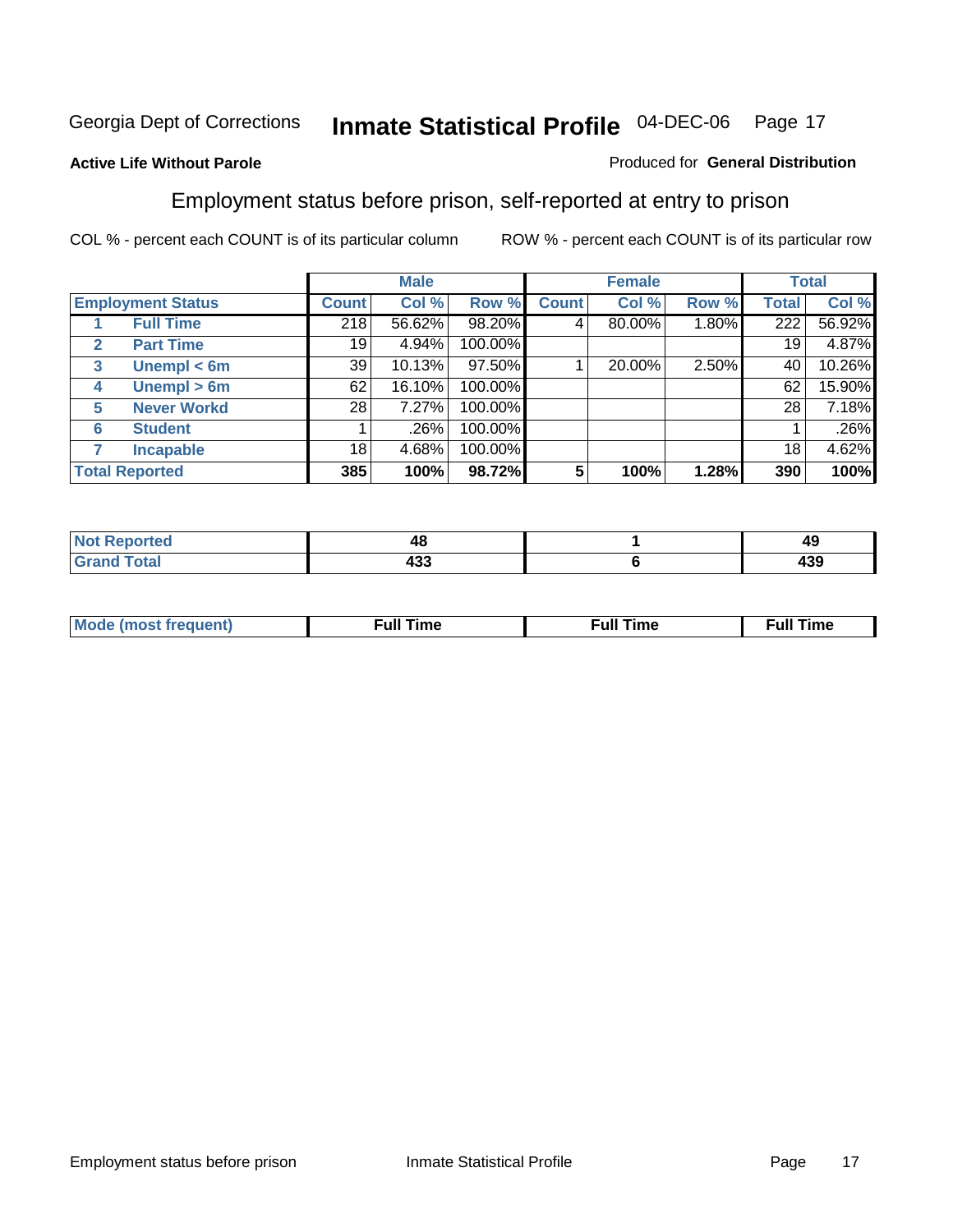#### **Active Life Without Parole**

Produced for **General Distribution**

#### Age at admission

|                         |                 | <b>Male</b> |         | <b>Female</b> |        | <b>Total</b> |                 |       |
|-------------------------|-----------------|-------------|---------|---------------|--------|--------------|-----------------|-------|
| <b>Age At Admission</b> | <b>Count</b>    | Col %       | Row %   | <b>Count</b>  | Col %  | Row %        | <b>Total</b>    | Col % |
| 17                      | $\overline{2}$  | 0.46%       | 100.00% |               |        |              | 2               | 0.46% |
| 18                      | $\overline{3}$  | 0.69%       | 100.00% |               |        |              | $\overline{3}$  | 0.68% |
| 19                      | $\overline{11}$ | 2.54%       | 100.00% |               |        |              | $\overline{11}$ | 2.51% |
| 20                      | 6               | 1.39%       | 85.71%  | 1             | 16.67% | 14.29%       | 7               | 1.59% |
| 21                      | $\overline{16}$ | 3.70%       | 100.00% |               |        |              | 16              | 3.64% |
| 22                      | $\overline{22}$ | 5.08%       | 100.00% |               |        |              | $\overline{22}$ | 5.01% |
| 23                      | $\overline{14}$ | 3.23%       | 100.00% |               |        |              | $\overline{14}$ | 3.19% |
| 24                      | 14              | 3.23%       | 100.00% |               |        |              | 14              | 3.19% |
| 25                      | $\overline{17}$ | 3.93%       | 94.44%  | 1             | 16.67% | 5.56%        | 18              | 4.10% |
| 26                      | 16              | 3.70%       | 100.00% |               |        |              | 16              | 3.64% |
| 27                      | $\overline{14}$ | 3.23%       | 100.00% |               |        |              | $\overline{14}$ | 3.19% |
| 28                      | $\overline{16}$ | 3.70%       | 100.00% |               |        |              | 16              | 3.64% |
| 29                      | $\overline{15}$ | 3.46%       | 100.00% |               |        |              | $\overline{15}$ | 3.42% |
| 30                      | $\overline{12}$ | 2.77%       | 100.00% |               |        |              | $\overline{12}$ | 2.73% |
| 31                      | $\overline{14}$ | 3.23%       | 100.00% |               |        |              | $\overline{14}$ | 3.19% |
| 32                      | 15              | 3.46%       | 93.75%  | 1             | 16.67% | 6.25%        | 16              | 3.64% |
| 33                      | 14              | 3.23%       | 100.00% |               |        |              | 14              | 3.19% |
| 34                      | $\overline{8}$  | 1.85%       | 100.00% |               |        |              | 8               | 1.82% |
| 35                      | 15              | 3.46%       | 100.00% |               |        |              | 15              | 3.42% |
| 36                      | $\overline{20}$ | 4.62%       | 100.00% |               |        |              | $\overline{20}$ | 4.56% |
| 37                      | $\overline{16}$ | 3.70%       | 100.00% |               |        |              | $\overline{16}$ | 3.64% |
| 38                      | $\overline{14}$ | 3.23%       | 100.00% |               |        |              | 14              | 3.19% |
| 39                      | $\overline{13}$ | 3.00%       | 100.00% |               |        |              | $\overline{13}$ | 2.96% |
| 40                      | 8               | 1.85%       | 100.00% |               |        |              | 8               | 1.82% |
| 41                      | 18              | 4.16%       | 100.00% |               |        |              | 18              | 4.10% |
| 42                      | $\overline{12}$ | 2.77%       | 100.00% |               |        |              | $\overline{12}$ | 2.73% |
| 43                      | $\overline{12}$ | 2.77%       | 100.00% |               |        |              | $\overline{12}$ | 2.73% |
| 44                      | 8               | 1.85%       | 88.89%  | 1             | 16.67% | 11.11%       | 9               | 2.05% |
| 45                      | 14              | 3.23%       | 100.00% |               |        |              | 14              | 3.19% |
| 46                      | $\overline{8}$  | 1.85%       | 88.89%  | 1             | 16.67% | 11.11%       | $\overline{9}$  | 2.05% |
| 47                      | 3               | 0.69%       | 100.00% |               |        |              | $\overline{3}$  | 0.68% |
| 48                      | ſ               | 1.62%       | 87.50%  | 1             | 16.67% | 12.50%       | 8               | 1.82% |
| 49                      | 9               | 2.08%       | 100.00% |               |        |              | 9               | 2.05% |
| 50                      | 3               | 0.69%       | 100.00% |               |        |              | $\overline{3}$  | 0.68% |
| 51                      | 3               | 0.69%       | 100.00% |               |        |              | $\overline{3}$  | 0.68% |
| 52                      | 6               | 1.39%       | 100.00% |               |        |              | 6               | 1.37% |
| 54                      | 1               | 0.23%       | 100.00% |               |        |              | 1               | 0.23% |
| 56                      | 3               | 0.69%       | 100.00% |               |        |              | $\overline{3}$  | 0.68% |
| 57                      | $\overline{3}$  | 0.69%       | 100.00% |               |        |              | $\overline{3}$  | 0.68% |
| 58                      | $\overline{2}$  | 0.46%       | 100.00% |               |        |              | $\overline{2}$  | 0.46% |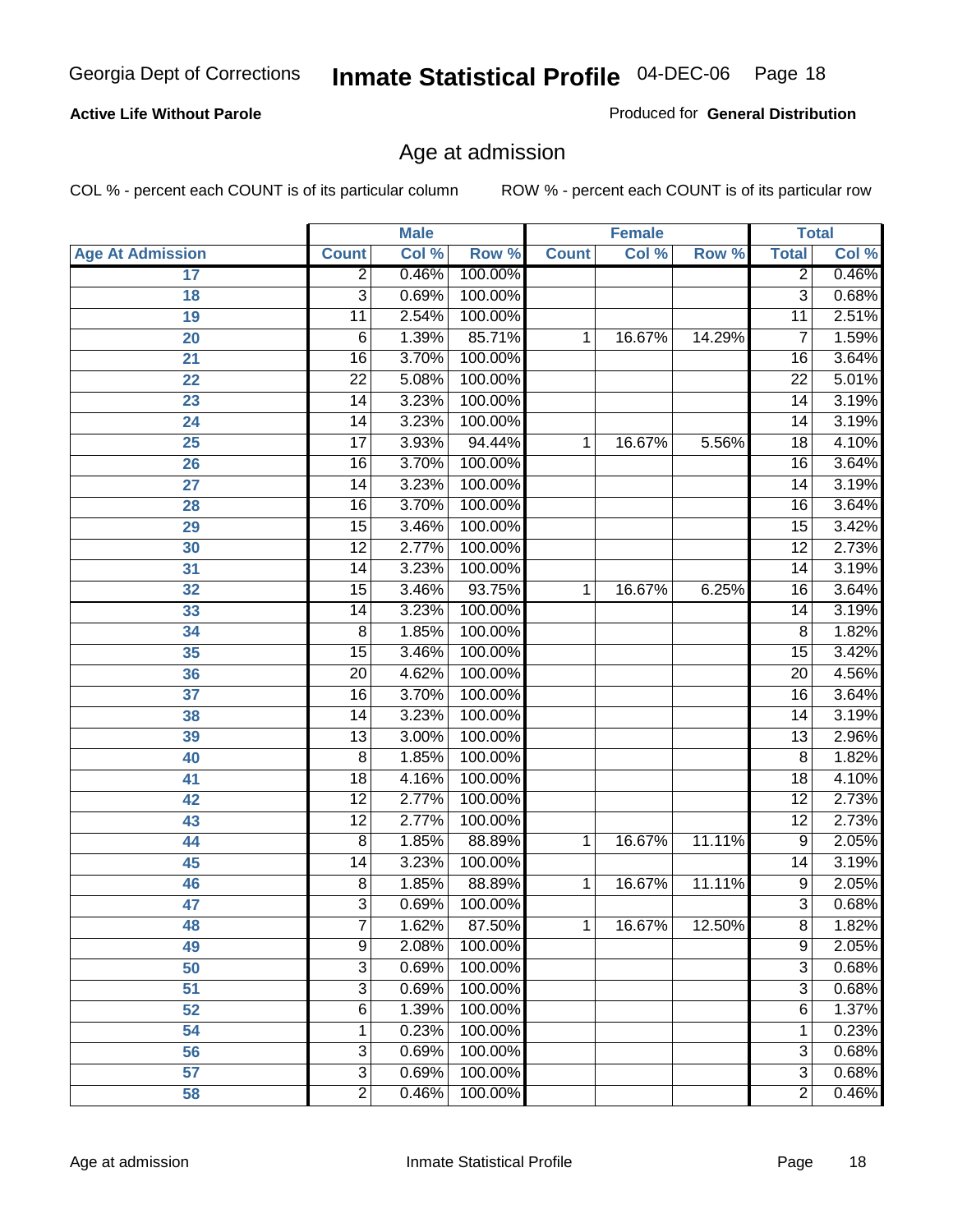#### **Active Life Without Parole**

Produced for **General Distribution**

#### Age at admission

|                         |              | <b>Male</b> |         |              | <b>Female</b> |       |              | <b>Total</b> |
|-------------------------|--------------|-------------|---------|--------------|---------------|-------|--------------|--------------|
| <b>Age At Admission</b> | <b>Count</b> | Col %       | Row %   | <b>Count</b> | Col %         | Row % | <b>Total</b> | Col %        |
| 63                      |              | 0.23%       | 100.00% |              |               |       |              | 0.23%        |
| 64                      |              | 0.46%       | 100.00% |              |               |       |              | 0.46%        |
| 65                      |              | 0.23%       | 100.00% |              |               |       |              | 0.23%        |
| 66                      |              | 0.23%       | 100.00% |              |               |       |              | 0.23%        |
| 71                      |              | 0.23%       | 100.00% |              |               |       |              | 0.23%        |
| <b>Total Reported</b>   | 433          | 100%        | 98.63%  | 6            | 100%          | 1.37% | 439          | 100%         |

| Reported<br>N<br>$\sim$ |            |     |
|-------------------------|------------|-----|
| <b>Cotal</b><br>_____   | ,,,<br>᠇୰୰ | 439 |

| Mean<br>(average)              | 34.05 | 35.83 | 34.08   |
|--------------------------------|-------|-------|---------|
| <b>Median (middle)</b>         | JJ    | 38    | 33      |
| <b>Mode</b><br>(most frequent) |       | 20    | …<br>LL |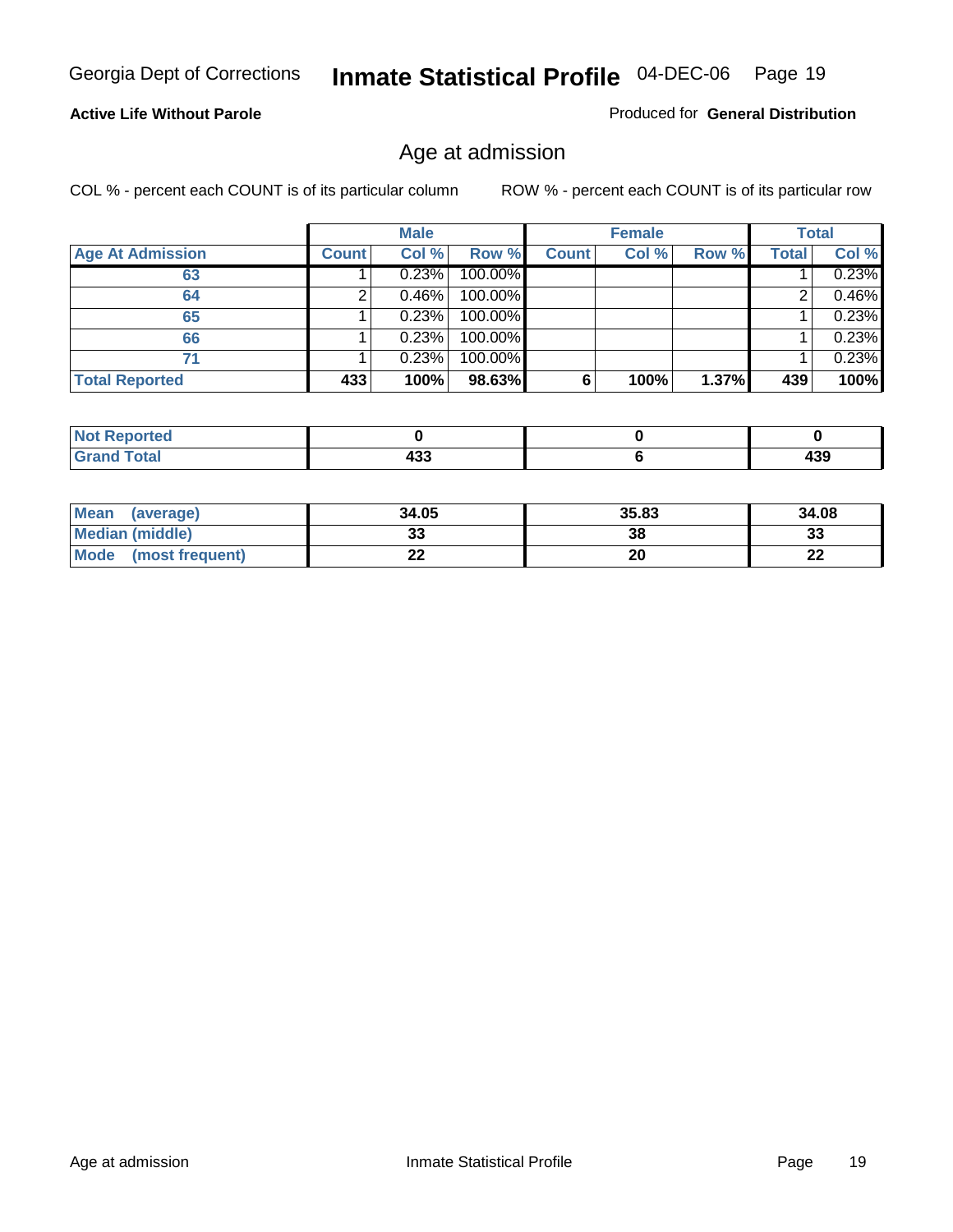#### **Active Life Without Parole**

Produced for **General Distribution**

#### Age at release

|                       |              | <b>Male</b> |       |              | <b>Female</b> |       | Total        |          |
|-----------------------|--------------|-------------|-------|--------------|---------------|-------|--------------|----------|
| <b>Age At Release</b> | <b>Count</b> | Col%        | Row % | <b>Count</b> | Col %         | Row % | <b>Total</b> | Col $\%$ |
| <b>Total Reported</b> |              |             |       |              |               |       |              |          |

| <b>Still Active</b> | 433 | 439 |
|---------------------|-----|-----|
| <b>Not Reported</b> |     |     |
| <b>Grand Total</b>  | 433 | 439 |

| <b>Mean</b><br>(average) | N/A | N/A | N/A |
|--------------------------|-----|-----|-----|
| Median (middle)          | N/A | N/A | N/A |
| Mode<br>(most frequent)  | N/A | N/A | N/A |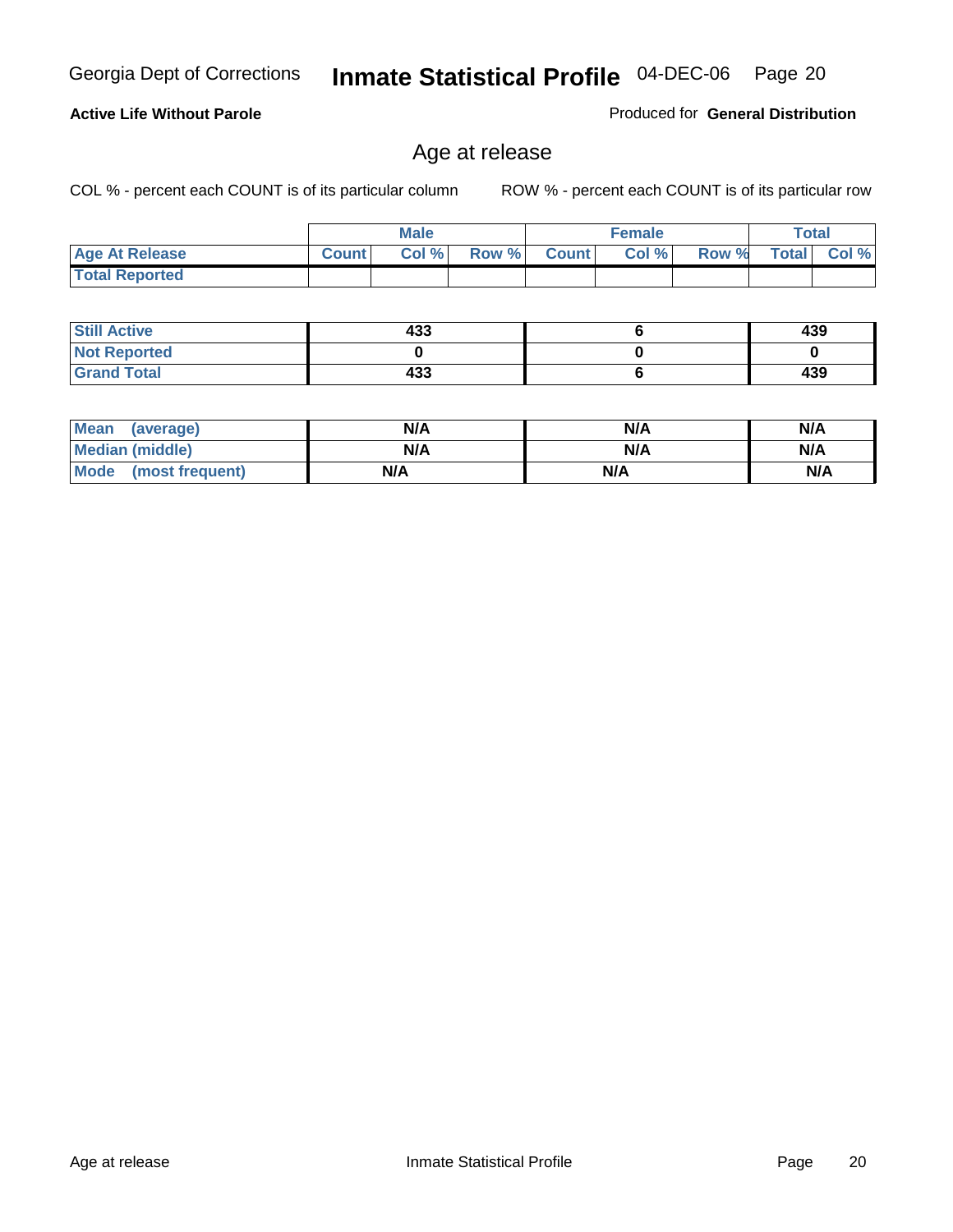#### **Active Life Without Parole**

#### Produced for **General Distribution**

#### Height, measured at entry to prison

|                       |                | <b>Male</b> |         |                | <b>Female</b> |        | <b>Total</b>    |        |
|-----------------------|----------------|-------------|---------|----------------|---------------|--------|-----------------|--------|
| <b>Height</b>         | <b>Count</b>   | Col %       | Row %   | <b>Count</b>   | Col %         | Row %  | <b>Total</b>    | Col %  |
| 5'01''                | 1              | 0.23%       | 100.00% |                |               |        | 1               | 0.23%  |
| 5'02"                 | $\overline{2}$ | 0.46%       | 100.00% |                |               |        | 2               | 0.46%  |
| 5'03"                 | 2              | 0.46%       | 50.00%  | $\overline{c}$ | 33.33%        | 50.00% | 4               | 0.92%  |
| 5'04"                 | 5              | 1.16%       | 83.33%  | 1              | 16.67%        | 16.67% | 6               | 1.37%  |
| 5'05"                 | 13             | 3.02%       | 92.86%  | 1              | 16.67%        | 7.14%  | 14              | 3.20%  |
| 5'06"                 | 30             | 6.96%       | 100.00% |                |               |        | $\overline{30}$ | 6.86%  |
| 5'07''                | 28             | 6.50%       | 96.55%  | 1              | 16.67%        | 3.45%  | 29              | 6.64%  |
| 5'08''                | 44             | 10.21%      | 97.78%  | 1              | 16.67%        | 2.22%  | 45              | 10.30% |
| 5'09"                 | 52             | 12.06%      | 100.00% |                |               |        | 52              | 11.90% |
| 5'10''                | 57             | 13.23%      | 100.00% |                |               |        | 57              | 13.04% |
| 5'11''                | 60             | 13.92%      | 100.00% |                |               |        | 60              | 13.73% |
| 6'00"                 | 49             | 11.37%      | 100.00% |                |               |        | 49              | 11.21% |
| 6'01"                 | 34             | 7.89%       | 100.00% |                |               |        | 34              | 7.78%  |
| 6'02''                | 21             | 4.87%       | 100.00% |                |               |        | 21              | 4.81%  |
| 6'03"                 | 15             | 3.48%       | 100.00% |                |               |        | 15              | 3.43%  |
| 6'04"                 | 12             | 2.78%       | 100.00% |                |               |        | 12              | 2.75%  |
| 6'05"                 | 4              | 0.93%       | 100.00% |                |               |        | 4               | 0.92%  |
| 6'06"                 | $\overline{2}$ | 0.46%       | 100.00% |                |               |        | $\overline{2}$  | 0.46%  |
| <b>Total Reported</b> | 431            | 100%        | 98.63%  | 6              | 100%          | 1.37%  | 437             | 100%   |

| oorted<br>TV 6<br>$\sim$         |            |                |
|----------------------------------|------------|----------------|
| $int^{\bullet}$<br>---<br>______ | 400<br>4აა | <b></b><br>493 |

| <b>Mean</b><br>(average)       | 5'10" | 5'05" | 5'10"             |
|--------------------------------|-------|-------|-------------------|
| Median (middle)                | 5'10" |       | 5'10"             |
| <b>Mode</b><br>(most frequent) | 5'11" | 5'03" | <b>5'44"</b><br>◡ |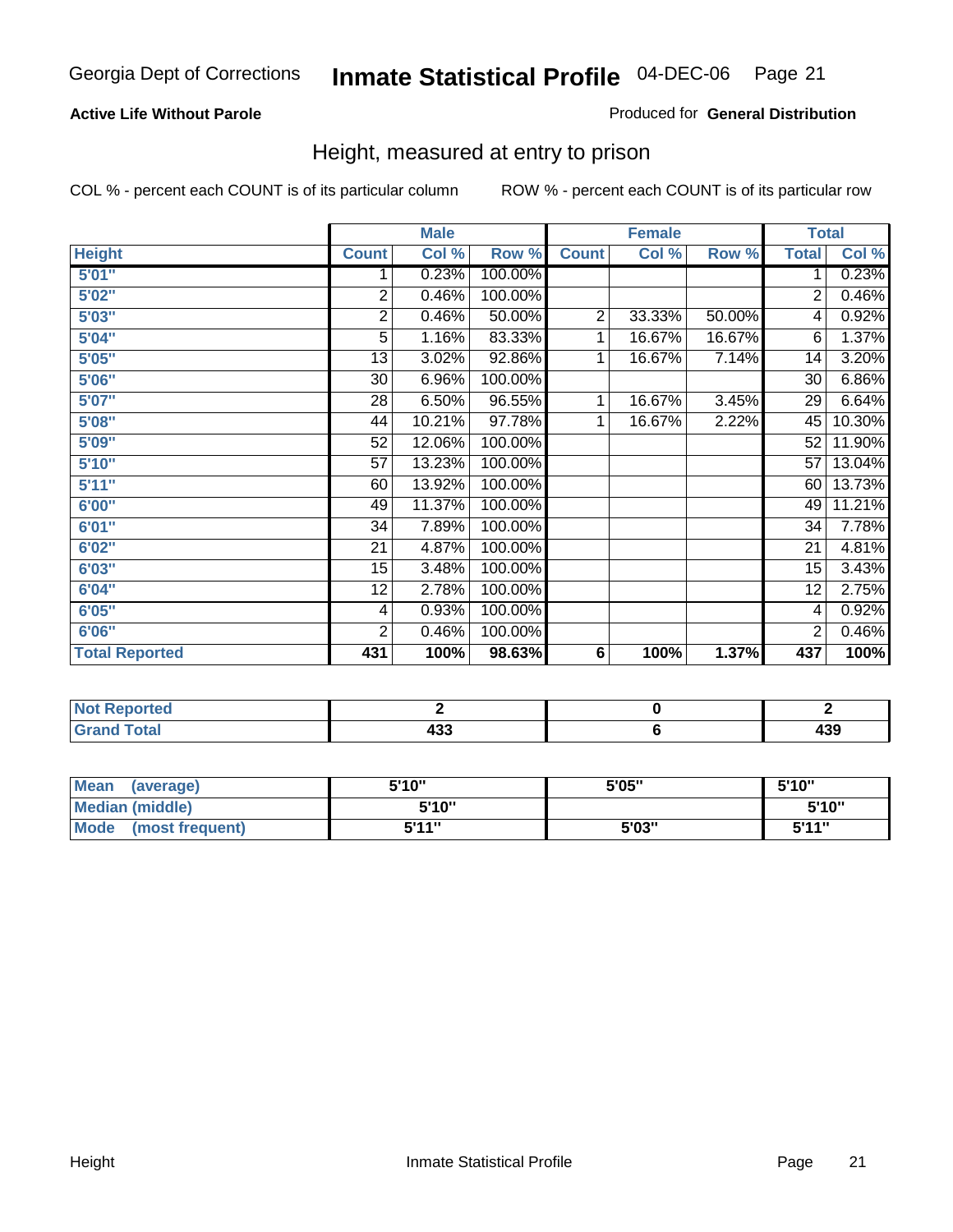#### **Active Life Without Parole**

#### Produced for **General Distribution**

#### Weight, measured at entry to prison

|                       |                | <b>Male</b>               |         |              | <b>Female</b> |         |                 | <b>Total</b> |
|-----------------------|----------------|---------------------------|---------|--------------|---------------|---------|-----------------|--------------|
| <b>Weight</b>         | <b>Count</b>   | $\overline{\text{Col}}$ % | Row %   | <b>Count</b> | Col %         | Row %   | <b>Total</b>    | Col %        |
| 110 - 119 pounds      |                |                           |         | 1.           | 16.67%        | 100.00% | 1.              | 0.23%        |
| 120 - 129 pounds      | 3              | 0.70%                     | 75.00%  | 1            | 16.67%        | 25.00%  | 4               | 0.92%        |
| 130 - 139 pounds      | 10             | 2.32%                     | 100.00% |              |               |         | 10              | 2.29%        |
| 140 - 149 pounds      | 29             | 6.73%                     | 100.00% |              |               |         | $\overline{29}$ | 6.64%        |
| 150 - 159 pounds      | 30             | 6.96%                     | 96.77%  | 1            | 16.67%        | 3.23%   | $\overline{31}$ | 7.09%        |
| 160 - 169 pounds      | 61             | 14.15%                    | 96.83%  | 2            | 33.33%        | 3.17%   | 63              | 14.42%       |
| 170 - 179 pounds      | 57             | 13.23%                    | 98.28%  | 1            | 16.67%        | 1.72%   | 58              | 13.27%       |
| 180 - 189 pounds      | 61             | 14.15%                    | 100.00% |              |               |         | 61              | 13.96%       |
| 190 - 199 pounds      | 47             | 10.90%                    | 100.00% |              |               |         | 47              | 10.76%       |
| 200 - 209 pounds      | 28             | 6.50%                     | 100.00% |              |               |         | 28              | 6.41%        |
| 210 - 219 pounds      | 27             | 6.26%                     | 100.00% |              |               |         | $\overline{27}$ | 6.18%        |
| 220 - 229 pounds      | 27             | 6.26%                     | 100.00% |              |               |         | 27              | 6.18%        |
| 230 - 239 pounds      | 20             | 4.64%                     | 100.00% |              |               |         | 20              | 4.58%        |
| 240 - 249 pounds      | 9              | 2.09%                     | 100.00% |              |               |         | $\overline{9}$  | 2.06%        |
| 250 - 259 pounds      | $\overline{6}$ | 1.39%                     | 100.00% |              |               |         | $\overline{6}$  | 1.37%        |
| 260 - 269 pounds      | 6              | 1.39%                     | 100.00% |              |               |         | 6               | 1.37%        |
| 270 - 279 pounds      | 4              | 0.93%                     | 100.00% |              |               |         | 4               | 0.92%        |
| 280 - 289 pounds      | $\overline{2}$ | 0.46%                     | 100.00% |              |               |         | $\overline{2}$  | 0.46%        |
| 290 - 299 pounds      | $\overline{2}$ | 0.46%                     | 100.00% |              |               |         | $\overline{2}$  | 0.46%        |
| 310 - 319 pounds      | 1              | 0.23%                     | 100.00% |              |               |         | 1               | 0.23%        |
| 400 pounds and over   | 1              | 0.23%                     | 100.00% |              |               |         | 1               | 0.23%        |
| <b>Total Reported</b> | 431            | 100%                      | 98.63%  | 6            | 100%          | 1.37%   | 437             | 100.0%       |

| . .<br>N<br>мео - |                    |             |
|-------------------|--------------------|-------------|
| d Total           | $\sqrt{2}$<br>$ -$ | ה הו<br>499 |

| Mean<br>(average)       | 189 | 149   | 188 |
|-------------------------|-----|-------|-----|
| Median (middle)         | 184 | 159.5 | 184 |
| Mode<br>(most frequent) | 160 | 110   | 160 |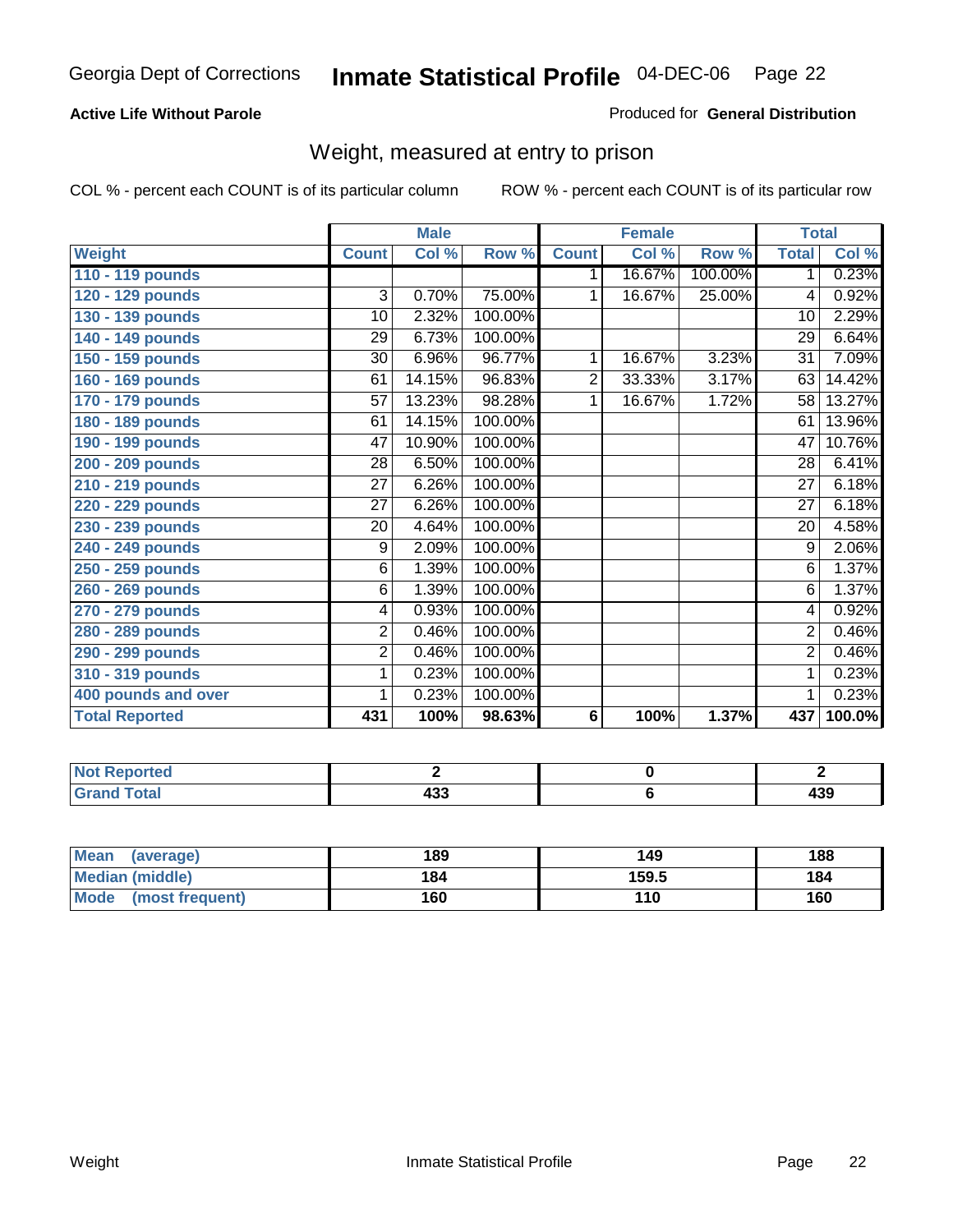#### **Active Life Without Parole**

#### Produced for **General Distribution**

#### Type of admission to prison

|    |                             |                 | <b>Male</b> |                    |   | <b>Female</b> |       |              | <b>Total</b> |
|----|-----------------------------|-----------------|-------------|--------------------|---|---------------|-------|--------------|--------------|
|    | <b>Type of Admission</b>    | <b>Count</b>    | Col %       | <b>Row % Count</b> |   | Col %         | Row % | <b>Total</b> | Col %        |
|    | <b>Committed From Court</b> | 121             | 27.94%      | 97.58%             | 3 | 50.00%        | 2.42% | 124          | 28.25%       |
| 3  | <b>Parole Rev/New Sent</b>  | 32              | 7.39%       | 100.00%            |   |               |       | 32           | 7.29%        |
| 4  | <b>Par Rev/No New Sent</b>  |                 | 1.62%       | 100.00%            |   |               |       |              | 1.59%        |
| 6  | <b>Prob Viol/Partial</b>    | 3               | .69%        | 100.00%            |   |               |       | 3            | .68%         |
| 9  | <b>Prob Rev/Remainder</b>   | 10 <sup>1</sup> | 2.31%       | 100.00%            |   |               |       | 10           | 2.28%        |
| 10 | <b>New Sent/Par Rev Pnd</b> |                 | .23%        | 100.00%            |   |               |       |              | .23%         |
| 11 | <b>Life W/O Parole</b>      | 258             | 59.58%      | 98.85%             | 3 | 50.00%        | 1.15% | 261          | 59.45%       |
| 30 | <b>Par Rev/Rsn Unknown</b>  |                 | .23%        | 100.00%            |   |               |       |              | .23%         |
|    | <b>Total Reported</b>       | 433             | 100%        | 98.63%             | 6 | 100%          | 1.37% | 439          | 100%         |

| <b>Reported</b><br>NOT         |     |            |
|--------------------------------|-----|------------|
| <b>Total</b><br>Caro<br>$\sim$ | "^^ | ,,,<br>433 |

| <b>Mode (most frequent)</b> | <b>W/O Par</b> | <b>Court Cmmt</b> | M/O Par |
|-----------------------------|----------------|-------------------|---------|
|                             |                |                   |         |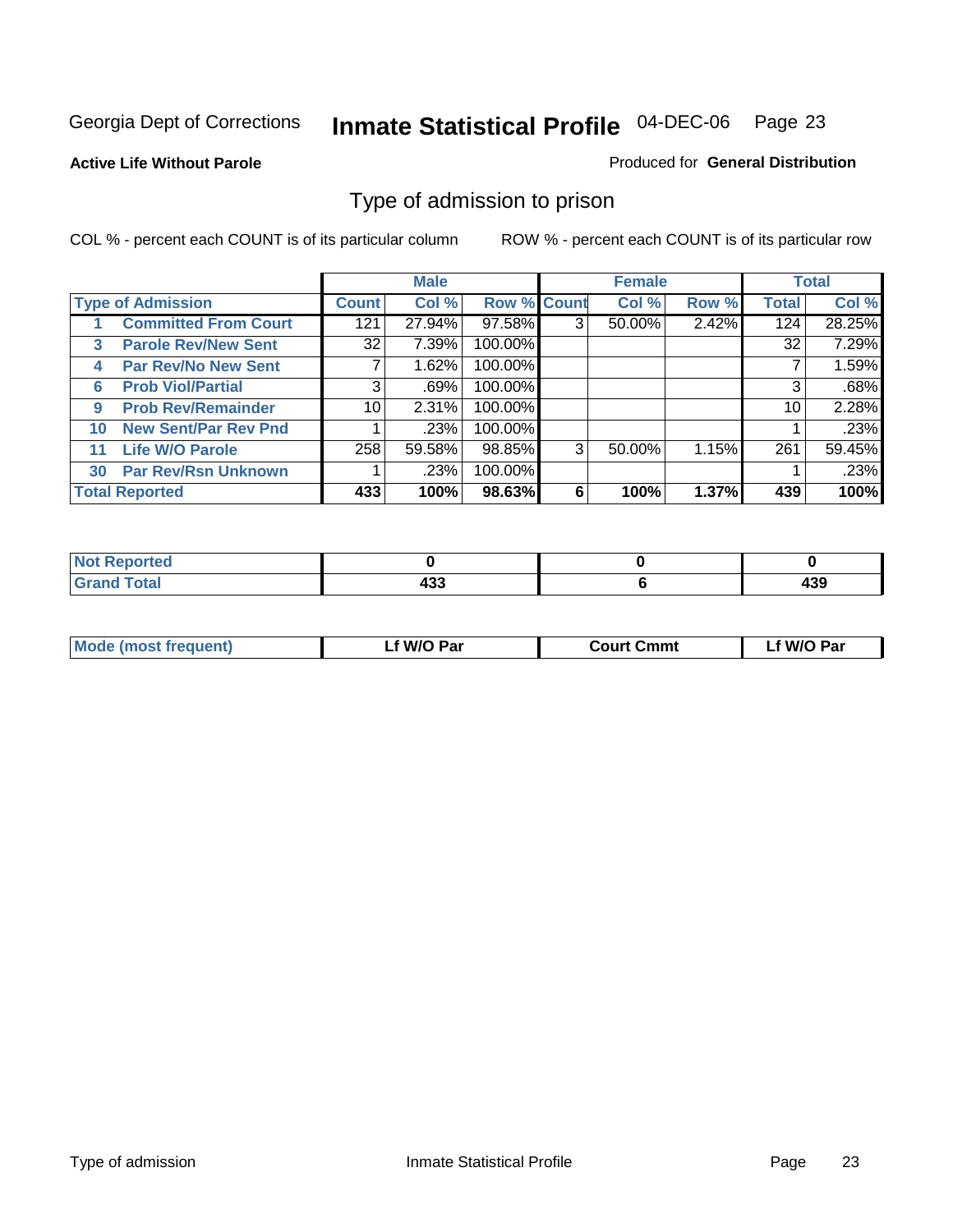**Active Life Without Parole** 

Produced for **General Distribution**

#### Current / last security status

|                        |         | <b>Male</b> |                    |   | <b>Female</b> |          |       | <b>Total</b> |
|------------------------|---------|-------------|--------------------|---|---------------|----------|-------|--------------|
| <b>Security Status</b> | Count l | Col %       | <b>Row % Count</b> |   | Col %         | Row %    | Total | Col %        |
| 3 Minimum              | ົ       | .47%        | $100.00\%$         |   | .00%          |          | ⌒     | $.46\%$      |
| 4 Medium               | 33      | 7.69%       | $100.00\%$         |   | $.00\%$       |          | 33    | 7.59%        |
| 5 Close                | 370     | 86.25%      | 98.40%             | 6 | 100.00%       | $1.60\%$ | 376   | 86.44%       |
| 6 Maximum              | 24      | 5.59%       | 100.00%            |   | .00%          |          | 24    | 5.52%        |
| <b>Total Reported</b>  | 429     | 100%        | 98.62%             | 6 | 100%          | 1.38%    | 435   | 100%         |

| <b>Still being diagnosed</b> |     |     |
|------------------------------|-----|-----|
| <b>Not Reported</b>          |     |     |
| <b>Grand Total</b>           | 433 | 439 |

| <b>Mode</b><br><b>OSE</b><br>∵lose<br>(most frequent)<br>oseث<br>- - - -<br>- - - -<br>- - - - |  |
|------------------------------------------------------------------------------------------------|--|
|------------------------------------------------------------------------------------------------|--|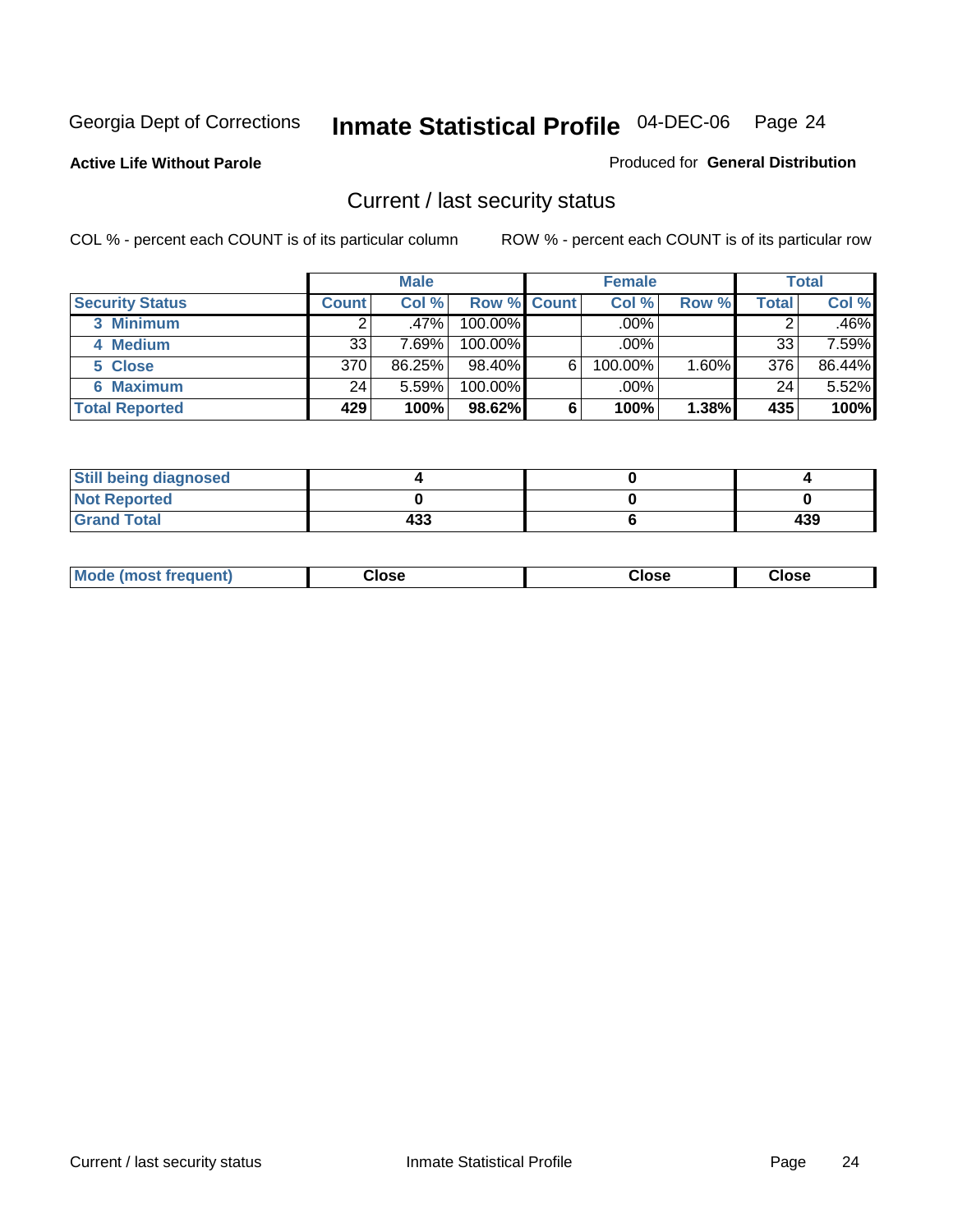**Active Life Without Parole** 

Produced for **General Distribution**

## Current / last type of institution

|                            |              | <b>Male</b> |                    |    | <b>Female</b> |          |       | Total                 |
|----------------------------|--------------|-------------|--------------------|----|---------------|----------|-------|-----------------------|
| <b>Type of Institution</b> | <b>Count</b> | Col%        | <b>Row % Count</b> |    | Col %         | Row %I   | Total | Col %                 |
| <b>State Prison</b>        | 433          | 100.00%」    | 98.63%             | 61 | $100.00\%$    | $1.37\%$ | 439   | $100.\overline{00\%}$ |
| <b>Total Rported</b>       | 433'         | 100%        | 98.63%             |    | 100%          | $1.37\%$ | 439   | 100%                  |

| <b>rted</b><br>.       |           |                |
|------------------------|-----------|----------------|
| $\sim$<br><b>Stall</b> | ,,,<br>__ | <br>433<br>- - |

| <b>Mode (most frequent)</b> | <b>State Prison</b> | <b>State Prison</b> | <b>State Prison I</b> |
|-----------------------------|---------------------|---------------------|-----------------------|
|                             |                     |                     |                       |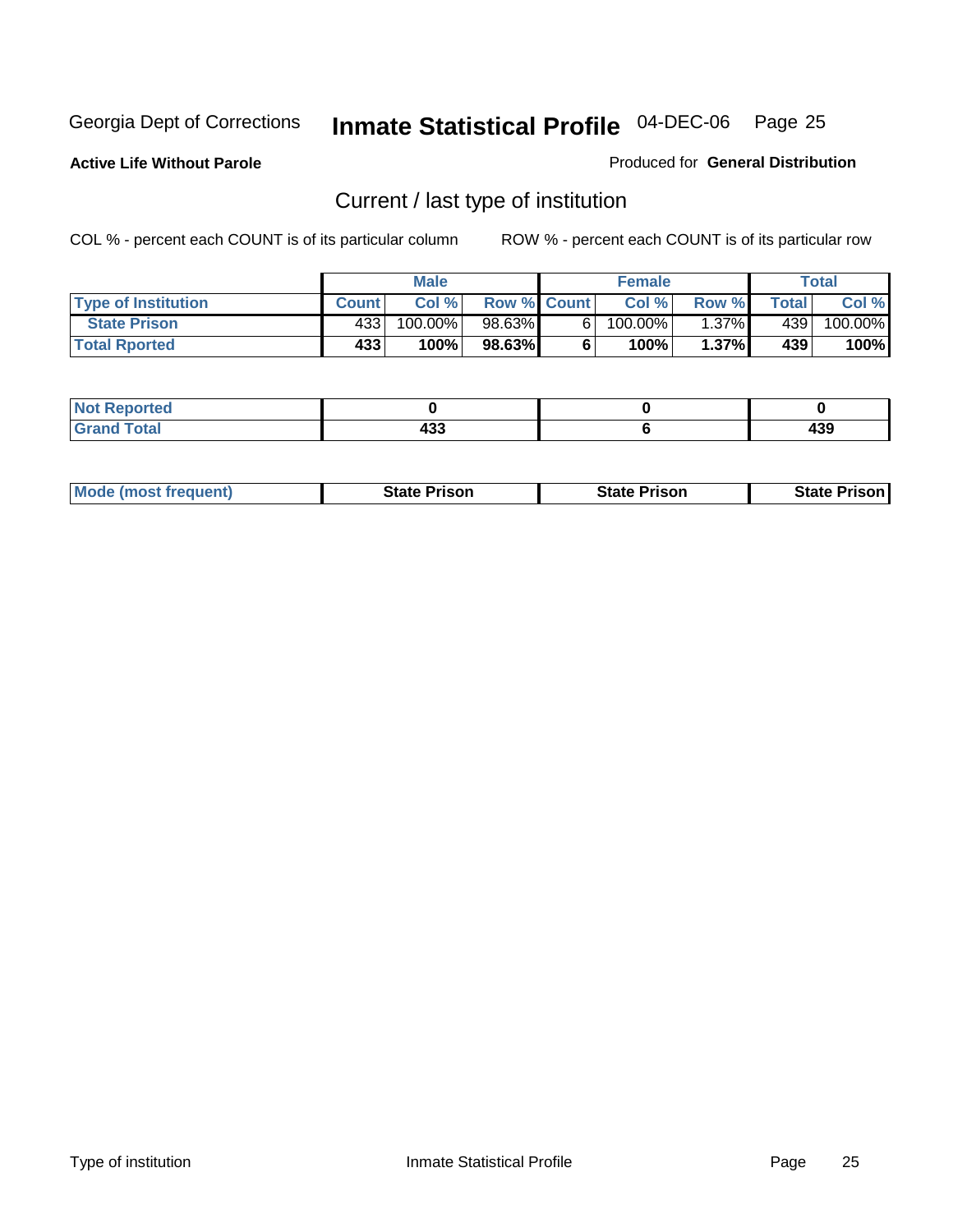**Active Life Without Parole** 

Produced for **General Distribution**

#### Institution type - transitional centers

|                                                | <b>Male</b> |                    | <b>Female</b> |             | Total |
|------------------------------------------------|-------------|--------------------|---------------|-------------|-------|
| <b>Institution Type - Trans. Centers Count</b> | Col %       | <b>Row % Count</b> | Col %         | Row % Total | Col % |
| <b>Total Rported</b>                           |             |                    |               |             |       |

| <b>Not Reported</b>  |  |  |
|----------------------|--|--|
| <b>Total</b><br>Cror |  |  |

| Mode (most frequent) | <b>Null</b> | <b>Null</b> | <b>Null</b> |
|----------------------|-------------|-------------|-------------|
|                      |             |             |             |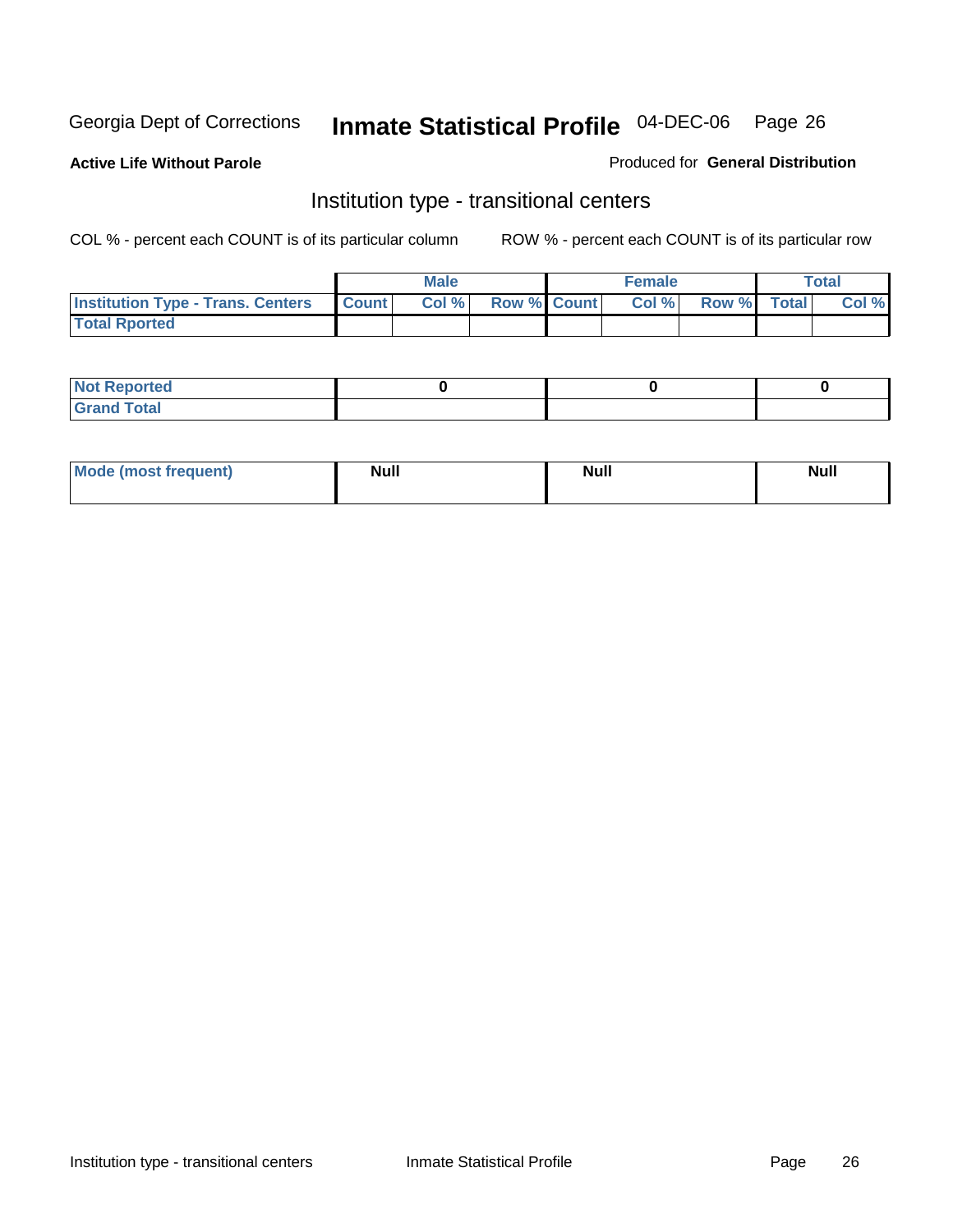**Active Life Without Parole** 

Produced for **General Distribution**

#### Institution type - mental hospitals

|                                                  | <b>Male</b> |                    | <b>Female</b> |                          | <b>Total</b> |
|--------------------------------------------------|-------------|--------------------|---------------|--------------------------|--------------|
| <b>Institution Type - Mental Hospitals Count</b> | Col%        | <b>Row % Count</b> |               | <b>Col % Row % Total</b> | Col %        |
| <b>Total Rported</b>                             |             |                    |               |                          |              |

| <b>Not Reported</b> |  |  |
|---------------------|--|--|
| <b>Fotal</b><br>Cro |  |  |

| Mode (most frequent) | <b>Null</b> | <b>Null</b> | <b>Null</b> |
|----------------------|-------------|-------------|-------------|
|                      |             |             |             |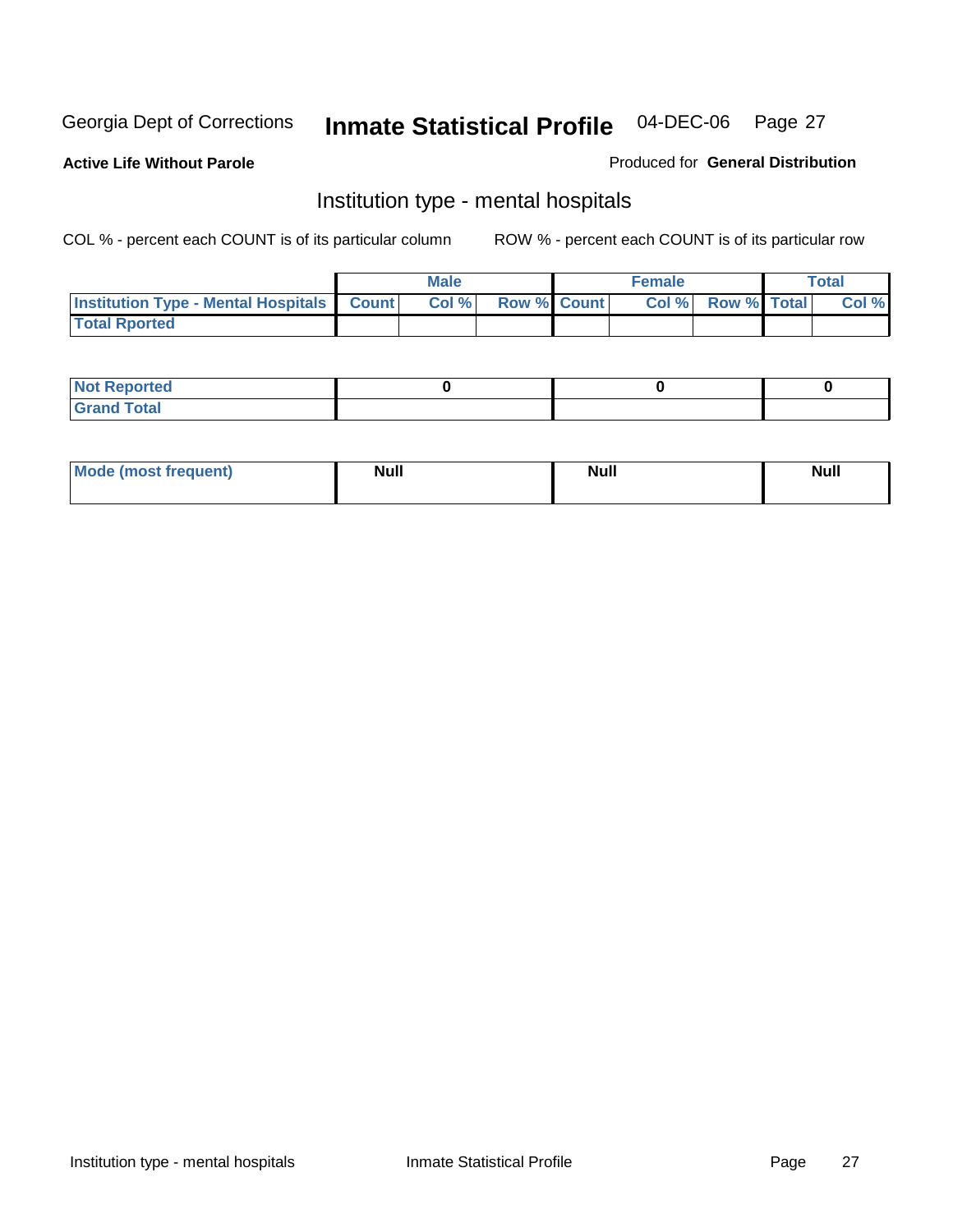**Active Life Without Parole** 

Produced for **General Distribution**

#### Institution type - county prisons

|                                                    | <b>Male</b> |                          | <b>Female</b> |       |       | Total |
|----------------------------------------------------|-------------|--------------------------|---------------|-------|-------|-------|
| <b>Institution Type - County Prisons   Count  </b> | Col %       | <b>Row % Count Col %</b> |               | Row % | Total | Col % |
| <b>Total Rported</b>                               |             |                          |               |       |       |       |

| <b>Not Reported</b>        |  |  |
|----------------------------|--|--|
| <b>Total</b><br>.Grar<br>_ |  |  |

| <b>Mode (most frequent)</b> | <b>Null</b> | <b>Null</b> | <b>Null</b> |
|-----------------------------|-------------|-------------|-------------|
|                             |             |             |             |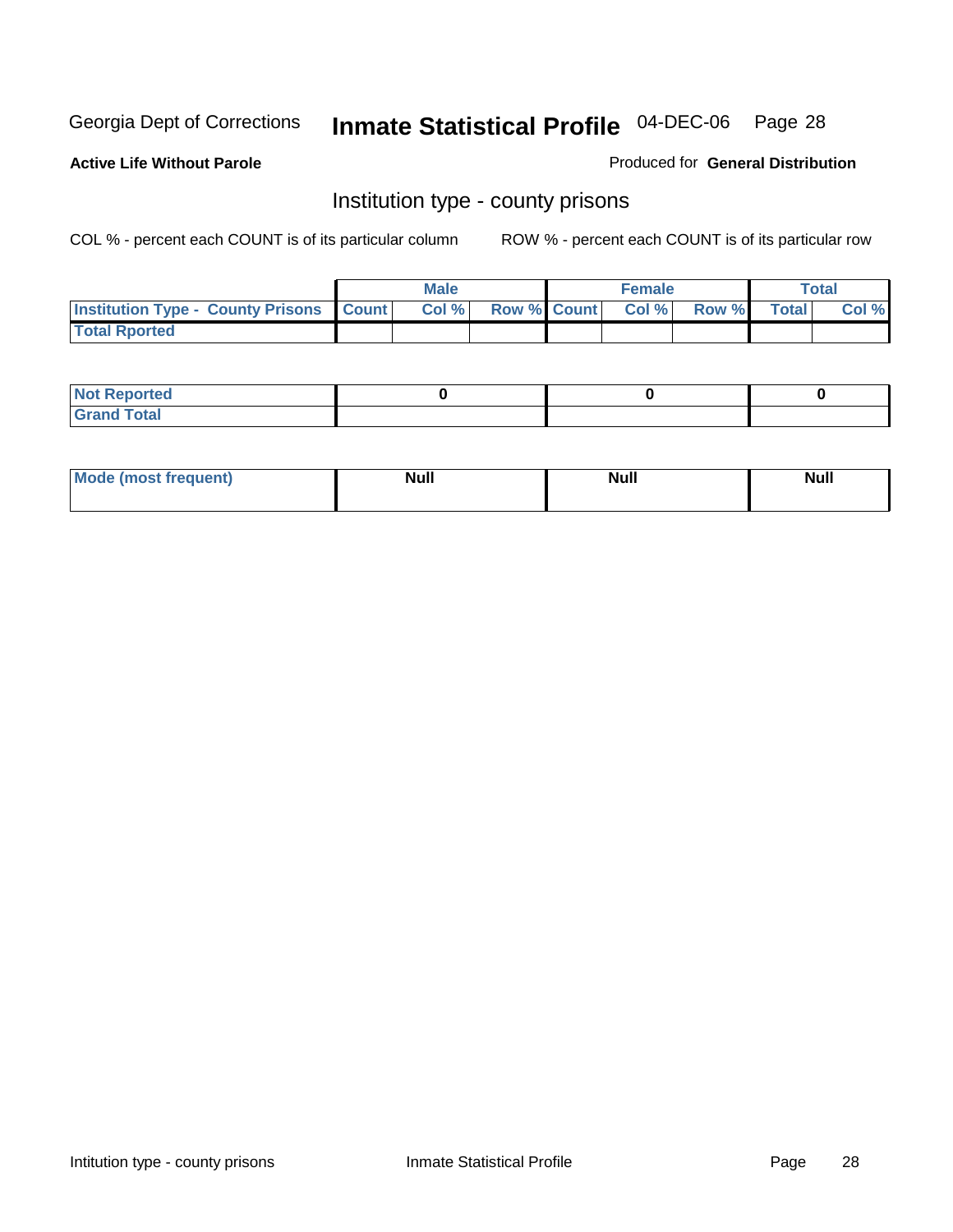**Active Life Without Parole** 

Produced for **General Distribution**

#### Institution type - state prisons

|                                         |                 | <b>Male</b> |         |              | <b>Female</b> |         | <b>Total</b>    |        |
|-----------------------------------------|-----------------|-------------|---------|--------------|---------------|---------|-----------------|--------|
| <b>Institution Type - State Prisons</b> | <b>Count</b>    | Col %       | Row %   | <b>Count</b> | Col %         | Row %   | <b>Total</b>    | Col %  |
| <b>Arrendale State Prison</b><br>508    |                 |             |         | 3            | 50.00%        | 100.00% | $\overline{3}$  | .68%   |
| <b>Augusta State Med.</b><br>532        | 17              | 3.93%       | 100.00% |              |               |         | 17              | 3.87%  |
| <b>Prison</b>                           |                 |             |         |              |               |         |                 |        |
| <b>Autry State Prison</b><br>543        |                 | .23%        | 100.00% |              |               |         |                 | .23%   |
| <b>Baldwin State Prison</b><br>553      |                 | .23%        | 100.00% |              |               |         |                 | .23%   |
| <b>Calhoun State Prison</b><br>547      | 4               | .92%        | 100.00% |              |               |         | 4               | .91%   |
| <b>Coastal State Prison</b><br>523      | 8               | 1.85%       | 100.00% |              |               |         | 8               | 1.82%  |
| <b>Ga Diag &amp; Class Pris</b><br>521  | $\overline{2}$  | .46%        | 100.00% |              |               |         | $\overline{2}$  | .46%   |
| <b>Ga Diag &amp; Class Pris-</b><br>522 | $\overline{2}$  | .46%        | 100.00% |              |               |         | $\overline{2}$  | .46%   |
| <b>Perm</b>                             |                 |             |         |              |               |         |                 |        |
| <b>Ga State Prison</b><br>517           | 56              | 12.93%      | 100.00% |              |               |         | 56              | 12.76% |
| <b>Hancock State Prison</b><br>541      | $\overline{32}$ | 7.39%       | 100.00% |              |               |         | $\overline{32}$ | 7.29%  |
| <b>Hays State Prison</b><br>540         | $\overline{33}$ | 7.62%       | 100.00% |              |               |         | $\overline{33}$ | 7.52%  |
| <b>Macon State Prison</b><br>549        | $\overline{74}$ | 17.09%      | 100.00% |              |               |         | 74              | 16.86% |
| <b>Phillips State Prison</b><br>505     | 22              | 5.08%       | 100.00% |              |               |         | 22              | 5.01%  |
| <b>Pulaski State Prison (W)</b><br>557  |                 |             |         | 3            | 50.00%        | 100.00% | 3               | .68%   |
| <b>Smith State Prison</b><br>550        | 39              | 9.01%       | 100.00% |              |               |         | $\overline{39}$ | 8.88%  |
| <b>Telfair State Prison</b><br>542      | 62              | 14.32%      | 100.00% |              |               |         | 62              | 14.12% |
| <b>Valdosta State Prison</b><br>537     | 44              | 10.16%      | 100.00% |              |               |         | 44              | 10.02% |
| <b>Ware State Prison</b><br>501         | 32              | 7.39%       | 100.00% |              |               |         | 32              | 7.29%  |
| <b>Washington Sp</b><br>552             | 4               | .92%        | 100.00% |              |               |         | 4               | .91%   |
| <b>Total Rported</b>                    | 433             | 100%        | 98.63%  | 6            | 100%          | 1.37%   | 439             | 100%   |

| <b>Continued and State</b><br>rtea              |                    |            |
|-------------------------------------------------|--------------------|------------|
| $T \cap f \cap T$<br>$\sim$<br>------<br>______ | ,,,<br>499<br>$ -$ | ,,,<br>439 |

| Mode (most frequent) | 1549 Macon State Prison | <b>508 Arrendale State Prison</b> | 1549 Macon State<br>Prison |
|----------------------|-------------------------|-----------------------------------|----------------------------|
|----------------------|-------------------------|-----------------------------------|----------------------------|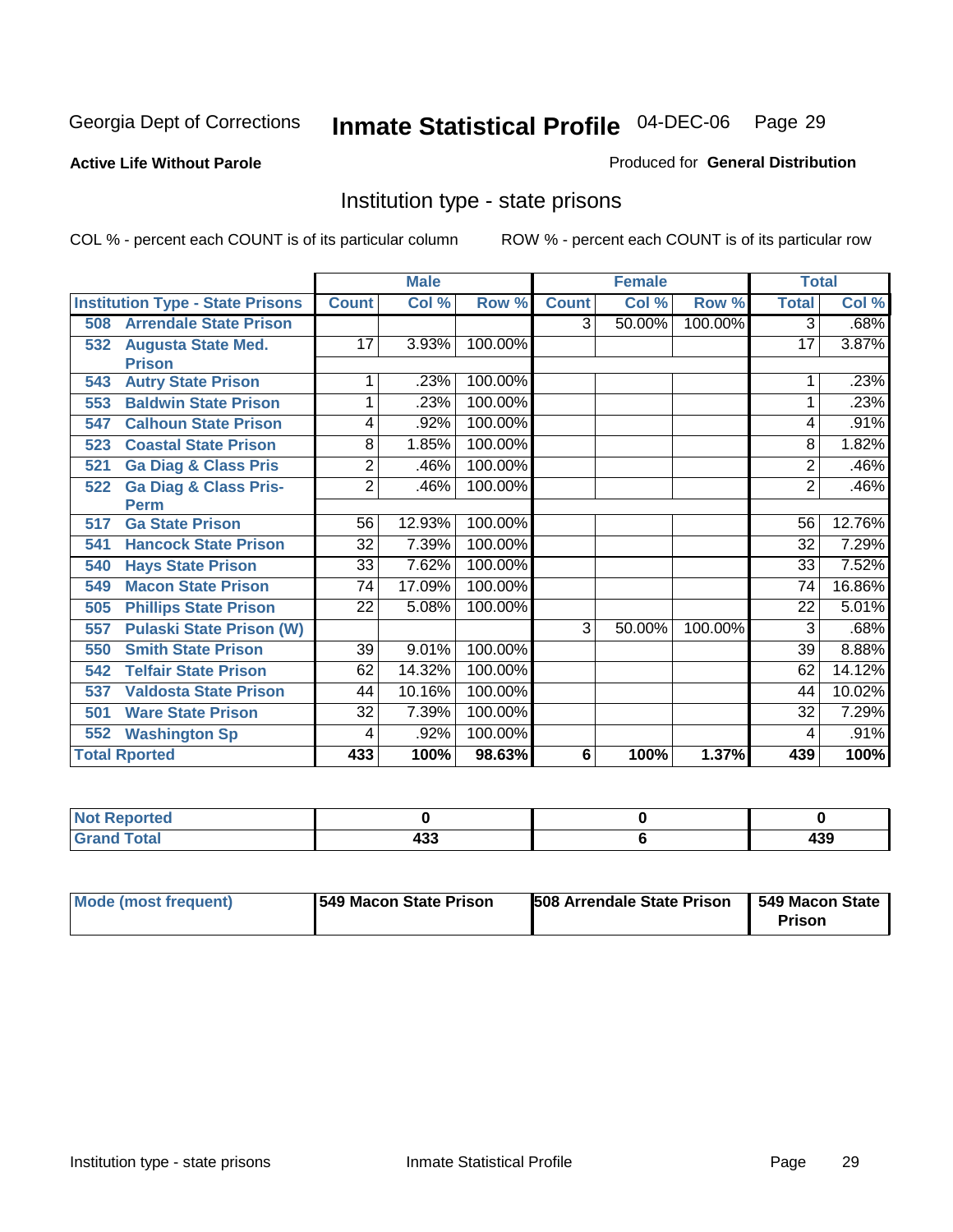**Active Life Without Parole** 

Produced for **General Distribution**

#### Institution type - private prisons

|                                                 | <b>Male</b> |                    | <b>Female</b> |             | Total |
|-------------------------------------------------|-------------|--------------------|---------------|-------------|-------|
| <b>Institution Type - Private Prisons Count</b> | Col %       | <b>Row % Count</b> | Col %         | Row % Total | Col % |
| <b>Total Rported</b>                            |             |                    |               |             |       |

| <b>Not Reported</b>        |  |  |
|----------------------------|--|--|
| <b>otal</b><br>. Gror<br>. |  |  |

| Mode (most frequent) | <b>Null</b> | <b>Null</b> | <b>Null</b> |
|----------------------|-------------|-------------|-------------|
|                      |             |             |             |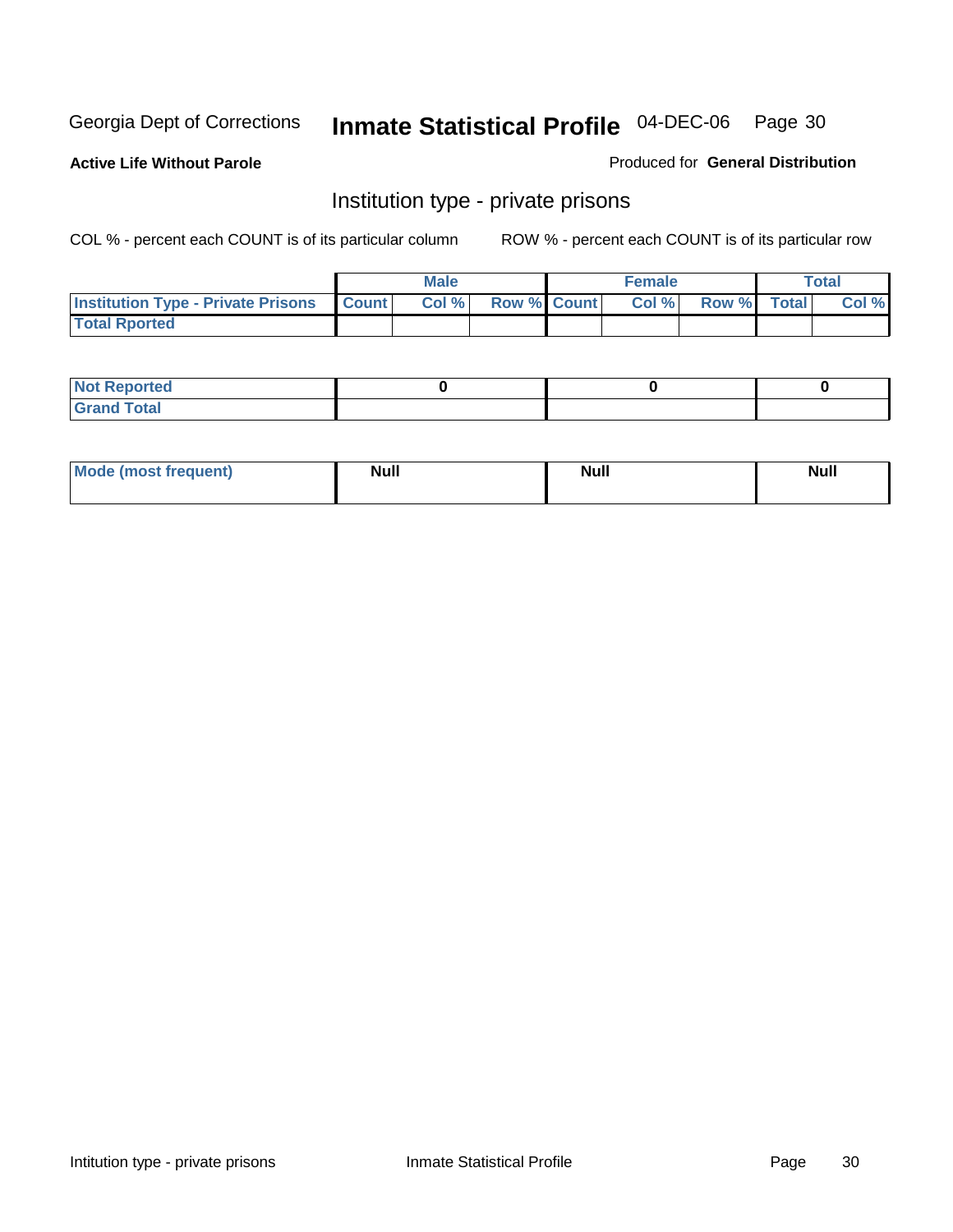**Active Life Without Parole** 

Produced for **General Distribution**

#### Institution type - prison annexes

|                                                | <b>Male</b> |                    | <b>Female</b> |             | <b>Total</b> |
|------------------------------------------------|-------------|--------------------|---------------|-------------|--------------|
| <b>Institution Type - Prison Annexes Count</b> | Col %       | <b>Row % Count</b> | Col %         | Row % Total | Col %        |
| <b>Total Rported</b>                           |             |                    |               |             |              |

| <b>Not Reported</b>            |  |  |
|--------------------------------|--|--|
| <b>Total</b><br>Croi<br>$\sim$ |  |  |

| Mode (most frequent) | <b>Null</b> | <b>Null</b> | <b>Null</b> |
|----------------------|-------------|-------------|-------------|
|                      |             |             |             |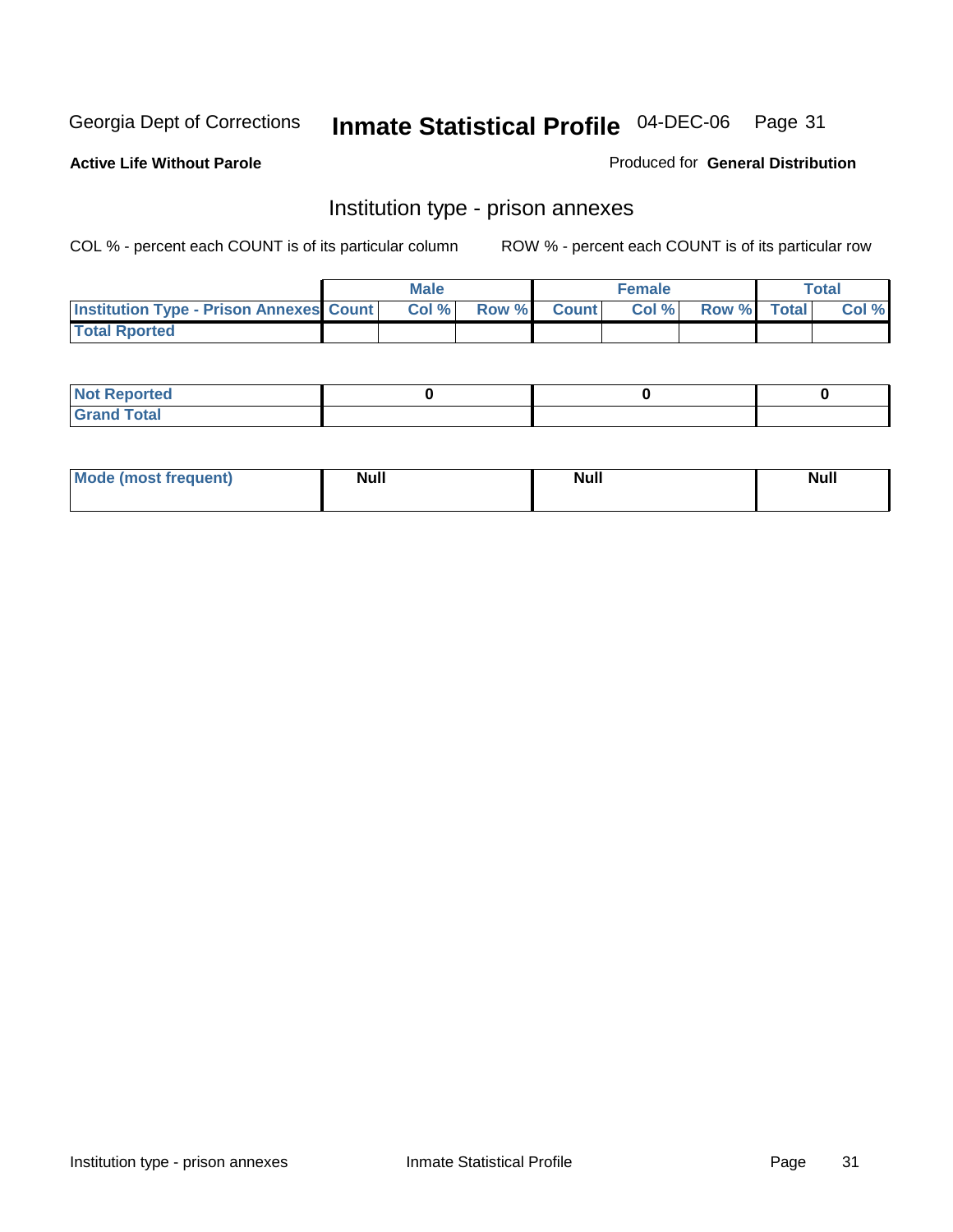**Active Life Without Parole** 

Produced for **General Distribution**

#### Institution type - inmate boot camp

|                                      |              | Male  |             | <b>Female</b> |             | <b>Total</b> |
|--------------------------------------|--------------|-------|-------------|---------------|-------------|--------------|
| <b>Institution Type - Boot Camps</b> | <b>Count</b> | Col % | Row % Count | Col %         | Row % Total | Col %        |
| <b>Total Rported</b>                 |              |       |             |               |             |              |

| <b>Not Reported</b>  |  |  |
|----------------------|--|--|
| <b>Total</b><br>Croy |  |  |

| Mode (most frequent) | <b>Null</b> | <b>Null</b> | <b>Null</b> |
|----------------------|-------------|-------------|-------------|
|                      |             |             |             |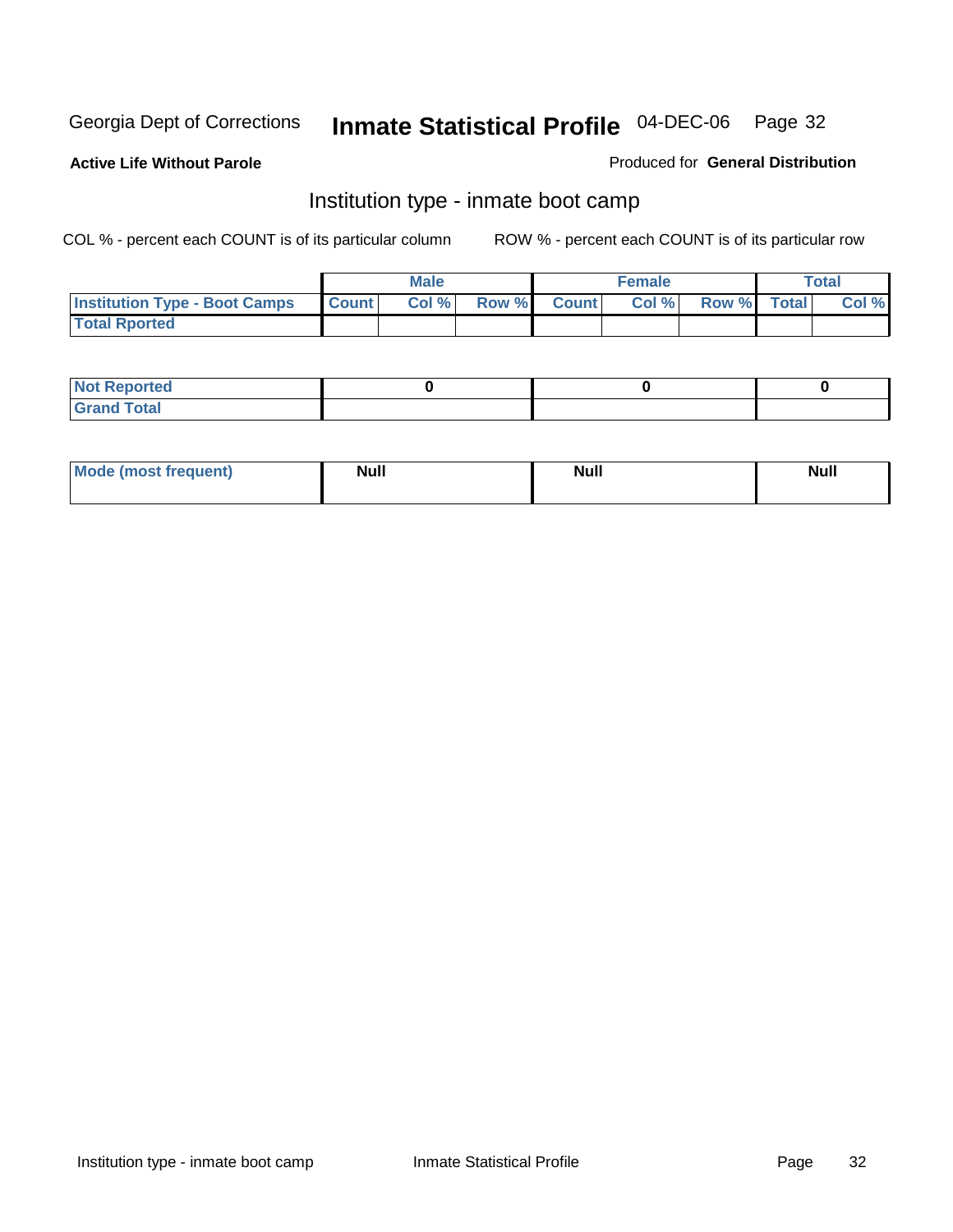#### **Active Life Without Parole**

#### Produced for **General Distribution**

## Number of disciplinary reports

|                                       |                 | <b>Male</b> |             |   | <b>Female</b> |          |              | <b>Total</b> |
|---------------------------------------|-----------------|-------------|-------------|---|---------------|----------|--------------|--------------|
| <b>Number of Disciplinary Reports</b> | <b>Count</b>    | Col %       | Row % Count |   | Col %         | Row %    | <b>Total</b> | Col %        |
|                                       | 100             | 23.09%      | 98.04%      | 2 | 33.33%        | $1.96\%$ | 102          | 23.23%       |
|                                       | 53              | 12.24%      | 100.00%     |   |               |          | 53           | 12.07%       |
|                                       | 40              | 9.24%       | 97.56%      |   | 16.67%        | 2.44%    | 41           | $9.34\%$     |
| 3                                     | 34              | 7.85%       | 97.14%      |   | 16.67%        | 2.86%    | 35           | 7.97%        |
|                                       | 30 <sup>1</sup> | 6.93%       | 100.00%     |   |               |          | 30           | 6.83%        |
|                                       | 22              | 5.08%       | 100.00%     |   |               |          | 22           | 5.01%        |
| <b>More Than 5</b>                    | 154             | 35.57%      | 98.72%      | 2 | 33.33%        | 1.28%    | 156          | 35.54%       |
| <b>Total Reported</b>                 | 433             | 100%        | 98.63%      | 6 | 100%          | 1.37%    | 439          | 100%         |

| .<br>N<br>Tet. |                |                                 |
|----------------|----------------|---------------------------------|
| T <sub>1</sub> | .<br>™<br>$ -$ | $\sim$ $\sim$<br>-<br>טטו<br>__ |

| Mean (average)       | 7.30 | 8.67 | 7.32 |
|----------------------|------|------|------|
| Median (middle)      |      | 2.J  |      |
| Mode (most frequent) |      |      |      |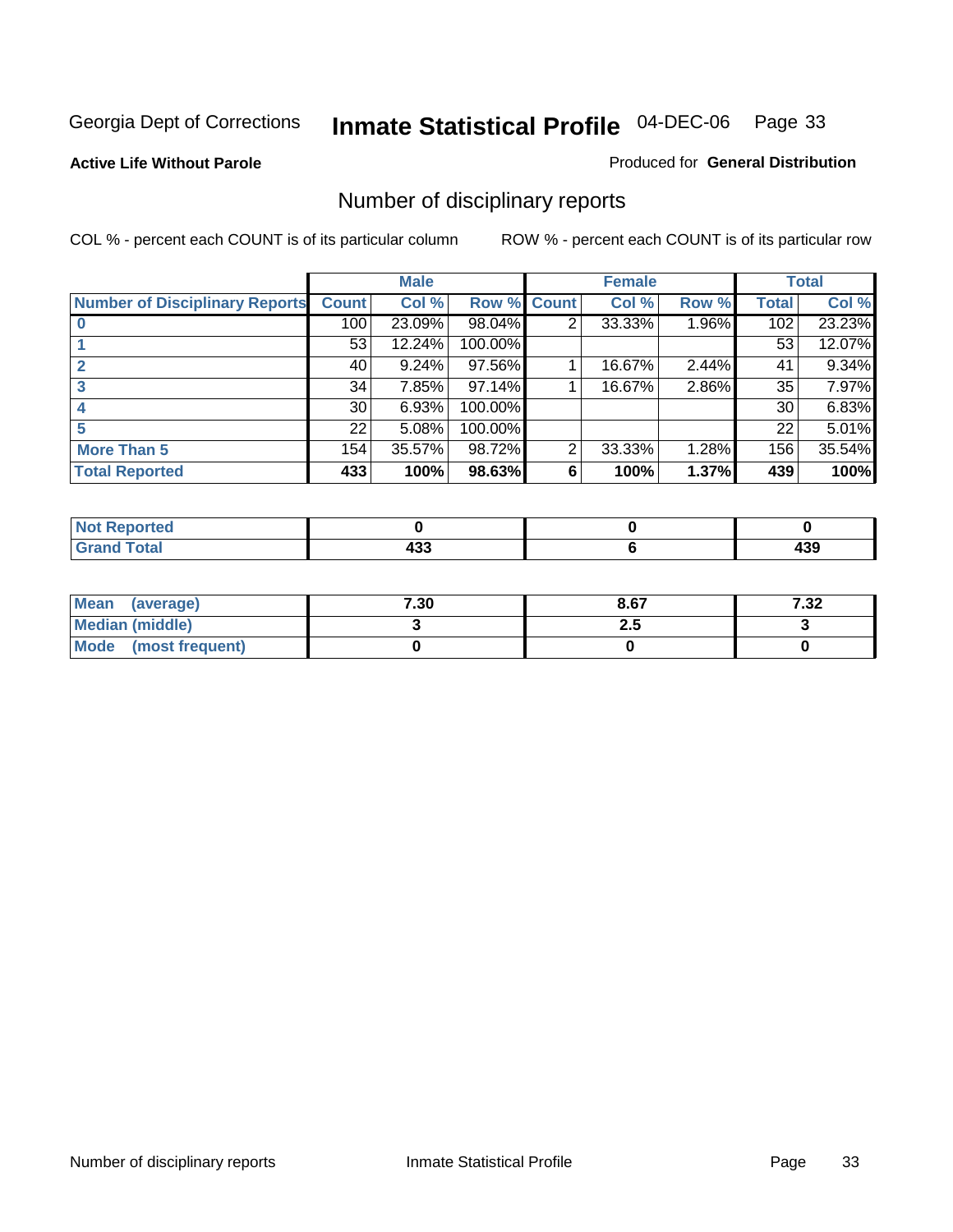**Active Life Without Parole** 

Produced for **General Distribution**

#### Number of transfers

|                            |              | <b>Male</b> |             |   | <b>Female</b> |       |              | <b>Total</b> |
|----------------------------|--------------|-------------|-------------|---|---------------|-------|--------------|--------------|
| <b>Number of Transfers</b> | <b>Count</b> | Col %       | Row % Count |   | Col %         | Row % | <b>Total</b> | Col %        |
|                            | 5            | 1.15%       | 100.00%     |   |               |       | 5            | 1.14%        |
|                            | 128          | 29.56%      | 97.71%      | 3 | 50.00%        | 2.29% | 131          | 29.84%       |
|                            | 113          | 26.10%      | 97.41%      | 3 | 50.00%        | 2.59% | 116          | 26.42%       |
|                            | 80           | 18.48%      | 100.00%     |   |               |       | 80           | 18.22%       |
|                            | 45           | 10.39%      | 100.00%     |   |               |       | 45           | 10.25%       |
|                            | 19           | 4.39%       | 100.00%     |   |               |       | 19           | 4.33%        |
| <b>More Than 5</b>         | 43           | 9.93%       | 100.00%     |   |               |       | 43           | 9.79%        |
| <b>Total Reported</b>      | 433          | 100%        | 98.63%      | 6 | 100%          | 1.37% | 439          | 100%         |

| N<br>тес. |           |                |
|-----------|-----------|----------------|
| $\sim$    | .<br>$ -$ | .<br>-<br>---- |

| Mean (average)       | 2.74 |   | 2.IJ |
|----------------------|------|---|------|
| Median (middle)      |      | . |      |
| Mode (most frequent) |      |   |      |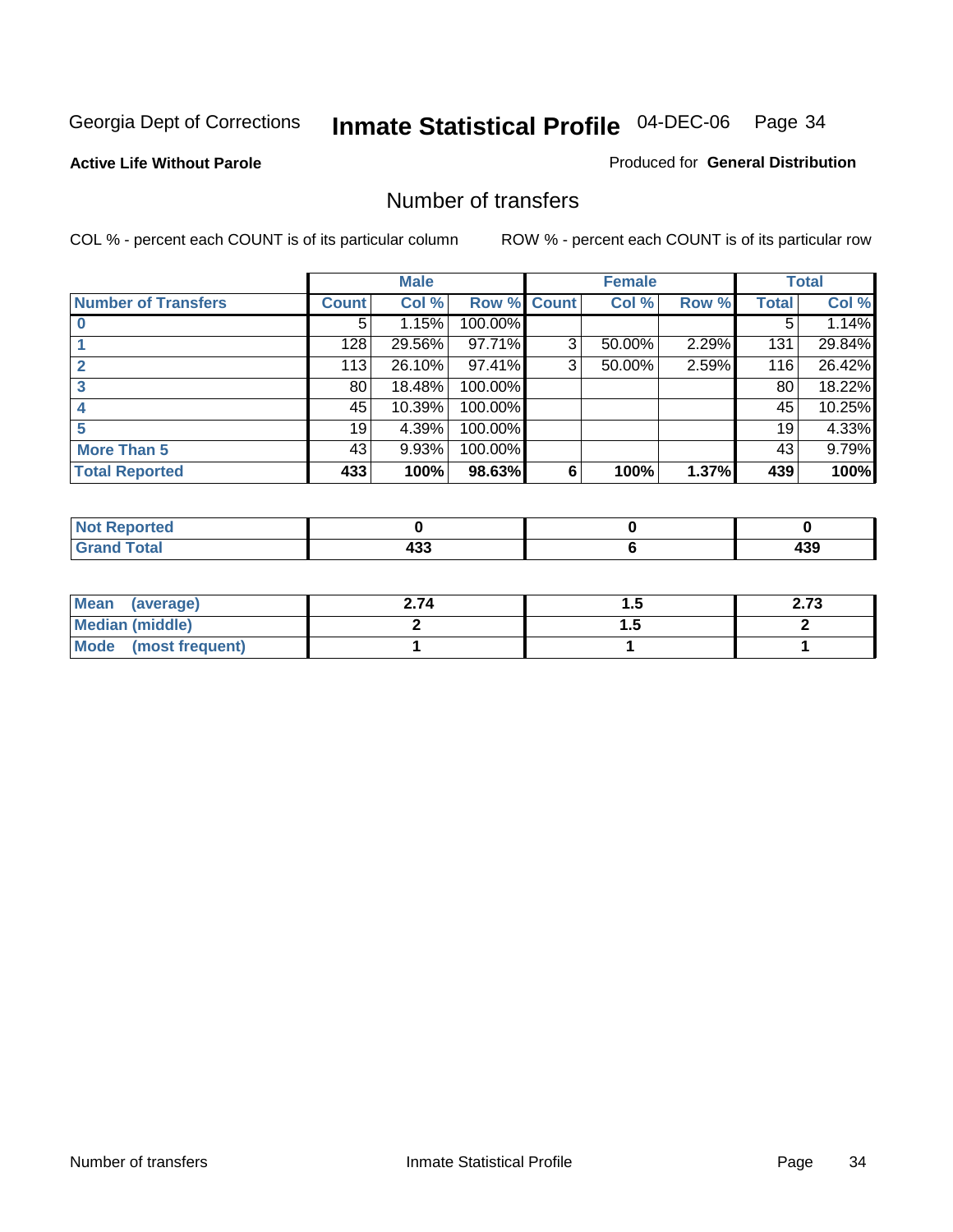**Active Life Without Parole** 

Produced for **General Distribution**

## Number of escapes

|                          |       | <b>Male</b> |                    |   | <b>Female</b> |          |       | <b>Total</b> |
|--------------------------|-------|-------------|--------------------|---|---------------|----------|-------|--------------|
| <b>Number of Escapes</b> | Count | Col%        | <b>Row % Count</b> |   | Col %         | Row %I   | Total | Col %        |
|                          | 432   | 99.77%      | 98.63%             | 6 | 100.00%       | $1.37\%$ | 438   | 99.77%       |
|                          |       | 0.23%       | 100.00%            |   |               |          |       | 0.23%        |
| <b>Total Reported</b>    | 433   | 100%        | 98.63%             | 6 | 100%          | $1.37\%$ | 439   | 100%         |

| الدائم الأمدار<br>neo |     |     |
|-----------------------|-----|-----|
| <b>otal</b>           | "^  | 120 |
| $\mathbf{v}$ and      | ヿヷぃ | 499 |

| Mean (average)       |  |  |
|----------------------|--|--|
| Median (middle)      |  |  |
| Mode (most frequent) |  |  |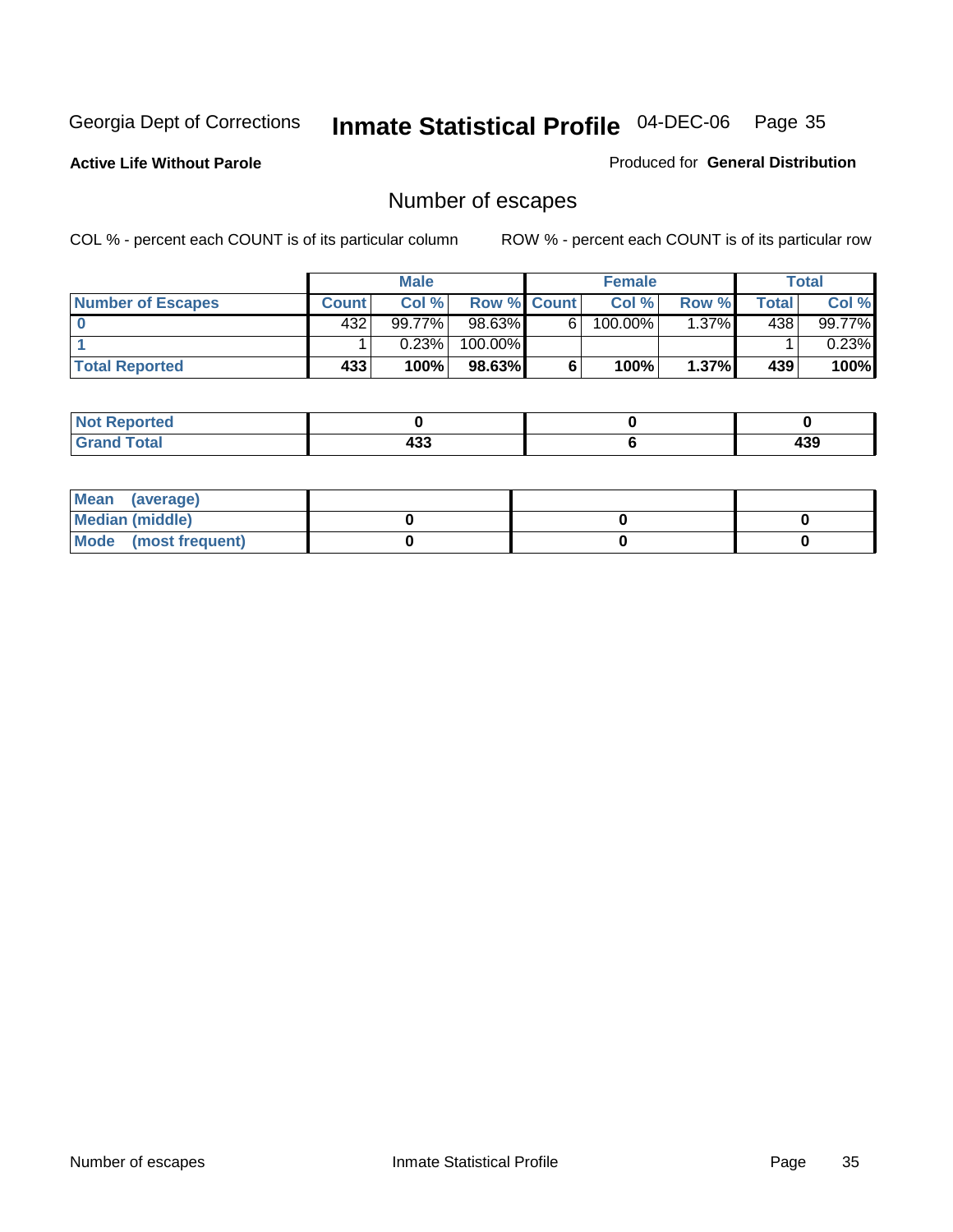**Active Life Without Parole** 

Produced for **General Distribution**

## Probable future release type

|                                     |              | <b>Male</b> |                    |   | <b>Female</b> |          |       | Total   |
|-------------------------------------|--------------|-------------|--------------------|---|---------------|----------|-------|---------|
| <b>Probable Future Release Type</b> | <b>Count</b> | Col %       | <b>Row % Count</b> |   | Col %         | Row %    | Total | Col %   |
| Life, LWOP or death sentence        | 4331         | 100.00%     | 98.63%             | 6 | 100.00%       | $1.37\%$ | 439   | 100.00% |
| <b>Total Reported</b>               | 433          | 100%        | 98.63%             | 6 | 100%          | $1.37\%$ | 439   | 100%    |

| <b>Reported</b><br>NO1 |            |            |     |
|------------------------|------------|------------|-----|
| <b>Total</b>           | ,,,<br>499 | 10O<br>493 | 439 |

| <b>Mode (most frequent)</b> | Life, LWOP or death | Life, LWOP or death | Life, LWOP or death |
|-----------------------------|---------------------|---------------------|---------------------|
|-----------------------------|---------------------|---------------------|---------------------|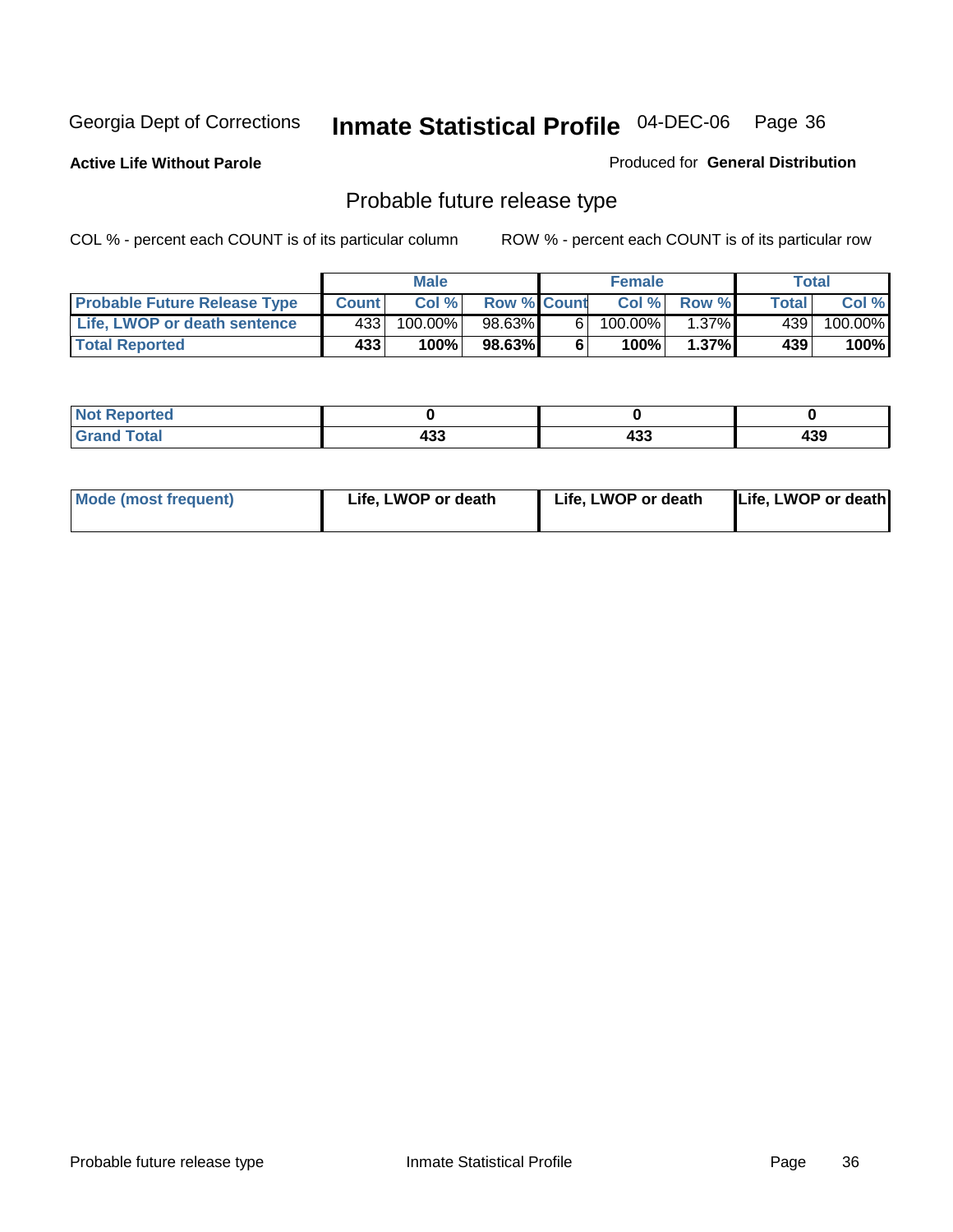**Active Life Without Parole** 

Produced for **General Distribution**

### Actual release type

|                            |              | <b>Male</b> |                    | <b>Female</b> |       |              | Total |
|----------------------------|--------------|-------------|--------------------|---------------|-------|--------------|-------|
| <b>Actual Release Type</b> | <b>Count</b> | Col %       | <b>Row % Count</b> | Col %         | Row % | <b>Total</b> | Col % |
| <b>Total Reported</b>      |              | $\%$        | %                  | %             | %     |              | %     |

| <b>Still Active</b> | 433 | 439 |
|---------------------|-----|-----|
| <b>Not Reported</b> |     |     |
| <b>Grand Total</b>  | 433 | 439 |

| M<br>_____ | .<br>AU 1<br> | an d<br><u></u> | $\cdots$ |
|------------|---------------|-----------------|----------|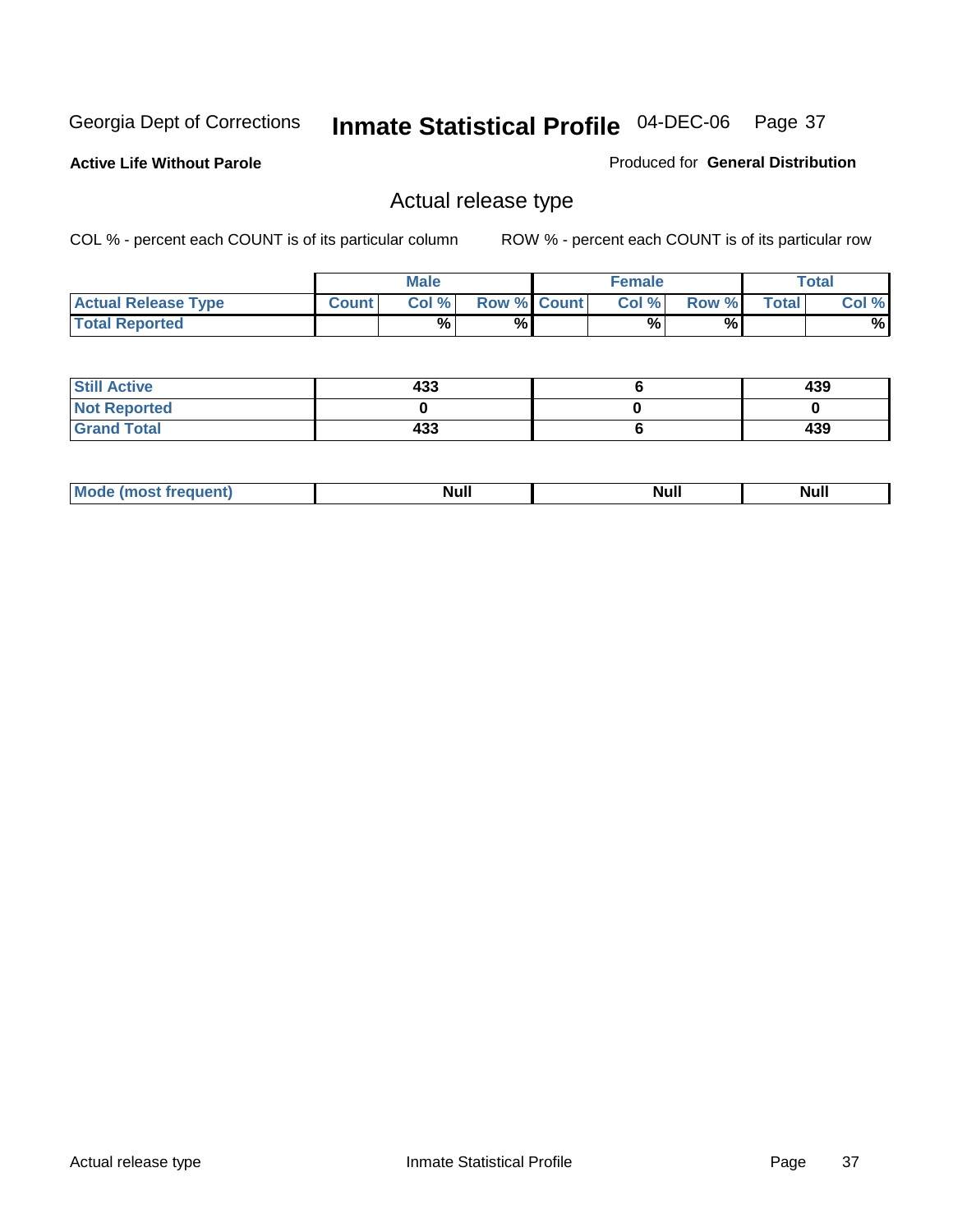#### **Active Life Without Parole**

#### Produced for **General Distribution**

### Time served in current (or last) institution

|                            |              | <b>Male</b> |         |              | <b>Female</b> |        |                | <b>Total</b> |
|----------------------------|--------------|-------------|---------|--------------|---------------|--------|----------------|--------------|
| <b>Time In Institution</b> | <b>Count</b> | Col %       | Row %   | <b>Count</b> | Col %         | Row %  | <b>Total</b>   | Col %        |
| 0 to 3 months              | 34           | 7.85%       | 100.00% |              |               |        | 34             | 7.74%        |
| <b>3.01 to 6 months</b>    | 35           | 8.08%       | 100.00% |              |               |        | 35             | 7.97%        |
| 6.01 to 9 months           | 38           | 8.78%       | 97.44%  | 1            | 16.67%        | 2.56%  | 39             | 8.88%        |
| 9.01 to 12 months          | 25           | 5.77%       | 100.00% |              |               |        | 25             | 5.69%        |
| <b>12.01 to 18 months</b>  | 54           | 12.47%      | 100.00% |              |               |        | 54             | 12.30%       |
| 18.01 to 24 months         | 43           | 9.93%       | 93.48%  | 3            | 50.00%        | 6.52%  | 46             | 10.48%       |
| $2.01$ to 3 years          | 44           | 10.16%      | 97.78%  | 1            | 16.67%        | 2.22%  | 45             | 10.25%       |
| $3.01$ to 4 years          | 39           | 9.01%       | 100.00% |              |               |        | 39             | 8.88%        |
| 4.01 to 5 years            | 35           | 8.08%       | 100.00% |              |               |        | 35             | 7.97%        |
| 5.01 to 6 years            | 32           | 7.39%       | 100.00% |              |               |        | 32             | 7.29%        |
| 6.01 to 7 years            | 21           | 4.85%       | 100.00% |              |               |        | 21             | 4.78%        |
| $7.01$ to 8 years          | 7            | 1.62%       | 100.00% |              |               |        | $\overline{7}$ | 1.59%        |
| 8.01 to 9 years            | 9            | 2.08%       | 90.00%  | 1            | 16.67%        | 10.00% | 10             | 2.28%        |
| 9.01 to 10 years           | 7            | 1.62%       | 100.00% |              |               |        | $\overline{7}$ | 1.59%        |
| Over 10 years              | 10           | 2.31%       | 100.00% |              |               |        | 10             | 2.28%        |
| <b>Total Reported</b>      | 433          | 100%        | 98.63%  | 6            | 100%          | 1.37%  | 439            | 100%         |

| <b>Reported</b><br><b>Not</b> |           |         |
|-------------------------------|-----------|---------|
| <b>Total</b>                  | ,,,<br>ט- | <br>133 |

| <b>Mean</b><br>(average) | 34 months | 33 months | 34 months |  |
|--------------------------|-----------|-----------|-----------|--|
| Median (middle)          | 22 months | 21 months | 22 months |  |
| Mode (most frequent)     | 18 months | ∣ months  | months    |  |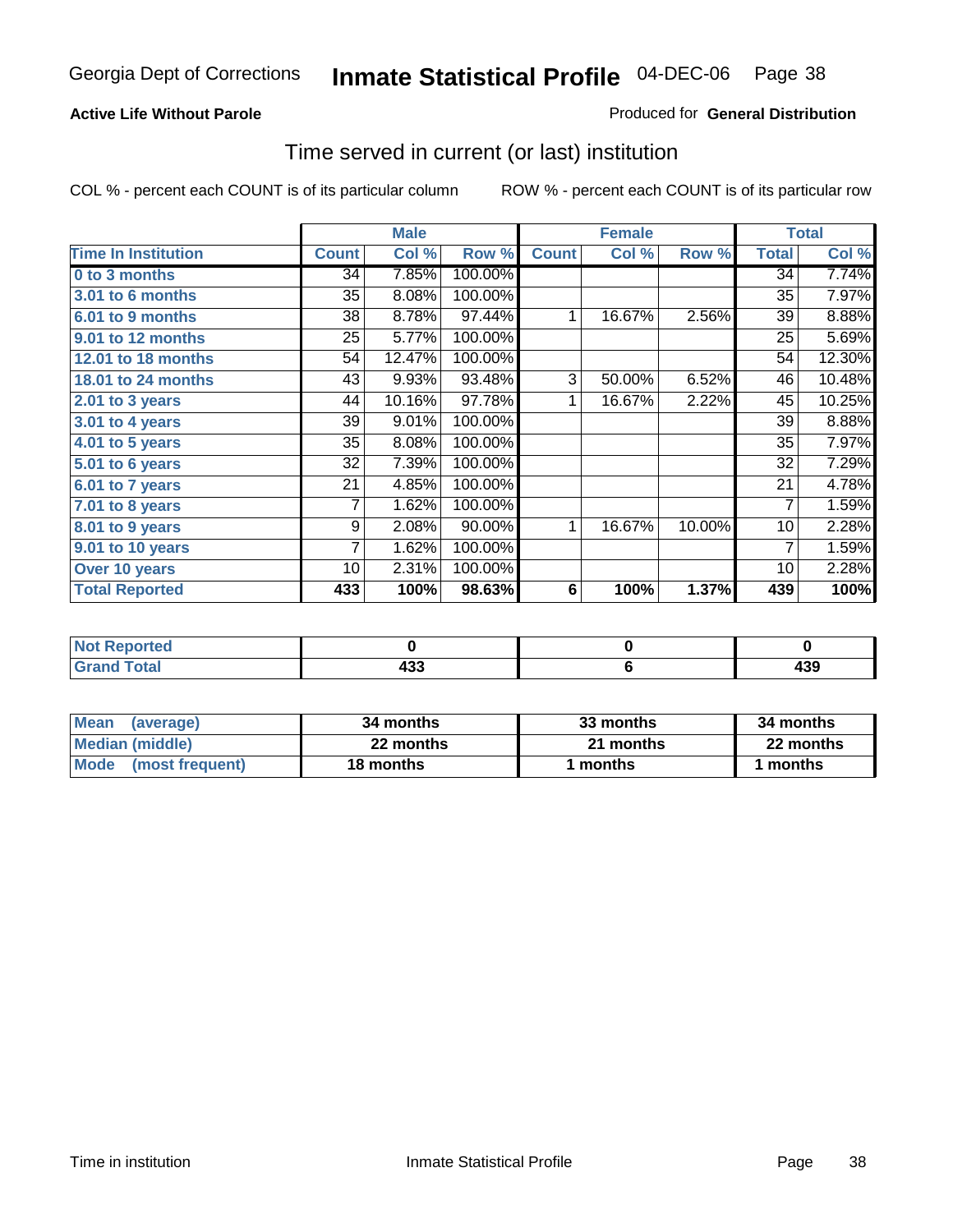#### **Active Life Without Parole**

#### Produced for **General Distribution**

### Highest grade level attained

|                              |                 | <b>Male</b> |         |                | <b>Female</b> |       |                 | <b>Total</b> |
|------------------------------|-----------------|-------------|---------|----------------|---------------|-------|-----------------|--------------|
| <b>Grade Level</b>           | <b>Count</b>    | Col %       | Row %   | <b>Count</b>   | Col %         | Row % | <b>Total</b>    | Col %        |
| <b>Grade 1</b>               |                 | 0.24%       | 100.00% |                |               |       | 1               | 0.23%        |
| <b>Grade 4</b>               | 3               | 0.71%       | 100.00% |                |               |       | $\overline{3}$  | 0.70%        |
| Grade 5                      | 3               | 0.71%       | 100.00% |                |               |       | 3               | 0.70%        |
| Grade 6                      | 8               | 1.88%       | 100.00% |                |               |       | 8               | 1.86%        |
| <b>Grade 7</b>               | 17              | 4.00%       | 100.00% |                |               |       | $\overline{17}$ | 3.94%        |
| <b>Grade 8</b>               | 43              | 10.12%      | 100.00% |                |               |       | 43              | 9.98%        |
| <b>Grade 9</b>               | 58              | 13.65%      | 98.31%  | 1              | 16.67%        | 1.69% | 59              | 13.69%       |
| Grade 10                     | 86              | 20.24%      | 98.85%  | 1              | 16.67%        | 1.15% | $\overline{87}$ | 20.19%       |
| Grade 11                     | 60              | 14.12%      | 96.77%  | $\overline{2}$ | 33.33%        | 3.23% | 62              | 14.39%       |
| <b>Grade 12 or GED</b>       | 70              | 16.47%      | 98.59%  | 1              | 16.67%        | 1.41% | 71              | 16.47%       |
| <b>Some tech school</b>      | 11              | 2.59%       | 100.00% |                |               |       | 11              | 2.55%        |
| <b>Completed tech school</b> | 12              | 2.82%       | 100.00% |                |               |       | $\overline{12}$ | 2.78%        |
| College, 1 year              | 14              | 3.29%       | 100.00% |                |               |       | 14              | 3.25%        |
| College, 2 year              | $\overline{17}$ | 4.00%       | 94.44%  | 1              | 16.67%        | 5.56% | 18              | 4.18%        |
| College, 3 year              | 7               | 1.65%       | 100.00% |                |               |       | $\overline{7}$  | 1.62%        |
| <b>Bachelor's degree</b>     | 9               | 2.12%       | 100.00% |                |               |       | 9               | 2.09%        |
| <b>Master's degree</b>       | 3               | 0.71%       | 100.00% |                |               |       | 3               | 0.70%        |
| Ph.D. degree                 | 1               | 0.24%       | 100.00% |                |               |       | 1               | 0.23%        |
| Law degree                   | $\overline{2}$  | 0.47%       | 100.00% |                |               |       | $\overline{2}$  | 0.46%        |
| <b>Total Reported</b>        | 425             | 100%        | 98.61%  | 6              | 100.0%        | 1.39% | 431             | 100.0%       |

| i Alex<br>اد د قب<br>rtea<br>N0<br>.      |         |            |
|-------------------------------------------|---------|------------|
| $T \wedge A \wedge T$<br><b>C.L.</b><br>- | <br>400 | ,,,<br>433 |

| <b>Mean</b><br>(average)       | 10.62    | 11.17    | 10.63    |
|--------------------------------|----------|----------|----------|
| Median (middle)                | Grade 10 | Grade 11 | Grade 10 |
| <b>Mode</b><br>(most frequent) | Grade 10 | Grade 11 | Grade 10 |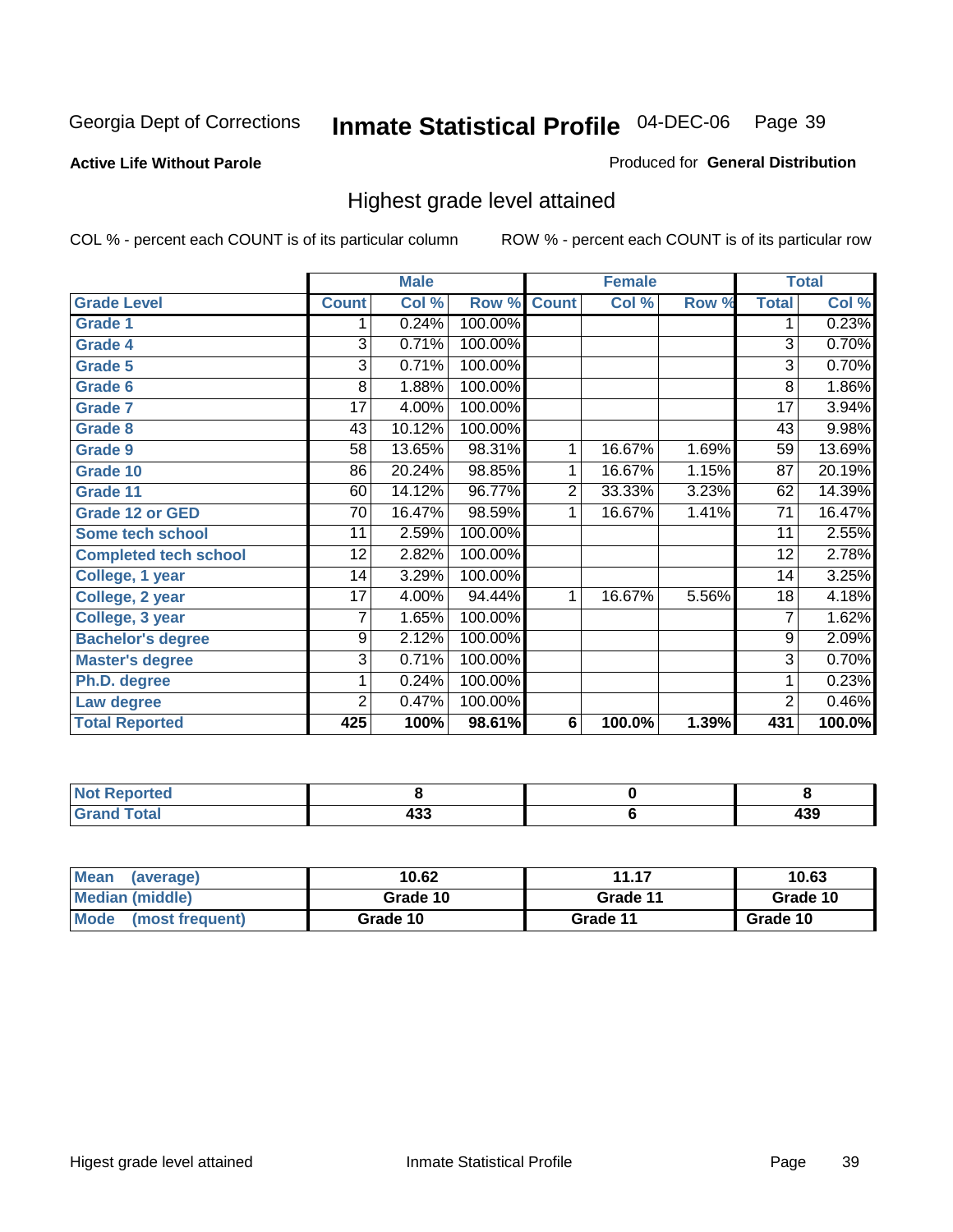### **Active Life Without Parole**

#### Produced for **General Distribution**

### Culture fair IQ scores

|                       |                 | <b>Male</b> |         |              | <b>Female</b> |       |                 | <b>Total</b> |
|-----------------------|-----------------|-------------|---------|--------------|---------------|-------|-----------------|--------------|
| <b>IQ Scores</b>      | <b>Count</b>    | Col %       | Row %   | <b>Count</b> | Col %         | Row % | <b>Total</b>    | Col %        |
| $60 - 69$             | $\overline{18}$ | 4.71%       | 100.00% |              |               |       | $\overline{18}$ | 4.64%        |
| $70 - 79$             | 29              | 7.59%       | 100.00% |              |               |       | 29              | 7.47%        |
| $80 - 89$             | 54              | 14.14%      | 98.18%  |              | 16.67%        | 1.82% | 55              | 14.18%       |
| $90 - 99$             | 66              | 17.28%      | 97.06%  | 2            | 33.33%        | 2.94% | 68              | 17.53%       |
| $100 - 109$           | 106             | 27.75%      | 99.07%  |              | 16.67%        | 0.93% | 107             | 27.58%       |
| $110 - 119$           | 90              | 23.56%      | 98.90%  |              | 16.67%        | 1.10% | 91              | 23.45%       |
| $120 - 129$           | 19 <sup>1</sup> | 4.97%       | 95.00%  |              | 16.67%        | 5.00% | 20              | 5.15%        |
| <b>Total Reported</b> | 382             | 100%        | 98.45%  | 6            | 100.0%        | 1.55% | 388             | 100%         |

| <b>Not Reported</b>         | 48  | 48  |
|-----------------------------|-----|-----|
| <b>Not Valid (under 60)</b> |     |     |
| <b>Grand Total</b>          | 433 | 439 |

| <b>Mean</b><br>(average) | 99  | 104 | 99  |
|--------------------------|-----|-----|-----|
| Median (middle)          | 102 | 99  | 102 |
| Mode (most frequent)     | 110 | 96  | 110 |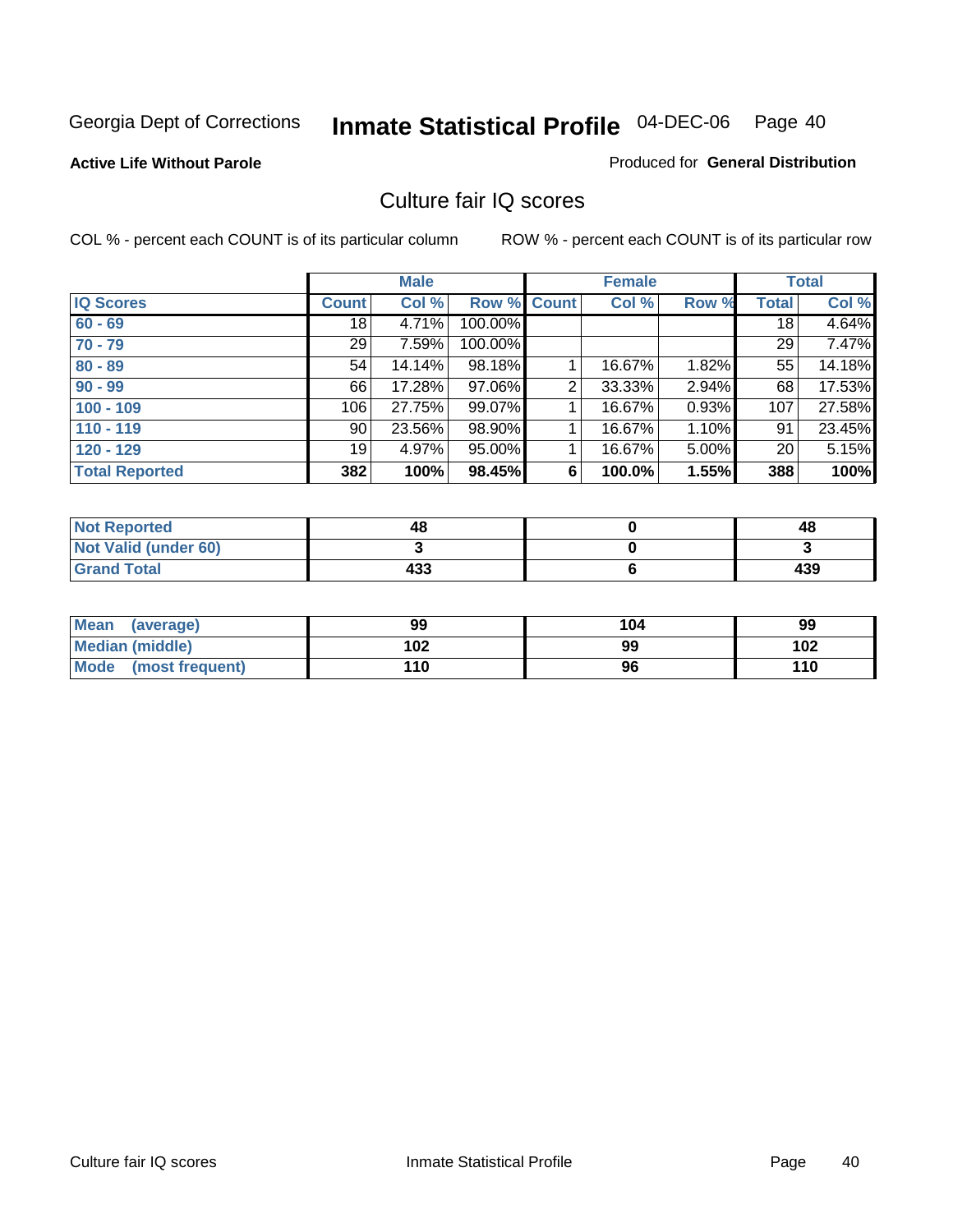**Active Life Without Parole** 

#### Produced for **General Distribution**

# Wide Range Achievement Test (WRAT) reading score

|                           |                 | <b>Male</b> |         |              | <b>Female</b> |       |                 | <b>Total</b> |
|---------------------------|-----------------|-------------|---------|--------------|---------------|-------|-----------------|--------------|
| <b>WRAT Reading Score</b> | <b>Count</b>    | Col %       | Row %   | <b>Count</b> | Col %         | Row % | <b>Total</b>    | Col %        |
| 0.1 to 0.9                |                 | 1.79%       | 100.00% |              |               |       | 7               | 1.77%        |
| 1.0 to 1.9                | 11              | 2.82%       | 100.00% |              |               |       | $\overline{11}$ | 2.78%        |
| 2.0 to 2.9                | 24              | 6.15%       | 96.00%  | 1            | 16.67%        | 4.00% | 25              | 6.31%        |
| 3.0 to 3.9                | $\overline{20}$ | 5.13%       | 100.00% |              |               |       | 20              | 5.05%        |
| 4.0 to 4.9                | 30              | 7.69%       | 100.00% |              |               |       | 30              | 7.58%        |
| 5.0 to 5.9                | 39              | 10.00%      | 97.50%  | 1            | 16.67%        | 2.50% | 40              | 10.10%       |
| 6.0 to 6.9                | 34              | 8.72%       | 100.00% |              |               |       | 34              | 8.59%        |
| 7.0 to 7.9                | 15              | 3.85%       | 100.00% |              |               |       | 15              | 3.79%        |
| 8.0 to 8.9                | 28              | 7.18%       | 100.00% |              |               |       | 28              | 7.07%        |
| 9.0 to 9.9                | 33              | 8.46%       | 97.06%  | 1            | 16.67%        | 2.94% | 34              | 8.59%        |
| 10.0 to 10.9              | 12              | 3.08%       | 100.00% |              |               |       | 12              | 3.03%        |
| 11.0 to 11.9              | 22              | 5.64%       | 100.00% |              |               |       | 22              | 5.56%        |
| 12.0 to 12.9              | 67              | 17.18%      | 100.00% |              |               |       | 67              | 16.92%       |
| 13                        | 48              | 12.31%      | 94.12%  | 3            | 50.00%        | 5.88% | 51              | 12.88%       |
| <b>Total Reported</b>     | 390             | 100%        | 98.48%  | 6            | 100.0%        | 1.52% | 396             | 100.0%       |
|                           |                 |             |         |              |               |       |                 |              |
| <b>Not Reported</b>       |                 | 43          |         |              | $\pmb{0}$     |       |                 | 43           |
| <b>Grand Total</b>        |                 | 433         |         |              | 6             |       |                 | 439          |

| <b>Mean</b><br>(average)       | 0.27<br>0.Z1 | 9.35      | 8.29 |
|--------------------------------|--------------|-----------|------|
| <b>Median (middle)</b>         | 8.35         | 11.1<br>. | 8.5  |
| <b>Mode</b><br>(most frequent) | 12.8         | ′∙        | ט ו  |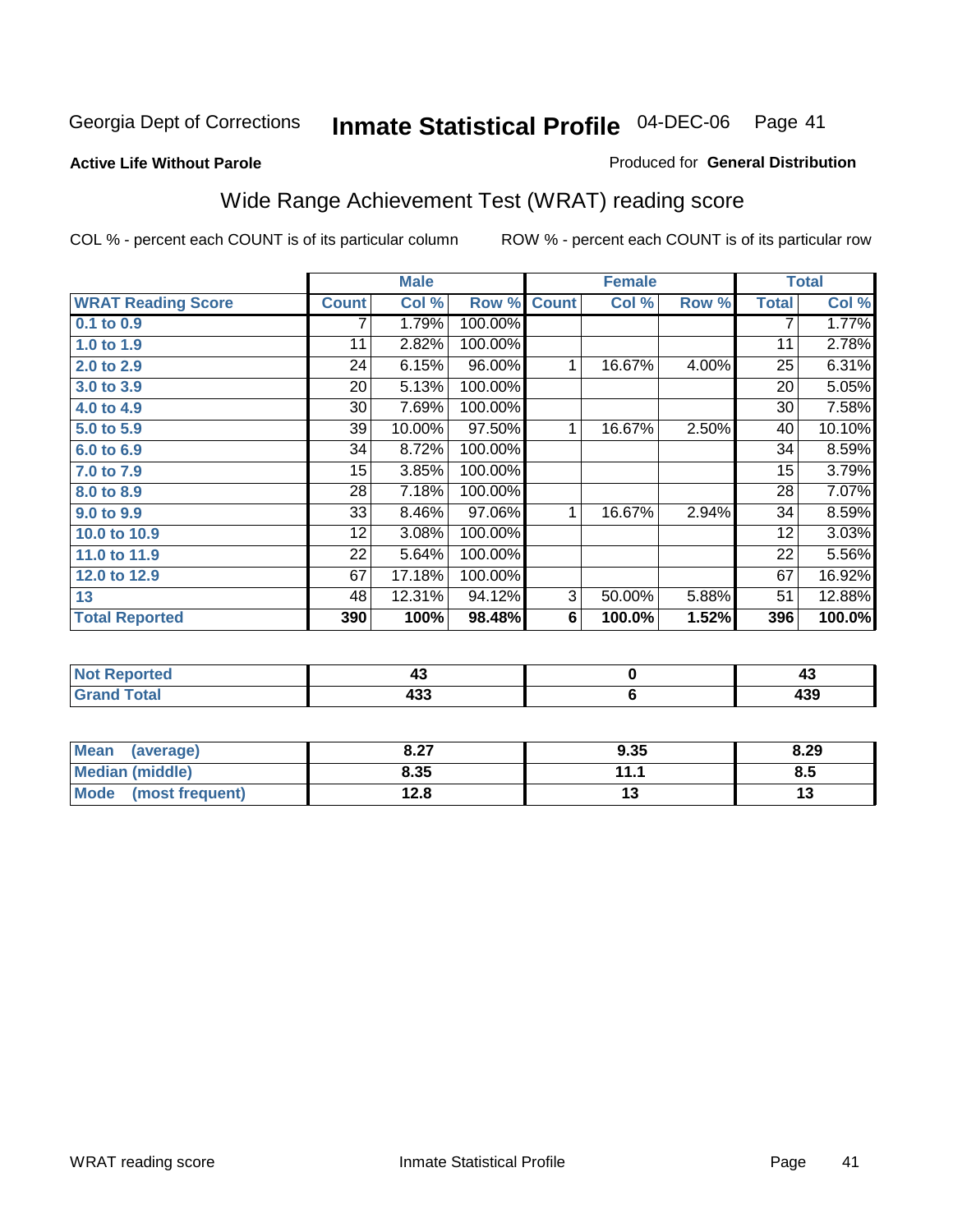#### **Active Life Without Parole**

### Produced for **General Distribution**

# Wide Range Achievement Test (WRAT) math score

|                              |              | <b>Male</b> |         |              | <b>Female</b> |        |                 | <b>Total</b> |
|------------------------------|--------------|-------------|---------|--------------|---------------|--------|-----------------|--------------|
| <b>WRAT Mathematic Score</b> | <b>Count</b> | Col %       | Row %   | <b>Count</b> | Col %         | Row %  | <b>Total</b>    | Col %        |
| 0.1 to 0.9                   |              | 0.26%       | 100.00% |              |               |        | 1               | 0.25%        |
| 1.0 to 1.9                   | 4            | 1.03%       | 100.00% |              |               |        | 4               | 1.01%        |
| 2.0 to 2.9                   | 14           | 3.59%       | 100.00% |              |               |        | 14              | 3.54%        |
| 3.0 to 3.9                   | 28           | 7.18%       | 100.00% |              |               |        | 28              | 7.07%        |
| 4.0 to 4.9                   | 38           | 9.74%       | 97.44%  | 1            | 16.67%        | 2.56%  | 39              | 9.85%        |
| 5.0 to 5.9                   | 45           | 11.54%      | 100.00% |              |               |        | 45              | 11.36%       |
| 6.0 to 6.9                   | 89           | 22.82%      | 100.00% |              |               |        | 89              | 22.47%       |
| 7.0 to 7.9                   | 54           | 13.85%      | 98.18%  | 1            | 16.67%        | 1.82%  | 55              | 13.89%       |
| 8.0 to 8.9                   | 26           | 6.67%       | 96.30%  | 1            | 16.67%        | 3.70%  | $\overline{27}$ | 6.82%        |
| 9.0 to 9.9                   | 41           | 10.51%      | 95.35%  | 2            | 33.33%        | 4.65%  | 43              | 10.86%       |
| 10.0 to 10.9                 | 22           | 5.64%       | 100.00% |              |               |        | 22              | 5.56%        |
| 11.0 to 11.9                 | 11           | 2.82%       | 100.00% |              |               |        | 11              | 2.78%        |
| 12.0 to 12.9                 | 9            | 2.31%       | 100.00% |              |               |        | 9               | 2.27%        |
| 13                           | 8            | 2.05%       | 88.89%  | $\mathbf{1}$ | 16.67%        | 11.11% | 9               | 2.27%        |
| <b>Total Reported</b>        | 390          | 100%        | 98.48%  | 6            | 100.0%        | 1.52%  | 396             | 100%         |
|                              |              |             |         |              |               |        |                 |              |
| <b>Not Reported</b>          |              | 43          |         |              | $\pmb{0}$     |        |                 | 43           |
| <b>Grand Total</b>           |              | 433         |         |              | 6             |        |                 | 439          |

| <b>Mean</b><br>(average) | 7.02 | 0.77<br>0.7 | 7.05 |
|--------------------------|------|-------------|------|
| <b>Median (middle)</b>   | 6.9  |             | 6.Y  |
| Mode<br>(most frequent)  | 6.9  | 4.0         | 6.9  |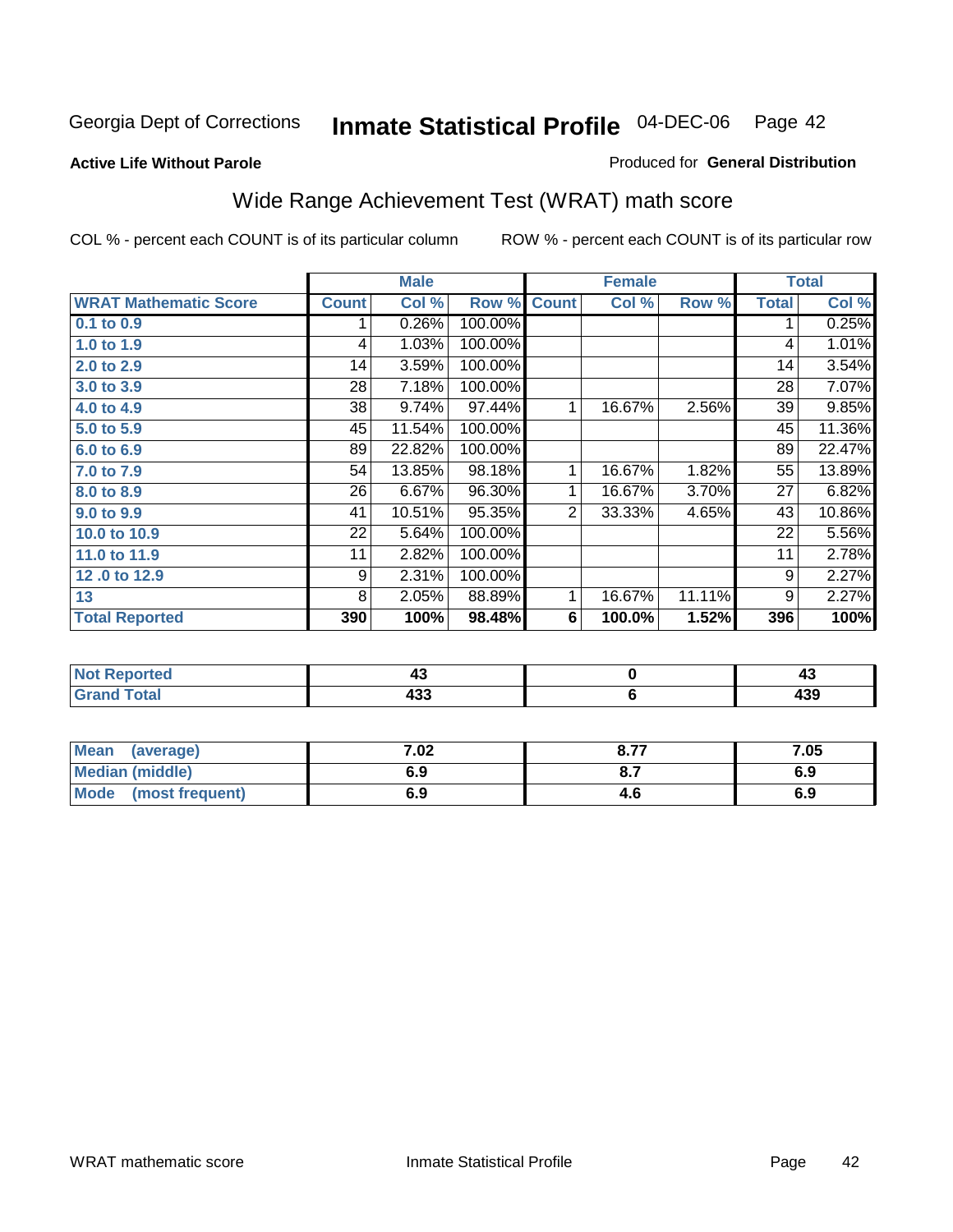### **Active Life Without Parole**

#### Produced for **General Distribution**

# Wide Range Achievement Test (WRAT) spelling score

|                            |                 | <b>Male</b> |         |                | <b>Female</b> |       |                | <b>Total</b> |
|----------------------------|-----------------|-------------|---------|----------------|---------------|-------|----------------|--------------|
| <b>WRAT Spelling Score</b> | <b>Count</b>    | Col %       | Row %   | <b>Count</b>   | Col %         | Row % | <b>Total</b>   | Col %        |
| $0.1$ to $0.9$             | 3               | 0.77%       | 100.00% |                |               |       | $\overline{3}$ | 0.76%        |
| 1.0 to 1.9                 | 18              | 4.63%       | 100.00% |                |               |       | 18             | 4.56%        |
| 2.0 to 2.9                 | 32              | 8.23%       | 100.00% |                |               |       | 32             | 8.10%        |
| 3.0 to 3.9                 | 21              | 5.40%       | 100.00% |                |               |       | 21             | 5.32%        |
| 4.0 to 4.9                 | 38              | 9.77%       | 97.44%  | 1              | 16.67%        | 2.56% | 39             | 9.87%        |
| 5.0 to 5.9                 | 34              | 8.74%       | 100.00% |                |               |       | 34             | 8.61%        |
| 6.0 to 6.9                 | 45              | 11.57%      | 97.83%  | 1              | 16.67%        | 2.17% | 46             | 11.65%       |
| 7.0 to 7.9                 | 35              | 9.00%       | 100.00% |                |               |       | 35             | 8.86%        |
| 8.0 to 8.9                 | 32              | 8.23%       | 100.00% |                |               |       | 32             | 8.10%        |
| 9.0 to 9.9                 | 34              | 8.74%       | 100.00% |                |               |       | 34             | 8.61%        |
| 10.0 to 10.9               | 23              | 5.91%       | 100.00% |                |               |       | 23             | 5.82%        |
| 11.0 to 11.9               | $\overline{21}$ | 5.40%       | 95.45%  | 1              | 16.67%        | 4.55% | 22             | 5.57%        |
| 12.0 to 12.9               | 30              | 7.71%       | 93.75%  | $\overline{2}$ | 33.33%        | 6.25% | 32             | 8.10%        |
| 13                         | 23              | 5.91%       | 95.83%  | 1              | 16.67%        | 4.17% | 24             | 6.08%        |
| <b>Total Reported</b>      | 389             | 100%        | 98.48%  | 6              | 100.0%        | 1.52% | 395            | 100.0%       |
|                            |                 |             |         |                |               |       |                |              |
| <b>Not Reported</b>        |                 | 44          |         |                | $\pmb{0}$     |       |                | 44           |
| <b>Grand Total</b>         |                 | 433         |         |                | $\bf 6$       |       |                | 439          |

| Mean (average)       | 7.30 | 9.9  | 7.34 |
|----------------------|------|------|------|
| Median (middle)      | ن. ا | 11.8 | ن ،  |
| Mode (most frequent) | 8.5  | 12.3 | 8.5  |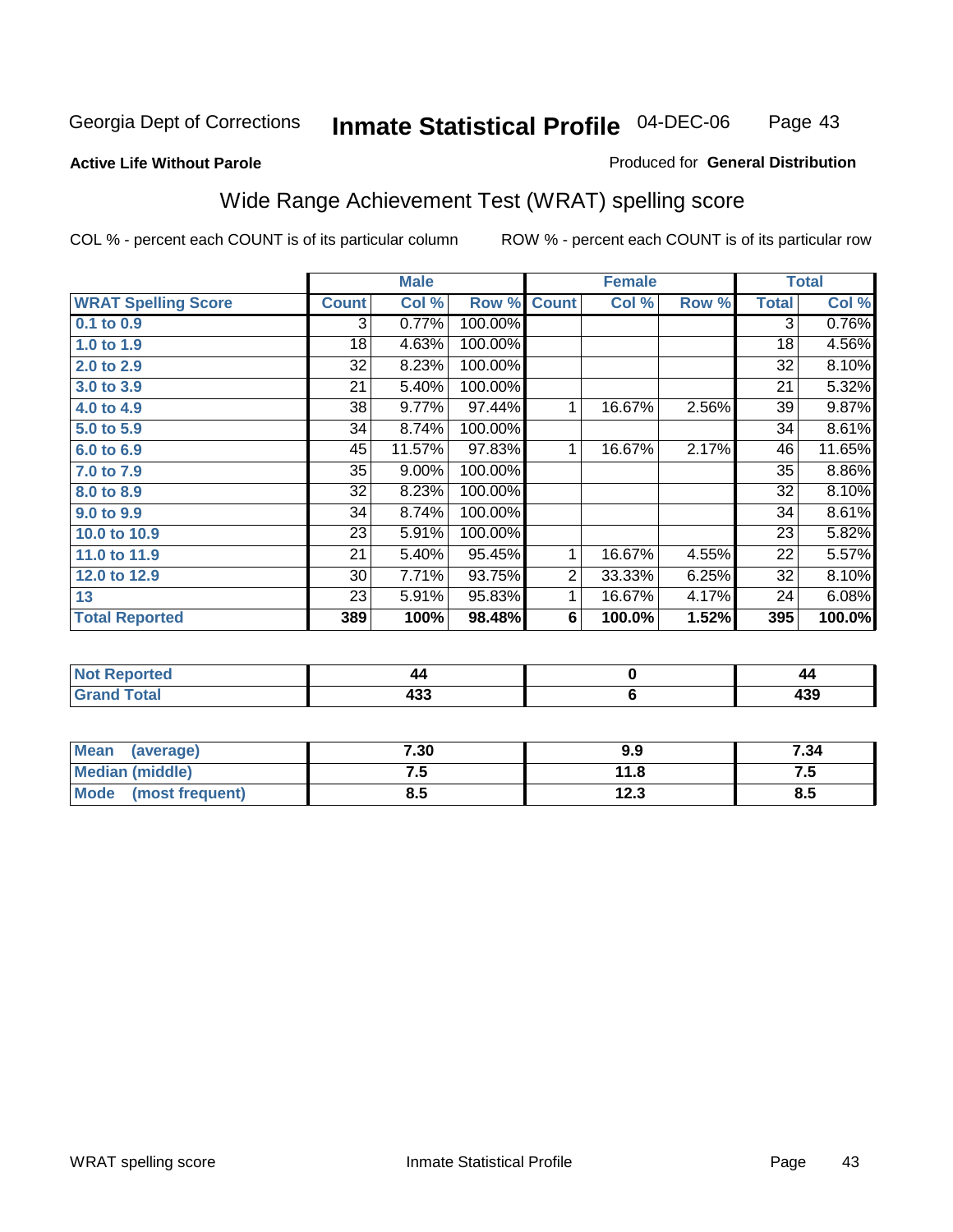#### **Active Life Without Parole**

#### Produced for **General Distribution**

### Scope of substance abuse - summary

|                        |        | <b>Male</b> |            |              | <b>Female</b> |       |       | Total    |
|------------------------|--------|-------------|------------|--------------|---------------|-------|-------|----------|
| <b>Substance Abuse</b> | Count! | Col %       | Row %      | <b>Count</b> | Col %         | Row % | Total | Col %    |
| <b>None</b>            | 139    | $32.10\%$   | 97.89%     |              | 50.00%        | 2.11% | 142   | 32.35%   |
| Drugs only             | 168    | 38.80%      | $99.41\%$  |              | 16.67%        | 0.59% | 169   | 38.50%   |
| <b>Alcohol only</b>    | 30     | 6.93%       | $100.00\%$ |              |               |       | 30    | $6.83\%$ |
| Drugs and alcohol      | 96     | 22.17%      | $97.96\%$  | າ            | 33.33%        | 2.04% | 98    | 22.32%   |
| <b>Total Reported</b>  | 433    | 100%        | 98.63%     | 6            | 100%          | 1.37% | 439   | 100%     |

| <b>Reported</b><br>$\sim$ |  |                 |
|---------------------------|--|-----------------|
| <b>Total</b><br>$\sim$    |  | "<br>ヿつご<br>$-$ |

|  | Mode<br>ונוצוווי | Druas onlv | None | only<br>Pruas . |
|--|------------------|------------|------|-----------------|
|--|------------------|------------|------|-----------------|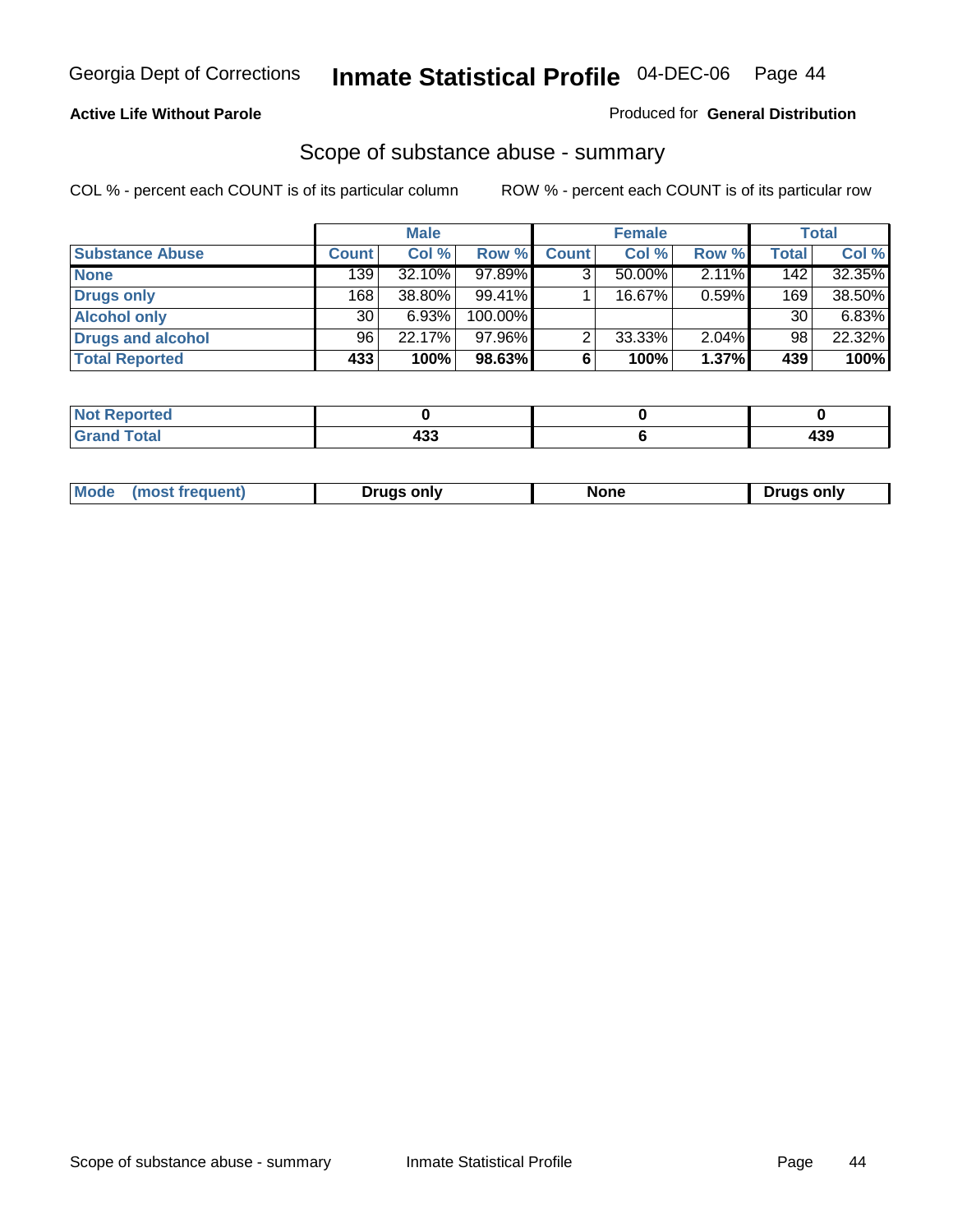### **Active Life Without Parole**

#### Produced for **General Distribution**

### Scope of substance abuse - detail

|                                         |              | <b>Male</b> |         |              | <b>Female</b> |       |              | <b>Total</b> |
|-----------------------------------------|--------------|-------------|---------|--------------|---------------|-------|--------------|--------------|
| <b>Substance Abuse</b>                  | <b>Count</b> | Col %       | Row %   | <b>Count</b> | Col %         | Row % | <b>Total</b> | Col %        |
| No drug or alcohol problems             | 139          | 32.10%      | 97.89%  | 3            | 50.00%        | 2.11% | 142          | 32.35%       |
| Drug addiction but no alcohol           | 2            | 0.46%       | 100.00% |              |               |       | 2            | 0.46%        |
| <b>Drug addiction and alcohol</b>       | 3            | 0.69%       | 100.00% |              |               |       | 3            | 0.68%        |
| abuse                                   |              |             |         |              |               |       |              |              |
| <b>Drug addiction and alcoholism</b>    | 2            | 0.46%       | 100.00% |              |               |       | 2            | 0.46%        |
| No drug problem but alcohol             | 25           | 5.77%       | 100.00% |              |               |       | 25           | 5.69%        |
| abuse                                   |              |             |         |              |               |       |              |              |
| No drug problem but alcoholism          | 5            | 1.15%       | 100.00% |              |               |       | 5            | 1.14%        |
| Drug experiment but no alcohol          | 102          | 23.56%      | 99.03%  |              | 16.67%        | 0.97% | 103          | 23.46%       |
| <b>Drug experiment &amp; alcohol</b>    | 14           | 3.23%       | 100.00% |              |               |       | 14           | 3.19%        |
| abuse                                   |              |             |         |              |               |       |              |              |
| <b>Drug experiment &amp; alcoholism</b> | 8            | 1.85%       | 100.00% |              |               |       | 8            | 1.82%        |
| Drug abuse but no alcohol               | 64           | 14.78%      | 100.00% |              |               |       | 64           | 14.58%       |
| Drug abuse and alcohol abuse            | 57           | 13.16%      | 98.28%  |              | 16.67%        | 1.72% | 58           | 13.21%       |
| Drug abuse and alcoholism               | 12           | 2.77%       | 92.31%  |              | 16.67%        | 7.69% | 13           | 2.96%        |
| <b>Total Reported</b>                   | 433          | 100%        | 98.63%  | 6            | 100%          | 1.37% | 439          | 100%         |

| <b>Not Reported</b> |     |     |
|---------------------|-----|-----|
| <b>Total</b>        |     | ה ה |
| <b>Gran</b>         | 499 | 493 |

| Mode (most frequent) | No drug or alcohol problems No drug or alcohol problems No drug or alcohol |          |
|----------------------|----------------------------------------------------------------------------|----------|
|                      |                                                                            | problems |
|                      |                                                                            |          |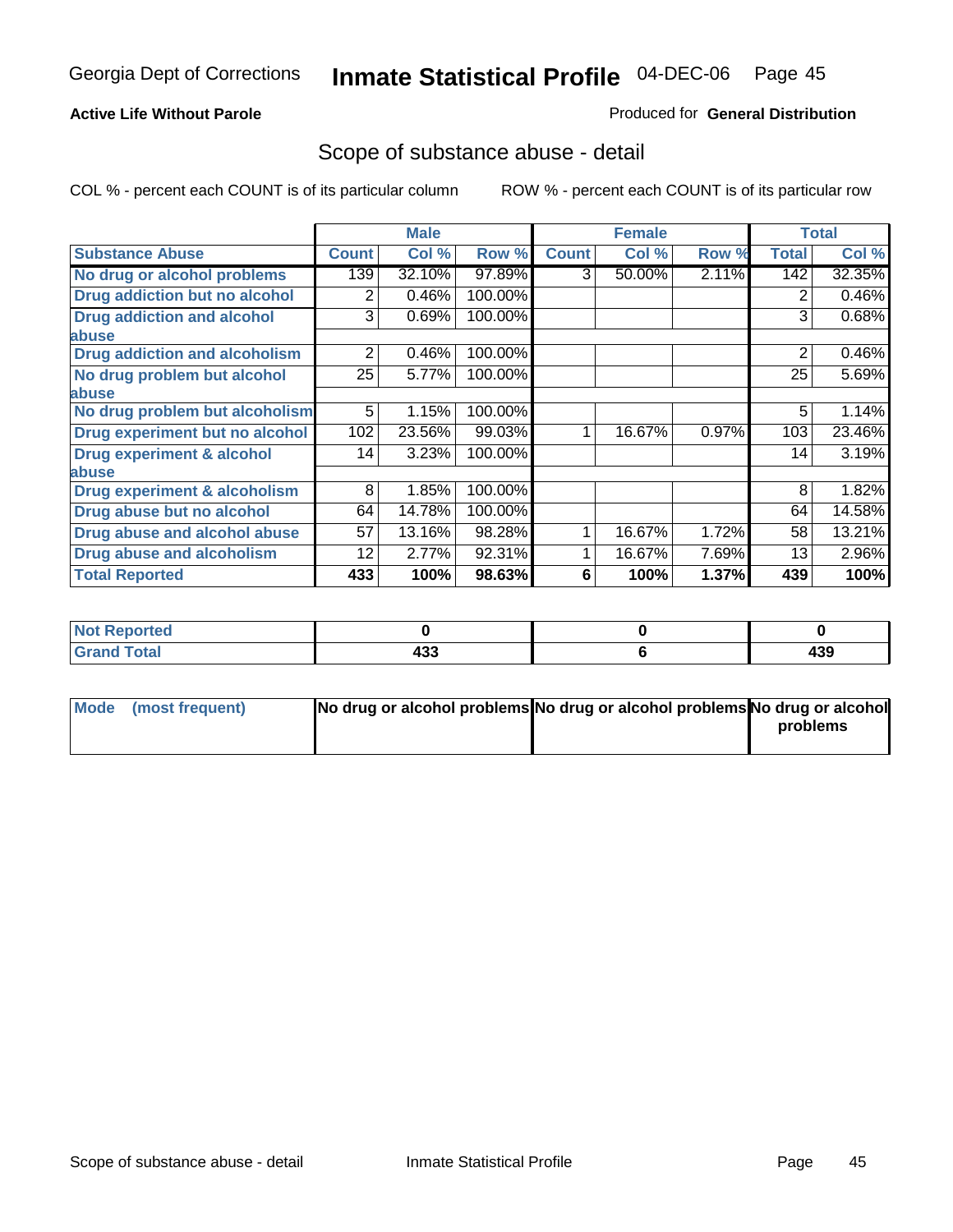#### **Active Life Without Parole**

#### Produced for **General Distribution**

### Current / last mental health treatment level

|                                    |              | <b>Male</b> |            |                 | <b>Female</b> |       |              | <b>Total</b> |
|------------------------------------|--------------|-------------|------------|-----------------|---------------|-------|--------------|--------------|
| <b>Mental Health Treatment Lev</b> | <b>Count</b> | Col %       | Row %      | <b>Count</b>    | Col %         | Row % | <b>Total</b> | Col %        |
| 1 No problem at current time       | 75           | 46.30%      | 98.68%     |                 | 20.00%        | 1.32% | 76           | 45.51%       |
| 2 Receiving outpatient             | 63           | 38.89%      | 94.03%     | 4               | 80.00%        | 5.97% | 67           | 40.12%       |
| treatment                          |              |             |            |                 |               |       |              |              |
| 3 Inpatient, moderate              | 20           | 12.35%      | 100.00%    |                 |               |       | 20           | 11.98%       |
| treatment                          |              |             |            |                 |               |       |              |              |
| 4 Inpatient, intensive             | 4            | 2.47%       | $100.00\%$ |                 |               |       | 4            | 2.40%        |
| treatment                          |              |             |            |                 |               |       |              |              |
| <b>Total Evaluated</b>             | 162          | 100%        | 97.01%     | $5\phantom{.0}$ | 100%          | 2.99% | 167          | 100.0%       |

| Never had MH evaluation | ヘラィ        | $\sim$                          |
|-------------------------|------------|---------------------------------|
| <b>Total</b>            | ,,,<br>499 | $\overline{\phantom{a}}$<br>כטו |

| <b>Median (middle)</b> | <b>Receiving outpatient</b><br>treatment | <b>Receiving outpatient</b><br>treatment | <b>Receiving</b><br>outpatient<br>treatment |
|------------------------|------------------------------------------|------------------------------------------|---------------------------------------------|
| <b>Mode</b>            | No problem at current time               | <b>Receiving outpatient</b>              | No problem at                               |
| (most frequent)        |                                          | treatment                                | current time                                |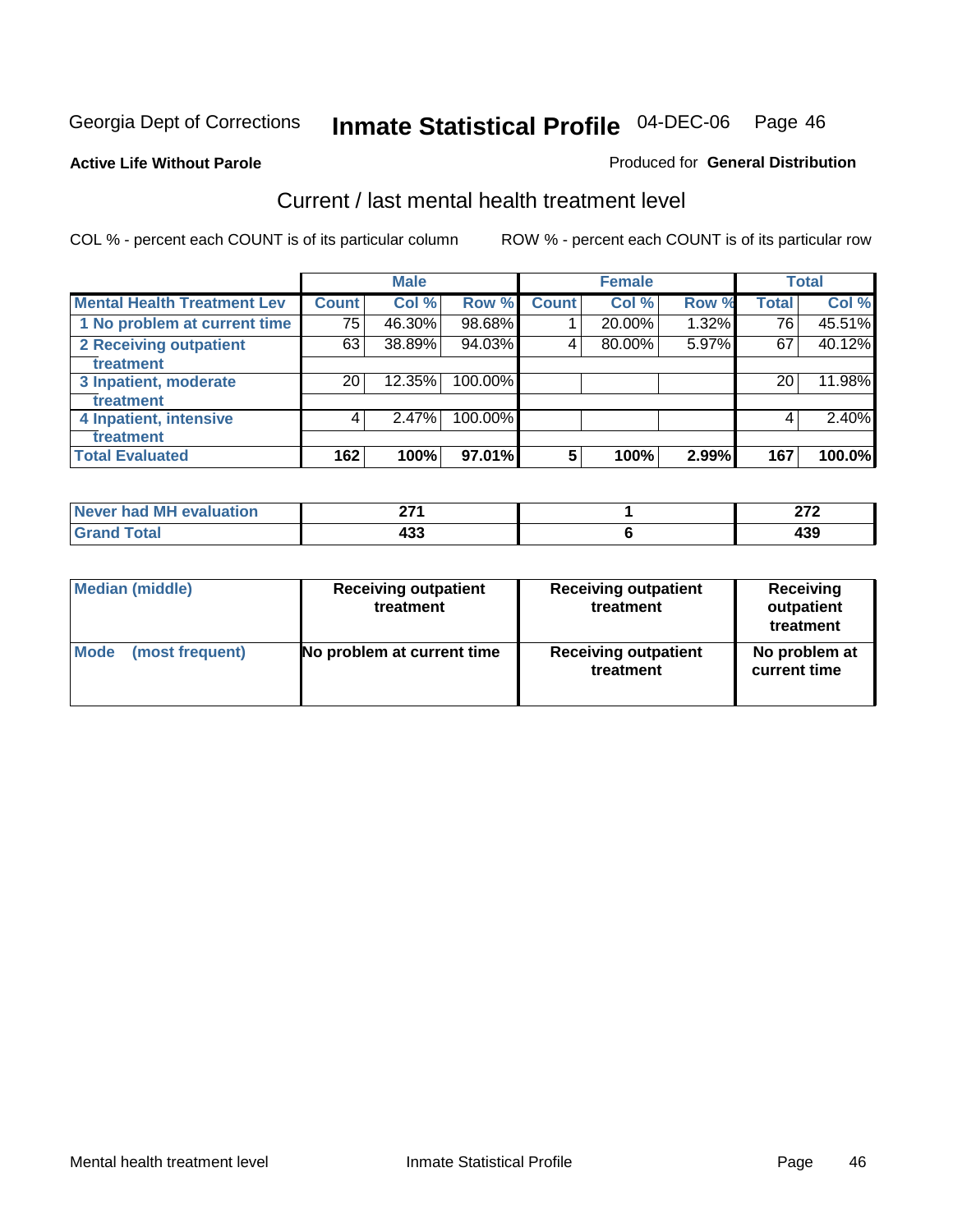### **Active Life Without Parole**

#### Produced for **General Distribution**

### PULHESDWIT medical scale - 'P' overall condition ('P'hysical)

|                                   |              | <b>Male</b> |                    |   | <b>Female</b> |          |              | <b>Total</b> |
|-----------------------------------|--------------|-------------|--------------------|---|---------------|----------|--------------|--------------|
| 'P' Overall Condition             | <b>Count</b> | Col %       | <b>Row % Count</b> |   | Col %         | Row %    | <b>Total</b> | Col %        |
| 1 No medical illness              | 292          | $67.91\%$   | 98.98%             | ົ | 50.00%        | $1.02\%$ | 295          | 67.66%       |
| 2 Well-controlled chronic illness | 80           | 18.60%      | 96.39%             | 3 | $50.00\%$     | 3.61%    | 83           | 19.04%       |
| 3 Poorly-controlled chronic       | 57           | 13.26%      | 100.00%            |   |               |          | 57           | 13.07%       |
| <b>illness</b>                    |              |             |                    |   |               |          |              |              |
| 4 Significant problems requiring  |              | 0.23%       | 100.00%            |   |               |          |              | 0.23%        |
| special housing                   |              |             |                    |   |               |          |              |              |
| <b>Total Reported</b>             | 430          | 100%        | 98.62%             | 6 | 100%          | 1.38%    | 436          | 100%         |

| <b>Not Reported</b>           |            |     |
|-------------------------------|------------|-----|
| <b>Total</b><br><b>'Grand</b> | ,,,<br>400 | 439 |

| <b>Mode</b> | (most frequent) | <sup>1</sup> No medical illness | 'No medical illness | 1 No medical<br>illness |
|-------------|-----------------|---------------------------------|---------------------|-------------------------|
|-------------|-----------------|---------------------------------|---------------------|-------------------------|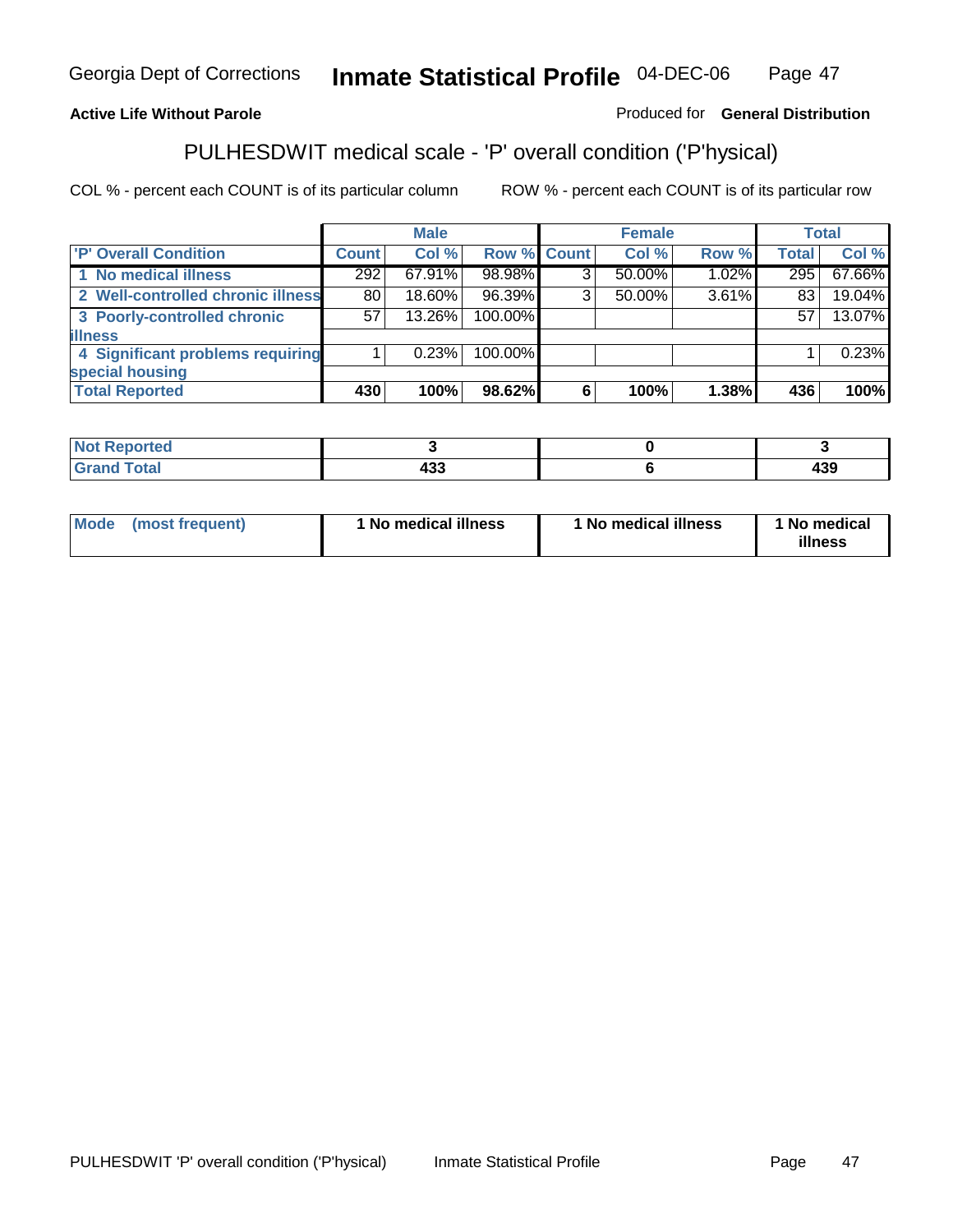### **Active Life Without Parole**

Produced for **General Distribution**

# PULHESDWIT medical scale - 'U' upper body

|                              |              | <b>Male</b> |         |              | <b>Female</b> |       |              | <b>Total</b> |
|------------------------------|--------------|-------------|---------|--------------|---------------|-------|--------------|--------------|
| <b>TU' Upper Body</b>        | <b>Count</b> | Col %       | Row %   | <b>Count</b> | Col %         | Row % | <b>Total</b> | Col %        |
| 1 Upper bones, joints,       | 413          | 96.05%      | 98.57%  | 6            | 100.00%       | 1.43% | 419          | 96.10%       |
| muscles all OK               |              |             |         |              |               |       |              |              |
| 2 One or both arms minimally | 11           | $2.56\%$    | 100.00% |              |               |       | 11           | 2.52%        |
| limited                      |              |             |         |              |               |       |              |              |
| 3 One or both arms           | 6            | 1.40%       | 100.00% |              |               |       | 6            | 1.38%        |
| moderately limited           |              |             |         |              |               |       |              |              |
| <b>Total Reported</b>        | 430          | 100%        | 98.62%  | 6            | 100%          | 1.38% | 436          | 100%         |

| <b>norted</b>      |            |          |
|--------------------|------------|----------|
| í ota <sup>l</sup> | ,,,<br>400 | .<br>4აა |

| l Mode<br>(most frequent) | 1 Upper bones, joints,<br>muscles all OK | 1 Upper bones, joints,<br>muscles all OK | 1 Upper bones,<br>joints, muscles all<br>ΟK |
|---------------------------|------------------------------------------|------------------------------------------|---------------------------------------------|
|---------------------------|------------------------------------------|------------------------------------------|---------------------------------------------|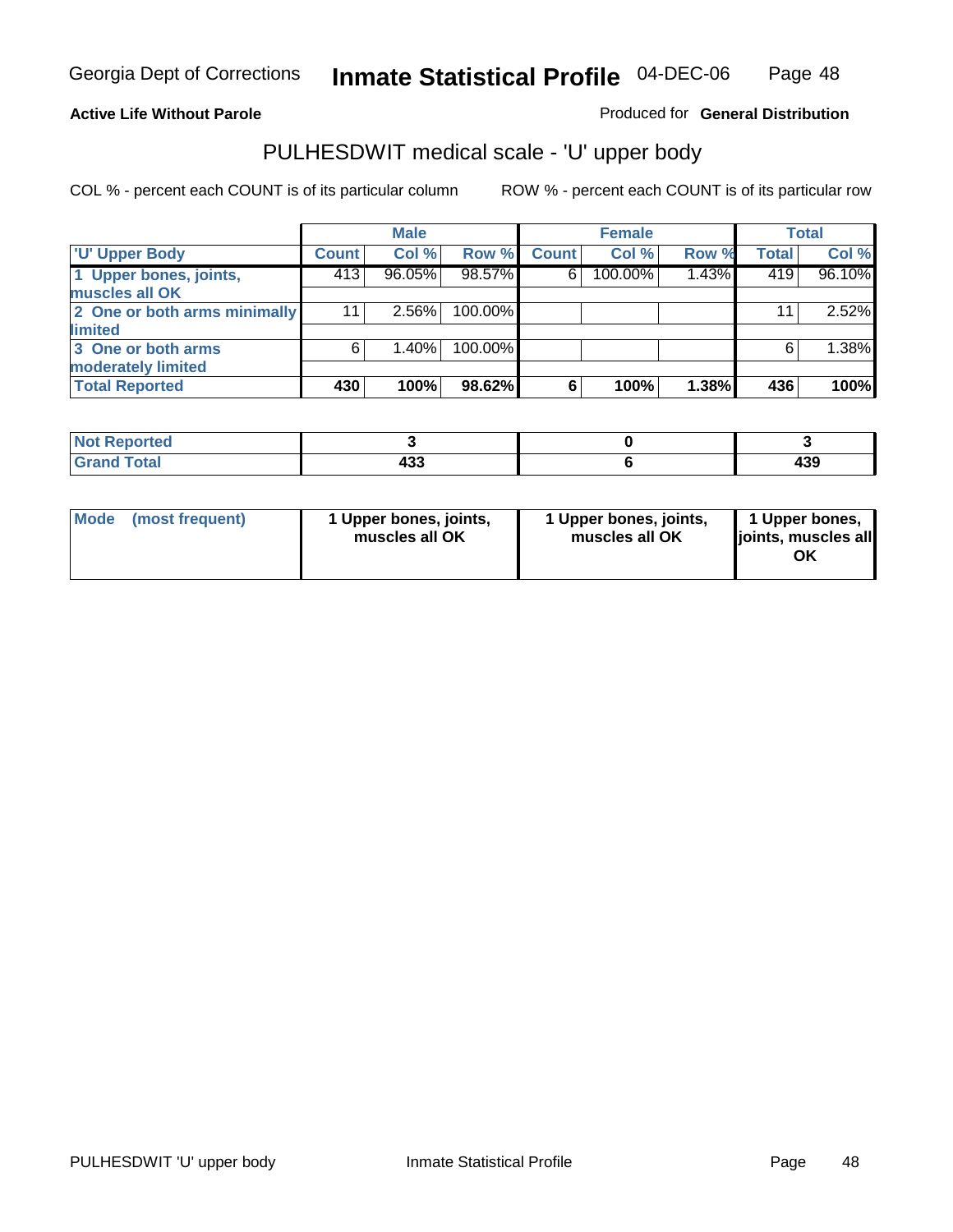#### **Active Life Without Parole**

#### Produced for **General Distribution**

### PULHESDWIT medical scale - 'L' lower body

|                                |              | <b>Male</b> |         |              | <b>Female</b> |       |              | <b>Total</b> |
|--------------------------------|--------------|-------------|---------|--------------|---------------|-------|--------------|--------------|
| 'L' Lower Body                 | <b>Count</b> | Col %       | Row %   | <b>Count</b> | Col %         | Row % | <b>Total</b> | Col %        |
| 1 Lower bones, joints,         | 389          | 90.47%      | 98.73%  | 5            | 83.33%        | 1.27% | 394          | 90.37%       |
| muscles all OK                 |              |             |         |              |               |       |              |              |
| 2 One or both legs minimally   | 32           | 7.44%       | 96.97%  |              | 16.67%        | 3.03% | 33           | 7.57%        |
| limited                        |              |             |         |              |               |       |              |              |
| 3 One or both legs             | 8            | 1.86%       | 100.00% |              |               |       | 8            | 1.83%        |
| moderately limited             |              |             |         |              |               |       |              |              |
| 4 One leg disabled, paralyzed, |              | 0.23%       | 100.00% |              |               |       |              | 0.23%        |
| or amputated                   |              |             |         |              |               |       |              |              |
| <b>Total Reported</b>          | 430          | 100%        | 98.62%  | 6            | 100%          | 1.38% | 436          | 100%         |

| <b>TATAL</b><br><b>Entrancement</b><br>'NH |            |            |
|--------------------------------------------|------------|------------|
| $f \wedge f \wedge f$<br>ι υιαι<br>.       | ,,,<br>100 | 120<br>499 |

|  | Mode (most frequent) | 1 Lower bones, joints,<br>muscles all OK | 1 Lower bones, joints,<br>muscles all OK | 1 Lower bones,<br>joints, muscles all<br>OK |
|--|----------------------|------------------------------------------|------------------------------------------|---------------------------------------------|
|--|----------------------|------------------------------------------|------------------------------------------|---------------------------------------------|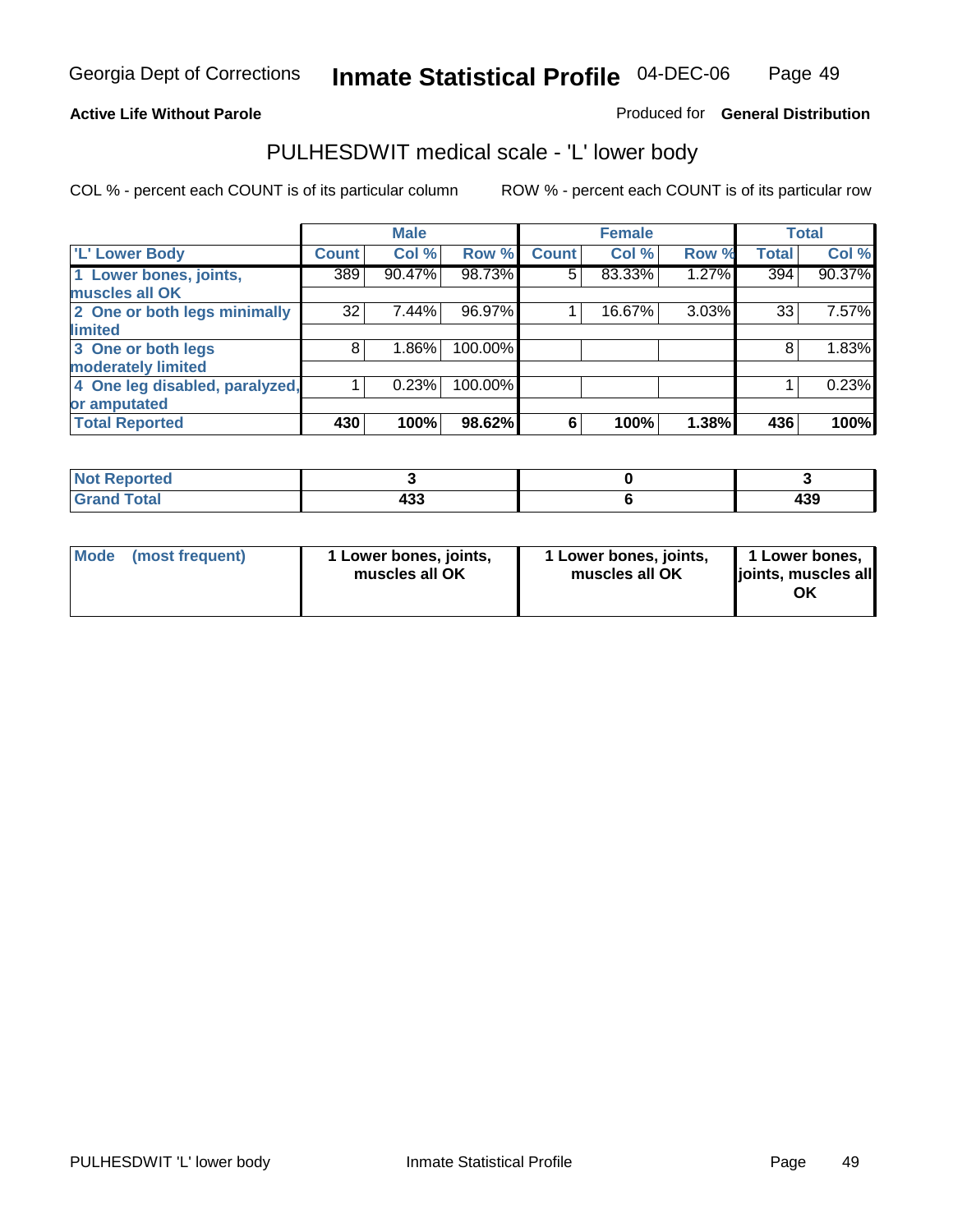**Active Life Without Parole** 

Produced for **General Distribution**

### PULHESDWIT medical scale - 'H' hearing

|                                |              | <b>Male</b> |             |    | <b>Female</b> |       | Total        |        |
|--------------------------------|--------------|-------------|-------------|----|---------------|-------|--------------|--------|
| <b>H' Hearing</b>              | <b>Count</b> | Col%        | Row % Count |    | Col%          | Row % | <b>Total</b> | Col %  |
| 1 Normal hearing both ears     | 429          | $99.77\%$   | 98.62%      | 61 | 100.00%       | 1.38% | 435          | 99.77% |
| 2 Some loss in one ear with    |              | 0.23%       | 100.00%     |    |               |       |              | 0.23%  |
| other OK, or mild loss in both |              |             |             |    |               |       |              |        |
| <b>Total Reported</b>          | 430          | 100%        | 98.62%      |    | 100%          | 1.38% | 436'         | 100%   |

| тео       |           |     |
|-----------|-----------|-----|
| otal<br>_ | .<br>$ -$ | 439 |

| Mode (most frequent) | 1 Normal hearing both ears 1 Normal hearing both ears 1 Normal hearing | both ears |
|----------------------|------------------------------------------------------------------------|-----------|
|                      |                                                                        |           |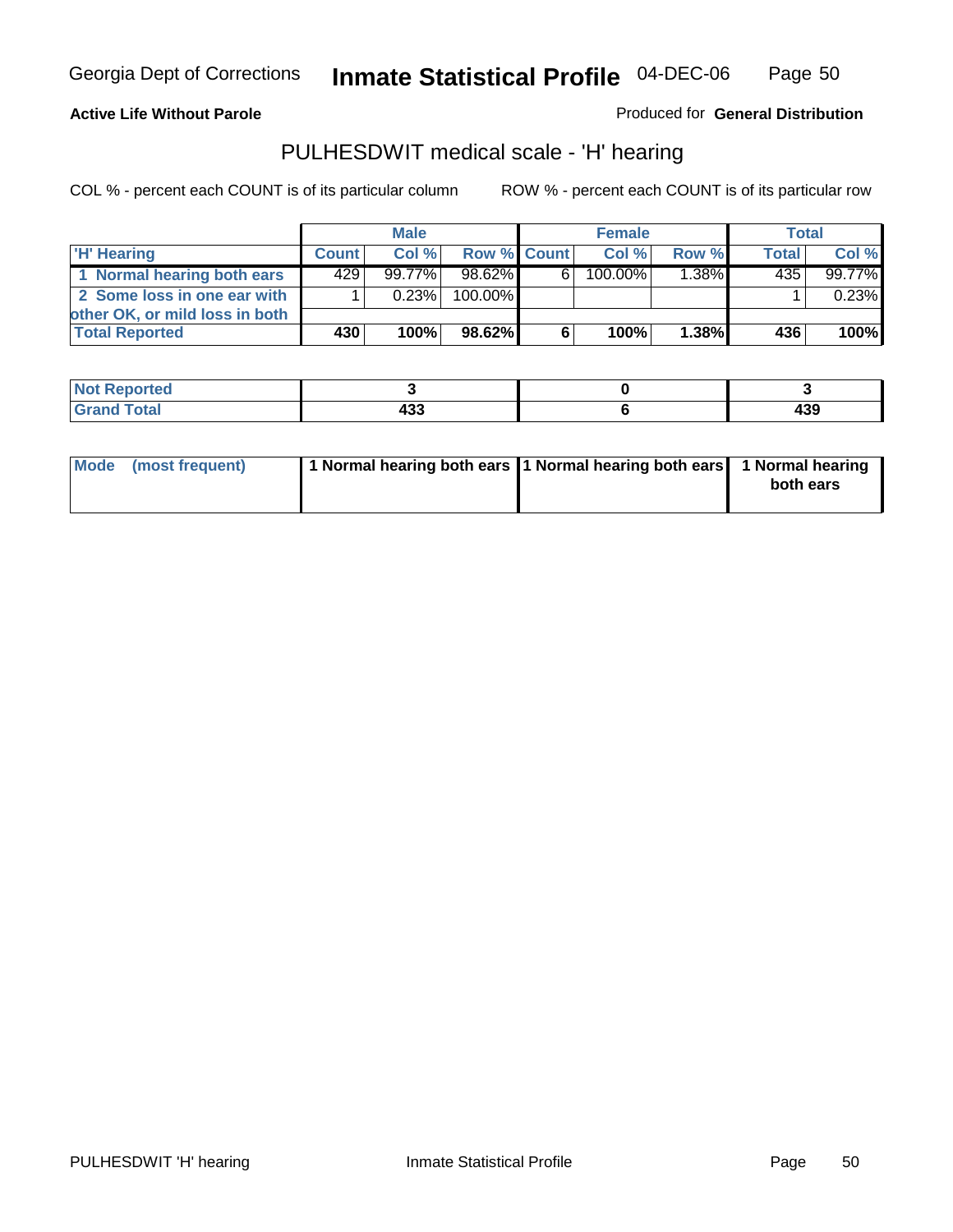#### **Active Life Without Parole**

#### Produced for **General Distribution**

### PULHESDWIT medical scale - 'E' vision

|                                 |              | <b>Male</b> |                    |   | <b>Female</b> |       |              | <b>Total</b> |
|---------------------------------|--------------|-------------|--------------------|---|---------------|-------|--------------|--------------|
| 'E' Vision                      | <b>Count</b> | Col %       | <b>Row % Count</b> |   | Col %         | Row % | <b>Total</b> | Col %        |
| 1 Correctable to 20/40 in both  | 359          | 83.49%      | 98.90%             | 4 | 66.67%        | 1.10% | 363          | 83.26%       |
| eyes                            |              |             |                    |   |               |       |              |              |
| 2 Correctable to 20/70 in one   | 64           | 14.88%      | 96.97%             | 2 | 33.33%        | 3.03% | 66           | 15.14%       |
| eye, may be blind in other      |              |             |                    |   |               |       |              |              |
| 3 Correctable to 20/200 in one  | 5            | 1.16%       | 100.00%            |   |               |       | 5            | 1.15%        |
| eye, may be blind in other      |              |             |                    |   |               |       |              |              |
| 4 One eye not correctable to    |              | 0.23%       | 100.00%            |   |               |       |              | 0.23%        |
| 20/200, other may be blind      |              |             |                    |   |               |       |              |              |
| 5 Blind in both eyes, requiring |              | 0.23%       | 100.00%            |   |               |       |              | 0.23%        |
| special housing                 |              |             |                    |   |               |       |              |              |
| <b>Total Reported</b>           | 430          | 100%        | 98.62%             | 6 | 100%          | 1.38% | 436          | 100.0%       |

| <b>Not Reported</b> |     |     |
|---------------------|-----|-----|
| <b>Total</b>        | ,,, | ,,, |
| Grr                 | 499 | 439 |

| Mode | (most frequent) | 1 Correctable to 20/40 in<br>both eves | 1 Correctable to 20/40 in   1 Correctable to<br>both eves | 20/40 in both eyes |
|------|-----------------|----------------------------------------|-----------------------------------------------------------|--------------------|
|------|-----------------|----------------------------------------|-----------------------------------------------------------|--------------------|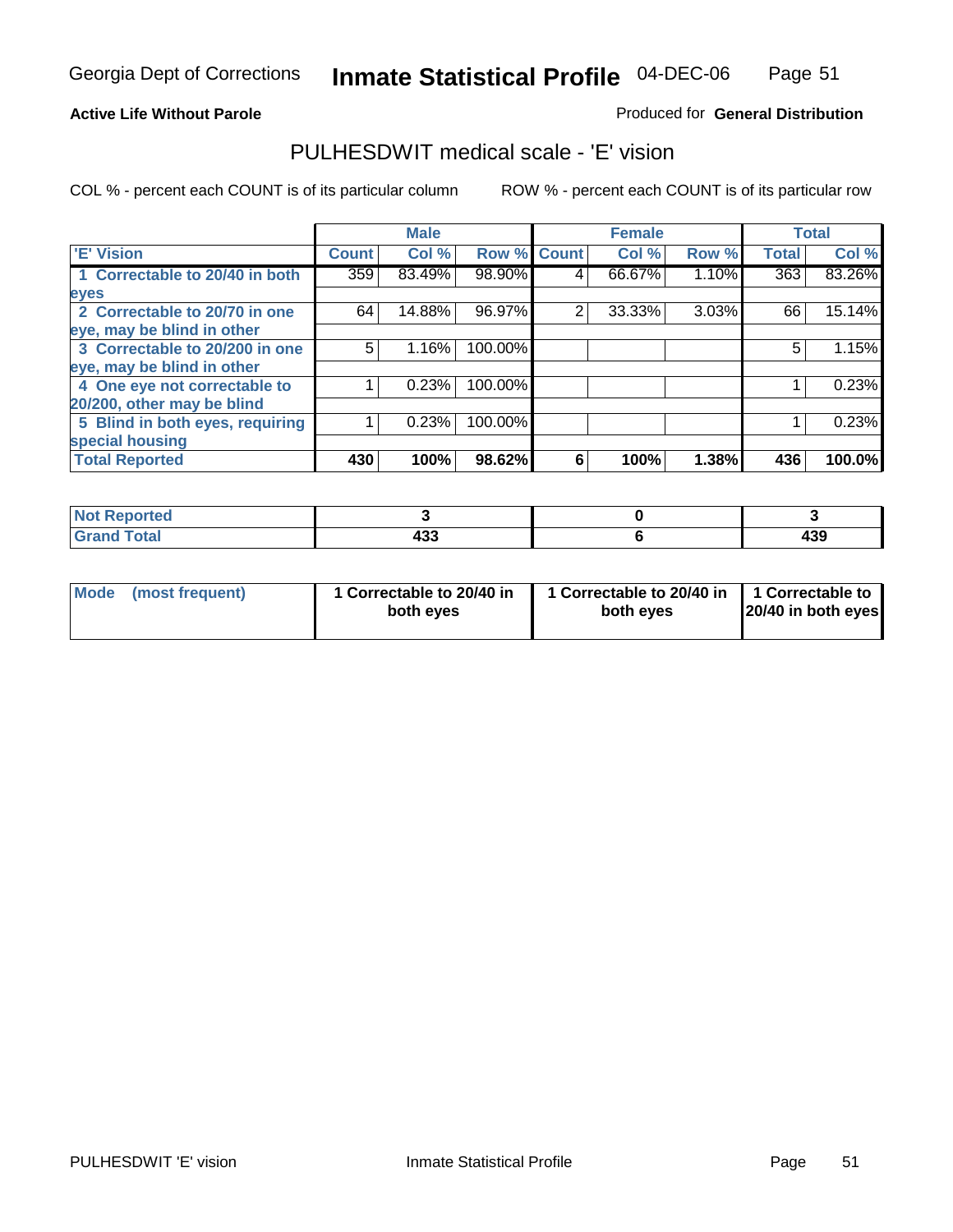### **Active Life Without Parole**

### Produced for **General Distribution**

# PULHESDWIT medical scale - 'S' pSychiatric

|                                |                 | <b>Male</b> |             |                | <b>Female</b> |       |              | <b>Total</b> |
|--------------------------------|-----------------|-------------|-------------|----------------|---------------|-------|--------------|--------------|
| 'S' pSychiatric                | <b>Count</b>    | Col %       | Row % Count |                | Col %         | Row % | <b>Total</b> | Col %        |
| 1 No impairment or disorders   | 340             | 80.76%      | 99.42%      | $\overline{2}$ | 33.33%        | 0.58% | 342          | 80.09%       |
| 2 Stable, or in remission, or  | 68              | 16.15%      | 94.44%      | 4              | 66.67%        | 5.56% | 72           | 16.86%       |
| mild impairment or retardation |                 |             |             |                |               |       |              |              |
| 3 Requires moderate inpatient  | 10 <sup>1</sup> | 2.38%       | 100.00%     |                |               |       | 10           | 2.34%        |
| treatment                      |                 |             |             |                |               |       |              |              |
| 4 Requires intensive inpatient | 3               | 0.71%       | 100.00%     |                |               |       |              | 0.70%        |
| treatment                      |                 |             |             |                |               |       |              |              |
| <b>Total Reported</b>          | 421             | 100%        | 98.59%      | 6              | 100%          | 1.41% | 427          | 100%l        |

| المناسب<br>prted<br>.<br>. | . . |     |
|----------------------------|-----|-----|
| <b>otal</b>                | ,,, | ,,, |
| ______                     | 499 | 133 |

| Mode (most frequent) | 1 No impairment or disorders 2 Stable, or in remission, 1 No impairment or |                       |           |
|----------------------|----------------------------------------------------------------------------|-----------------------|-----------|
|                      |                                                                            | or mild impairment or | disorders |
|                      |                                                                            | retardation           |           |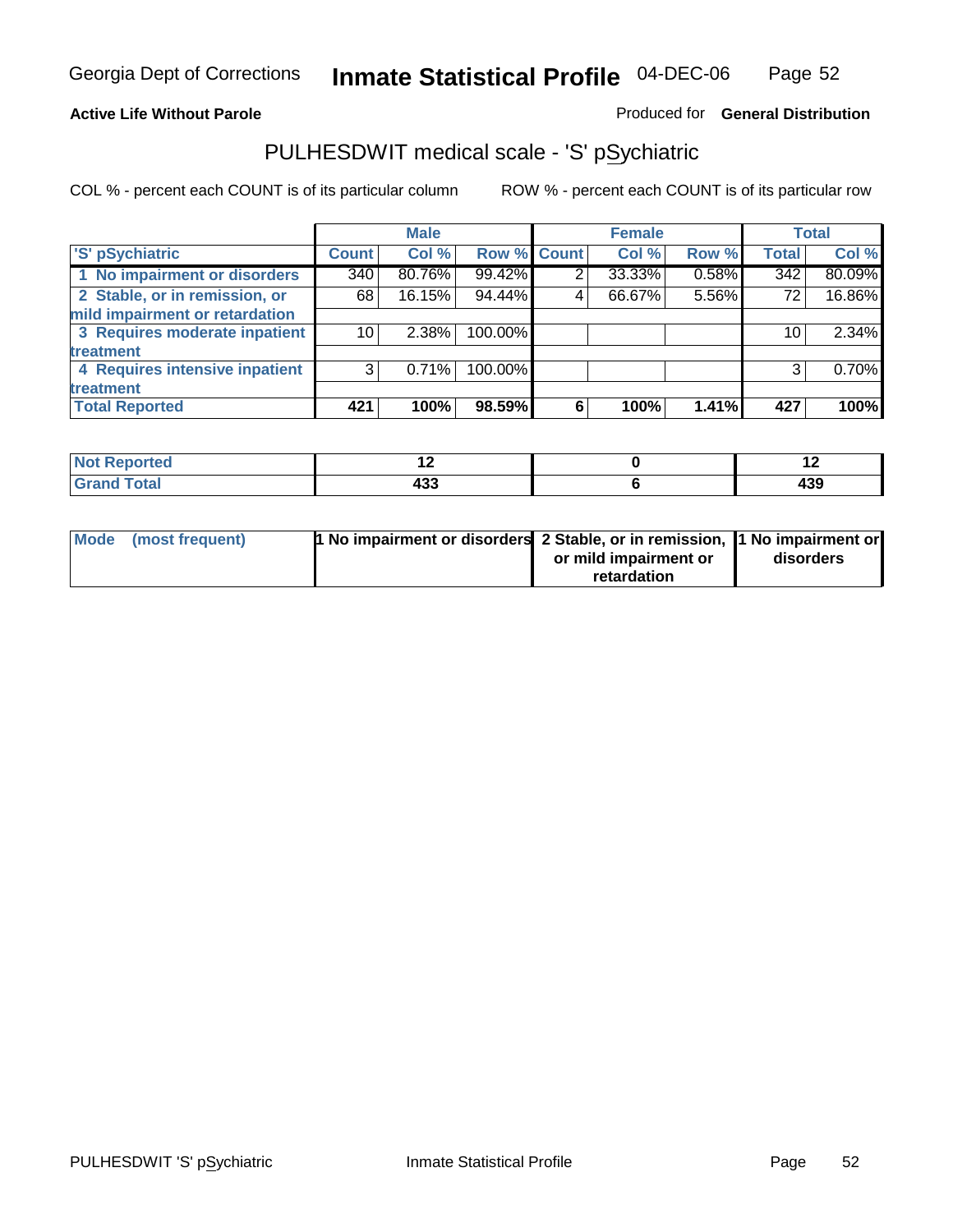**Active Life Without Parole** 

Produced for **General Distribution**

### PULHESDWIT medical scale - 'D' dental

|                                 |       | <b>Male</b> |             |   | <b>Female</b> |       |              | <b>Total</b> |
|---------------------------------|-------|-------------|-------------|---|---------------|-------|--------------|--------------|
| <b>D'</b> Dental                | Count | Col %       | Row % Count |   | Col %         | Row % | <b>Total</b> | Col %        |
| 1 Minimal routine dental health | 205   | 49.04%      | 98.09%      |   | 66.67%        | 1.91% | 209          | 49.29%       |
| <b>needs</b>                    |       |             |             |   |               |       |              |              |
| 2 Moderate cavities and/or      | 179   | 42.82%      | 98.90%      |   | 33.33%        | 1.10% | 181          | 42.69%       |
| gum disease                     |       |             |             |   |               |       |              |              |
| 3 Extensive gum disease         | 34    | 8.13%       | 100.00%     |   |               |       | 34           | 8.02%        |
| and/or widespread decay         |       |             |             |   |               |       |              |              |
| <b>Total Reported</b>           | 418   | 100%        | 98.58%      | 6 | 100%          | 1.42% | 424          | 100%         |

| <b>rted</b><br>N                   | יי<br>$\sim$       |                                     |
|------------------------------------|--------------------|-------------------------------------|
| $\sim$ $\sim$ $\sim$<br>. <u>.</u> | ,,,<br>4აა<br>$ -$ | .<br>ーママ<br>$\cdot$ $\cdot$ $\cdot$ |

| Mode (most frequent) | <b>Minimal routine dental</b><br>health needs | 1 Minimal routine dental<br>health needs | 1 Minimal routine<br>dental health<br>needs |
|----------------------|-----------------------------------------------|------------------------------------------|---------------------------------------------|
|----------------------|-----------------------------------------------|------------------------------------------|---------------------------------------------|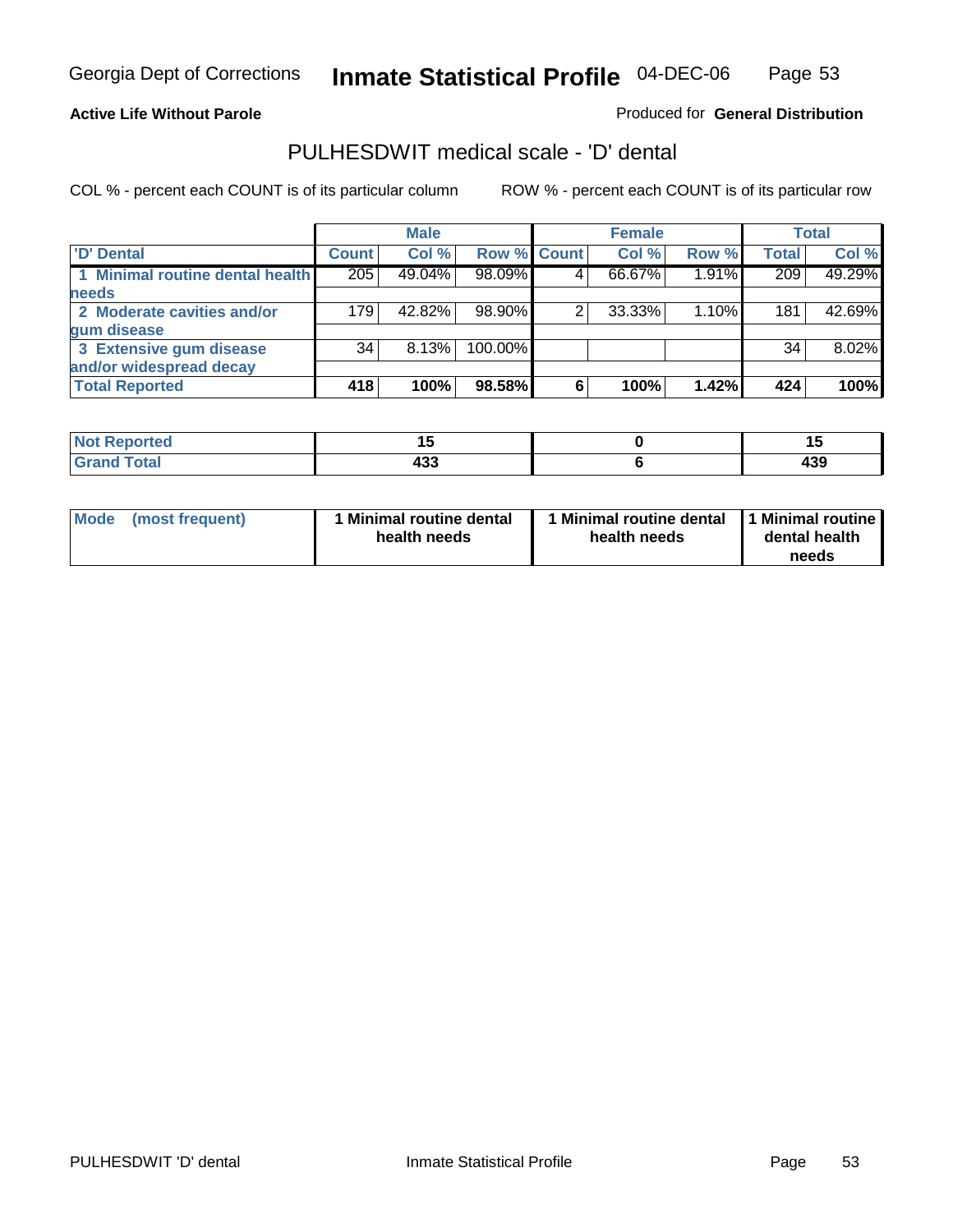### **Active Life Without Parole**

### Produced for **General Distribution**

### PULHESDWIT medical scale - 'W' work ability

|                                 |              | <b>Male</b> |             |   | <b>Female</b> |       |              | <b>Total</b> |
|---------------------------------|--------------|-------------|-------------|---|---------------|-------|--------------|--------------|
| <b>W' work ability</b>          | <b>Count</b> | Col %       | Row % Count |   | Col %         | Row % | <b>Total</b> | Col %        |
| 1 Unrestricted work or activity | 342          | 79.53%      | 98.56%      | 5 | 83.33%        | 1.44% | 347          | 79.59%       |
| 2 Minor restrictions on type of | 67           | 15.58%      | 98.53%      |   | 16.67%        | 1.47% | 68           | 15.60%       |
| <b>work</b>                     |              |             |             |   |               |       |              |              |
| 3 Moderate restrictions on type | 14           | $3.26\%$    | 100.00%     |   |               |       | 14           | 3.21%        |
| of work                         |              |             |             |   |               |       |              |              |
| 4 Major restrictions on type of |              | 1.63%       | 100.00%     |   |               |       |              | 1.61%        |
| <b>work</b>                     |              |             |             |   |               |       |              |              |
| <b>Total Reported</b>           | 430          | 100%        | 98.62%      | 6 | 100%          | 1.38% | 436          | 100.0%       |

| <b>Reported</b><br>. |     |     |
|----------------------|-----|-----|
| <b>Total</b>         | ,,, | "^^ |
| <b>C</b>             | 433 | 439 |

| Mode | (most frequent) | 1 Unrestricted work or<br>activity | 1 Unrestricted work or<br>activity | 1 Unrestricted<br>work or activity |
|------|-----------------|------------------------------------|------------------------------------|------------------------------------|
|      |                 |                                    |                                    |                                    |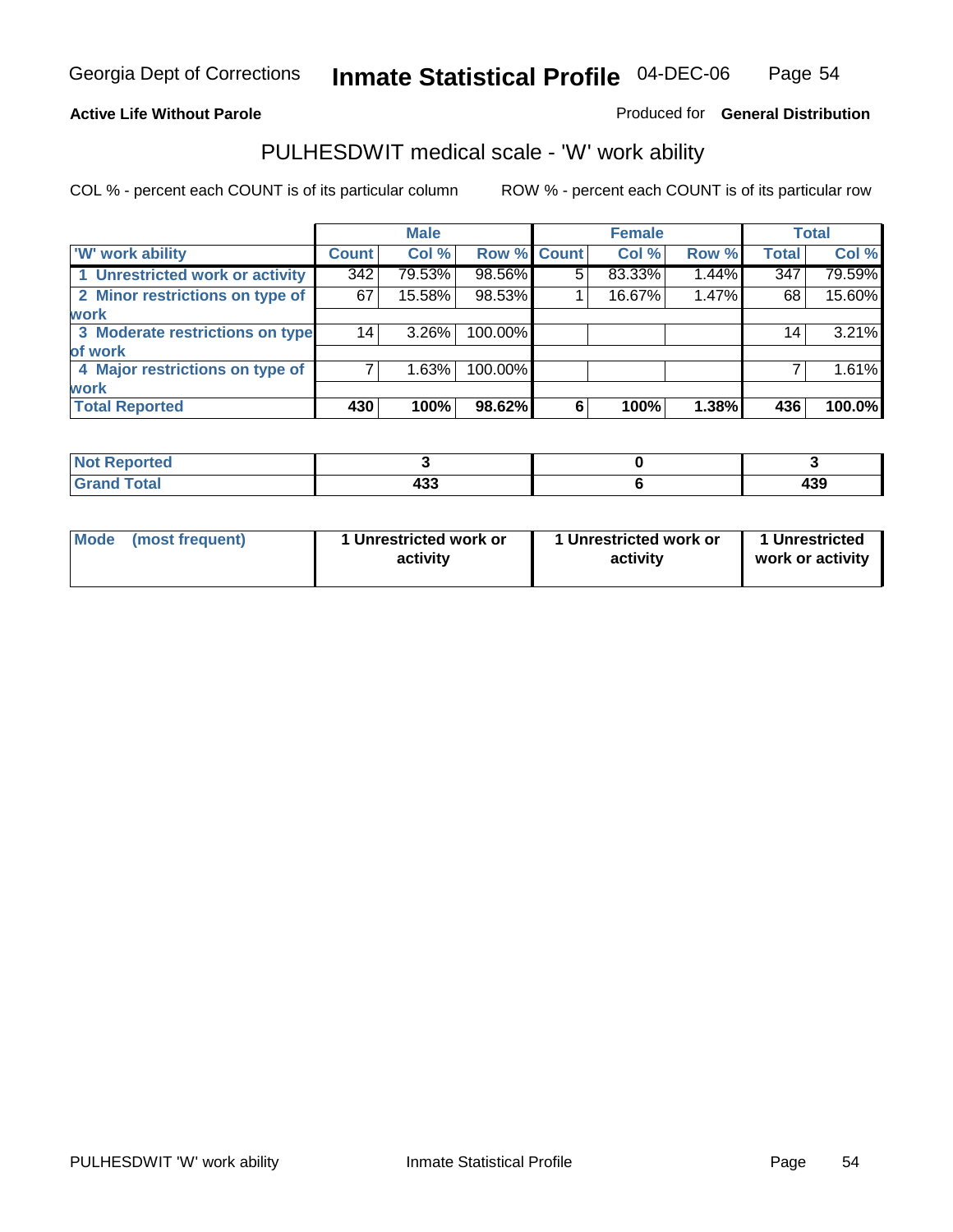#### **Active Life Without Parole**

### Produced for **General Distribution**

### PULHESDWIT medical scale - 'I' impairment

|                                 |              | <b>Male</b> |             |   | <b>Female</b> |       |              | <b>Total</b> |
|---------------------------------|--------------|-------------|-------------|---|---------------|-------|--------------|--------------|
| <b>T' Impairment</b>            | <b>Count</b> | Col %       | Row % Count |   | Col %         | Row % | <b>Total</b> | Col %        |
| 1 No impairments or             | 427          | 99.30%      | 98.61%      | 6 | 100.00%       | 1.39% | 433          | 99.31%       |
| disabilities                    |              |             |             |   |               |       |              |              |
| 4 Needs moderate Assisted       |              | 0.23%       | 100.00%     |   |               |       |              | 0.23%        |
| Living (level II)               |              |             |             |   |               |       |              |              |
| <b>5 Needs maximal Assisted</b> |              | 0.47%       | 100.00%     |   |               |       |              | 0.46%        |
| <b>Living (level III)</b>       |              |             |             |   |               |       |              |              |
| <b>Total Reported</b>           | 430          | 100%        | 98.62%      | 6 | 100%          | 1.38% | 436          | 100%         |

| ported<br>NOT.<br>$\sim$ |        |            |
|--------------------------|--------|------------|
| <b>ota</b>               | <br>┱┅ | 10C<br>403 |

| Mode            | 1 No impairments or | 1 No impairments or | 1 No impairments |
|-----------------|---------------------|---------------------|------------------|
| (most frequent) | disabilities        | disabilities        | or disabilities  |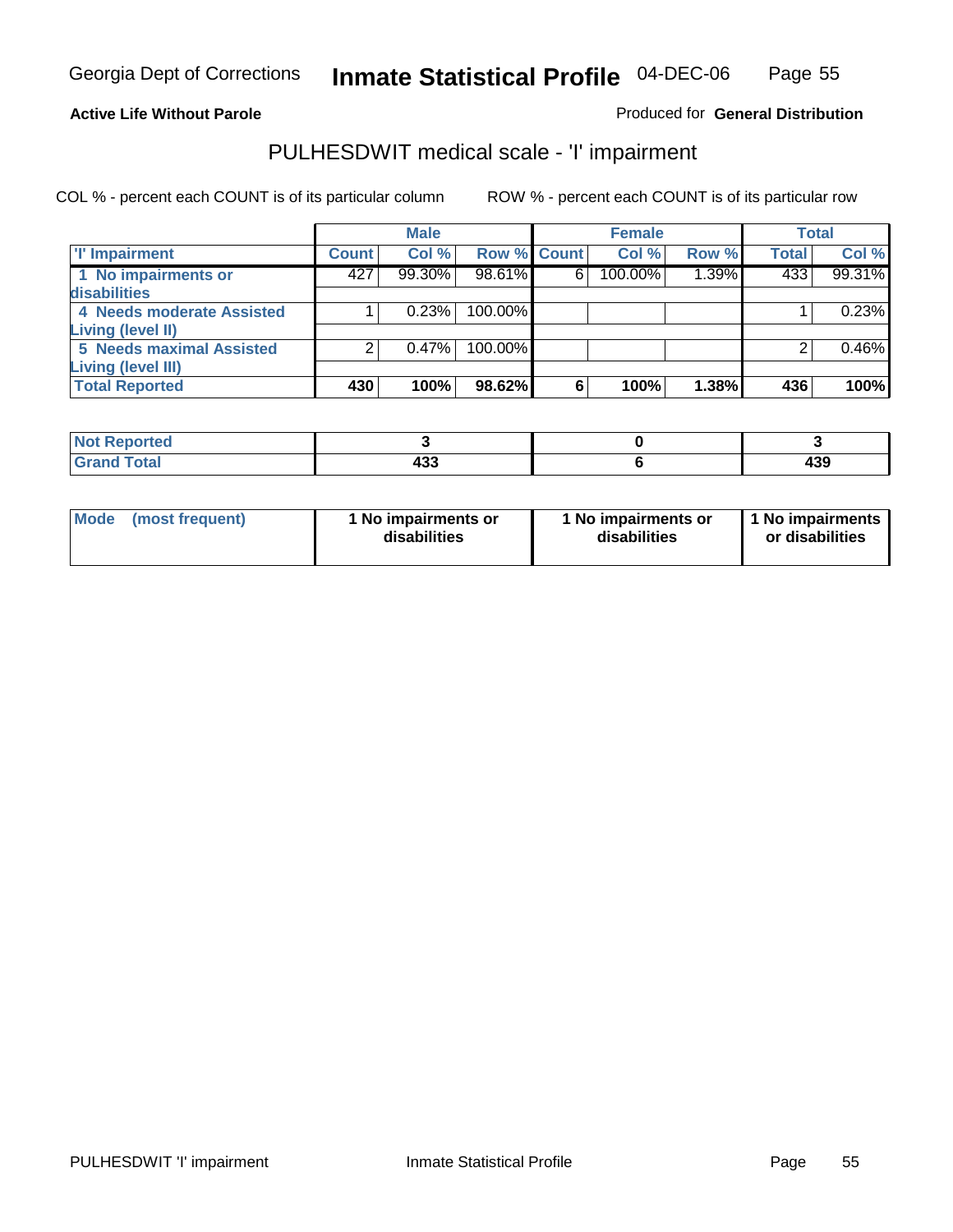#### **Inmate Statistical Profile** 04-DEC-06 Page Page 56

**Active Life Without Parole Produced fo Seneral Distribution** 

### PULHESDWIT medical scale - 'T' transportability

|                              |              | <b>Male</b> |                    |   | <b>Female</b> |          |              | <b>Total</b> |
|------------------------------|--------------|-------------|--------------------|---|---------------|----------|--------------|--------------|
| <b>T' Transportability</b>   | <b>Count</b> | Col%        | <b>Row % Count</b> |   | Col%          | Row %    | <b>Total</b> | Col %        |
| 1 Can be transported in any  | 429          | $99.77\%$   | $98.62\%$          | 6 | 100.00%       | $1.38\%$ | 435          | 99.77%       |
| ordinary approved vehicle    |              |             |                    |   |               |          |              |              |
| 3 Wheelchair-bound, requires |              | 0.23%       | 100.00%            |   |               |          |              | 0.23%        |
| special vehicle              |              |             |                    |   |               |          |              |              |
| <b>Total Reported</b>        | 430          | 100%        | 98.62%             | 6 | 100%          | 1.38%    | 436          | 100%         |

| <b>Not Reported</b> |     |     |
|---------------------|-----|-----|
| <b>Total</b>        |     | ,,, |
| Cro                 | 433 | 499 |

| Mode | (most frequent) | 1 Can be transported in any 1 Can be transported in any | ordinary approved vehicle   ordinary approved vehicle   transported in any | 1 Can be<br>ordinary approved<br>vehicle |
|------|-----------------|---------------------------------------------------------|----------------------------------------------------------------------------|------------------------------------------|
|------|-----------------|---------------------------------------------------------|----------------------------------------------------------------------------|------------------------------------------|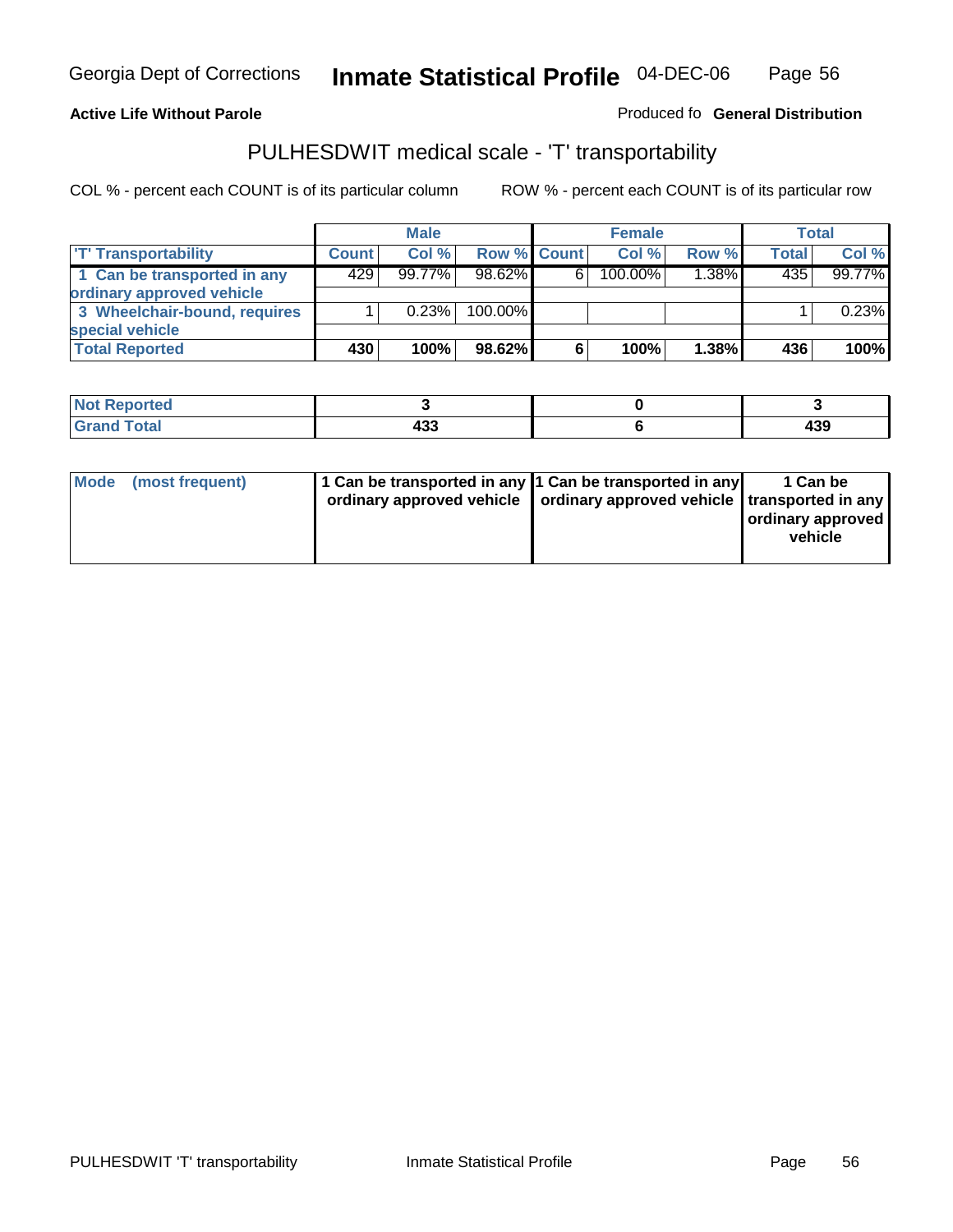### **Active Life Without Parole**

#### Produced for **General Distribution**

### Criminality in family, self-reported

|                              |              | <b>Male</b> |        |                | <b>Female</b> |          |       | Total  |
|------------------------------|--------------|-------------|--------|----------------|---------------|----------|-------|--------|
| <b>Criminality In Family</b> | <b>Count</b> | Col %       | Row %  | <b>Count</b>   | Col %         | Row %    | Total | Col %  |
| Yes, criminality in family   | 132          | $30.70\%$   | 97.78% | 3              | 50.00%        | $2.22\%$ | 135   | 30.96% |
| No criminality in family     | 298          | 69.30%      | 99.00% | 3 <sub>1</sub> | 50.00%        | $1.00\%$ | 301   | 69.04% |
| <b>Total Reported</b>        | 430          | 100%        | 98.62% | 6              | 100%          | $1.38\%$ | 436   | 100%   |

| ported<br><b>NOT</b><br>$\cdot$ ince |         |            |
|--------------------------------------|---------|------------|
| <b>otal</b><br>Gran<br>---           | <br>נים | חכו<br>493 |

| Mode (most frequent) |  | No criminality in family | No criminality in family | No criminality in<br>family |
|----------------------|--|--------------------------|--------------------------|-----------------------------|
|----------------------|--|--------------------------|--------------------------|-----------------------------|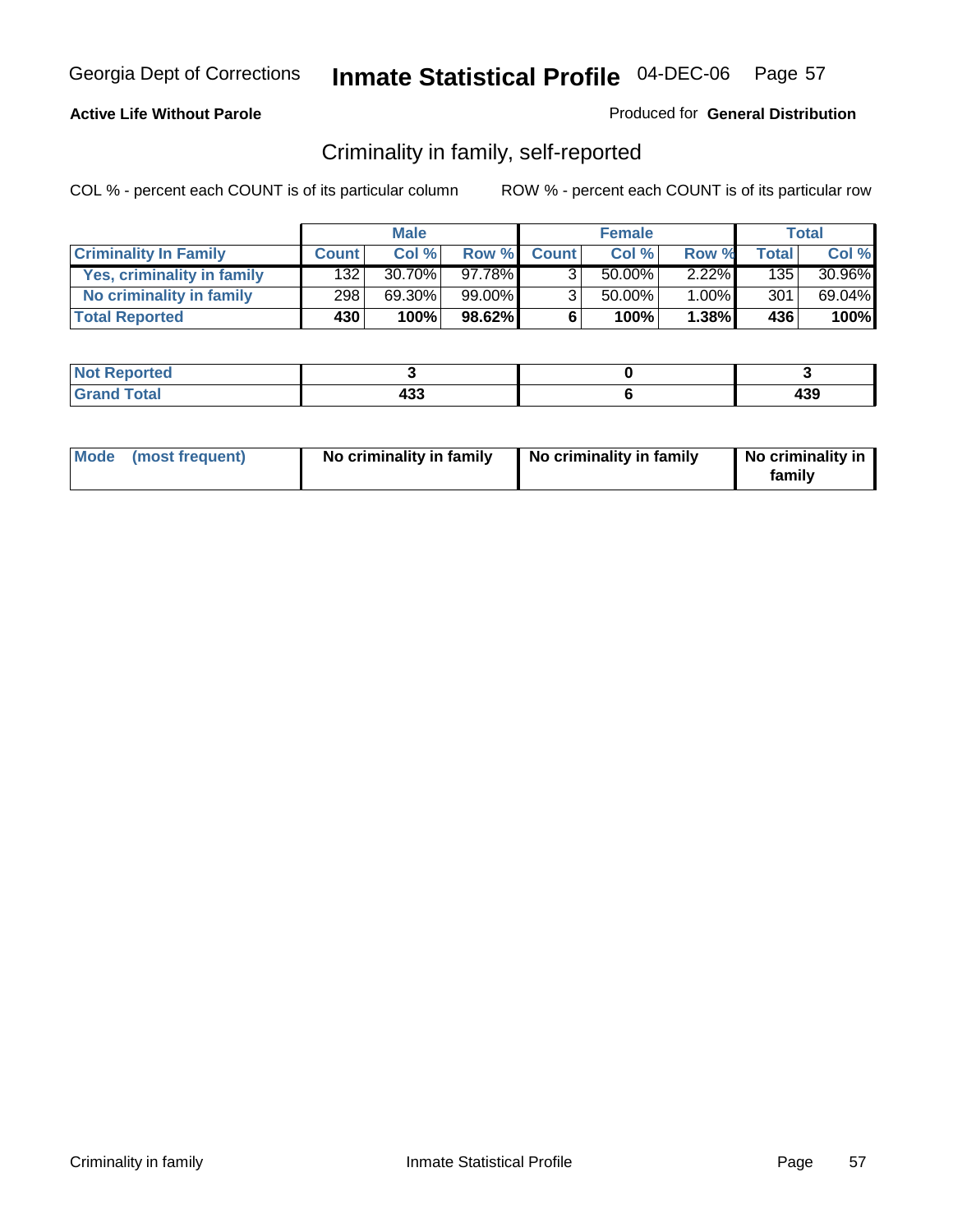### **Active Life Without Parole**

#### Produced for **General Distribution**

### Alcoholism in family, self-reported

|                             |              | <b>Male</b> |        |              | <b>Female</b> |          |       | Total  |
|-----------------------------|--------------|-------------|--------|--------------|---------------|----------|-------|--------|
| <b>Alcoholism In Family</b> | <b>Count</b> | Col %       | Row %  | <b>Count</b> | Col %         | Row %    | Total | Col %  |
| Yes, alcoholism in family   | 89           | 20.70%      | 98.89% |              | 16.67%        | $1.11\%$ | 90    | 20.64% |
| No alcoholism in family     | 341          | 79.30%      | 98.55% | 5            | 83.33%        | 1.45%    | 346   | 79.36% |
| <b>Total Reported</b>       | 430          | 100%        | 98.62% | 6            | 100%          | 1.38%    | 436   | 100%   |

| <b>Not</b><br>oorted<br>יסרו. |            |          |
|-------------------------------|------------|----------|
| Total<br>Gran<br>$\sim$       | ,,,<br>400 | .<br>403 |

|  | Mode (most frequent) | No alcoholism in family | No alcoholism in family | No alcoholism in<br>family |
|--|----------------------|-------------------------|-------------------------|----------------------------|
|--|----------------------|-------------------------|-------------------------|----------------------------|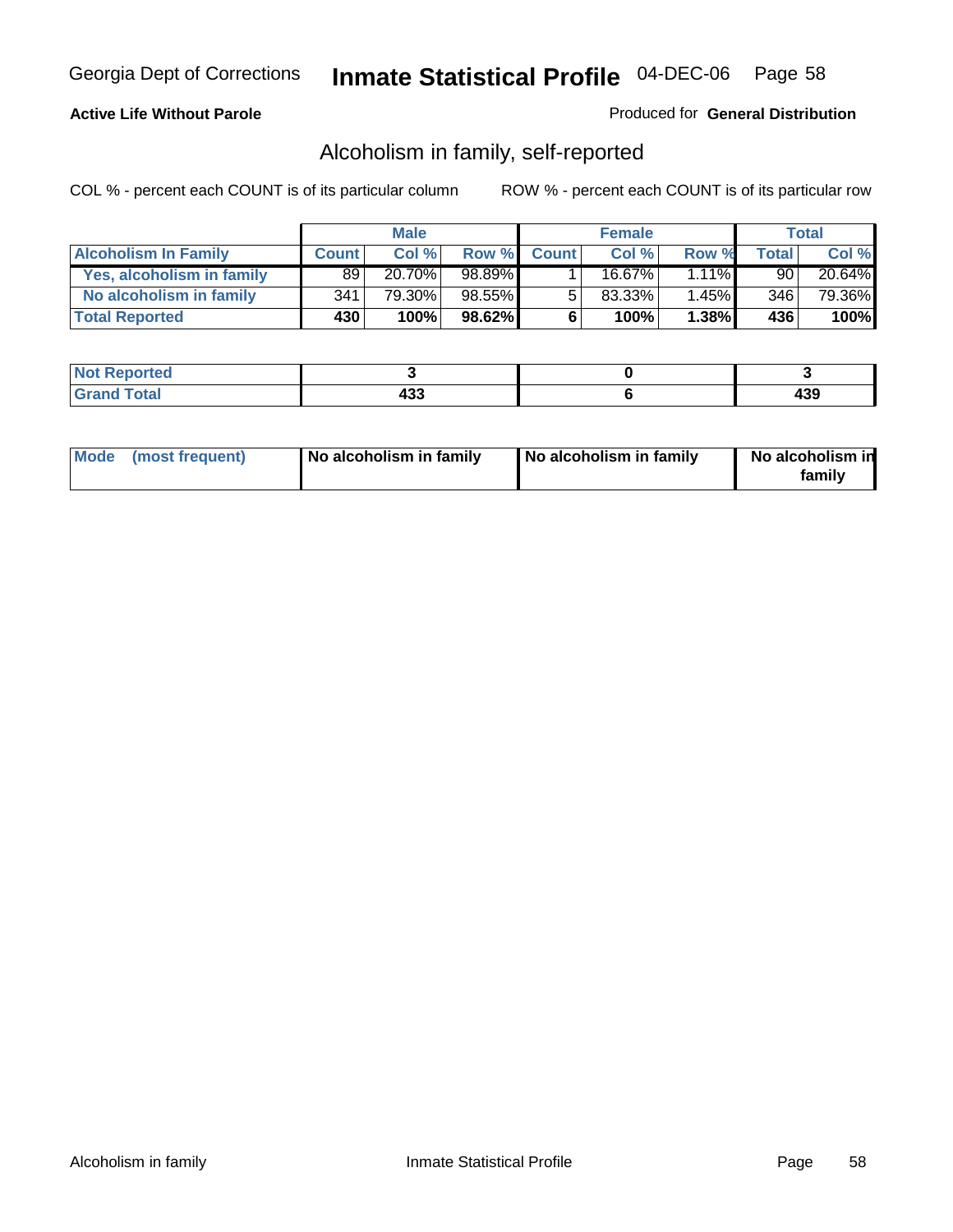#### **Active Life Without Parole**

Produced for **General Distribution**

### Drug abuse in family, self-reported

|                           |                  | <b>Male</b> |           |              | <b>Female</b> |          |       | Total  |
|---------------------------|------------------|-------------|-----------|--------------|---------------|----------|-------|--------|
| Drug Abuse In Family      | <b>Count</b>     | Col %       | Row %     | <b>Count</b> | Col %         | Row %    | Total | Col %  |
| Yes, drug abuse in family | 54               | $12.56\%$   | $96.43\%$ |              | 33.33%        | $3.57\%$ | 56 I  | 12.84% |
| No drug abuse in family   | 376              | 87.44%      | 98.95%    | 4            | 66.67%        | 1.05%    | 380   | 87.16% |
| <b>Total Reported</b>     | 430 <sup>1</sup> | 100%        | 98.62%    | 6            | 100%          | 1.38%    | 436   | 100%   |

| المتمتلس<br>NO1<br>тео |           |                |
|------------------------|-----------|----------------|
| $\sim$<br>_            | ,,,<br>__ | $\sim$<br>$ -$ |

|  | Mode (most frequent) | No drug abuse in family | No drug abuse in family | No drug abuse in<br>family |
|--|----------------------|-------------------------|-------------------------|----------------------------|
|--|----------------------|-------------------------|-------------------------|----------------------------|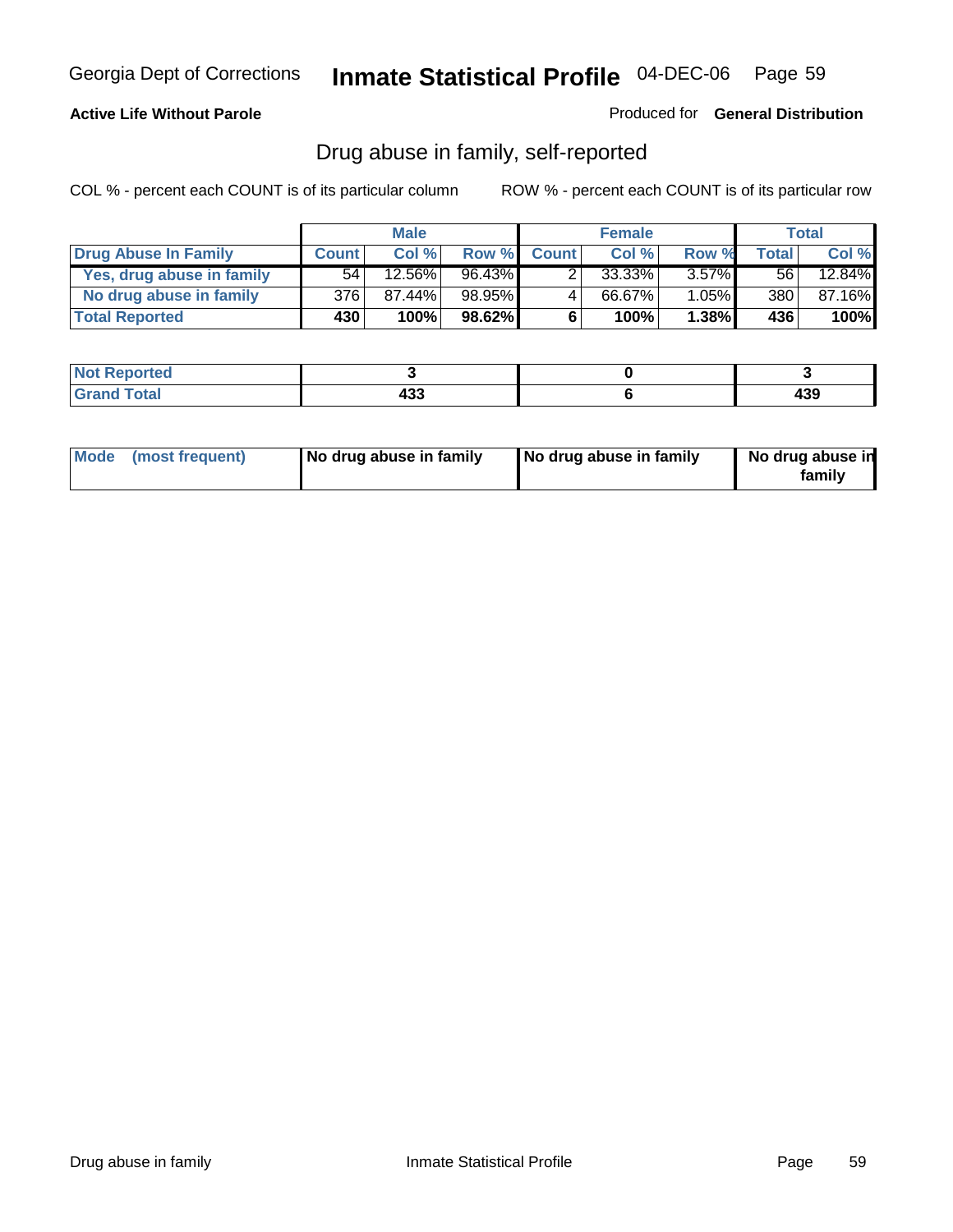#### **Active Life Without Parole**

#### Produced for **General Distribution**

### Subjected to frequent beatings, self-reported

|                            |              | <b>Male</b> |        |              | <b>Female</b> |       |       | <b>Total</b> |
|----------------------------|--------------|-------------|--------|--------------|---------------|-------|-------|--------------|
| <b>Frequent beatings</b>   | <b>Count</b> | Col%        | Row %  | <b>Count</b> | Col%          | Row % | Total | Col %        |
| Yes, subjected to frequent | 26           | 6.05%       | 96.30% |              | $16.67\%$     | 3.70% | 27    | 6.19%        |
| <b>beatings</b>            |              |             |        |              |               |       |       |              |
| Not subjected to frequent  | 404          | 93.95%      | 98.78% | 5            | 83.33%        | 1.22% | 409   | 93.81%       |
| <b>beatings</b>            |              |             |        |              |               |       |       |              |
| <b>Total Reported</b>      | 430          | 100%        | 98.62% | 6            | 100%          | 1.38% | 436   | 100%         |

| <b>Not Reported</b> |           |         |
|---------------------|-----------|---------|
| <b>Crond Total</b>  | 00<br>499 | <br>433 |

| Mode<br>(most frequent) | beatings | Not subjected to frequent | Not subjected to frequent<br>beatings | Not subjected to<br><b>frequent beatings</b> |
|-------------------------|----------|---------------------------|---------------------------------------|----------------------------------------------|
|                         |          |                           |                                       |                                              |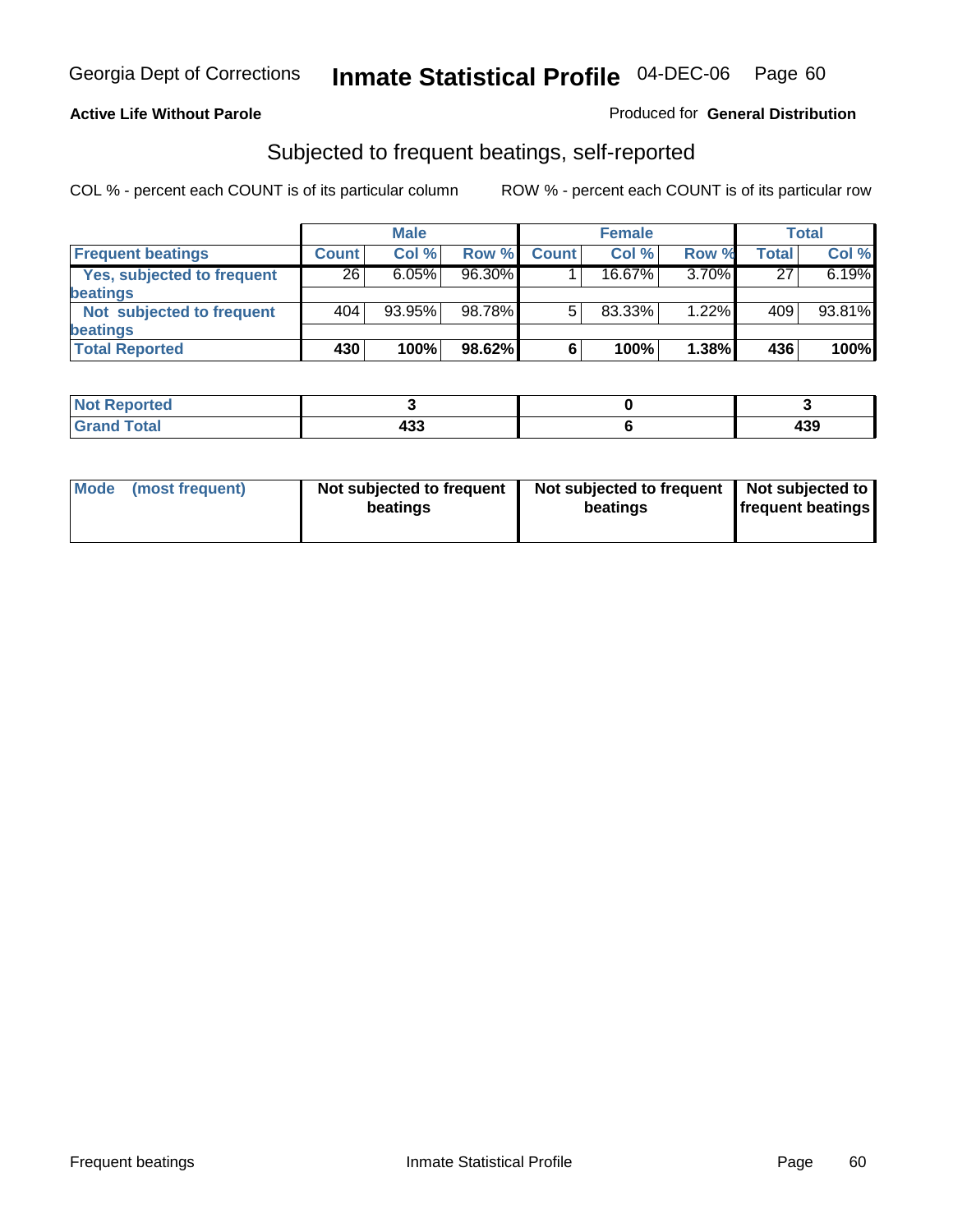### **Active Life Without Parole**

#### Produced for **General Distribution**

### Father absent during inmate's childhood

|                           |              | <b>Male</b> |         |              | <b>Female</b> |          |              | Total  |
|---------------------------|--------------|-------------|---------|--------------|---------------|----------|--------------|--------|
| <b>Father Absent</b>      | <b>Count</b> | Col%        | Row %   | <b>Count</b> | Col%          | Row %    | <b>Total</b> | Col %  |
| Yes, father was absent    | 218          | 50.70%      | 99.09%1 |              | 33.33%        | $0.91\%$ | 220          | 50.46% |
| No, father was not absent | 212          | 49.30%      | 98.15%  | 4            | 66.67%        | $1.85\%$ | 216          | 49.54% |
| <b>Total Reported</b>     | 430          | 100%        | 98.62%  | 6            | 100%          | $1.38\%$ | 436          | 100%   |

| <b>Not Reported</b>  |            |                 |
|----------------------|------------|-----------------|
| <b>Total</b><br>Cran | 100<br>ຯບພ | ,,,<br>-⊶<br>__ |

|  | Mode (most frequent) | Yes, father was absent | No, father was not absent | Yes, father was<br>absent |
|--|----------------------|------------------------|---------------------------|---------------------------|
|--|----------------------|------------------------|---------------------------|---------------------------|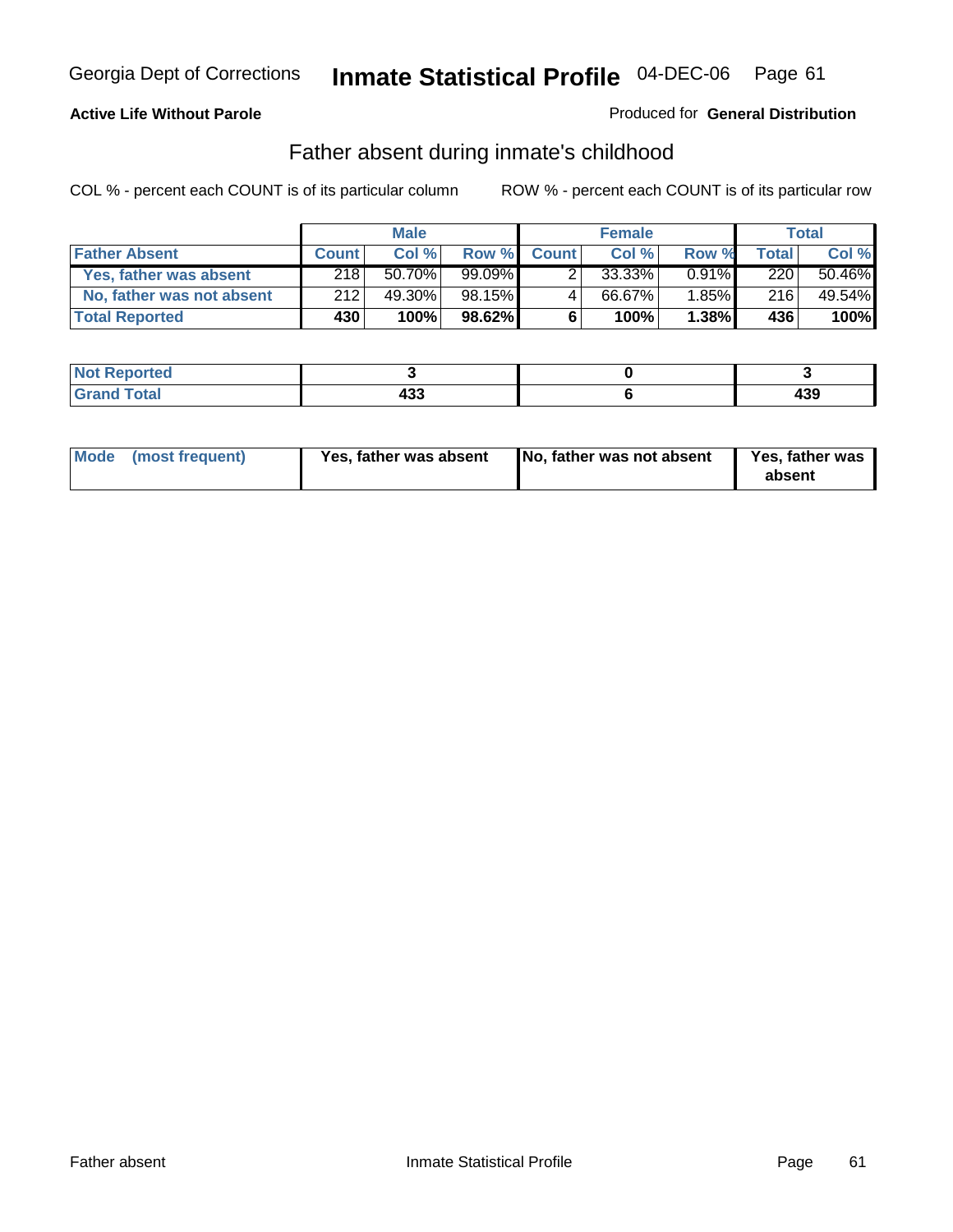#### **Active Life Without Parole**

#### Produced for **General Distribution**

# Mother absent during inmate's childhood

|                           | <b>Male</b>     |        |           | <b>Female</b> |        |          | Total |        |
|---------------------------|-----------------|--------|-----------|---------------|--------|----------|-------|--------|
| <b>Mother Absent</b>      | <b>Count</b>    | Col %  | Row %     | <b>Count</b>  | Col %  | Row %    | Total | Col %  |
| Yes, mother was absent    | 59 <sub>1</sub> | 13.72% | 98.33%    |               | 16.67% | $.67\%$  | 60    | 13.76% |
| No, mother was not absent | 371             | 86.28% | 98.67%    | 5             | 83.33% | $1.33\%$ | 376   | 86.24% |
| <b>Total Reported</b>     | 430             | 100%   | $98.62\%$ | 6             | 100%   | $1.38\%$ | 436   | 100%   |

| <b>Not Reported</b>  |            |                 |
|----------------------|------------|-----------------|
| <b>Total</b><br>Cran | 100<br>ຯບພ | ,,,<br>-⊶<br>__ |

| Mode (most frequent) | No, mother was not absent   No, mother was not absent   No, mother was | not absent |
|----------------------|------------------------------------------------------------------------|------------|
|----------------------|------------------------------------------------------------------------|------------|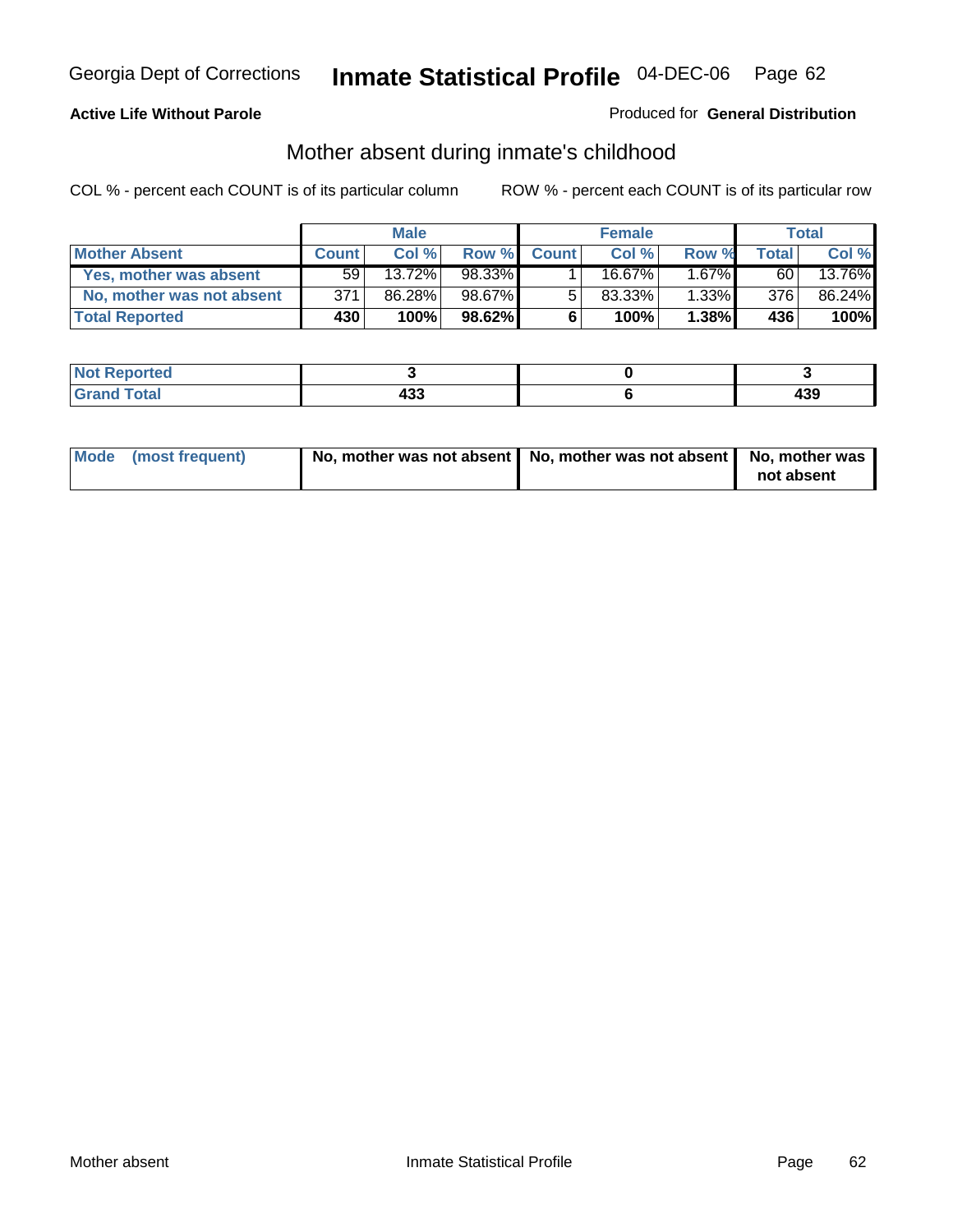### **Active Life Without Parole**

#### Produced for **General Distribution**

### Inmate diagnosed as manipulative

|                       | <b>Male</b>  |        |           | <b>Female</b> |        |          | Total        |        |
|-----------------------|--------------|--------|-----------|---------------|--------|----------|--------------|--------|
| <b>Manipulative</b>   | <b>Count</b> | Col%   | Row %     | <b>Count</b>  | Col %  | Row %    | <b>Total</b> | Col %  |
| Yes, manipulative     | 102          | 23.72% | 99.03%    |               | 16.67% | $0.97\%$ | 103          | 23.62% |
| No, not manipulative  | 328          | 76.28% | 98.50%    | 5             | 83.33% | $1.50\%$ | 333          | 76.38% |
| <b>Total Reported</b> | 430'         | 100%   | $98.62\%$ | 6             | 100%   | $1.38\%$ | 436          | 100%   |

| ported<br><b>NO</b><br><b>IJCI</b> |         |          |
|------------------------------------|---------|----------|
| $\sim$<br>Gran<br>$\sim$           | <br>נים | "<br>403 |

| <b>Mode</b><br>No, not manipulative<br>(most frequent) | No. not manipulative | No. not<br>I manipulative |
|--------------------------------------------------------|----------------------|---------------------------|
|--------------------------------------------------------|----------------------|---------------------------|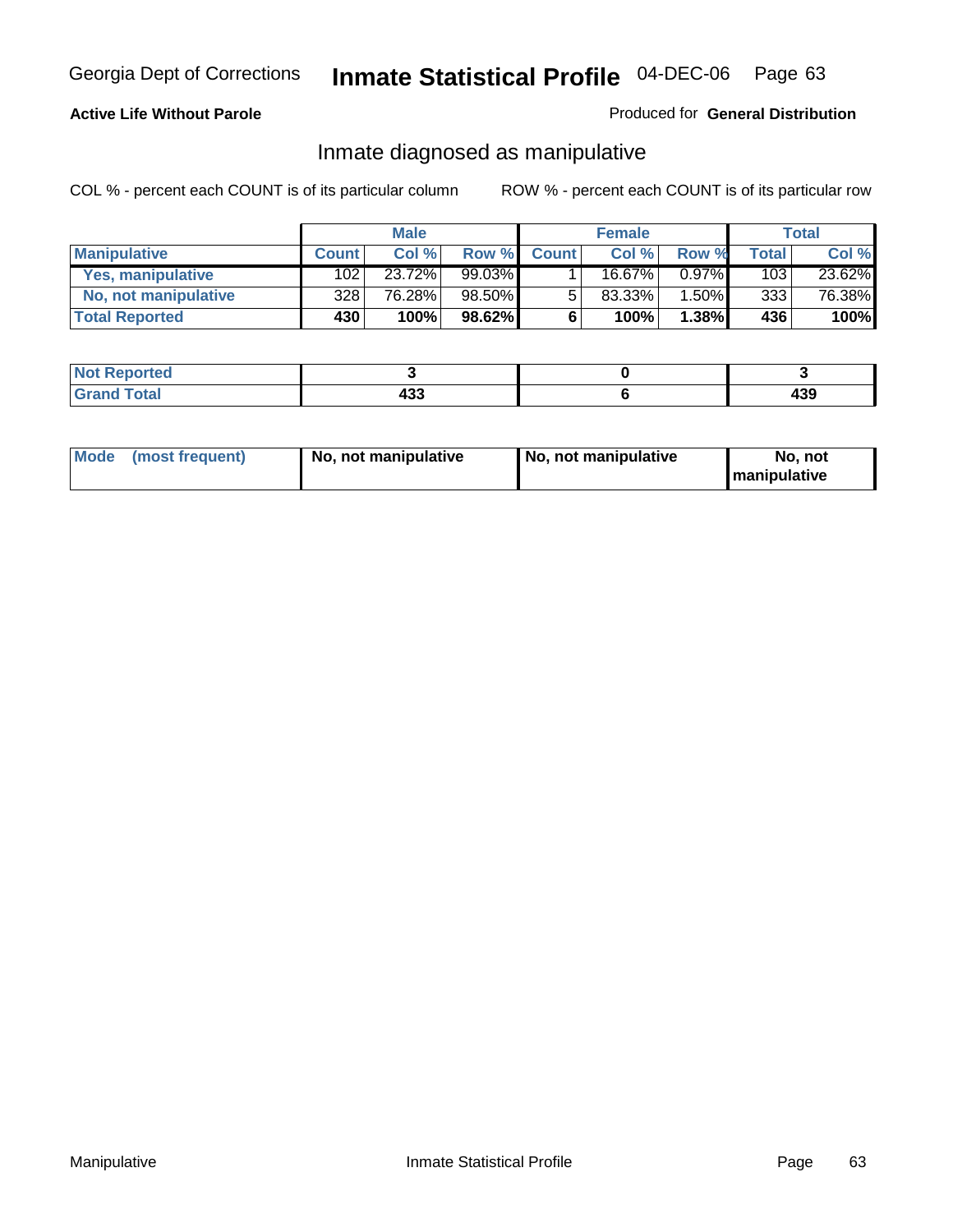### **Active Life Without Parole**

#### Produced for **General Distribution**

### Inmate diagnosed as assaultive

|                       | <b>Male</b>  |           |         | <b>Female</b> |         |          | Total |        |
|-----------------------|--------------|-----------|---------|---------------|---------|----------|-------|--------|
| <b>Assaultive</b>     | <b>Count</b> | Col %     | Row %   | <b>Count</b>  | Col %   | Row %    | Total | Col %  |
| Yes, assaultive       | 346          | $80.47\%$ | 98.30%  | 6             | 100.00% | $1.70\%$ | 352   | 80.73% |
| No. not assaultive    | 84           | 19.53%    | 100.00% |               |         |          | 84    | 19.27% |
| <b>Total Reported</b> | 430          | 100%      | 98.62%  | 6             | 100%    | $1.38\%$ | 436   | 100%   |

| <b>Not Reported</b> |      |     |
|---------------------|------|-----|
| <b>Total</b>        | ,,,  | ,,, |
| Grand               | - ၁၁ | − J |

| <b>Mode</b><br>Yes, assaultive<br>(most frequent) | Yes, assaultive | Yes, assaultive |
|---------------------------------------------------|-----------------|-----------------|
|---------------------------------------------------|-----------------|-----------------|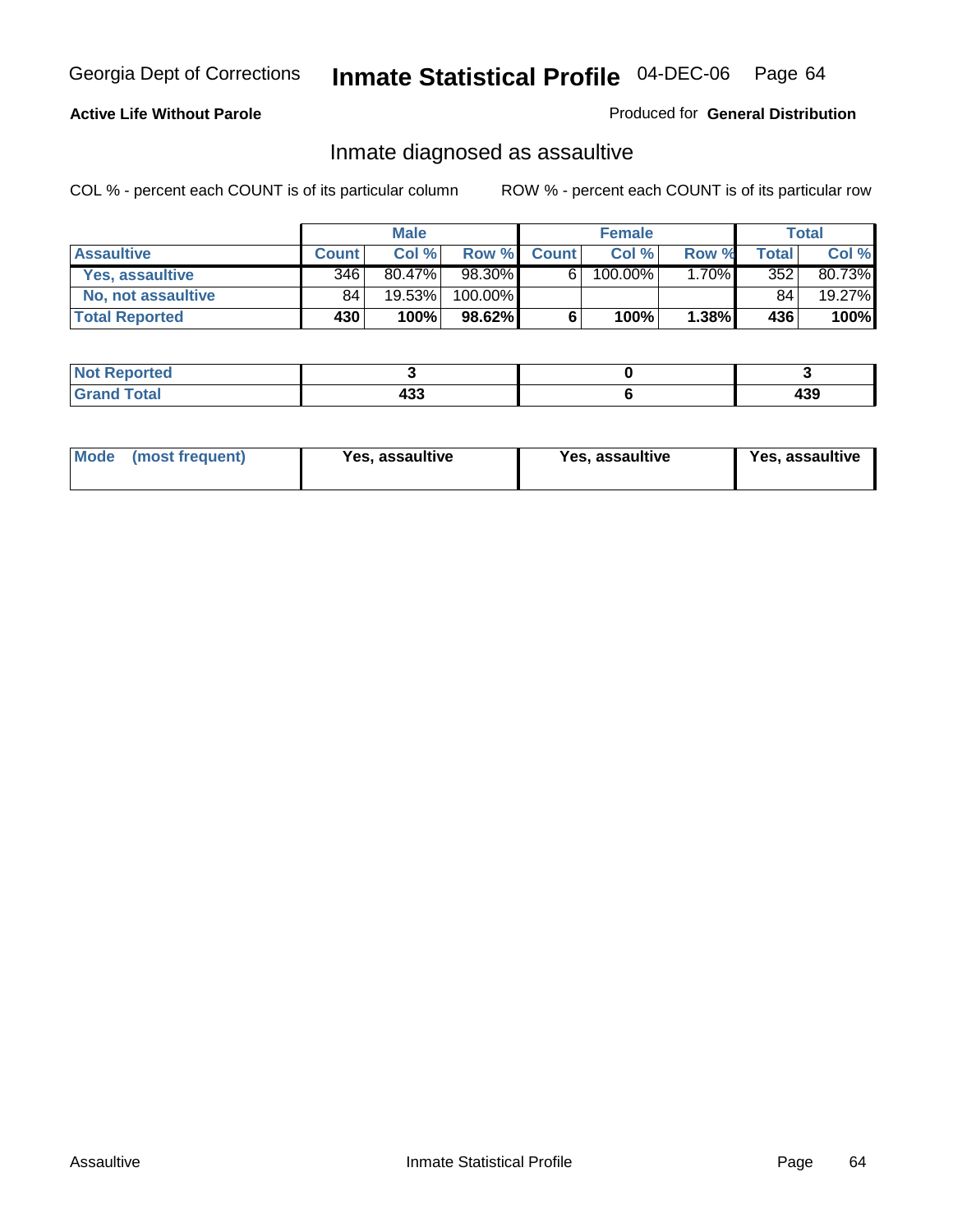**Active Life Without Parole** 

### Produced for **General Distribution**

### Number of prior Georgia incarcerations

|                                |              | <b>Male</b> |                    |   | <b>Female</b> |       |       | <b>Total</b> |
|--------------------------------|--------------|-------------|--------------------|---|---------------|-------|-------|--------------|
| Num of Prior GA Incarcerations | <b>Count</b> | Col %       | <b>Row % Count</b> |   | Col %         | Row % | Total | Col %        |
|                                | 207          | 47.81%      | 97.18%             | 6 | 100.00%       | 2.82% | 213   | 48.52%       |
|                                | 86           | 19.86%      | 100.00%            |   |               |       | 86    | 19.59%       |
|                                | 50           | 11.55%      | 100.00%            |   |               |       | 50    | 11.39%       |
|                                | 45           | 10.39%      | 100.00%            |   |               |       | 45    | 10.25%       |
|                                | 23           | 5.31%       | 100.00%            |   |               |       | 23    | 5.24%        |
|                                | 12           | 2.77%       | 100.00%            |   |               |       | 12    | 2.73%        |
| <b>More Than 5</b>             | 10           | 2.31%       | 100.00%            |   |               |       | 10    | 2.28%        |
| <b>Total Reported</b>          | 433          | 100%        | 98.63%             | 6 | 100%          | 1.37% | 439   | 100%         |

| Reported<br>NOT                 |  |     |
|---------------------------------|--|-----|
| <b>otal</b><br>$\mathbf{v}$ and |  | 439 |

| Mean (average)       | .25 | $\overline{.23}$ |
|----------------------|-----|------------------|
| Median (middle)      |     |                  |
| Mode (most frequent) |     |                  |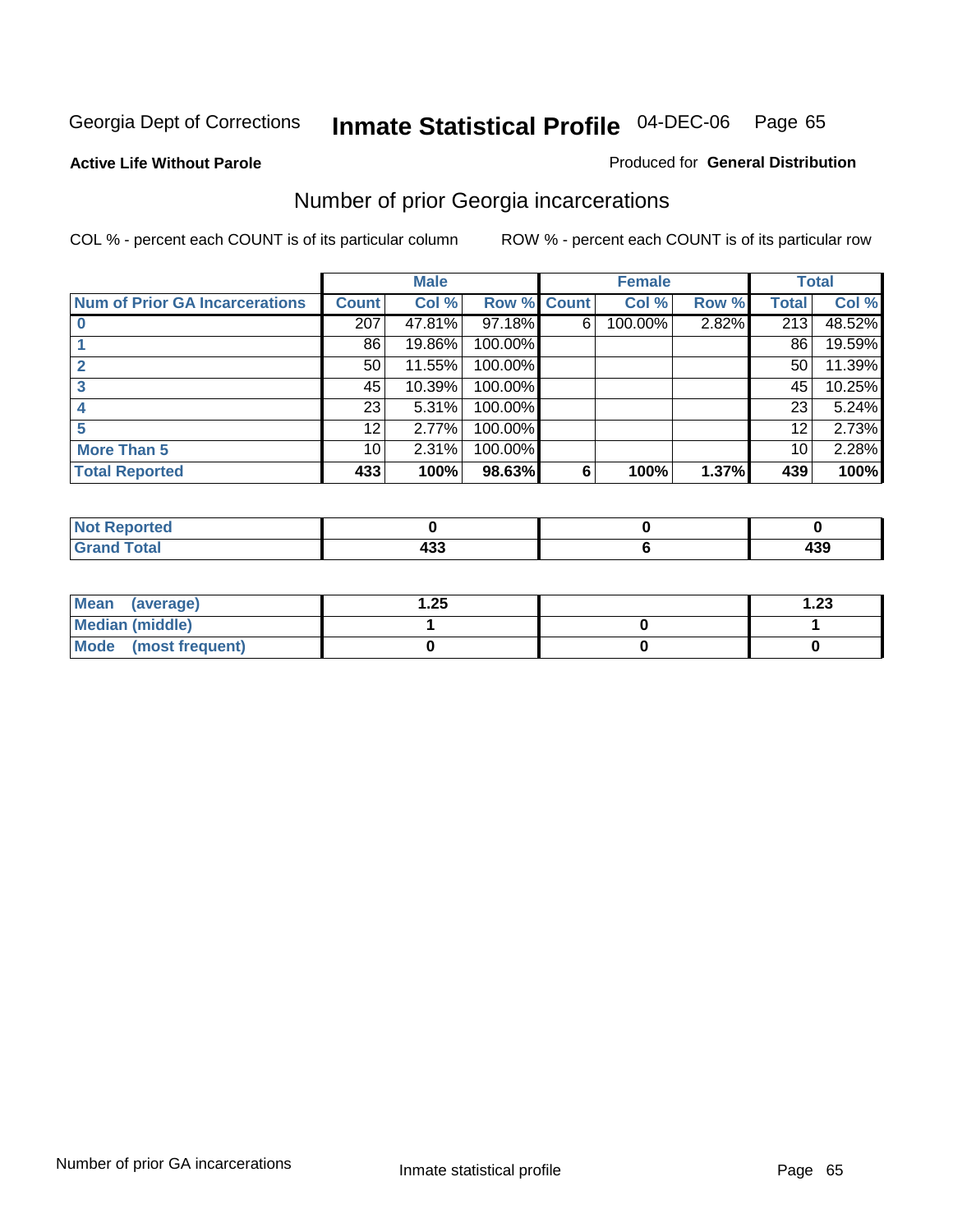**Active Life Without Parole** 

Produced for **General Distribution**

### Prison sentence in years

COL % - percent each COUNT is of its particular column ROW % - percent each COUNT is of its particular row

|                                 | <b>Male</b> |            |                    | <b>Female</b> |            |       | Total            |         |
|---------------------------------|-------------|------------|--------------------|---------------|------------|-------|------------------|---------|
| <b>Prison Sentence In Years</b> | Count       | Col %      | <b>Row % Count</b> |               | Col %      | Row % | Total            | Col %   |
| <b>Life Without Parole</b>      | 433'        | $100.00\%$ | 98.63%             |               | $100.00\%$ | ا37%. | 439 <sup>1</sup> | 100.00% |
| <b>Total Reported</b>           | 433         | 100%       | 98.63%             |               | 100%       | 1.37% | 439'             | 100%    |

| <b>eported</b>  |   |      |
|-----------------|---|------|
| <b>Total</b>    | . | A ממ |
| $\mathsf{C}$ mu | . | 433  |

#### **Determinate (numeric) sentences only**

|--|

**All sentences (including determinate), with life, life without parole, and death sentences figured at 45 years**

| Me           |             |        |              |
|--------------|-------------|--------|--------------|
| mе<br>.<br>. | ᠇<br>$\sim$ | $\sim$ | т.<br>$\sim$ |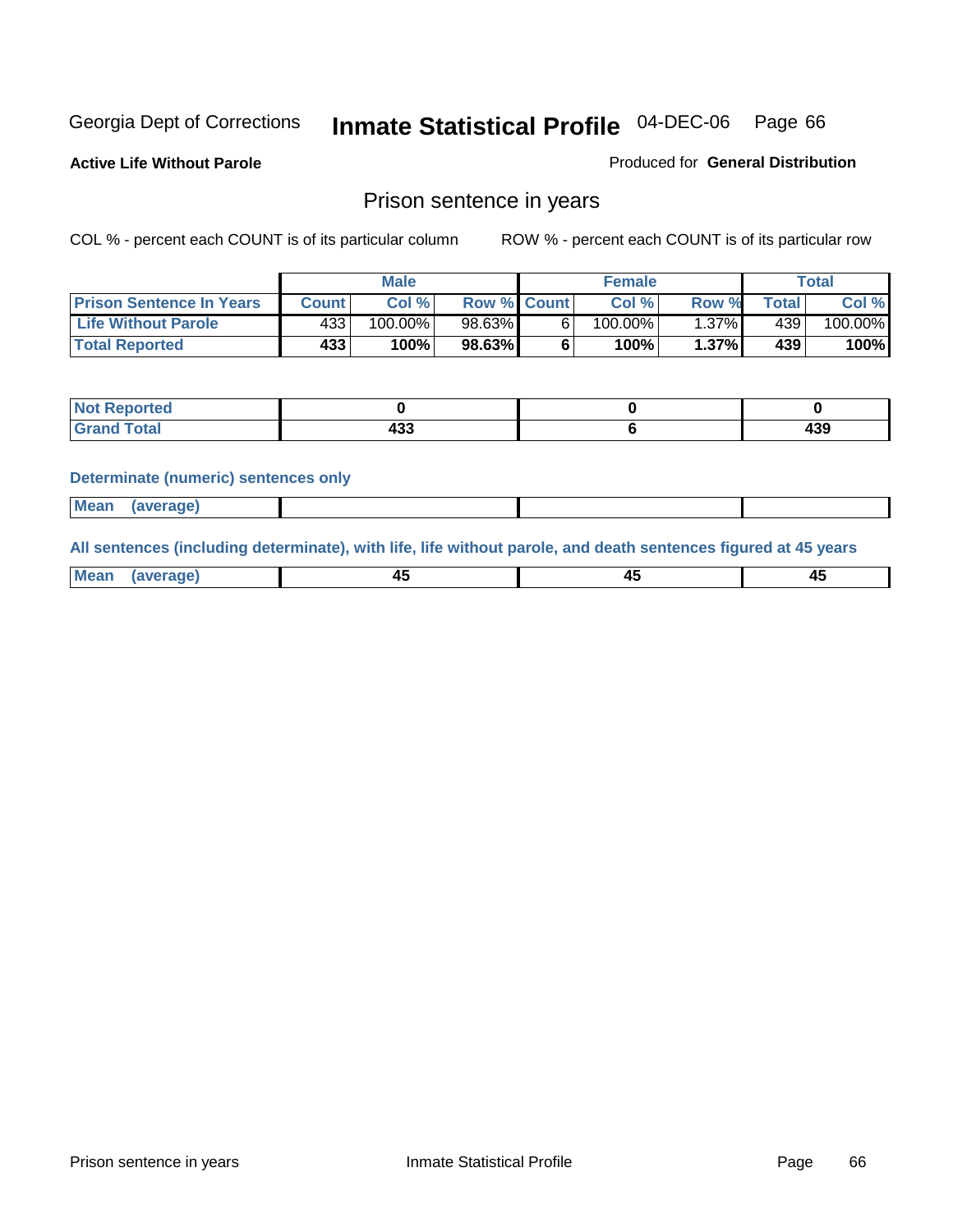#### **Active Life Without Parole**

#### Produced for **General Distribution**

# Primary offense, broken out into felonies vs misdemeanors

|                                  | <b>Male</b>  |         |                    | <b>Female</b> |         |          | Total  |            |
|----------------------------------|--------------|---------|--------------------|---------------|---------|----------|--------|------------|
| <b>Felonies and Misdemeanors</b> | <b>Count</b> | Col%    | <b>Row % Count</b> |               | Col%    | Row %    | Total. | Col %      |
| <b>Felonies</b>                  | 433          | 100.00% | 98.63%             | 61            | 100.00% | $1.37\%$ | 439    | $100.00\%$ |
| <b>Total Reported</b>            | 433'         | 100%    | $98.63\%$          |               | 100%    | 1.37%    | 439    | 100%       |

| rted<br>NO:<br>$\sim$ |            |           |     |
|-----------------------|------------|-----------|-----|
| $\sim$                | ---<br>IJJ | ,,,<br>יט | 439 |

| M <sub>0</sub><br>. | צאור<br>. | . |
|---------------------|-----------|---|
|---------------------|-----------|---|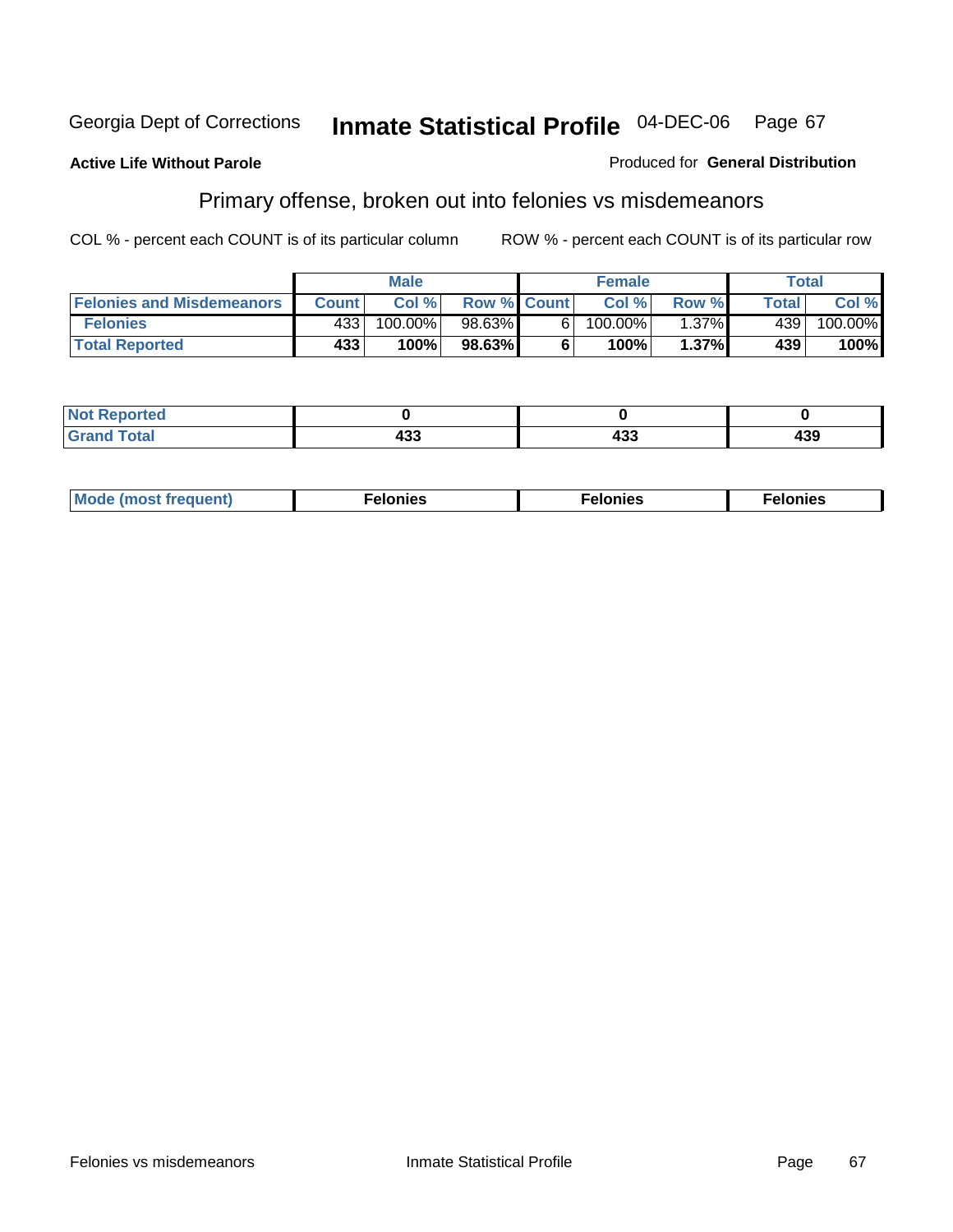#### **Active Life Without Parole**

#### Produced for **General Distribution**

### Primary offense, broken out into six broad crime categories

|   |                         | <b>Male</b>     |          | <b>Female</b>      |   |         | Total  |                 |         |
|---|-------------------------|-----------------|----------|--------------------|---|---------|--------|-----------------|---------|
|   | <b>Crime Categories</b> | <b>Count</b>    | Col %    | <b>Row % Count</b> |   | Col %   | Row %  | <b>Total</b>    | Col %   |
|   | <b>Violent</b>          | 362             | 83.60%   | 98.37%             | 6 | 100.00% | 1.63%┃ | 368             | 83.83%  |
| 2 | <b>Sex Crime</b>        | 59              | 13.63%   | 100.00%            |   | .00%    |        | 59              | 13.44%  |
| 3 | <b>Property</b>         | 2               | .46%     | 100.00%            |   | .00%    |        |                 | $.46\%$ |
| 4 | <b>Drug</b>             | 10 <sup>1</sup> | $2.31\%$ | $100.00\%$         |   | $.00\%$ |        | 10 <sup>1</sup> | 2.28%   |
|   | <b>Total Reported</b>   | 433             | 100%     | 98.63%             | 6 | 100%    | 1.37%  | 439             | 100%    |

| السائدات | .<br>TJJ<br>$ -$ | 439 |
|----------|------------------|-----|

| <b>Mode</b><br>frequent)<br>ns<br>$\cdots$ | - --<br><b>Tolent</b> | <br>Violent | --<br>Violent |
|--------------------------------------------|-----------------------|-------------|---------------|
|                                            |                       |             |               |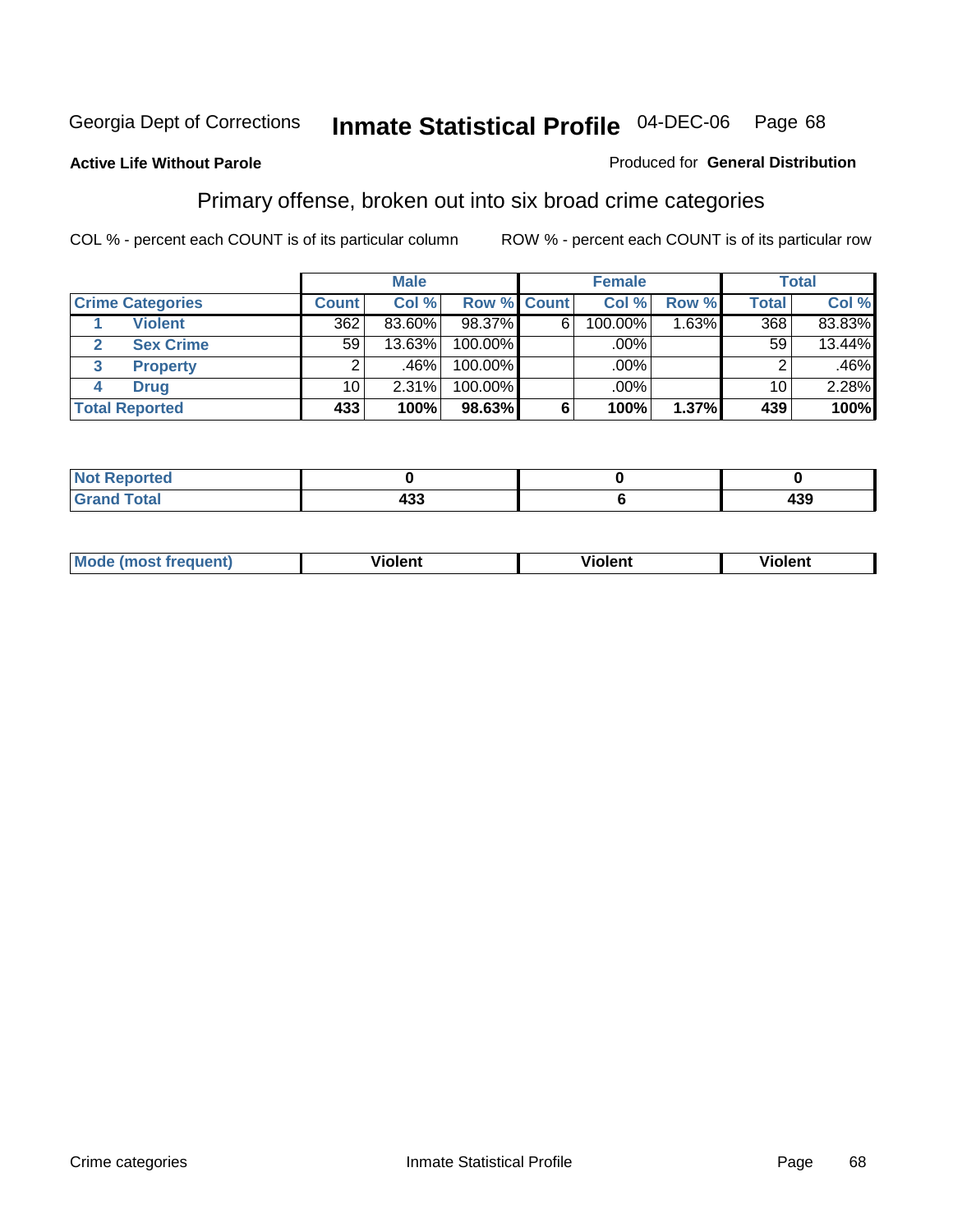#### **Active Life Without Parole**

#### Produced for **General Distribution**

# Primary offense, detailed offense code

|      |                                 |              | <b>Male</b> |             |   | <b>Female</b> |       |              | <b>Total</b> |
|------|---------------------------------|--------------|-------------|-------------|---|---------------|-------|--------------|--------------|
|      | <b>Primary Offense</b>          | <b>Count</b> | Col %       | Row % Count |   | Col %         | Row % | <b>Total</b> | Col %        |
| 1101 | <b>Murder</b>                   | 258          | 59.58%      | 97.73%      | 6 | 100.00%       | 2.27% | 264          | 60.14%       |
| 1311 | <b>Kidnapping</b>               | 43           | 9.93%       | 100.00%     |   |               |       | 43           | 9.79%        |
| 1601 | <b>Burglary</b>                 | 2            | .46%        | 100.00%     |   |               |       | 2            | .46%         |
| 1902 | <b>Armed Robbery</b>            | 60           | 13.86%      | 100.00%     |   |               |       | 60           | 13.67%       |
| 1911 | <b>Hijacking Motor Vehicle</b>  |              | .23%        | 100.00%     |   |               |       |              | .23%         |
| 2001 | Rape                            | 45           | 10.39%      | 100.00%     |   |               |       | 45           | 10.25%       |
| 2003 | <b>Aggrav Sodomy</b>            | 2            | .46%        | 100.00%     |   |               |       | 2            | .46%         |
| 2009 | <b>Aggrav Sexual Battery</b>    | 2            | .46%        | 100.00%     |   |               |       | 2            | .46%         |
| 2019 | <b>Child Molestation</b>        | 2            | .46%        | 100.00%     |   |               |       | 2            | .46%         |
| 2021 | <b>Aggrav Child Molestation</b> | 8            | 1.85%       | 100.00%     |   |               |       | 8            | 1.82%        |
| 4012 | <b>Viol Ga Cntrl Sbst Act</b>   |              | .23%        | 100.00%     |   |               |       |              | .23%         |
| 4018 | <b>S/D Cont Sub School</b>      |              | .23%        | 100.00%     |   |               |       |              | .23%         |
| 4021 | <b>S/D Cocaine</b>              | 3            | .69%        | 100.00%     |   |               |       | 3            | .68%         |
| 4022 | <b>Poss Of Cocaine</b>          | 4            | .92%        | 100.00%     |   |               |       | 4            | .91%         |
| 4134 | <b>Att/Consprcy Commt</b>       | 1            | .23%        | 100.00%     |   |               |       |              | .23%         |
|      | C/S/Of                          |              |             |             |   |               |       |              |              |
|      | <b>Total Rported</b>            | 433          | 100%        | 98.63%      | 6 | 100%          | 1.37% | 439          | 100%         |

| Reported<br>ומשו |               |     |
|------------------|---------------|-----|
| <b>Total</b>     | $\sim$ $\sim$ |     |
| $\sim$ .         | 499           | 433 |

| Mode (most frequent) | 1101 Murder | 1101 Murder | 1101 Murder |
|----------------------|-------------|-------------|-------------|
|                      |             |             |             |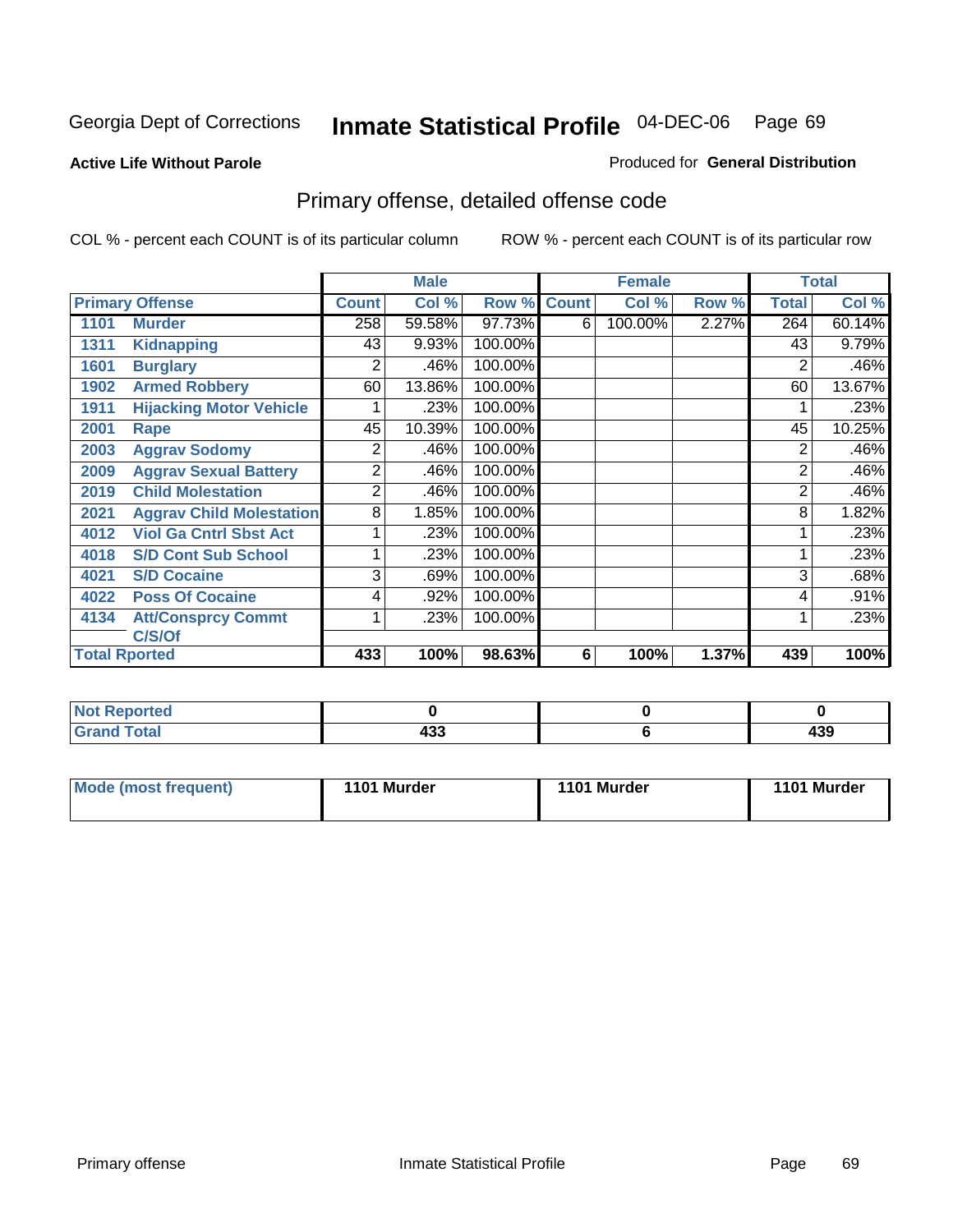**Active Life Without Parole** 

Produced for **General Distribution**

# County of conviction of primary offense

|                         |                             |                 | <b>Male</b> |                    |              | <b>Female</b> |       |                 | <b>Total</b> |
|-------------------------|-----------------------------|-----------------|-------------|--------------------|--------------|---------------|-------|-----------------|--------------|
|                         | <b>County of Conviction</b> | <b>Count</b>    | Col %       | <b>Row % Count</b> |              | Col %         | Row % | <b>Total</b>    | Col %        |
| 1                       | <b>Appling</b>              | $\overline{2}$  | .46%        | 100.00%            |              |               |       | $\overline{2}$  | .46%         |
| $\overline{2}$          | <b>Atkinson</b>             | 1               | .23%        | 100.00%            |              |               |       | 1               | .23%         |
| $\overline{\mathbf{3}}$ | <b>Bacon</b>                | 1               | .23%        | 100.00%            |              |               |       | 1               | .23%         |
| 5                       | <b>Baldwin</b>              | $\overline{6}$  | 1.39%       | 100.00%            |              |               |       | 6               | 1.37%        |
| 6                       | <b>Banks</b>                | 1               | .23%        | 100.00%            |              |               |       | 1               | .23%         |
| $\overline{7}$          | <b>Barrow</b>               | $\overline{3}$  | .69%        | 100.00%            |              |               |       | $\overline{3}$  | .68%         |
| 8                       | <b>Bartow</b>               | 1               | .23%        | 100.00%            |              |               |       | $\mathbf 1$     | .23%         |
| 9                       | <b>Ben Hill</b>             | 3               | .69%        | 100.00%            |              |               |       | $\overline{3}$  | .68%         |
| 10                      | <b>Berrien</b>              | 1               | .23%        | 100.00%            |              |               |       | 1               | .23%         |
| 11                      | <b>Bibb</b>                 | $\overline{15}$ | 3.46%       | 100.00%            |              |               |       | $\overline{15}$ | 3.42%        |
| 12                      | <b>Bleckley</b>             | 1               | .23%        | 100.00%            |              |               |       | $\mathbf 1$     | .23%         |
| 13                      | <b>Brantley</b>             | 1               | .23%        | 100.00%            |              |               |       | 1               | .23%         |
| $\overline{14}$         | <b>Brooks</b>               | 1               | .23%        | 100.00%            |              |               |       | 1               | .23%         |
| 16                      | <b>Bulloch</b>              | 1               | .23%        | 100.00%            |              |               |       | 1               | .23%         |
| 17                      | <b>Burke</b>                | 5               | 1.15%       | 100.00%            |              |               |       | 5               | 1.14%        |
| 18                      | <b>Butts</b>                | $\overline{3}$  | .69%        | 100.00%            |              |               |       | $\overline{3}$  | .68%         |
| 20                      | <b>Camden</b>               | $\overline{2}$  | .46%        | 100.00%            |              |               |       | $\overline{2}$  | .46%         |
| 22                      | <b>Carroll</b>              | $\overline{2}$  | .46%        | 100.00%            |              |               |       | $\overline{2}$  | .46%         |
| 23                      | <b>Catoosa</b>              | 1               | .23%        | 100.00%            |              |               |       | 1               | .23%         |
| 24                      | <b>Charlton</b>             | 1               | .23%        | 100.00%            |              |               |       | 1               | .23%         |
| 25                      | <b>Chatham</b>              | $\overline{16}$ | 3.70%       | 100.00%            |              |               |       | $\overline{16}$ | 3.64%        |
| 28                      | <b>Cherokee</b>             | $\overline{2}$  | .46%        | 100.00%            |              |               |       | $\overline{2}$  | .46%         |
| 29                      | <b>Clarke</b>               | $\overline{11}$ | 2.54%       | 100.00%            |              |               |       | $\overline{11}$ | 2.51%        |
| 31                      | <b>Clayton</b>              | $\overline{16}$ | 3.70%       | 100.00%            |              |               |       | 16              | 3.64%        |
| 33                      | <b>Cobb</b>                 | $\overline{12}$ | 2.77%       | 100.00%            |              |               |       | $\overline{12}$ | 2.73%        |
| 34                      | <b>Coffee</b>               | 3               | .69%        | 100.00%            |              |               |       | $\overline{3}$  | .68%         |
| 35                      | <b>Colquitt</b>             | $\overline{3}$  | .69%        | 100.00%            |              |               |       | $\overline{3}$  | .68%         |
| 36                      | <b>Columbia</b>             | 4               | .92%        | 100.00%            |              |               |       | 4               | .91%         |
| 37                      | <b>Cook</b>                 | $\overline{3}$  | .69%        | 100.00%            |              |               |       | $\overline{3}$  | .68%         |
| 38                      | <b>Coweta</b>               | $\overline{2}$  | .46%        | 100.00%            |              |               |       | $\overline{2}$  | .46%         |
| 40                      | <b>Crisp</b>                | 1               | .23%        | 100.00%            |              |               |       | 1               | .23%         |
| 41                      | <b>Dade</b>                 | 1               | .23%        | 100.00%            |              |               |       | 1               | .23%         |
| 43                      | <b>Decatur</b>              | $\mathbf{1}$    | .23%        | 100.00%            |              |               |       | 1               | .23%         |
| 44                      | <b>Dekalb</b>               | $\overline{35}$ | 8.08%       | 97.22%             | $\mathbf{1}$ | 16.67%        | 2.78% | $\overline{36}$ | 8.20%        |
| 45                      | <b>Dodge</b>                | 1               | .23%        | 100.00%            |              |               |       | 1               | .23%         |
| 46                      | <b>Dooly</b>                | 1               | .23%        | 100.00%            |              |               |       | 1               | .23%         |
| 47                      | <b>Dougherty</b>            | $\overline{16}$ | 3.70%       | 100.00%            |              |               |       | 16              | 3.64%        |
| 48                      | <b>Douglas</b>              | $\overline{12}$ | 2.77%       | 92.31%             | $\mathbf 1$  | 16.67%        | 7.69% | $\overline{13}$ | 2.96%        |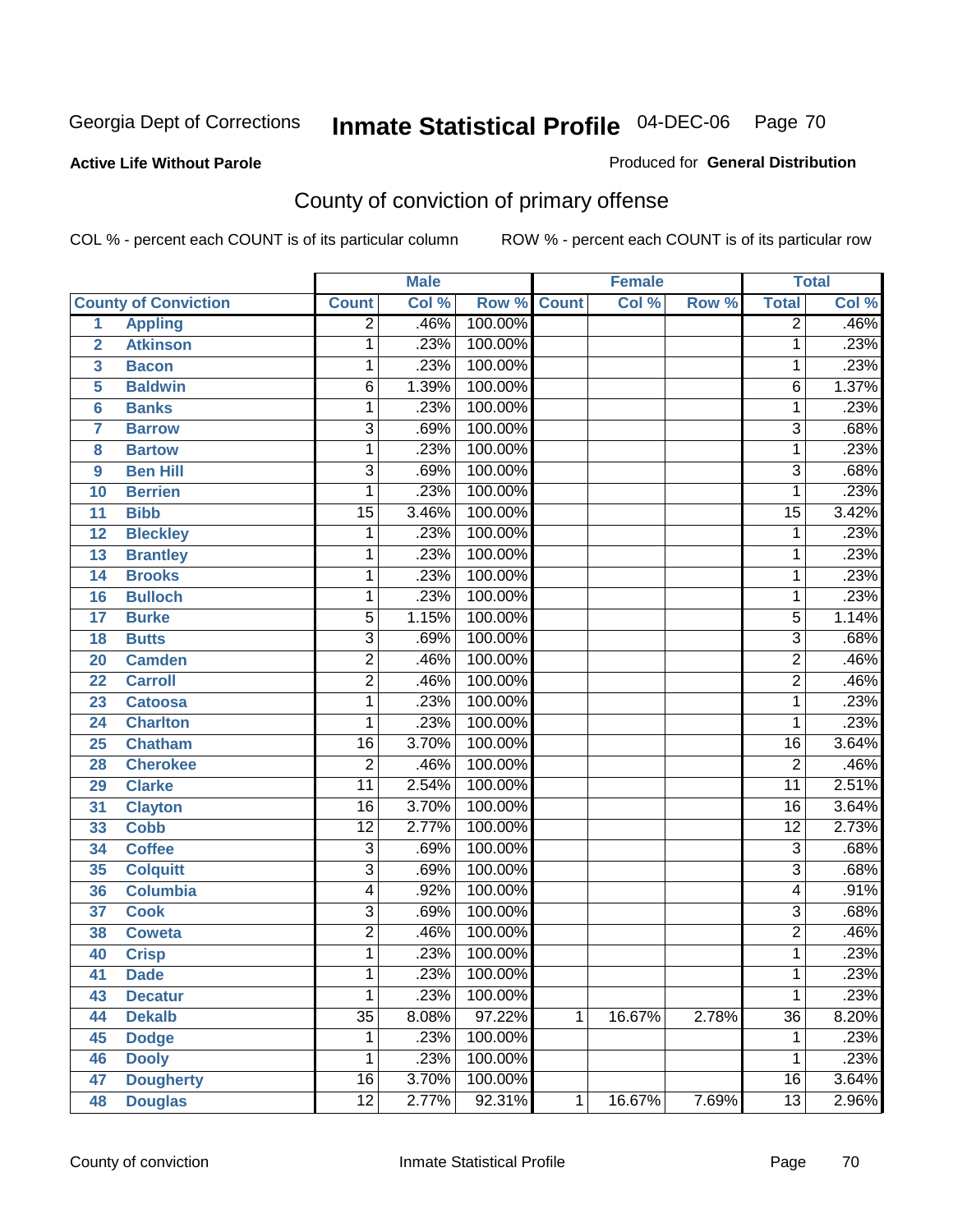#### **Active Life Without Parole**

#### Produced for **General Distribution**

# County of conviction of primary offense

|     |                             |                           | <b>Male</b> |                    |   | <b>Female</b> |        |                 | <b>Total</b> |
|-----|-----------------------------|---------------------------|-------------|--------------------|---|---------------|--------|-----------------|--------------|
|     | <b>County of Conviction</b> | <b>Count</b>              | Col %       | <b>Row % Count</b> |   | Col %         | Row %  | <b>Total</b>    | Col %        |
| 49  | <b>Early</b>                | 1                         | .23%        | 100.00%            |   |               |        | 1               | .23%         |
| 51  | <b>Effingham</b>            | $\overline{2}$            | .46%        | 100.00%            |   |               |        | $\overline{2}$  | .46%         |
| 52  | <b>Elbert</b>               | $\overline{2}$            | .46%        | 100.00%            |   |               |        | $\overline{2}$  | .46%         |
| 53  | <b>Emanuel</b>              | 1                         | .23%        | 100.00%            |   |               |        | 1               | .23%         |
| 56  | <b>Fayette</b>              | 4                         | .92%        | 100.00%            |   |               |        | 4               | .91%         |
| 57  | <b>Floyd</b>                | 5                         | 1.15%       | 100.00%            |   |               |        | 5               | 1.14%        |
| 58  | <b>Forsyth</b>              | 1                         | .23%        | 100.00%            |   |               |        | 1               | .23%         |
| 59  | <b>Franklin</b>             | 1                         | .23%        | 100.00%            |   |               |        | 1               | .23%         |
| 60  | <b>Fulton</b>               | 40                        | 9.24%       | 100.00%            |   |               |        | 40              | 9.11%        |
| 61  | <b>Gilmer</b>               | 1                         | .23%        | 100.00%            |   |               |        | 1               | .23%         |
| 63  | <b>Glynn</b>                | $\overline{11}$           | 2.54%       | 100.00%            |   |               |        | $\overline{11}$ | 2.51%        |
| 65  | <b>Grady</b>                | 1                         | .23%        | 100.00%            |   |               |        | 1               | .23%         |
| 66  | <b>Greene</b>               | 1                         | .23%        | 100.00%            |   |               |        | 1               | .23%         |
| 67  | <b>Gwinnett</b>             | $\overline{8}$            | 1.85%       | 100.00%            |   |               |        | 8               | 1.82%        |
| 68  | <b>Habersham</b>            | $\overline{2}$            | .46%        | 100.00%            |   |               |        | $\overline{2}$  | .46%         |
| 69  | <b>Hall</b>                 | $\overline{6}$            | 1.39%       | 100.00%            |   |               |        | 6               | 1.37%        |
| 72  | <b>Harris</b>               | 1                         | .23%        | 100.00%            |   |               |        | 1               | .23%         |
| 73  | <b>Hart</b>                 | 4                         | .92%        | 100.00%            |   |               |        | 4               | .91%         |
| 75  | <b>Henry</b>                | $\overline{10}$           | 2.31%       | 100.00%            |   |               |        | 10              | 2.28%        |
| 76  | <b>Houston</b>              | 6                         | 1.39%       | 100.00%            |   |               |        | 6               | 1.37%        |
| 78  | <b>Jackson</b>              | $\overline{8}$            | 1.85%       | 100.00%            |   |               |        | 8               | 1.82%        |
| 79  | <b>Jasper</b>               | 1                         | .23%        | 100.00%            |   |               |        | 1               | .23%         |
| 80  | <b>Jeff Davis</b>           | 1                         | .23%        | 100.00%            |   |               |        | 1               | .23%         |
| 84  | <b>Jones</b>                | 1                         | .23%        | 100.00%            |   |               |        | 1               | .23%         |
| 87  | <b>Laurens</b>              | $\overline{2}$            | .46%        | 100.00%            |   |               |        | 2               | .46%         |
| 88  | Lee                         | 1                         | .23%        | 100.00%            |   |               |        | 1               | .23%         |
| 89  | <b>Liberty</b>              | $\overline{5}$            | 1.15%       | 100.00%            |   |               |        | 5               | 1.14%        |
| 91  | Long                        | $\overline{3}$            | .69%        | 100.00%            |   |               |        | 3               | .68%         |
| 92  | <b>Lowndes</b>              | $\overline{\overline{3}}$ | .69%        | 100.00%            |   |               |        | $\overline{3}$  | .68%         |
| 95  | <b>Madison</b>              | 1                         | .23%        | 100.00%            |   |               |        | 1               | .23%         |
| 96  | <b>Marion</b>               | 1                         | .23%        | 100.00%            |   |               |        | 1               | .23%         |
| 98  | <b>Mcintosh</b>             | 1                         | .23%        | 100.00%            |   |               |        | 1               | .23%         |
| 100 | <b>Miller</b>               | 1                         | .23%        | 100.00%            |   |               |        | 1               | .23%         |
| 102 | <b>Monroe</b>               | $\overline{2}$            | .46%        | 100.00%            |   |               |        | $\overline{2}$  | .46%         |
| 106 | <b>Muscogee</b>             | $\overline{15}$           | 3.46%       | 100.00%            |   |               |        | $\overline{15}$ | 3.42%        |
| 107 | <b>Newton</b>               | $\overline{3}$            | .69%        | 75.00%             | 1 | 16.67%        | 25.00% | 4               | .91%         |
| 109 | <b>Oglethorpe</b>           | 1                         | .23%        | 100.00%            |   |               |        | 1               | .23%         |
| 110 | <b>Paulding</b>             | $\mathbf{1}$              | .23%        | 100.00%            |   |               |        | 1               | .23%         |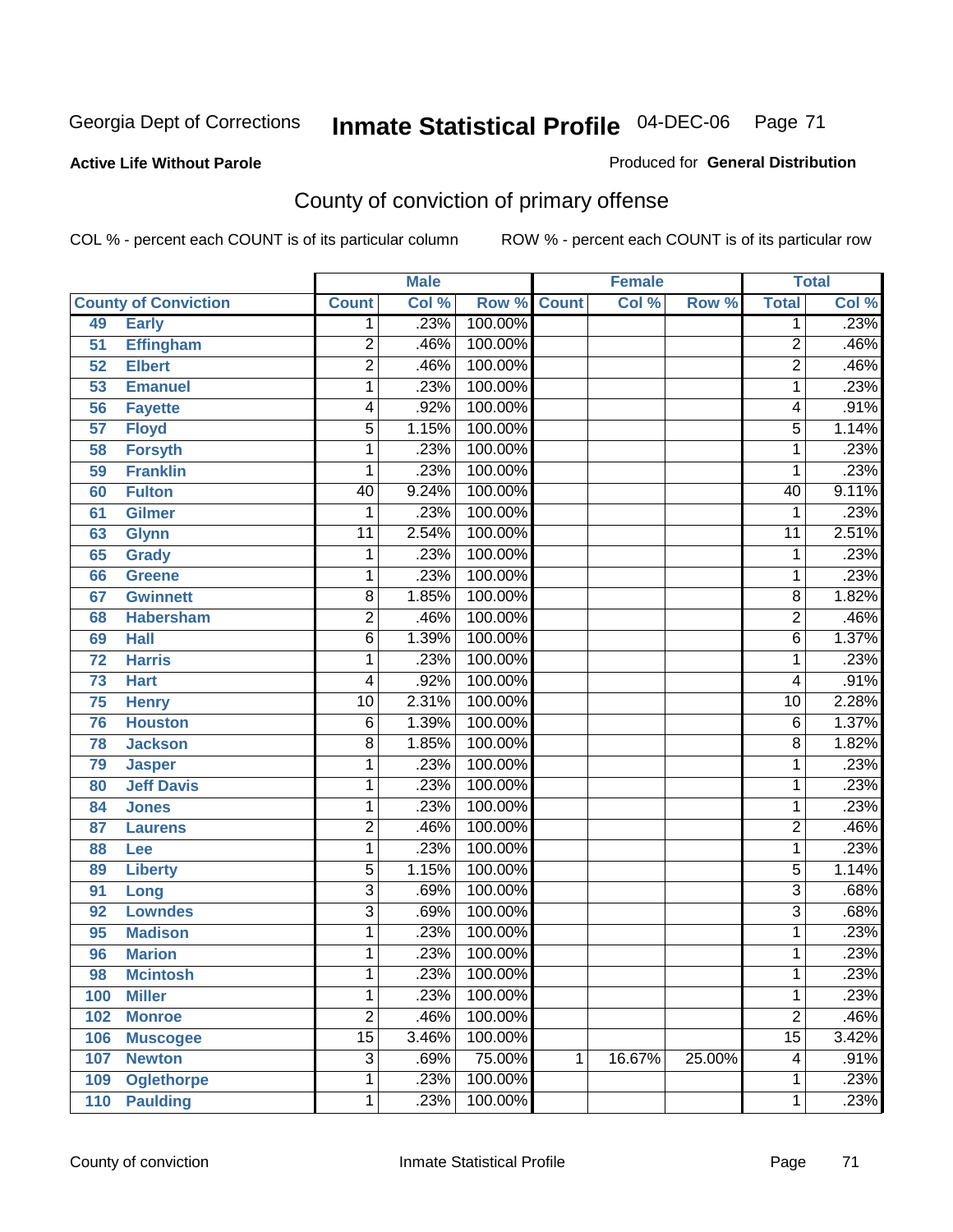#### **Active Life Without Parole**

#### Produced for **General Distribution**

# County of conviction of primary offense

|                             |                           | <b>Male</b> |                    |                | <b>Female</b> |        |                 | <b>Total</b> |
|-----------------------------|---------------------------|-------------|--------------------|----------------|---------------|--------|-----------------|--------------|
| <b>County of Conviction</b> | <b>Count</b>              | Col %       | <b>Row % Count</b> |                | Col %         | Row %  | <b>Total</b>    | Col %        |
| 113<br><b>Pierce</b>        | 3                         | .69%        | 100.00%            |                |               |        | $\overline{3}$  | .68%         |
| <b>Pike</b><br>114          | $\overline{3}$            | .69%        | 75.00%             | 1              | 16.67%        | 25.00% | 4               | .91%         |
| <b>Polk</b><br>115          | 1                         | .23%        | 100.00%            |                |               |        | 1               | .23%         |
| 116<br><b>Pulaski</b>       | 1                         | .23%        | 100.00%            |                |               |        | 1               | .23%         |
| 117<br><b>Putnam</b>        | 4                         | .92%        | 100.00%            |                |               |        | 4               | .91%         |
| <b>Rabun</b><br>119         | 1                         | .23%        | 100.00%            |                |               |        | 1               | .23%         |
| <b>Randolph</b><br>120      | 1                         | .23%        | 100.00%            |                |               |        | 1               | .23%         |
| 121<br><b>Richmond</b>      | $\overline{19}$           | 4.39%       | 95.00%             | 1              | 16.67%        | 5.00%  | $\overline{20}$ | 4.56%        |
| <b>Rockdale</b><br>122      | 4                         | .92%        | 100.00%            |                |               |        | 4               | .91%         |
| 126<br><b>Spalding</b>      | 5                         | 1.15%       | 100.00%            |                |               |        | 5               | 1.14%        |
| <b>Stephens</b><br>127      | $\overline{2}$            | .46%        | 100.00%            |                |               |        | $\overline{2}$  | .46%         |
| <b>Sumter</b><br>129        | 1                         | .23%        | 100.00%            |                |               |        | 1               | .23%         |
| 132<br><b>Tattnall</b>      | 1                         | .23%        | 100.00%            |                |               |        | 1               | .23%         |
| <b>Terrell</b><br>135       | 1                         | .23%        | 100.00%            |                |               |        | 1               | .23%         |
| 136<br><b>Thomas</b>        | 3                         | .69%        | 100.00%            |                |               |        | 3               | .68%         |
| <b>Tift</b><br>137          | $\overline{2}$            | .46%        | 100.00%            |                |               |        | 2               | .46%         |
| <b>Toombs</b><br>138        | $\overline{\overline{3}}$ | .69%        | 100.00%            |                |               |        | $\overline{3}$  | .68%         |
| 139<br><b>Towns</b>         | 1                         | .23%        | 100.00%            |                |               |        | 1               | .23%         |
| <b>Troup</b><br>141         | 1                         | .23%        | 100.00%            |                |               |        | 1               | .23%         |
| <b>Union</b><br>144         | 1                         | .23%        | 100.00%            |                |               |        | 1               | .23%         |
| 145<br><b>Upson</b>         | 1                         | .23%        | 100.00%            |                |               |        | 1               | .23%         |
| <b>Walker</b><br>146        | $\overline{2}$            | .46%        | 66.67%             | 1              | 16.67%        | 33.33% | $\overline{3}$  | .68%         |
| 147<br><b>Walton</b>        | $\overline{3}$            | .69%        | 100.00%            |                |               |        | $\overline{3}$  | .68%         |
| <b>Ware</b><br>148          | $\overline{8}$            | 1.85%       | 100.00%            |                |               |        | $\overline{8}$  | 1.82%        |
| <b>Washington</b><br>150    | $\overline{2}$            | .46%        | 100.00%            |                |               |        | $\overline{2}$  | .46%         |
| 151<br><b>Wayne</b>         | $\overline{2}$            | .46%        | 100.00%            |                |               |        | $\overline{2}$  | .46%         |
| <b>Whitfield</b><br>155     | $\overline{5}$            | 1.15%       | 100.00%            |                |               |        | $\overline{5}$  | 1.14%        |
| 157<br><b>Wilkes</b>        | 1                         | .23%        | 100.00%            |                |               |        | 1               | .23%         |
| <b>Total Rported</b>        | 433                       | 100%        | 98.63%             | $6\phantom{1}$ | 100%          | 1.37%  | 439             | 100%         |

| <b>Reported</b><br>N |                 |     |
|----------------------|-----------------|-----|
| Cotal                | $\overline{10}$ | 120 |
| _____                | 499             | 499 |

| M<br>_____ |  |  |
|------------|--|--|
|            |  |  |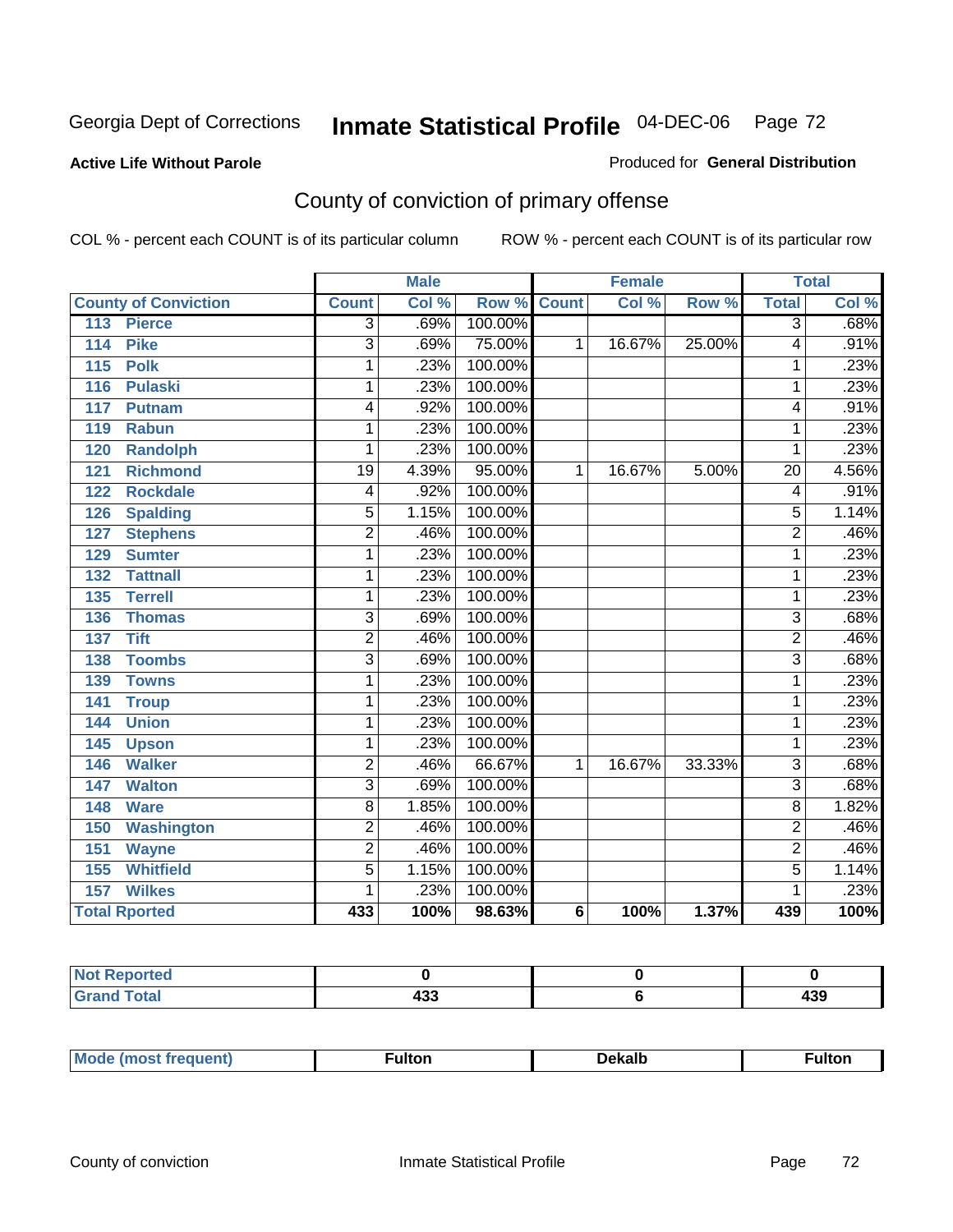#### **Active Life Without Parole**

#### Produced for **General Distribution**

# Circuit of conviction of primary offense

|                |                                 |                 | <b>Male</b> |         |              | <b>Female</b> |        |                 | <b>Total</b>               |
|----------------|---------------------------------|-----------------|-------------|---------|--------------|---------------|--------|-----------------|----------------------------|
|                | <b>Circuit of Conviction</b>    | <b>Count</b>    | Col %       | Row %   | <b>Count</b> | Col %         | Row %  | <b>Total</b>    | $\overline{\text{Col }^9}$ |
| 1              | <b>Alapaha Circuit</b>          | $\overline{5}$  | 1.15%       | 100.00% |              |               |        | $\overline{5}$  | 1.14%                      |
| $\overline{2}$ | <b>Alcovy Circuit</b>           | $\overline{6}$  | 1.39%       | 85.71%  | 1            | 16.67%        | 14.29% | $\overline{7}$  | 1.59%                      |
| 3              | <b>Atlanta Circuit</b>          | 40              | 9.24%       | 100.00% |              |               |        | 40              | 9.11%                      |
| 4              | <b>Atlantic Circuit</b>         | 10              | 2.31%       | 100.00% |              |               |        | $\overline{10}$ | 2.28%                      |
| 5              | <b>Augusta Circuit</b>          | 28              | 6.47%       | 96.55%  | 1            | 16.67%        | 3.45%  | 29              | 6.61%                      |
| 6              | <b>Blue Ridge Circuit</b>       | $\overline{2}$  | .46%        | 100.00% |              |               |        | $\overline{2}$  | .46%                       |
| $\overline{7}$ | <b>Brunswick Circuit</b>        | $\overline{18}$ | 4.16%       | 100.00% |              |               |        | $\overline{18}$ | 4.10%                      |
| 8              | <b>Chattahoochee Circuit</b>    | $\overline{17}$ | 3.93%       | 100.00% |              |               |        | $\overline{17}$ | 3.87%                      |
| 9              | <b>Cherokee Circuit</b>         | 1               | .23%        | 100.00% |              |               |        | 1               | .23%                       |
| 10             | <b>Clayton Circuit</b>          | $\overline{16}$ | 3.70%       | 100.00% |              |               |        | $\overline{16}$ | 3.64%                      |
| 11             | <b>Cobb Circuit</b>             | 12              | 2.77%       | 100.00% |              |               |        | $\overline{12}$ | 2.73%                      |
| 12             | <b>Conasauga Circuit</b>        | $\overline{5}$  | 1.15%       | 100.00% |              |               |        | $\overline{5}$  | 1.14%                      |
| 13             | <b>Cordele Circuit</b>          | $\overline{5}$  | 1.15%       | 100.00% |              |               |        | 5               | 1.14%                      |
| 14             | <b>Coweta Circuit</b>           | $\overline{5}$  | 1.15%       | 100.00% |              |               |        | $\overline{5}$  | 1.14%                      |
| 15             | <b>Dougherty Circuit</b>        | $\overline{16}$ | 3.70%       | 100.00% |              |               |        | $\overline{16}$ | 3.64%                      |
| 16             | <b>Dublin Circuit</b>           | $\overline{2}$  | .46%        | 100.00% |              |               |        | $\overline{2}$  | .46%                       |
| 17             | <b>Eastern Circuit</b>          | $\overline{16}$ | 3.70%       | 100.00% |              |               |        | $\overline{16}$ | 3.64%                      |
| 18             | <b>Flint Circuit</b>            | $\overline{10}$ | 2.31%       | 100.00% |              |               |        | 10              | 2.28%                      |
| 19             | <b>Griffin Circuit</b>          | 13              | 3.00%       | 92.86%  | 1            | 16.67%        | 7.14%  | 14              | 3.19%                      |
| 20             | <b>Gwinnett Circuit</b>         | $\overline{8}$  | 1.85%       | 100.00% |              |               |        | $\overline{8}$  | 1.82%                      |
| 21             | <b>Houston Circuit</b>          | 6               | 1.39%       | 100.00% |              |               |        | 6               | 1.37%                      |
| 22             | <b>Lookout Mountain Circuit</b> | 4               | .92%        | 80.00%  | 1            | 16.67%        | 20.00% | $\overline{5}$  | 1.14%                      |
| 23             | <b>Macon Circuit</b>            | $\overline{15}$ | 3.46%       | 100.00% |              |               |        | $\overline{15}$ | 3.42%                      |
| 24             | <b>Middle Circuit</b>           | 6               | 1.39%       | 100.00% |              |               |        | 6               | 1.37%                      |
| 25             | <b>Mountain Circuit</b>         | $\overline{5}$  | 1.15%       | 100.00% |              |               |        | 5               | 1.14%                      |
| 26             | <b>Northeastern Circuit</b>     | 6               | 1.39%       | 100.00% |              |               |        | 6               | 1.37%                      |
| 27             | <b>Northern Circuit</b>         | 9               | 2.08%       | 100.00% |              |               |        | 9               | 2.05%                      |
| 28             | <b>Ocmulgee Circuit</b>         | $\overline{13}$ | 3.00%       | 100.00% |              |               |        | $\overline{13}$ | 2.96%                      |
| 29             | <b>Oconee Circuit</b>           | 3               | .69%        | 100.00% |              |               |        | $\overline{3}$  | .68%                       |
| 30             | <b>Ogeechee Circuit</b>         | 3               | .69%        | 100.00% |              |               |        | $\overline{3}$  | .68%                       |
| 31             | <b>Pataula Circuit</b>          | 4               | .92%        | 100.00% |              |               |        | 4               | .91%                       |
| 32             | <b>Piedmont Circuit</b>         | 12              | 2.77%       | 100.00% |              |               |        | $\overline{12}$ | 2.73%                      |
| 33             | <b>Rome Circuit</b>             | $\overline{5}$  | 1.15%       | 100.00% |              |               |        | $\overline{5}$  | 1.14%                      |
| 34             | <b>South Georgia Circuit</b>    | $\overline{2}$  | .46%        | 100.00% |              |               |        | $\overline{2}$  | .46%                       |
| 35             | <b>Southern Circuit</b>         | 10              | 2.31%       | 100.00% |              |               |        | $\overline{10}$ | 2.28%                      |
| 36             | <b>Southwestern Circuit</b>     | $\overline{2}$  | .46%        | 100.00% |              |               |        | $\overline{2}$  | .46%                       |
| 37             | <b>Stone Mountain Circuit</b>   | $\overline{35}$ | 8.08%       | 97.22%  | 1            | 16.67%        | 2.78%  | $\overline{36}$ | 8.20%                      |
| 38             | <b>Tallapoosa Circuit</b>       | $\mathbf 1$     | .23%        | 100.00% |              |               |        | 1               | .23%                       |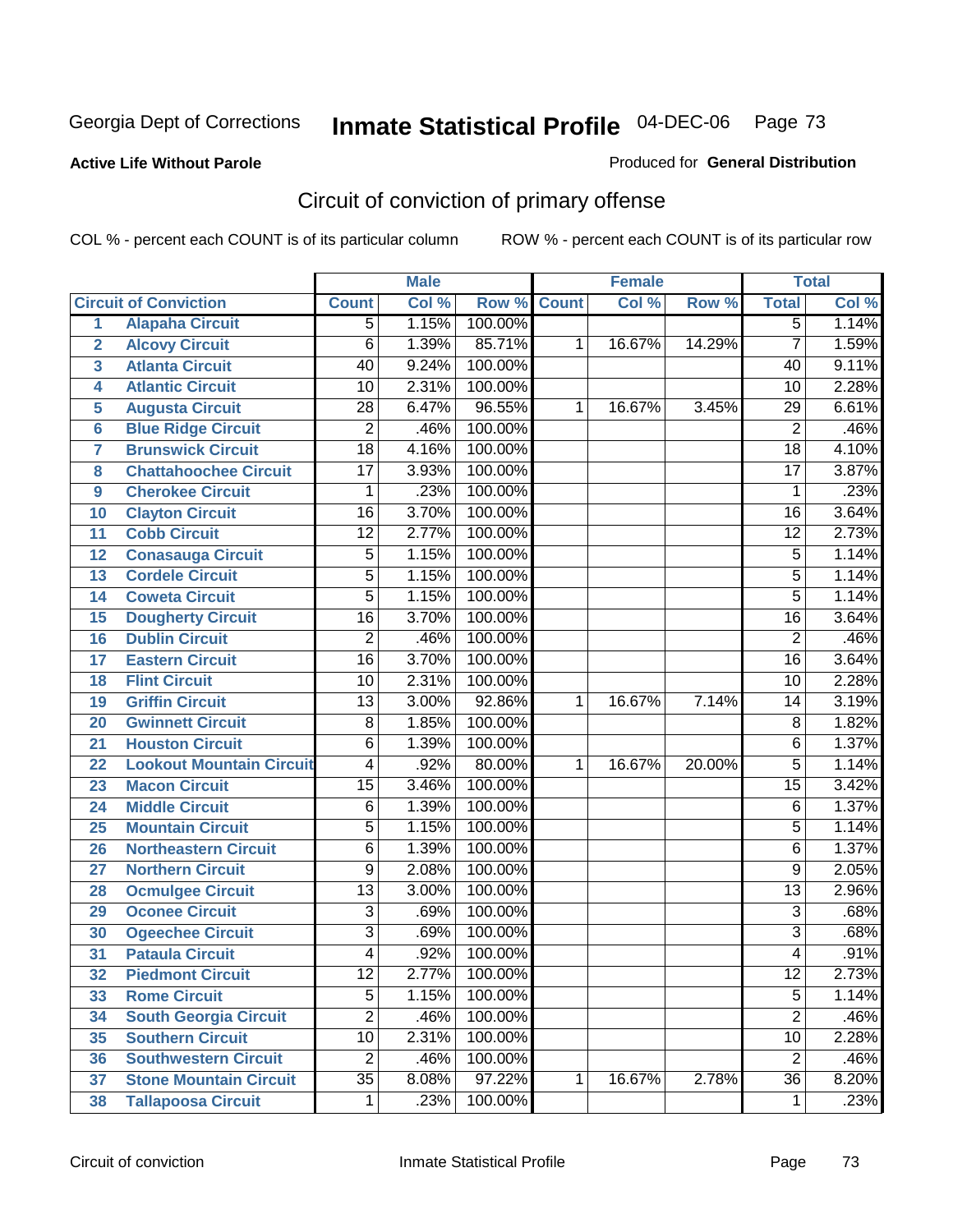**Active Life Without Parole** 

#### Produced for **General Distribution**

# Circuit of conviction of primary offense

|                              |                             |              | <b>Male</b> |             |   | <b>Female</b> |       |              | <b>Total</b> |
|------------------------------|-----------------------------|--------------|-------------|-------------|---|---------------|-------|--------------|--------------|
| <b>Circuit of Conviction</b> |                             | <b>Count</b> | Col %       | Row % Count |   | Col %         | Row % | <b>Total</b> | Col %        |
| 39                           | <b>Tifton Circuit</b>       | 2            | .46%        | 100.00%     |   |               |       |              | $.46\%$      |
| 40                           | <b>Toombs Circuit</b>       |              | .23%        | 100.00%     |   |               |       |              | .23%         |
| 41                           | <b>Waycross Circuit</b>     | 17           | 3.93%       | 100.00%     |   |               |       | 17           | 3.87%        |
| 42                           | <b>Western Circuit</b>      | 11           | 2.54%       | 100.00%     |   |               |       | 11           | 2.51%        |
| 43                           | <b>Rockdale Circuit</b>     | 4            | .92%        | 100.00%     |   |               |       | 4            | .91%         |
| 44                           | <b>Douglas Circuit</b>      | 12           | 2.77%       | 92.31%      |   | 16.67%        | 7.69% | 13           | 2.96%        |
| 45                           | <b>Appalachian Circuit</b>  |              | .23%        | 100.00%     |   |               |       |              | .23%         |
| 46                           | <b>Enotah Circuit</b>       | 2            | .46%        | 100.00%     |   |               |       | 2            | .46%         |
| 47                           | <b>Bell-Forsyth Circuit</b> |              | .23%        | 100.00%     |   |               |       |              | .23%         |
| 48                           | <b>Towaliga Circuit</b>     | 5            | 1.15%       | 100.00%     |   |               |       | 5            | 1.14%        |
| 49                           | <b>Paulding Circuit</b>     |              | .23%        | 100.00%     |   |               |       |              | .23%         |
|                              | <b>Total Rported</b>        | 433          | 100%        | 98.63%      | 6 | 100%          | 1.37% | 439          | 100%         |

| Reported<br>'NI L |     |     |
|-------------------|-----|-----|
| <b>otal</b>       | 400 | 120 |
| $\mathbf{v}$ and  | 499 | 433 |

| Mc<br>.+Inn+,<br>.<br>ำ∨∿<br>''Ilta<br>idlik<br><b>ALIE</b><br>$ -$ |  |  |
|---------------------------------------------------------------------|--|--|
|                                                                     |  |  |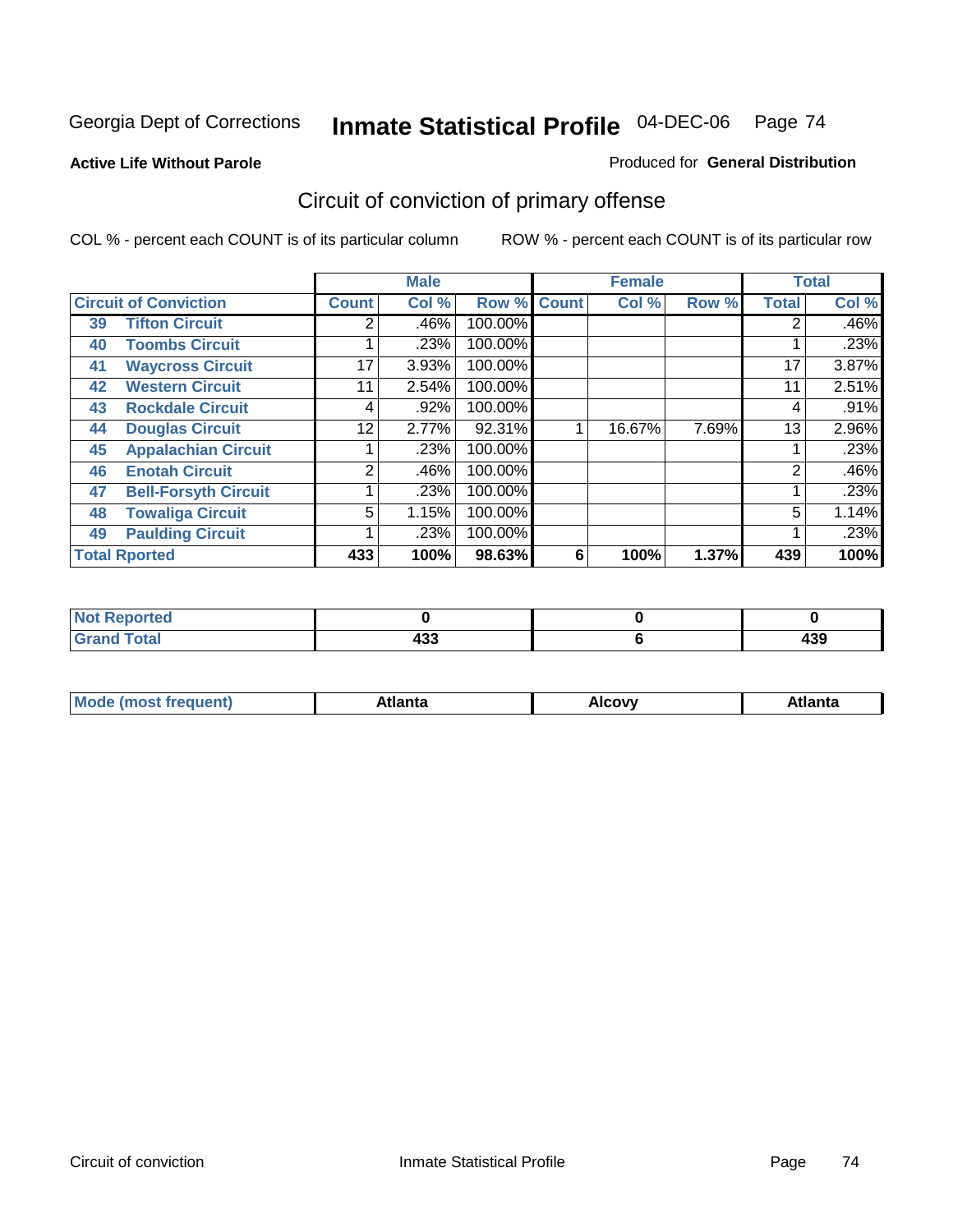#### **Active Life Without Parole**

#### Produced for **General Distribution**

## Years served (jail + prison) in this incarceration

|                       |                 | <b>Male</b> |         |                | <b>Female</b> |       |                 | <b>Total</b> |
|-----------------------|-----------------|-------------|---------|----------------|---------------|-------|-----------------|--------------|
| <b>Years Served</b>   | <b>Count</b>    | Col %       | Row %   | <b>Count</b>   | Col %         | Row % | <b>Total</b>    | Col %        |
| Less than one year    | 3               | 0.70%       | 100.00% |                |               |       | $\overline{3}$  | 0.69%        |
| 1 to 1.99 years       | 13              | 3.02%       | 100.00% |                |               |       | 13              | 2.98%        |
| 2 to 2.99 years       | $\overline{24}$ | 5.58%       | 100.00% |                |               |       | $\overline{24}$ | 5.50%        |
| 3 to 3.99 years       | 27              | 6.28%       | 96.43%  | 1              | 16.67%        | 3.57% | 28              | 6.42%        |
| 4 to 4.99 years       | 37              | 8.60%       | 92.50%  | 3              | 50.00%        | 7.50% | 40              | 9.17%        |
| 5 to 5.99 years       | $\overline{41}$ | 9.53%       | 100.00% |                |               |       | $\overline{41}$ | 9.40%        |
| 6 to 6.99 years       | 46              | 10.70%      | 100.00% |                |               |       | 46              | 10.55%       |
| 7 to 7.99 years       | $\overline{33}$ | 7.67%       | 100.00% |                |               |       | $\overline{33}$ | 7.57%        |
| 8 to 8.99 years       | 40              | 9.30%       | 97.56%  | $\mathbf{1}$   | 16.67%        | 2.44% | 41              | 9.40%        |
| 9 to 9.99 years       | 44              | 10.23%      | 97.78%  | $\mathbf{1}$   | 16.67%        | 2.22% | 45              | 10.32%       |
| 10 to 10.99 years     | 43              | 10.00%      | 100.00% |                |               |       | 43              | 9.86%        |
| 11 to 11.99 years     | $\overline{21}$ | 4.88%       | 100.00% |                |               |       | $\overline{21}$ | 4.82%        |
| 12 to 12.99 years     | 21              | 4.88%       | 100.00% |                |               |       | 21              | 4.82%        |
| 13 to 13.99 years     | 14              | 3.26%       | 100.00% |                |               |       | 14              | 3.21%        |
| 14 to 14.99 years     | 3               | 0.70%       | 100.00% |                |               |       | $\overline{3}$  | 0.69%        |
| 15 to 15.99 years     | 5               | 1.16%       | 100.00% |                |               |       | 5               | 1.15%        |
| 16 to 16.99 years     | 1               | 0.23%       | 100.00% |                |               |       | 1               | 0.23%        |
| 17 to 17.99 years     | 4               | 0.93%       | 100.00% |                |               |       | 4               | 0.92%        |
| 18 to 18.99 years     | 1               | 0.23%       | 100.00% |                |               |       | 1               | 0.23%        |
| 19 to 19.99 years     | 2               | 0.47%       | 100.00% |                |               |       | $\overline{2}$  | 0.46%        |
| 20 to 20.99 years     | 1               | 0.23%       | 100.00% |                |               |       | $\mathbf{1}$    | 0.23%        |
| 22 to 22.99 years     | 1               | 0.23%       | 100.00% |                |               |       | 1               | 0.23%        |
| 26 to 26.99 years     | 1               | 0.23%       | 100.00% |                |               |       | 1               | 0.23%        |
| 28 to 28.99 years     | 1               | 0.23%       | 100.00% |                |               |       | 1               | 0.23%        |
| 29 to 29.99 years     | $\overline{3}$  | 0.70%       | 100.00% |                |               |       | $\overline{3}$  | 0.69%        |
| <b>Total Reported</b> | 430             | 100%        | 98.62%  | $6\phantom{1}$ | 100%          | 1.38% | 436             | 100%         |

| <b>Not Reported</b>            |                   |                 |                 |
|--------------------------------|-------------------|-----------------|-----------------|
| <b>Grand Total</b>             | 433               |                 | 439             |
|                                |                   |                 |                 |
| <b>Mean</b><br>(average)       | 8.07              | 5.75            | 8.03            |
| <b>Median (middle)</b>         | 7.62              |                 | 7.6             |
| <b>Mode</b><br>(most frequent) | 10 to 10.99 years | 3 to 3.99 years | 4 to 4.99 years |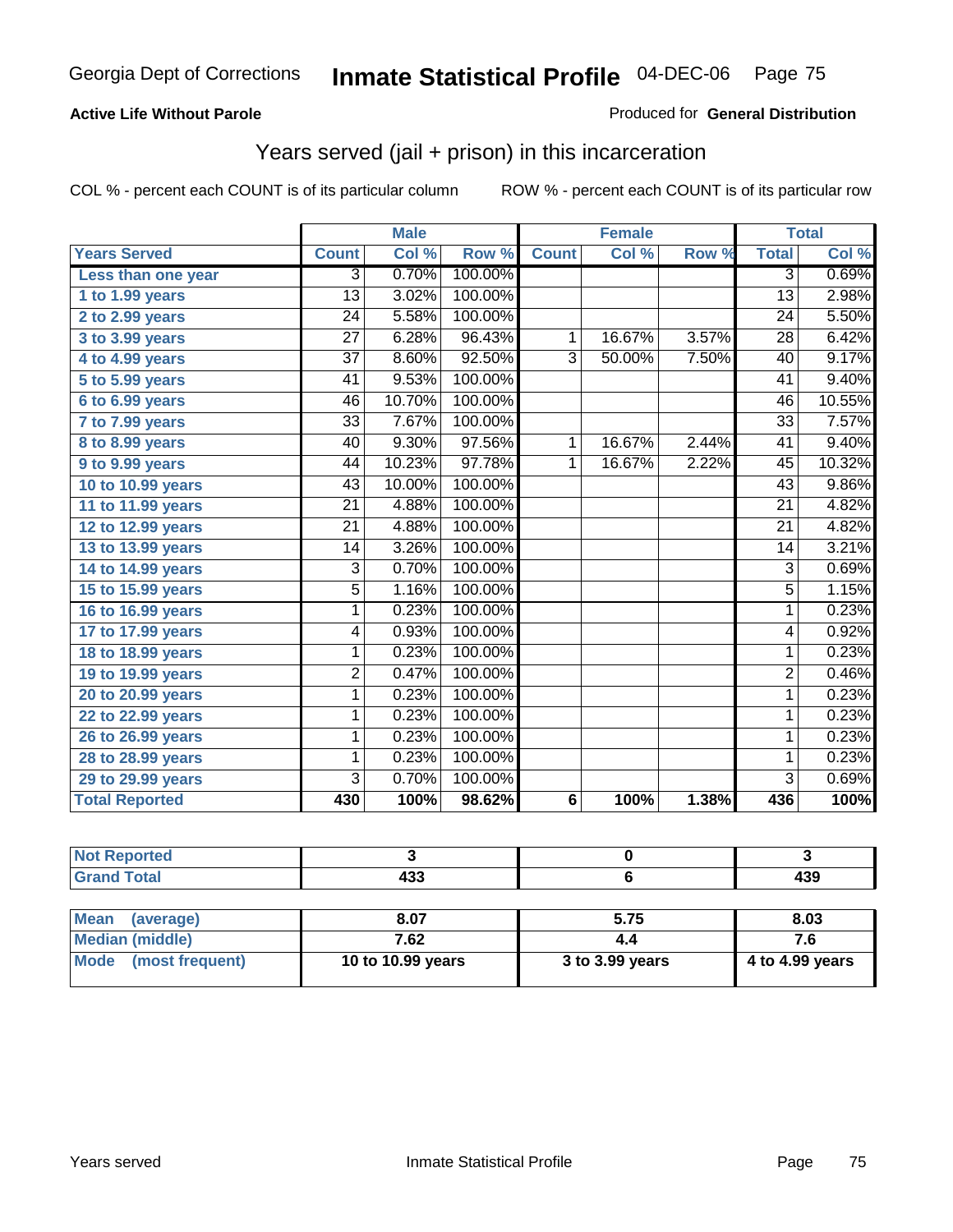#### **Active Life Without Parole**

Produced for **General Distribution**

## Results of most recent HIV tests

|                         |              | <b>Male</b> |        |              | <b>Female</b> |        |       | Total     |
|-------------------------|--------------|-------------|--------|--------------|---------------|--------|-------|-----------|
| <b>HIV Test Results</b> | <b>Count</b> | Col %       | Row %  | <b>Count</b> | Col %         | Row %  | Total | Col %     |
| <b>Positive</b>         |              | 0.70%       | 75.00% |              | 16.67%        | 25.00% |       | $0.92\%$  |
| <b>Negative</b>         | 427          | 99.30%      | 98.84% |              | $83.33\%$     | 1.16%  | 432   | $99.08\%$ |
| <b>Total Reported</b>   | 430          | 100%        | 98.62% |              | 100%          | 1.38%  | 436   | 100%      |

| <b>Not Reported</b> |                                 |         |
|---------------------|---------------------------------|---------|
| <b>Grand Total</b>  | $\overline{\phantom{a}}$<br>400 | <br>433 |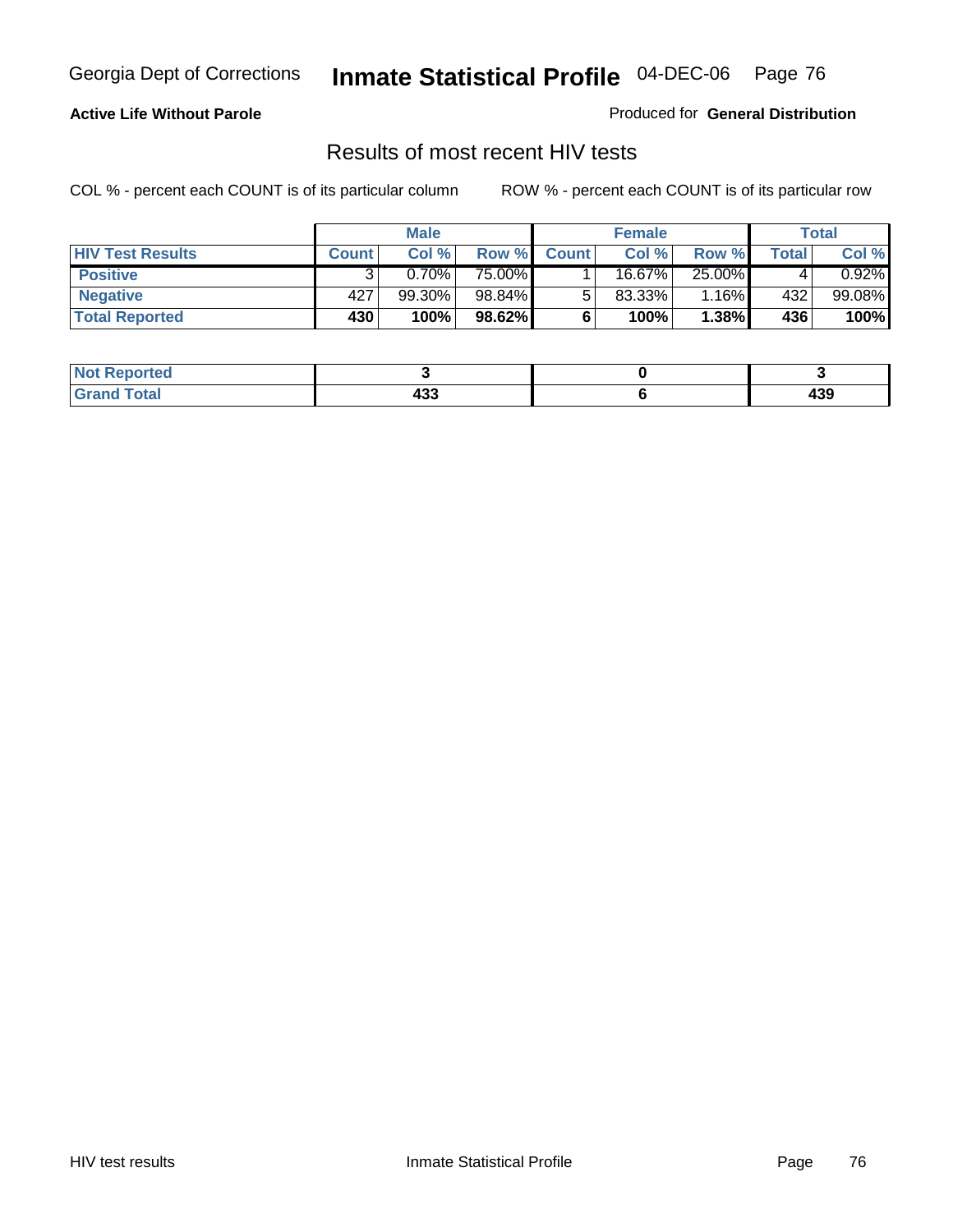#### **Active Life Without Parole**

#### Produced for **General Distribution**

### Results of most recent tuberculosis test

|                                  |              | <b>Male</b> |         |              | <b>Female</b> |          |       | Total  |
|----------------------------------|--------------|-------------|---------|--------------|---------------|----------|-------|--------|
| <b>Tuberculosis Test Results</b> | <b>Count</b> | Col%        | Row %   | <b>Count</b> | Col%          | Row %    | Total | Col %  |
| <b>Positive on current test</b>  | 22           | 5.15%       | 100.00% |              |               |          | 22    | 5.08%  |
| <b>Positive on previous test</b> | 77           | $18.03\%$   | 100.00% |              |               |          | 77    | 17.78% |
| <b>Negative</b>                  | 328          | 76.81%      | 98.20%  | 6            | 100.00%       | $1.80\%$ | 334   | 77.14% |
| <b>Total Reported</b>            | 427          | 100%        | 98.61%  | 6            | 100%          | 1.39%    | 433   | 100%   |

| <b>Not</b><br>. Reported |                 |            |
|--------------------------|-----------------|------------|
| <b>Total</b>             | $\cdots$<br>433 | 100<br>499 |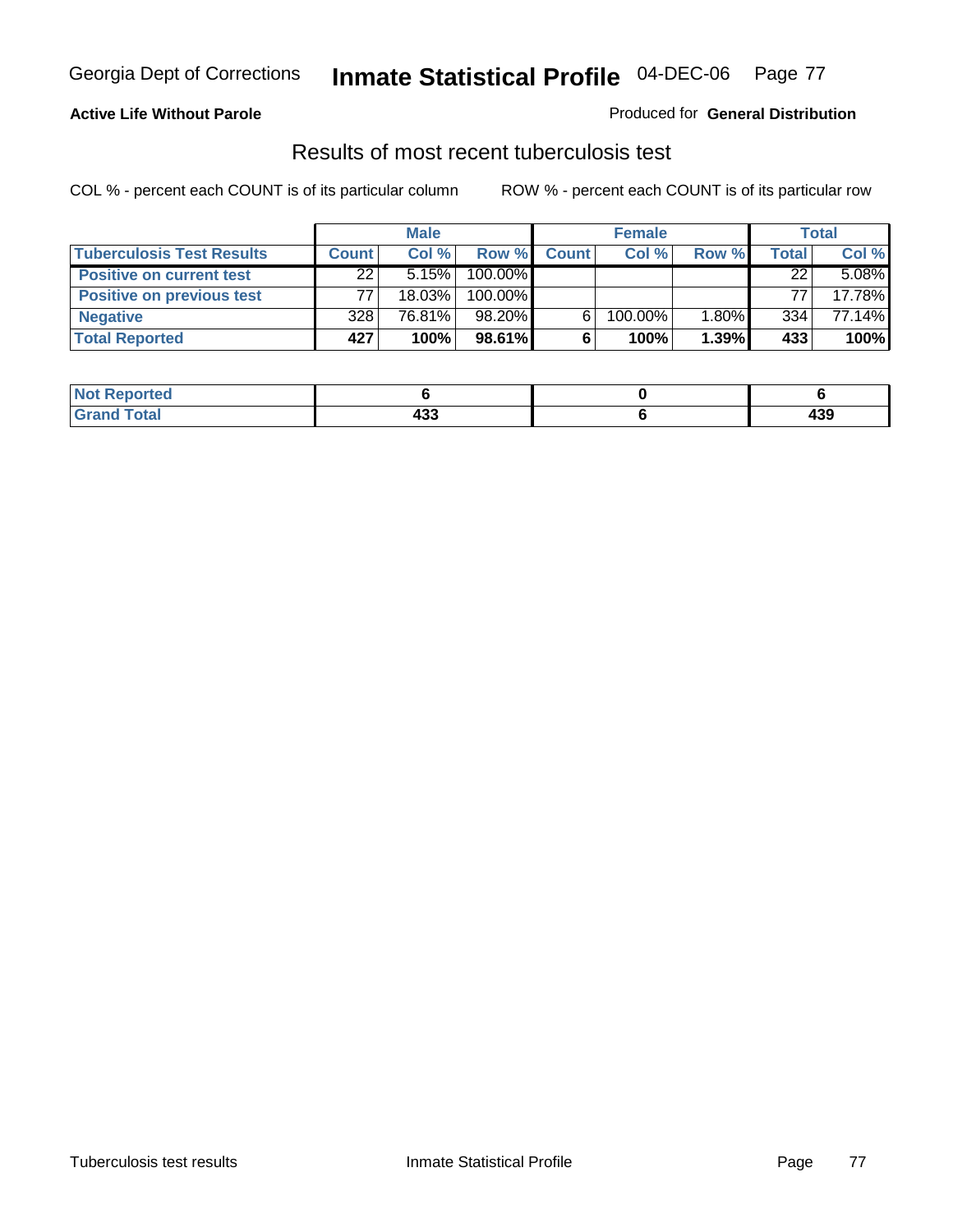### **Active Life Without Parole**

Produced for **General Distribution**

## Results of most recent syphilis test

|                                 |              | <b>Male</b> |         |              | <b>Female</b> |       |                 | Total  |
|---------------------------------|--------------|-------------|---------|--------------|---------------|-------|-----------------|--------|
| <b>Syphilis Test Results</b>    | <b>Count</b> | Col %       | Row %   | <b>Count</b> | Col %         | Row % | Total.          | Col %  |
| <b>Positive on current test</b> | 14           | 3.29%       | 100.00% |              |               |       | 14 <sub>1</sub> | 3.24%  |
| <b>Negative</b>                 | 412          | 96.71%      | 98.56%  |              | 100.00%       | 1.44% | 418             | 96.76% |
| <b>Total Reported</b>           | 426          | 100%        | 98.61%  |              | 100%          | 1.39% | 432             | 100%   |

| <b>Not Reported</b> |         |         |
|---------------------|---------|---------|
| <b>Grand Total</b>  | <br>400 | <br>493 |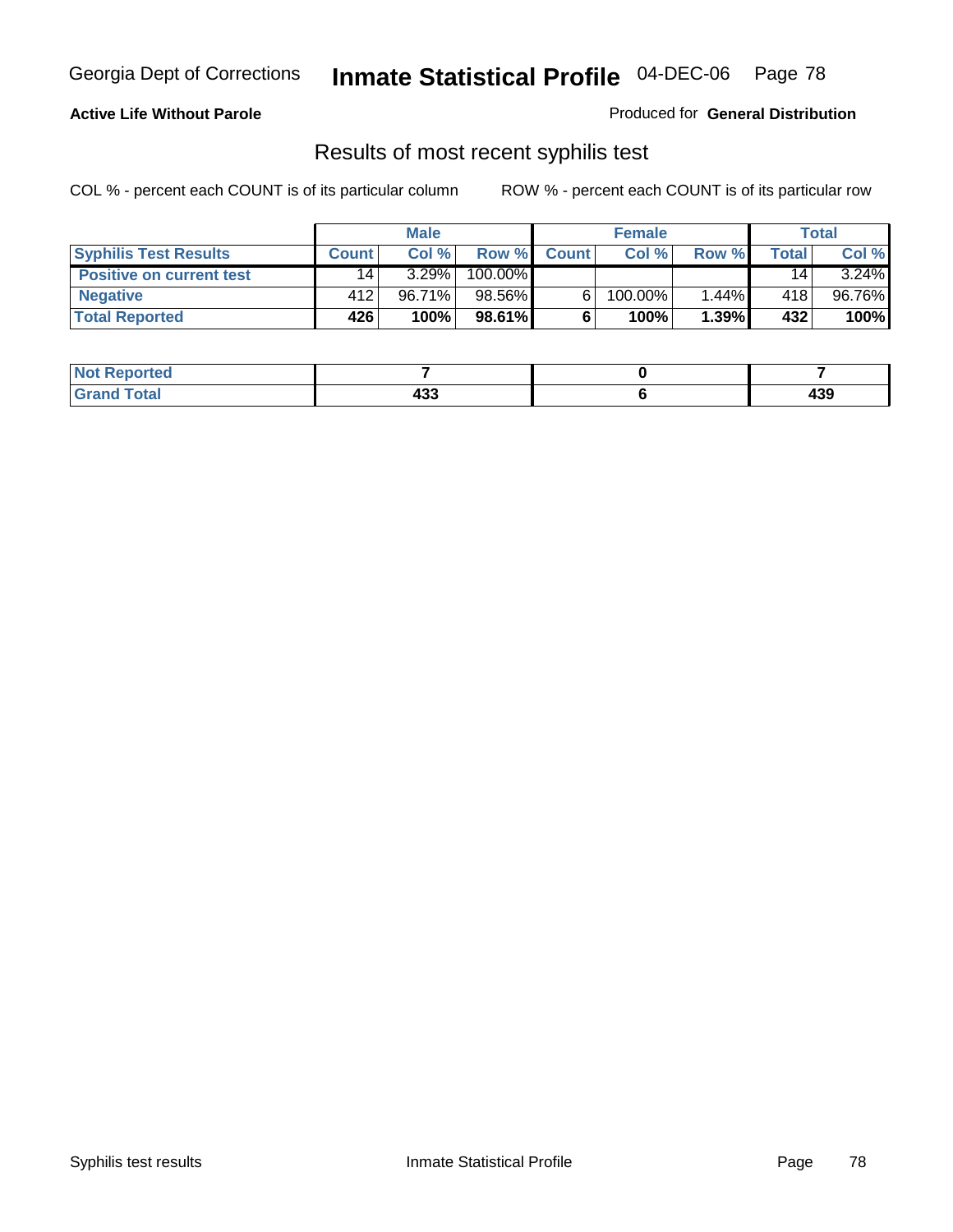### **Active Life Without Parole**

Produced for **General Distribution**

## Results of most recent Hepatitis-C test

|                                 |              | <b>Male</b> |         |             | <b>Female</b> |          |       | <b>Total</b> |
|---------------------------------|--------------|-------------|---------|-------------|---------------|----------|-------|--------------|
| <b>Hepatitis-C Test Results</b> | <b>Count</b> | Col%        |         | Row % Count | Col %         | Row %    | Total | Col %        |
| <b>Positive on current test</b> |              | 33.33%      | 100.00% |             |               |          |       | 33.33%       |
| <b>Negative</b>                 |              | 66.67%      | 100.00% |             |               |          |       | 66.67%       |
| <b>Total Reported</b>           |              | 100%        | 100.00% |             | %             | $0.00\%$ |       | 100%         |

| <b>Not Reported</b> | 430 | "^^<br>490 |
|---------------------|-----|------------|
| <b>Fotal</b>        |     | ,,,        |
| <b>Grat</b>         | 499 | 493        |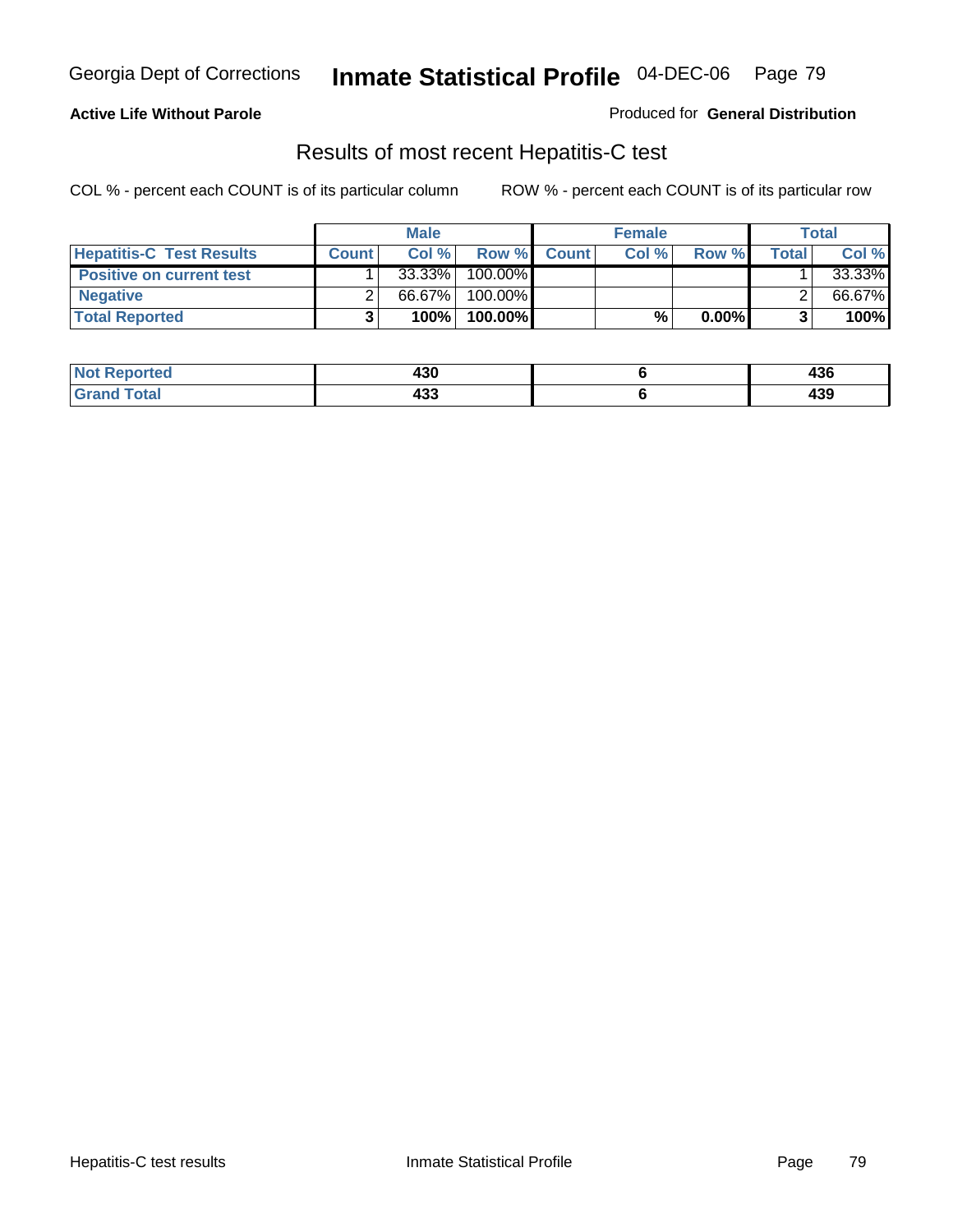### **Active Life Without Parole**

Produced for **General Distribution**

### Results of most recent pregnancy test

|                               | Male         |       |          | <b>Female</b> |         |            | Total |         |
|-------------------------------|--------------|-------|----------|---------------|---------|------------|-------|---------|
| <b>Pregnancy Test Results</b> | <b>Count</b> | Col % | Row %    | <b>Count</b>  | Col %   | Row %      | Total | Col %   |
| <b>Negative</b>               |              |       |          |               | 100.00% | $100.00\%$ |       | 100.00% |
| <b>Total Reported</b>         |              | %     | $0.00\%$ |               | 100%    | 100.00%    |       | 100%    |

| <b>Not Reported</b> | <br>433 | ,<br>400   |
|---------------------|---------|------------|
| <b>Grand Total</b>  | <br>4აა | ה ה<br>492 |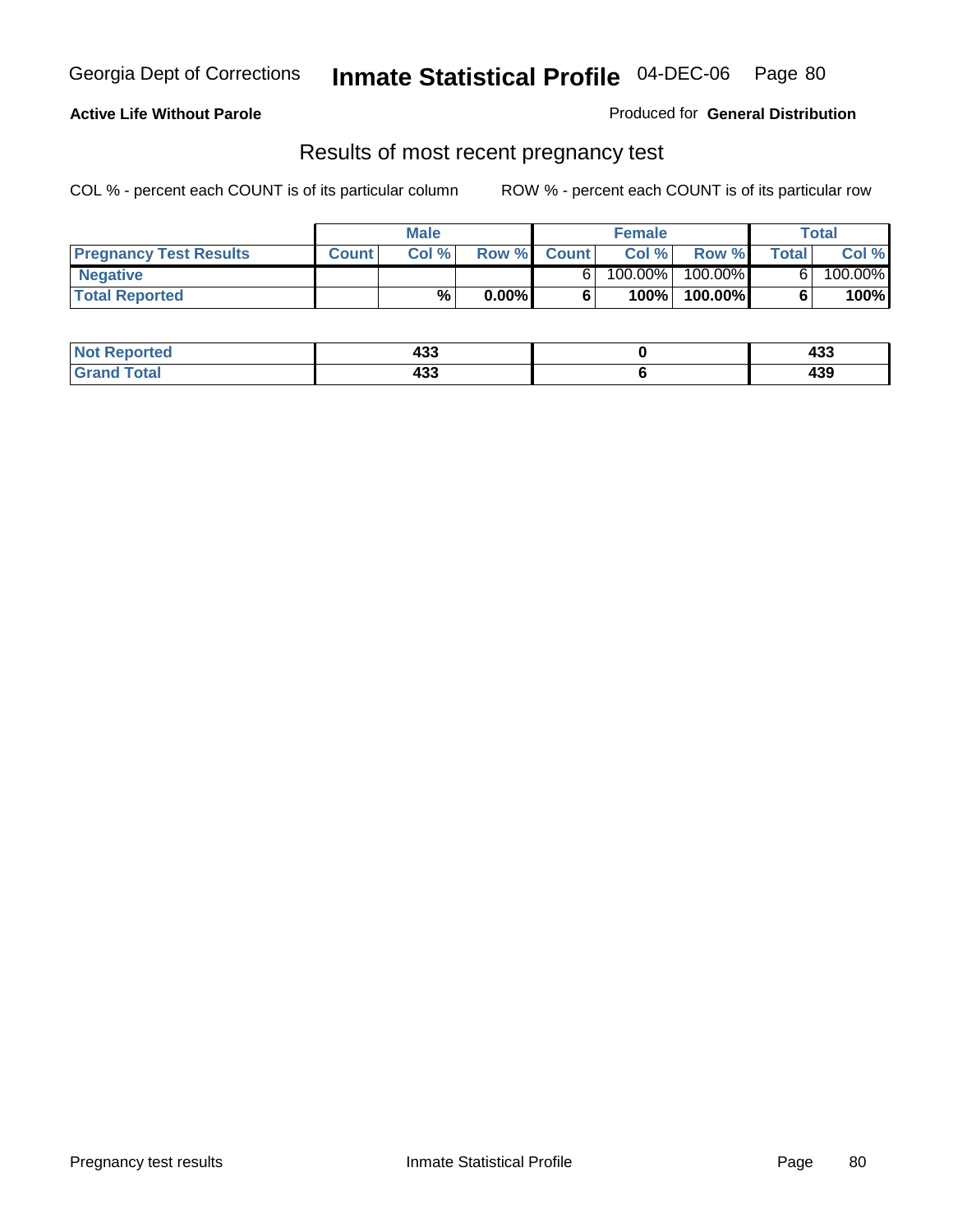### **Active Life Without Parole**

#### Produced for **General Distribution**

## Results of most recent diabetes test

|                                 |              | Male    |            |              | <b>Female</b> |          |              | Total   |
|---------------------------------|--------------|---------|------------|--------------|---------------|----------|--------------|---------|
| Diabetes Test Results           | <b>Count</b> | Col %   | Row %      | <b>Count</b> | Col %         | Row %I   | <b>Total</b> | Col %   |
| <b>Positive on current test</b> |              | 100.00% | $100.00\%$ |              |               |          |              | 100.00% |
| <b>Total Reported</b>           |              | 100%    | 100.00%    |              | %             | $0.00\%$ |              | 100%    |

| Not F<br>Reported  | ໍ່<br>∼ | 10 <sup>2</sup><br>701 |
|--------------------|---------|------------------------|
| <b>Grand Total</b> | <br>4აა | <br>492                |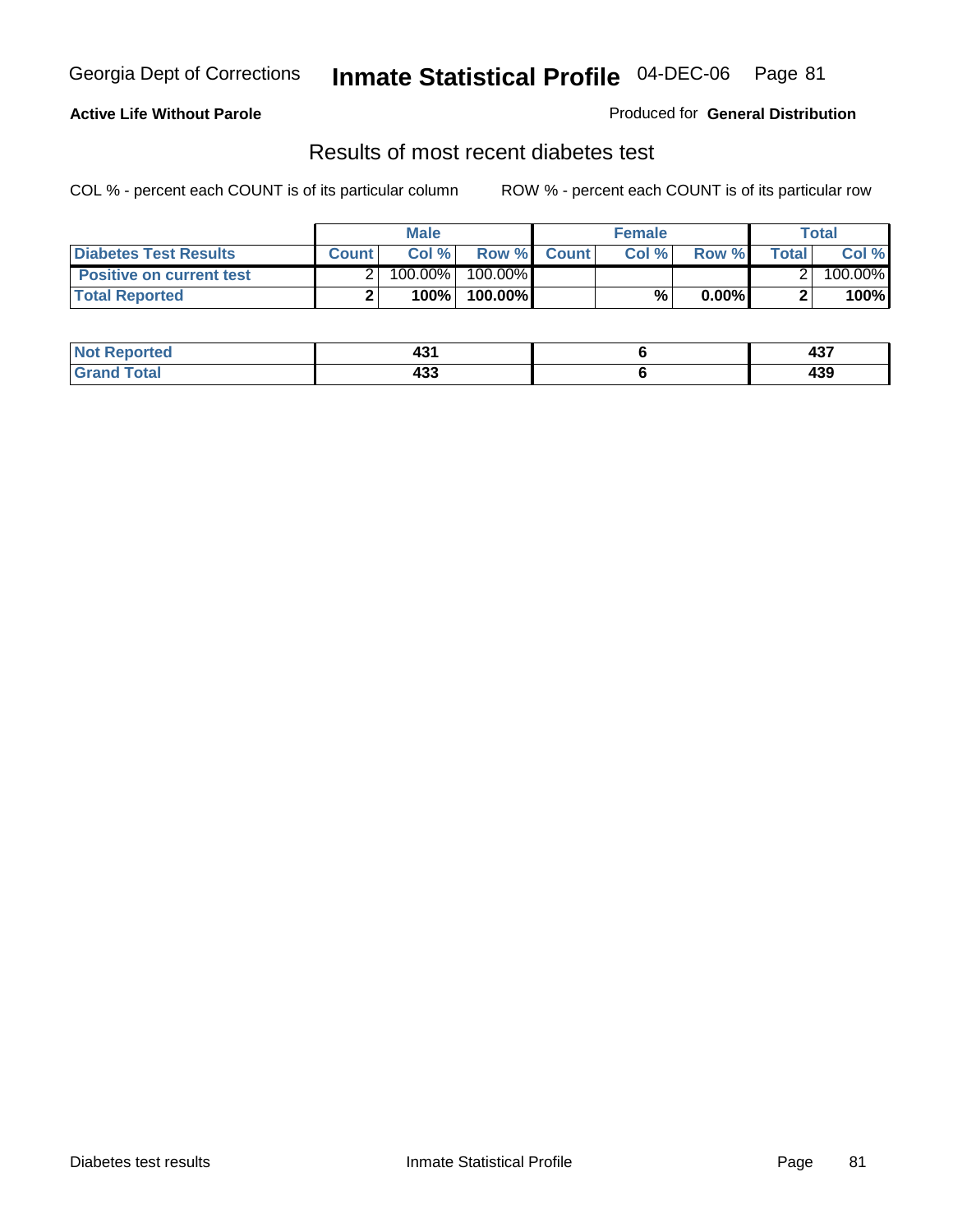#### **Active Life Without Parole**

#### Produced for **General Distribution**

### Results of most recent hypertension test

|                                  |              | <b>Male</b> |            |             | <b>Female</b> |          |       | <b>Total</b> |
|----------------------------------|--------------|-------------|------------|-------------|---------------|----------|-------|--------------|
| <b>Hypertension Test Results</b> | <b>Count</b> | Col %       |            | Row % Count | Col%          | Row %    | Total | Col %        |
| <b>Positive on current test</b>  |              | 100.00%     | $100.00\%$ |             |               |          |       | 100.00%      |
| <b>Total Reported</b>            |              | 100%        | 100.00%    |             | %             | $0.00\%$ |       | 100%         |

| <b>Reported</b> | "~<br>44 L | ,,,<br>433 |
|-----------------|------------|------------|
| <b>otal</b>     | ,,,        | "^^        |
| _____           | 499        | 493        |